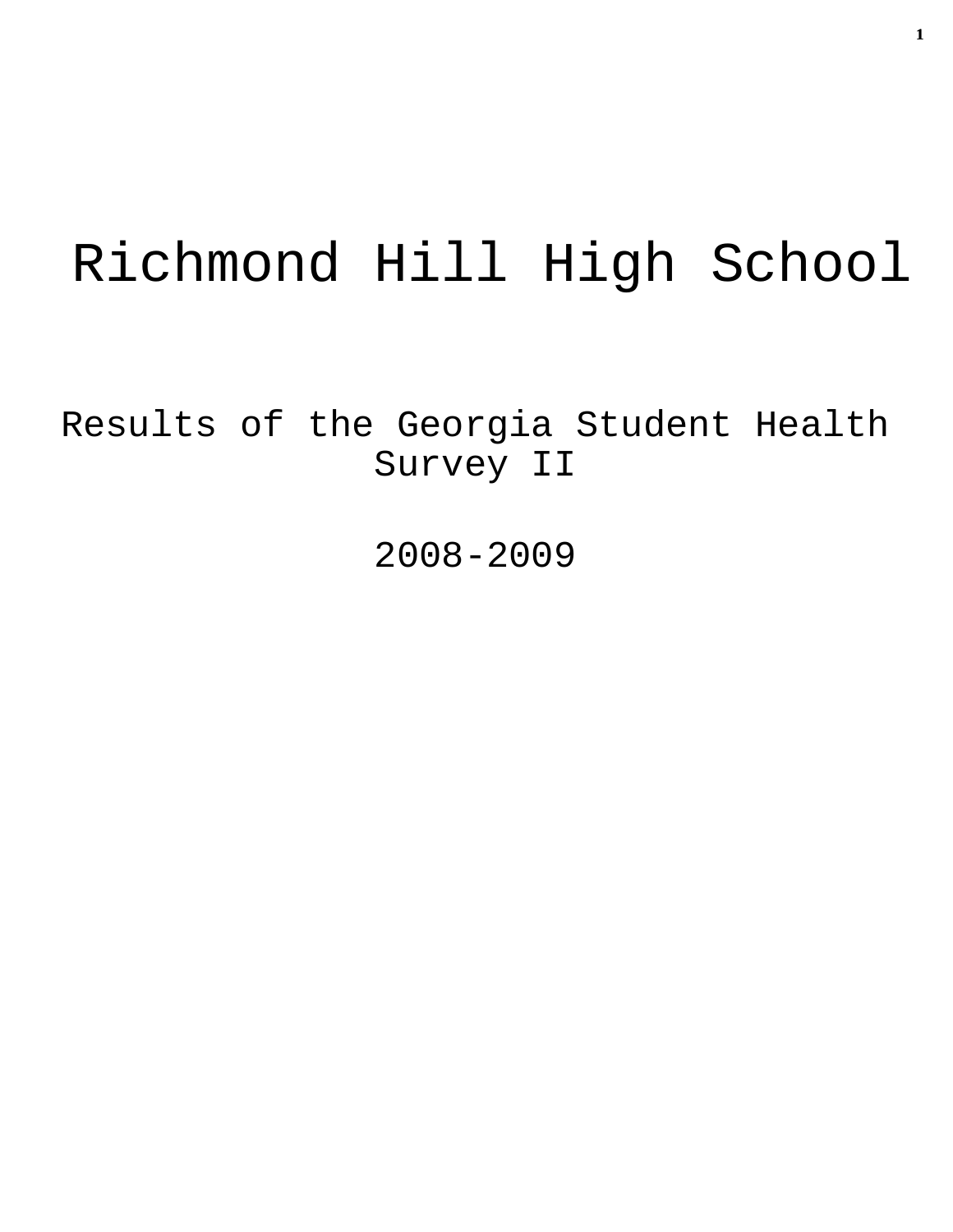# *Demographics* **2**

| Grade                    |     |  |  |  |
|--------------------------|-----|--|--|--|
| <b>Grade   Frequency</b> |     |  |  |  |
| 10                       | 178 |  |  |  |
| 12                       | 176 |  |  |  |

| <b>Frequency</b> | <b>Table of Gender by Grade</b> |              |             |              |  |  |
|------------------|---------------------------------|--------------|-------------|--------------|--|--|
| <b>Col Pct</b>   |                                 | Grade(Grade) |             |              |  |  |
|                  | Gender(Gender)                  | 10           | 12          | <b>Total</b> |  |  |
|                  | <b>Female</b>                   | 110<br>61.80 | 81<br>46.02 | 191          |  |  |
|                  | <b>Male</b>                     | 68<br>38.20  | 95<br>53.98 | 163          |  |  |
|                  | <b>Total</b>                    | 178          | 176         | 354          |  |  |

| <b>Frequency</b> |
|------------------|
| <b>Col Pct</b>   |

| <b>Table of Ethnicity by Grade</b> |              |              |              |  |  |  |
|------------------------------------|--------------|--------------|--------------|--|--|--|
|                                    | Grade(Grade) |              |              |  |  |  |
| <b>Ethnicity</b> (Ethnicity)       | 10           | 12           | <b>Total</b> |  |  |  |
| <b>Black</b>                       | 23<br>12.92  | 21<br>11.93  | 44           |  |  |  |
| <b>Hispanic</b>                    | 11<br>6.18   | 10<br>5.68   | 21           |  |  |  |
| White                              | 126<br>70.79 | 123<br>69.89 | 249          |  |  |  |
| <b>Asian</b>                       | 7<br>3.93    | 16<br>9.09   | 23           |  |  |  |
| <b>Other</b>                       | 11<br>6.18   | 6<br>3.41    | 17           |  |  |  |
| <b>Total</b>                       | 178          | 176          | 354          |  |  |  |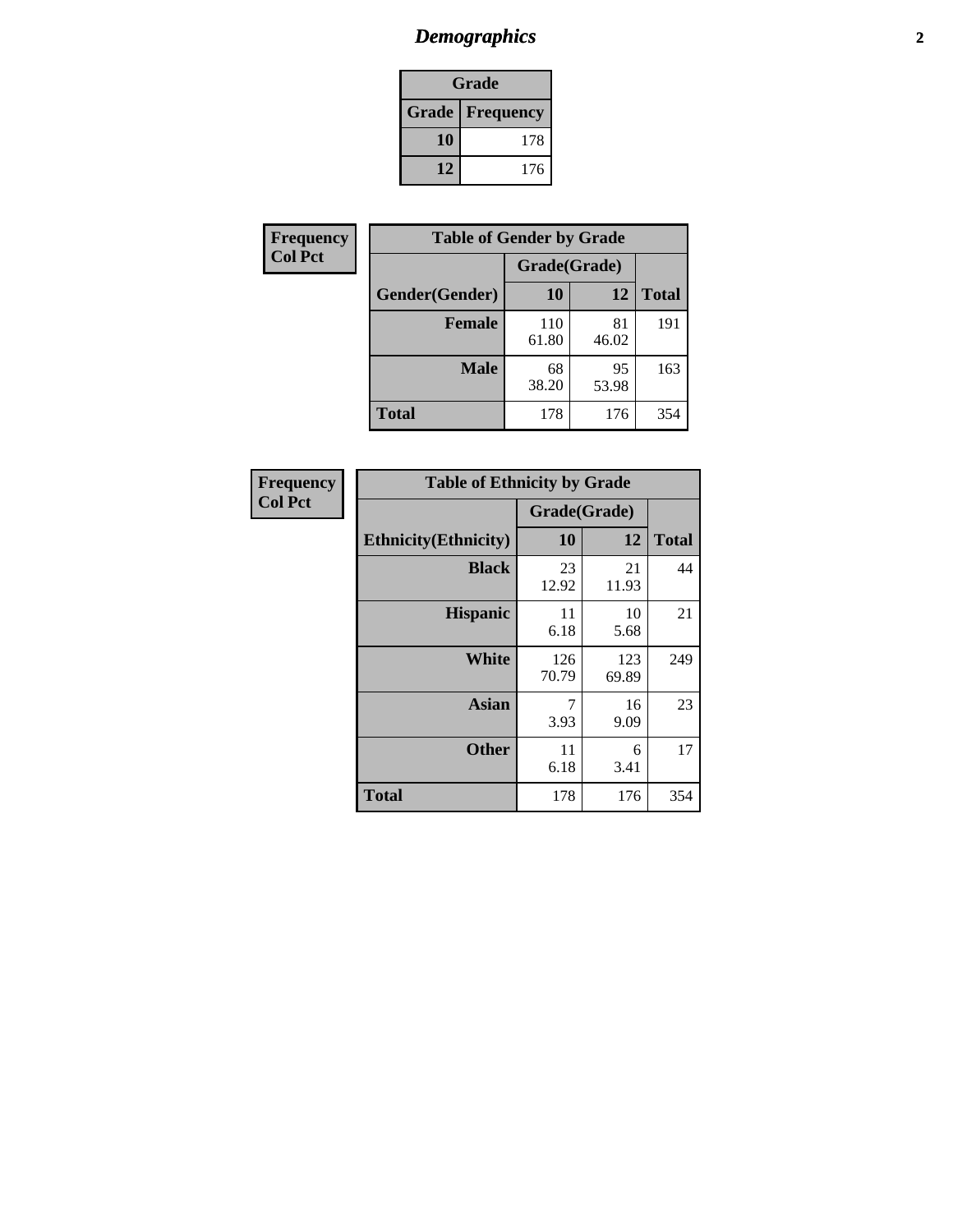### *Title IV, Part A, Schedule A* **3** *Goal 1: Ensure that all schools are drug-free Baseline Data: Year 2008-2009 Prevalence of Drug Use*

| Frequency<br><b>Col Pct</b> | <b>Table of AlcoholAlt by Grade</b> |              |              |              |  |  |
|-----------------------------|-------------------------------------|--------------|--------------|--------------|--|--|
|                             | AlcoholAlt(Alcohol                  | Grade(Grade) |              |              |  |  |
|                             | use, past 30 days)                  | <b>10</b>    | 12           | <b>Total</b> |  |  |
|                             | Yes                                 | 50<br>28.09  | 49<br>27.84  | 99           |  |  |
|                             | N <sub>0</sub>                      | 128<br>71.91 | 127<br>72.16 | 255          |  |  |
|                             | <b>Total</b>                        | 178          | 176          | 354          |  |  |

| Frequency<br><b>Col Pct</b> | <b>Table of TobaccoAny by Grade</b> |              |              |              |  |
|-----------------------------|-------------------------------------|--------------|--------------|--------------|--|
|                             | <b>TobaccoAny(Tobacco</b>           | Grade(Grade) |              |              |  |
|                             | use, past 30 days)                  | <b>10</b>    | 12           | <b>Total</b> |  |
|                             | Yes                                 | 29<br>16.29  | 36<br>20.45  | 65           |  |
|                             | N <sub>0</sub>                      | 149<br>83.71 | 140<br>79.55 | 289          |  |
|                             | Total                               | 178          | 176          | 354          |  |

| Frequency<br><b>Col Pct</b> | <b>Table of MarijuanaAlt by Grade</b> |              |              |              |  |  |
|-----------------------------|---------------------------------------|--------------|--------------|--------------|--|--|
|                             | MarijuanaAlt(Marijuana                | Grade(Grade) |              |              |  |  |
|                             | use, past 30 days)                    | <b>10</b>    | 12           | <b>Total</b> |  |  |
|                             | <b>Yes</b>                            | 10<br>5.62   | 23<br>13.07  | 33           |  |  |
|                             | N <sub>0</sub>                        | 168<br>94.38 | 153<br>86.93 | 321          |  |  |
|                             | <b>Total</b>                          | 178          | 176          | 354          |  |  |

| Frequency<br><b>Col Pct</b> | <b>Table of OtherDrugAny by Grade</b>                  |              |              |              |  |
|-----------------------------|--------------------------------------------------------|--------------|--------------|--------------|--|
|                             | <b>OtherDrugAny(Other</b><br>Grade(Grade)<br>drug use, |              |              |              |  |
|                             | past 30 days)                                          | 10           | 12           | <b>Total</b> |  |
|                             | Yes                                                    | 18<br>10.11  | 18<br>10.23  | 36           |  |
|                             | N <sub>0</sub>                                         | 160<br>89.89 | 158<br>89.77 | 318          |  |
|                             | <b>Total</b>                                           | 178          | 176          | 354          |  |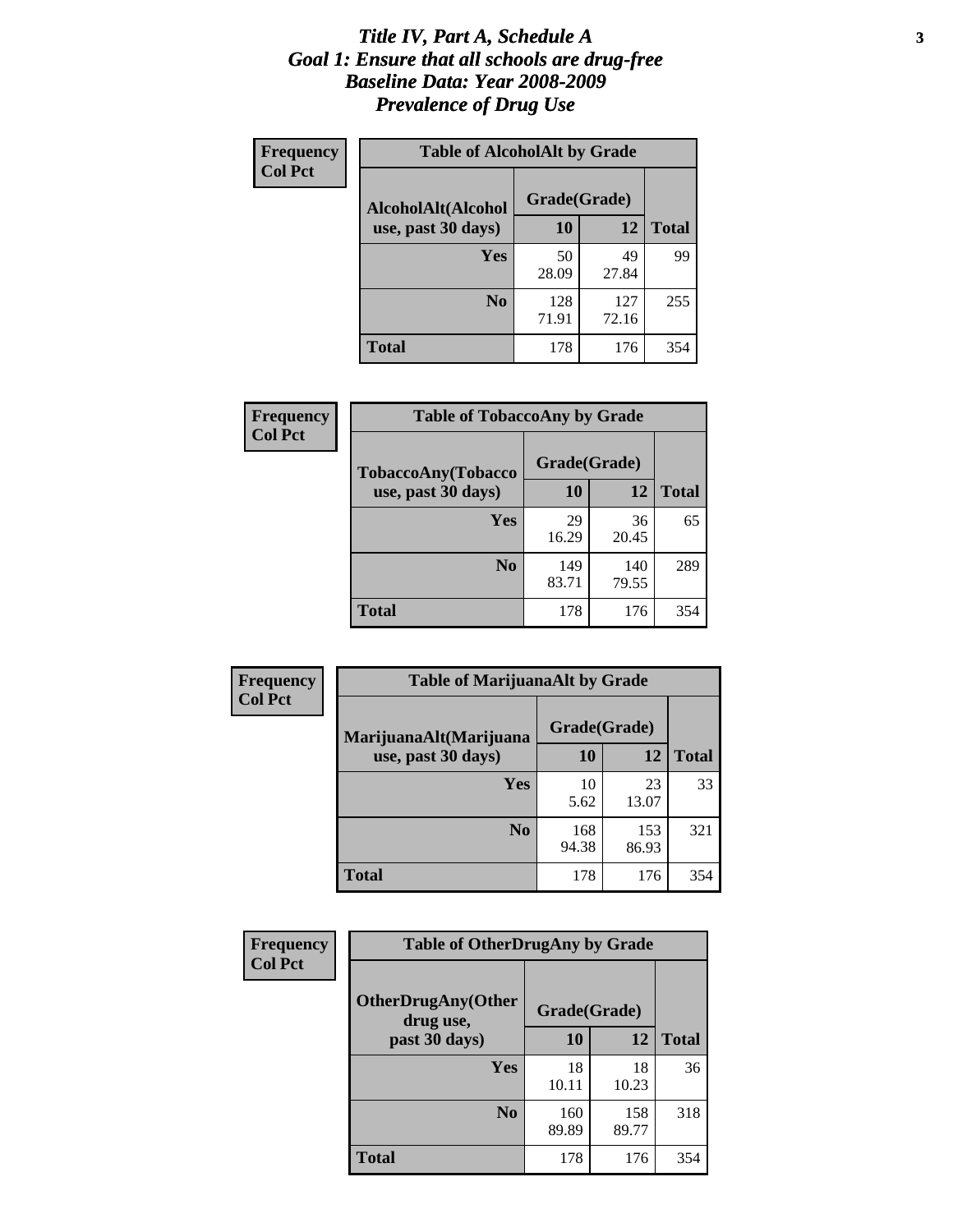### *Average Age of Onset of Use* **4** *Results for "Average Age of Onset of Use" questions exclude students who said they did not use that substance*

| <b>Variable</b>    | Label                                                              | <b>Mean</b> |
|--------------------|--------------------------------------------------------------------|-------------|
| Alcoholinit2       | I started using alcohol when I was                                 | 13.88       |
| Cigarettesinit2    | I started smoking tobacco when I was                               | 14.30       |
| Smokelessinit2     | I started chewing tobacco when I was                               | 13.79       |
| Marijuanainit2     | I started using marijuana when I was                               | 14.49       |
| Cocaineinit2       | I started using cocaine when I was                                 | 14.91       |
| Inhalantsinit2     | I started using inhalants when I was                               | 13.80       |
| Steroidsinit2      | I started using steroids when I was                                | 11.80       |
| Ecstasyinit2       | I started using ecstasy when I was                                 | 15.14       |
| Methinit2          | I started using methamphetamines when I was                        | 13.33       |
| Hallucinogensinit2 | I started using hallucinogens when I was                           | 15.57       |
| Prescriptioninit2  | I started using prescription drugs not prescribed to me when I was | 14.42       |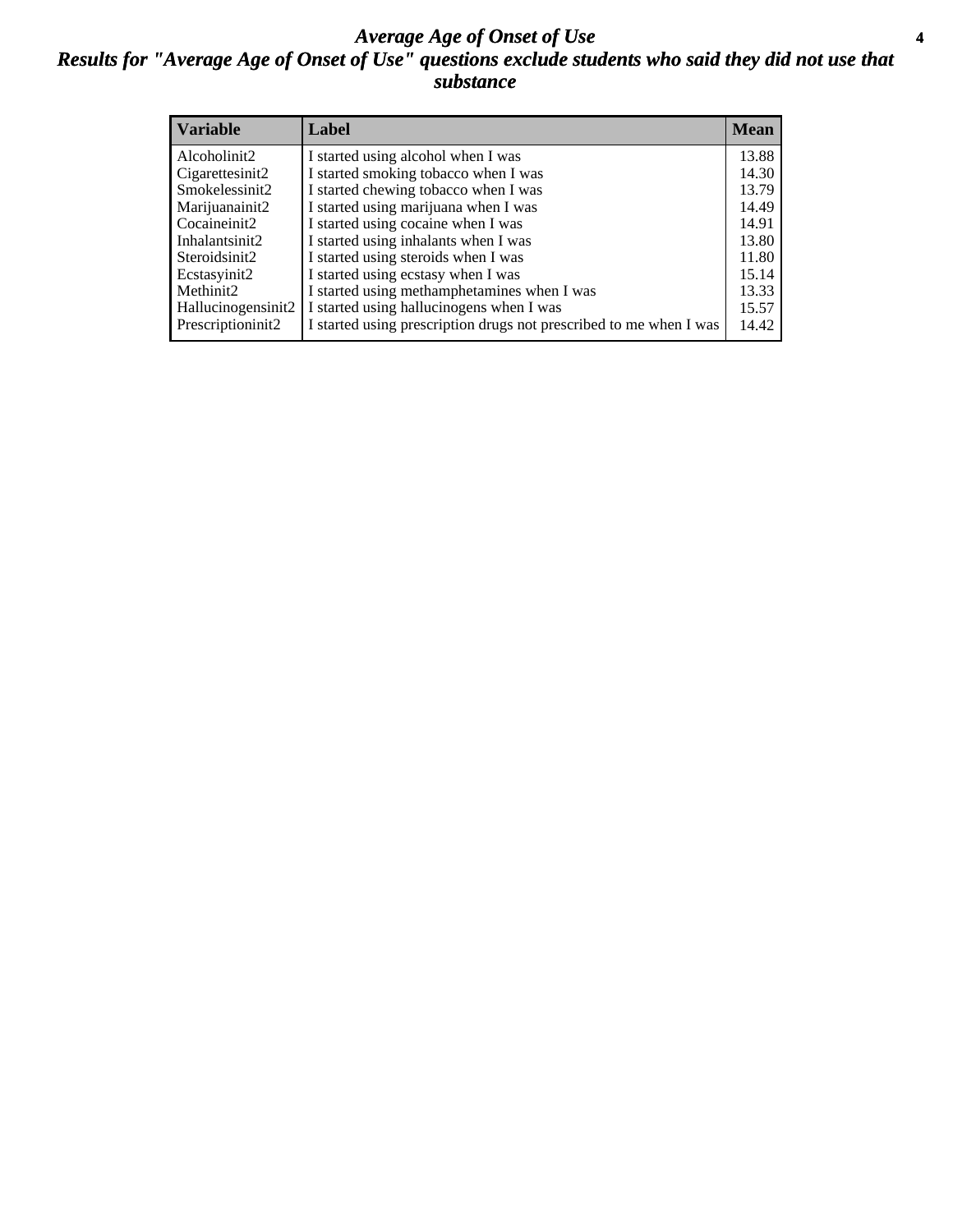# *Perception of Health Risk* **5**

| <b>Frequency</b> | <b>Table of Alcoholharmdich by Grade</b> |              |              |              |  |
|------------------|------------------------------------------|--------------|--------------|--------------|--|
| <b>Col Pct</b>   | Alcoholharmdich(I<br>think alcohol is    | Grade(Grade) |              |              |  |
|                  | harmful)                                 | 10           | 12           | <b>Total</b> |  |
|                  | <b>Yes</b>                               | 133<br>74.72 | 123<br>69.89 | 256          |  |
|                  | N <sub>0</sub>                           | 45<br>25.28  | 53<br>30.11  | 98           |  |
|                  | <b>Total</b>                             | 178          | 176          | 354          |  |

| Frequency      | <b>Table of Tobaccoharmdich by Grade</b> |              |              |              |  |
|----------------|------------------------------------------|--------------|--------------|--------------|--|
| <b>Col Pct</b> | Tobaccoharmdich(I<br>think tobacco is    | Grade(Grade) |              |              |  |
|                | harmful)                                 | 10           | 12           | <b>Total</b> |  |
|                | Yes                                      | 169<br>94.94 | 166<br>94.32 | 335          |  |
|                | N <sub>0</sub>                           | q<br>5.06    | 10<br>5.68   | 19           |  |
|                | <b>Total</b>                             | 178          | 176          | 354          |  |

| Frequency      | <b>Table of Marijuanaharmdich by Grade</b> |              |              |              |  |  |
|----------------|--------------------------------------------|--------------|--------------|--------------|--|--|
| <b>Col Pct</b> | Marijuanaharmdich(I<br>think marijuana is  | Grade(Grade) |              |              |  |  |
|                | harmful)                                   | 10           | 12           | <b>Total</b> |  |  |
|                | Yes                                        | 149<br>83.71 | 126<br>71.59 | 275          |  |  |
|                | N <sub>0</sub>                             | 29<br>16.29  | 50<br>28.41  | 79           |  |  |
|                | <b>Total</b>                               | 178          | 176          | 354          |  |  |

| <b>Frequency</b> | <b>Table of Otherdrugharmdich by Grade</b>   |              |              |              |  |
|------------------|----------------------------------------------|--------------|--------------|--------------|--|
| <b>Col Pct</b>   | Otherdrugharmdich(I<br>think other drugs are | Grade(Grade) |              |              |  |
|                  | harmful)                                     | 10           | 12           | <b>Total</b> |  |
|                  | <b>Yes</b>                                   | 176<br>98.88 | 172<br>97.73 | 348          |  |
|                  | N <sub>0</sub>                               | 1.12         | 2.27         | 6            |  |
|                  | <b>Total</b>                                 | 178          | 176          | 354          |  |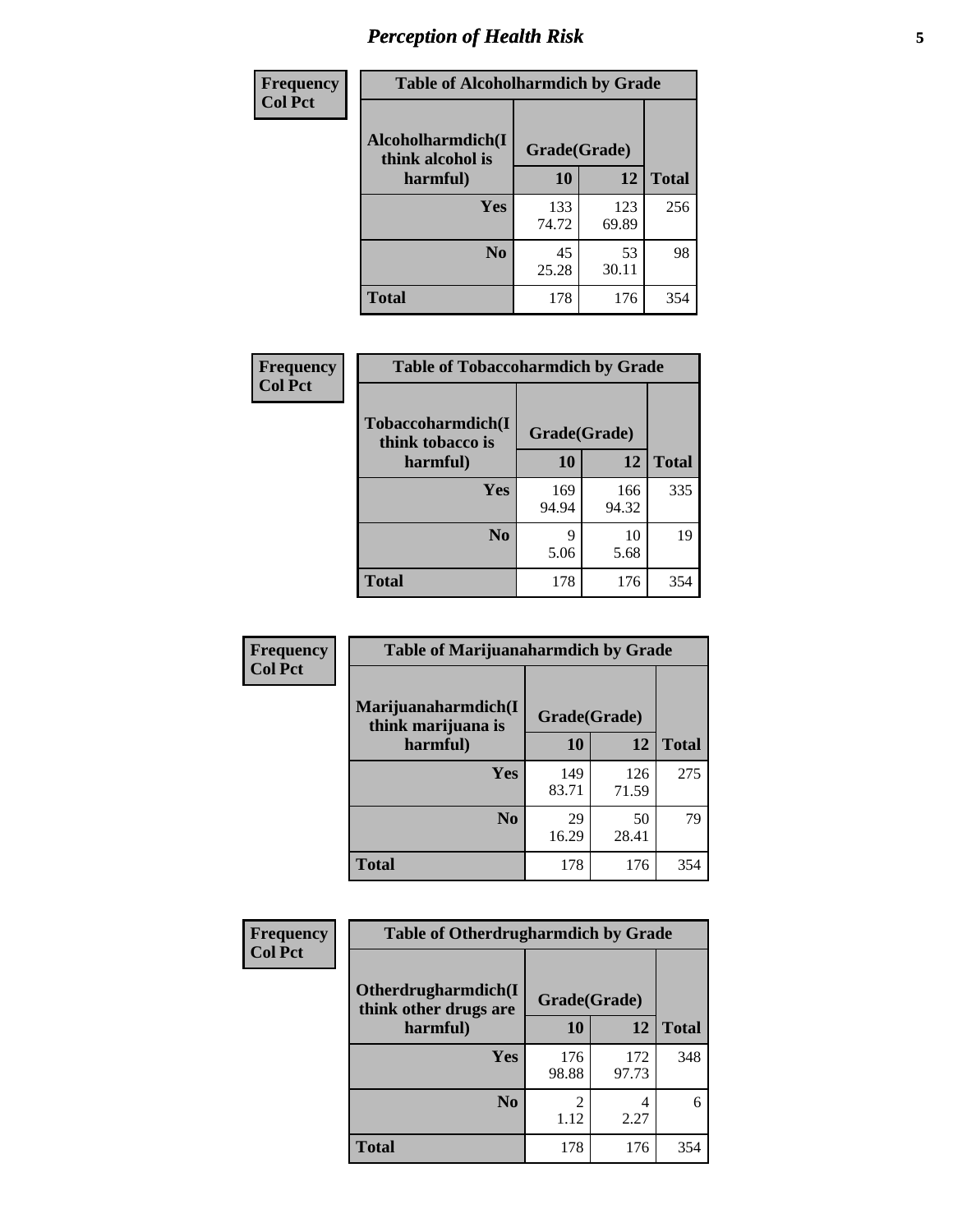# *Social Disapproval* **6**

| Frequency      | <b>Table of Alcoholpeerdich by Grade</b>                    |              |              |              |  |  |  |
|----------------|-------------------------------------------------------------|--------------|--------------|--------------|--|--|--|
| <b>Col Pct</b> | Alcoholpeerdich(My<br>friends would<br>disapprove if I used | Grade(Grade) |              |              |  |  |  |
|                | alcohol)                                                    | 10           | 12           | <b>Total</b> |  |  |  |
|                | <b>Yes</b>                                                  | 83<br>46.63  | 72<br>40.91  | 155          |  |  |  |
|                | N <sub>0</sub>                                              | 95<br>53.37  | 104<br>59.09 | 199          |  |  |  |
|                | <b>Total</b>                                                | 178          | 176          | 354          |  |  |  |

| <b>Frequency</b> |
|------------------|
| <b>Col Pct</b>   |

| <b>Table of Tobaccopeerdich by Grade</b>                    |              |              |              |  |  |
|-------------------------------------------------------------|--------------|--------------|--------------|--|--|
| Tobaccopeerdich(My<br>friends would<br>disapprove if I used | Grade(Grade) |              |              |  |  |
| tobacco)                                                    | 10<br>12     |              | <b>Total</b> |  |  |
| Yes                                                         | 113<br>63.48 | 103<br>58.52 | 216          |  |  |
| N <sub>0</sub>                                              | 65<br>36.52  | 73<br>41.48  | 138          |  |  |
| <b>Total</b>                                                | 178          | 176          | 354          |  |  |

| <b>Frequency</b> | <b>Table of Marijuanapeerdich by Grade</b>                    |              |              |              |  |  |
|------------------|---------------------------------------------------------------|--------------|--------------|--------------|--|--|
| <b>Col Pct</b>   | Marijuanapeerdich(My<br>friends would<br>disapprove if I used | Grade(Grade) |              |              |  |  |
|                  | marijuana)                                                    | 10           | 12           | <b>Total</b> |  |  |
|                  | <b>Yes</b>                                                    | 119<br>66.85 | 117<br>66.48 | 236          |  |  |
|                  | N <sub>0</sub>                                                | 59<br>33.15  | 59<br>33.52  | 118          |  |  |
|                  | <b>Total</b>                                                  | 178          | 176          | 354          |  |  |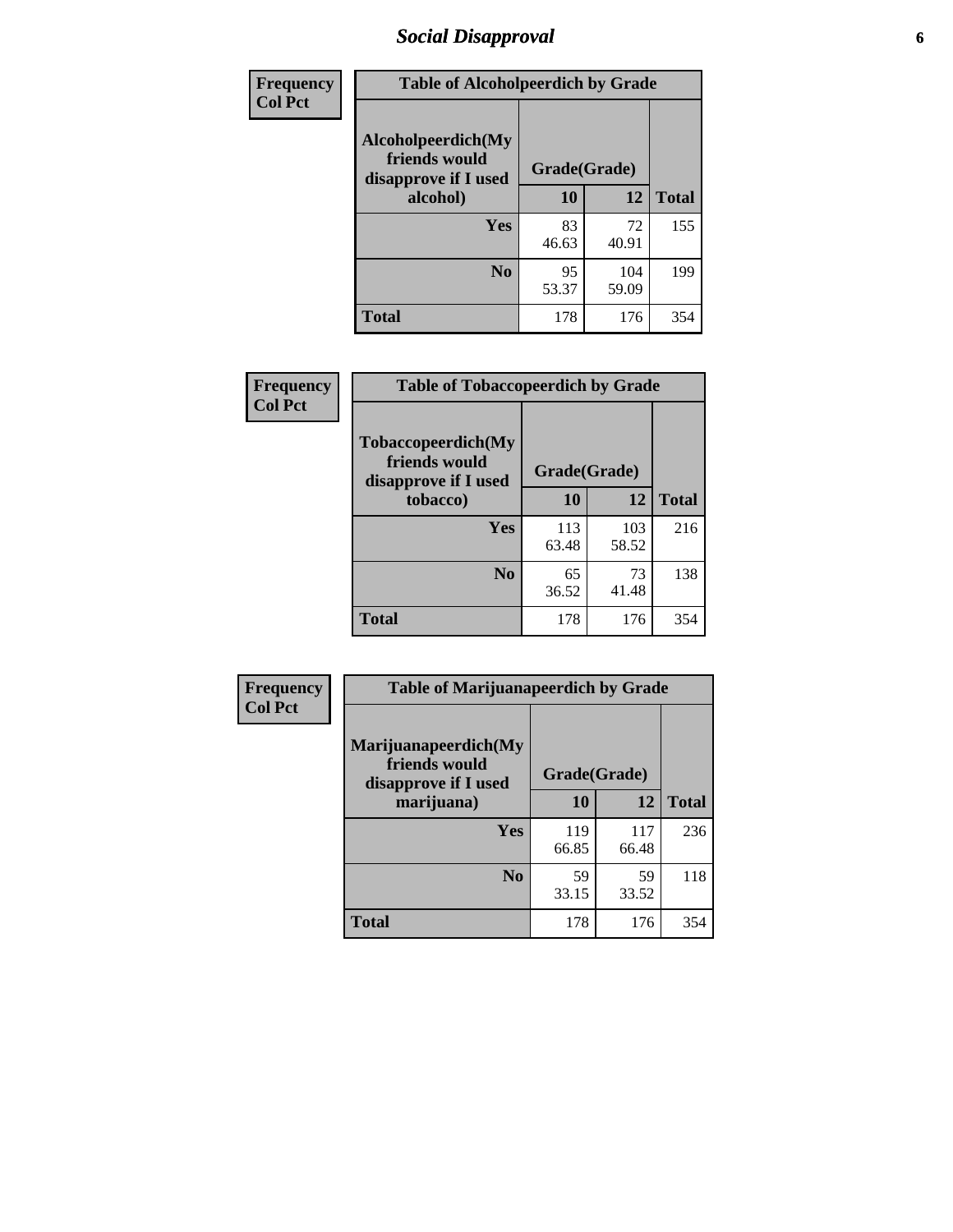# *Social Disapproval* **7**

| Frequency      | <b>Table of Otherdrugpeerdich by Grade</b>                    |              |              |              |  |  |
|----------------|---------------------------------------------------------------|--------------|--------------|--------------|--|--|
| <b>Col Pct</b> | Otherdrugpeerdich(My<br>friends would<br>disapprove if I used | Grade(Grade) |              |              |  |  |
|                | other drugs)                                                  | 10           | 12           | <b>Total</b> |  |  |
|                | Yes                                                           | 131<br>73.60 | 129<br>73.30 | 260          |  |  |
|                | N <sub>0</sub>                                                | 47<br>26.40  | 47<br>26.70  | 94           |  |  |
|                | <b>Total</b>                                                  | 178          | 176          | 354          |  |  |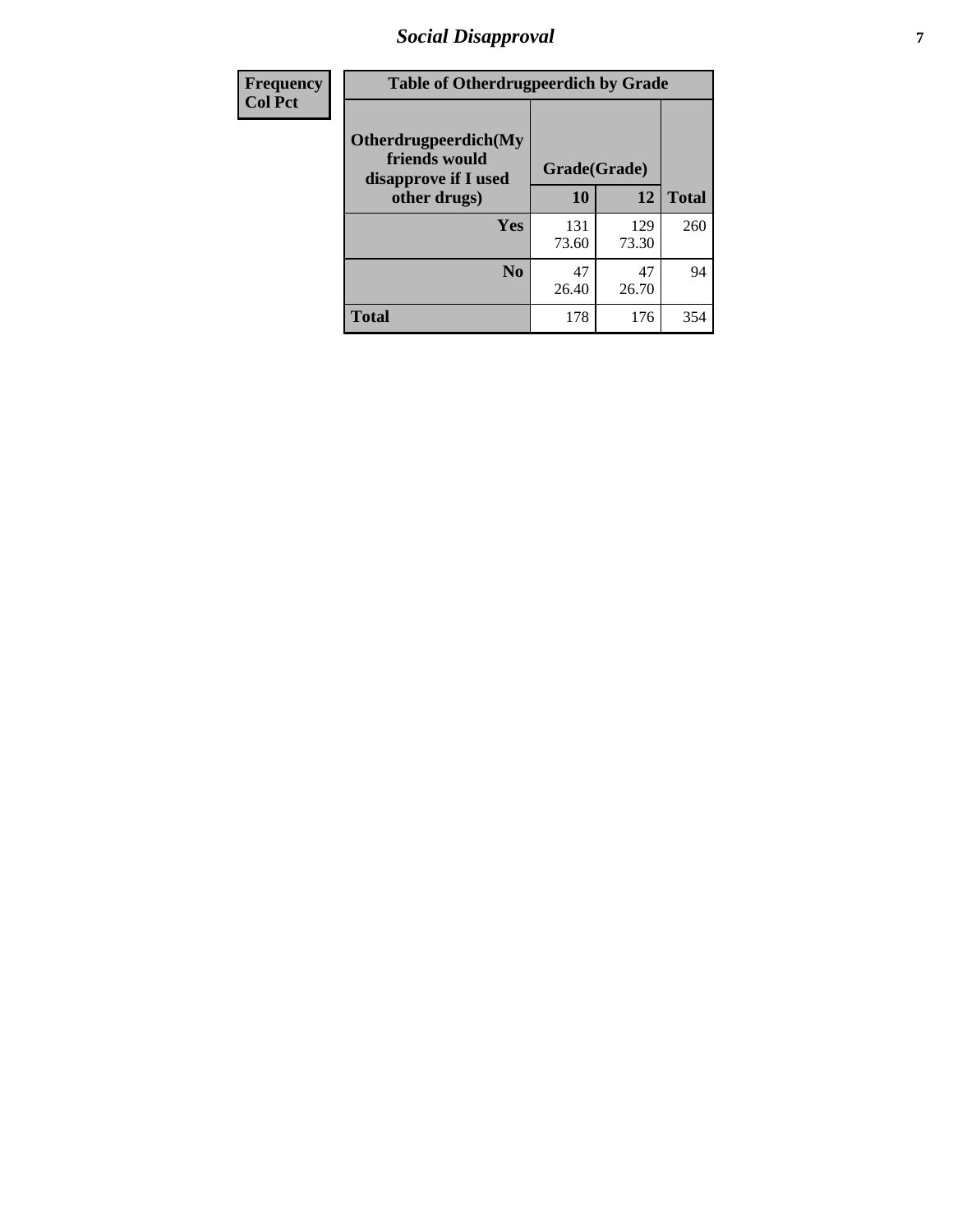### Title IV, Part A, Schedule A **8** *Goal 2: To help ensure that all schools are safe and disciplined Baseline Data: Year 2008-2009 Student Involvement in Gang Activity*

| Frequency      | <b>Table of Gangself by Grade</b>                                                                 |                    |              |              |  |
|----------------|---------------------------------------------------------------------------------------------------|--------------------|--------------|--------------|--|
| <b>Col Pct</b> | Gangself(I<br>have<br>participated<br>in illegal<br>gang<br>activities in<br>the past 30<br>days) | Grade(Grade)<br>10 | 12           | <b>Total</b> |  |
|                | Yes                                                                                               | 6<br>3.37          | 6<br>3.41    | 12           |  |
|                | N <sub>0</sub>                                                                                    | 172<br>96.63       | 170<br>96.59 | 342          |  |
|                | Total                                                                                             | 178                | 176          | 354          |  |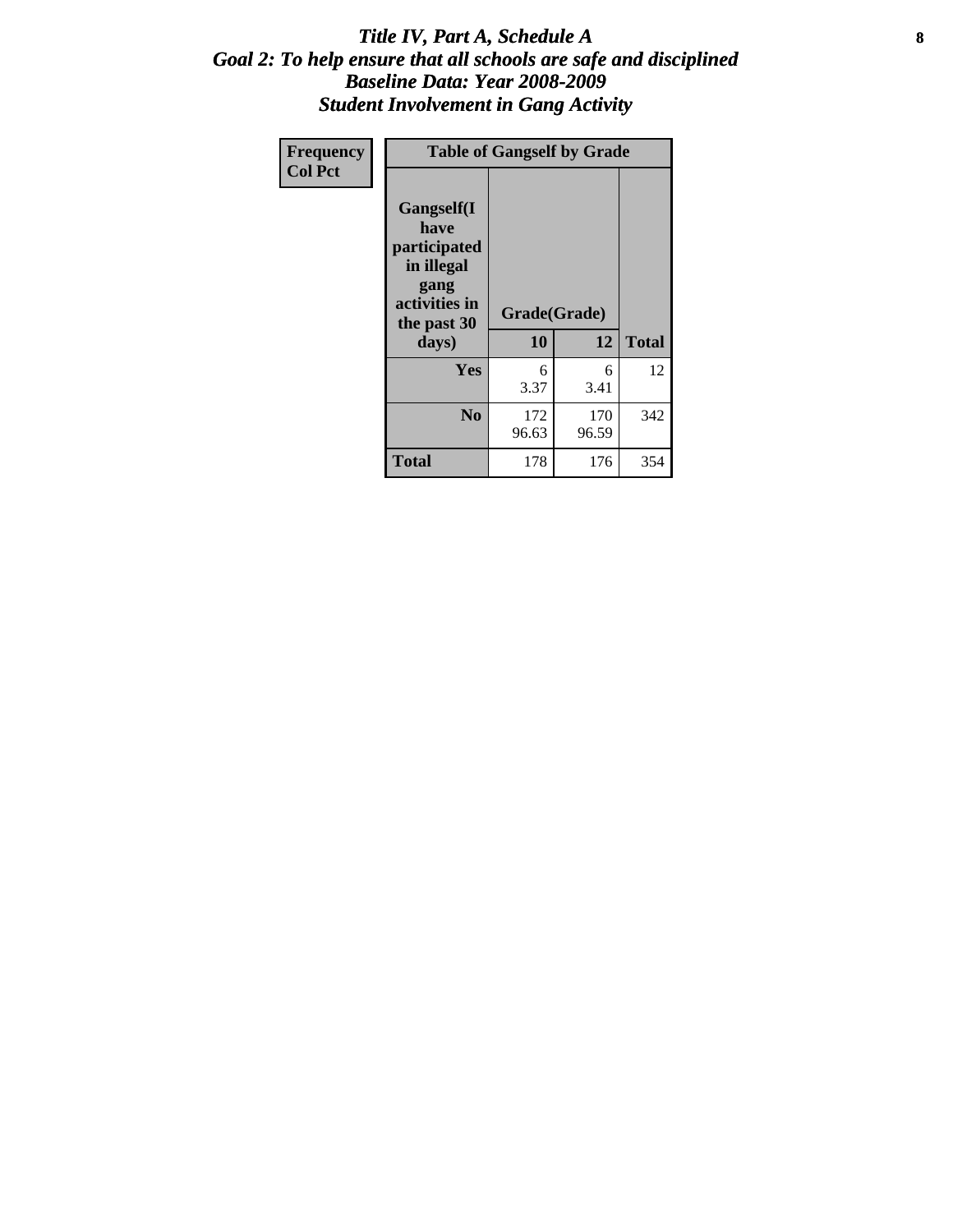# *Student Perception of School Safety* **9**

| <b>Frequency</b><br>Row Pct |
|-----------------------------|
|                             |

| <b>Table of Grade by Safeschool</b> |                          |                                                        |                             |                                    |              |  |
|-------------------------------------|--------------------------|--------------------------------------------------------|-----------------------------|------------------------------------|--------------|--|
|                                     |                          | Safeschool (School is a place at which I feel<br>safe) |                             |                                    |              |  |
| Grade(Grade)                        | <b>Strongly</b><br>Agree | <b>Somewhat</b><br>Agree                               | <b>Somewhat</b><br>Disagree | <b>Strongly</b><br><b>Disagree</b> | <b>Total</b> |  |
| <b>10</b>                           | 31<br>17.42              | 110<br>61.80                                           | 29<br>16.29                 | 8<br>4.49                          | 178          |  |
| 12                                  | 37<br>21.02              | 101<br>57.39                                           | 23<br>13.07                 | 15<br>8.52                         | 176          |  |
| <b>Total</b>                        | 68                       | 211                                                    | 52                          | 23                                 | 354          |  |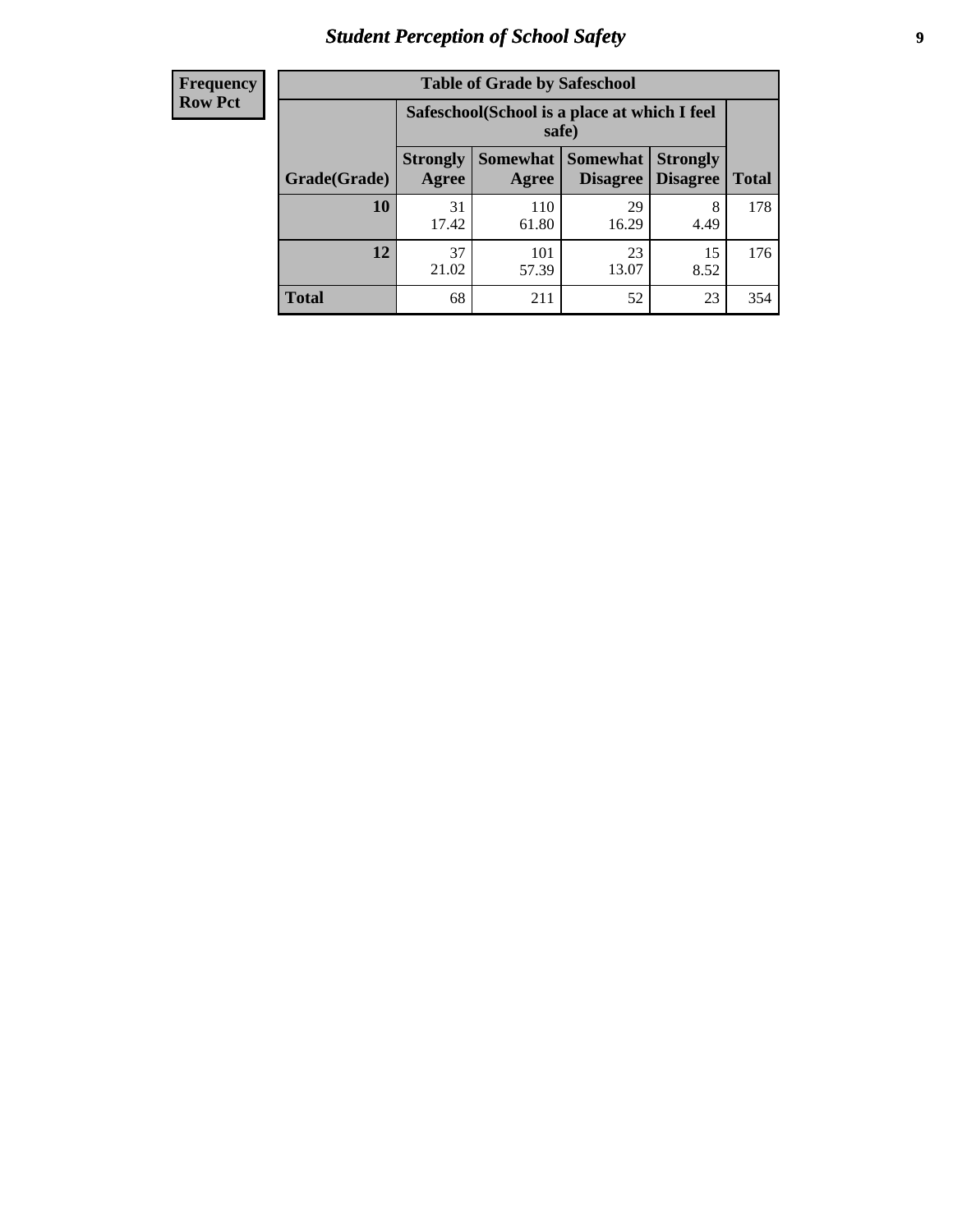### *Students Who Have Been Bullied* **10**

### **Frequency Row Pct**

| <b>Table of Grade by Bullied</b> |                  |                                                                               |                              |                          |                        |                        |                   |              |
|----------------------------------|------------------|-------------------------------------------------------------------------------|------------------------------|--------------------------|------------------------|------------------------|-------------------|--------------|
|                                  |                  | <b>Bullied</b> (I have been bullied by other<br>students in the past 30 days) |                              |                          |                        |                        |                   |              |
| Grade(Grade)                     | 0<br><b>Days</b> | 1 or<br>2<br>days                                                             | 3 <sub>to</sub><br>5<br>days | <b>6 to</b><br>9<br>days | 10<br>to<br>19<br>days | 20<br>to<br>29<br>days | All<br>30<br>days | <b>Total</b> |
| 10                               | 154<br>86.52     | 11<br>6.18                                                                    | 3<br>1.69                    | 3<br>1.69                | 0<br>0.00              | 3<br>1.69              | 4<br>2.25         | 178          |
| 12                               | 169<br>96.02     | $\overline{2}$<br>1.14                                                        | 0.57                         | $\Omega$<br>0.00         | 0.57                   | 0.57                   | 2<br>1.14         | 176          |
| <b>Total</b>                     | 323              | 13                                                                            | 4                            | 3                        |                        | 4                      | 6                 | 354          |

 $\blacksquare$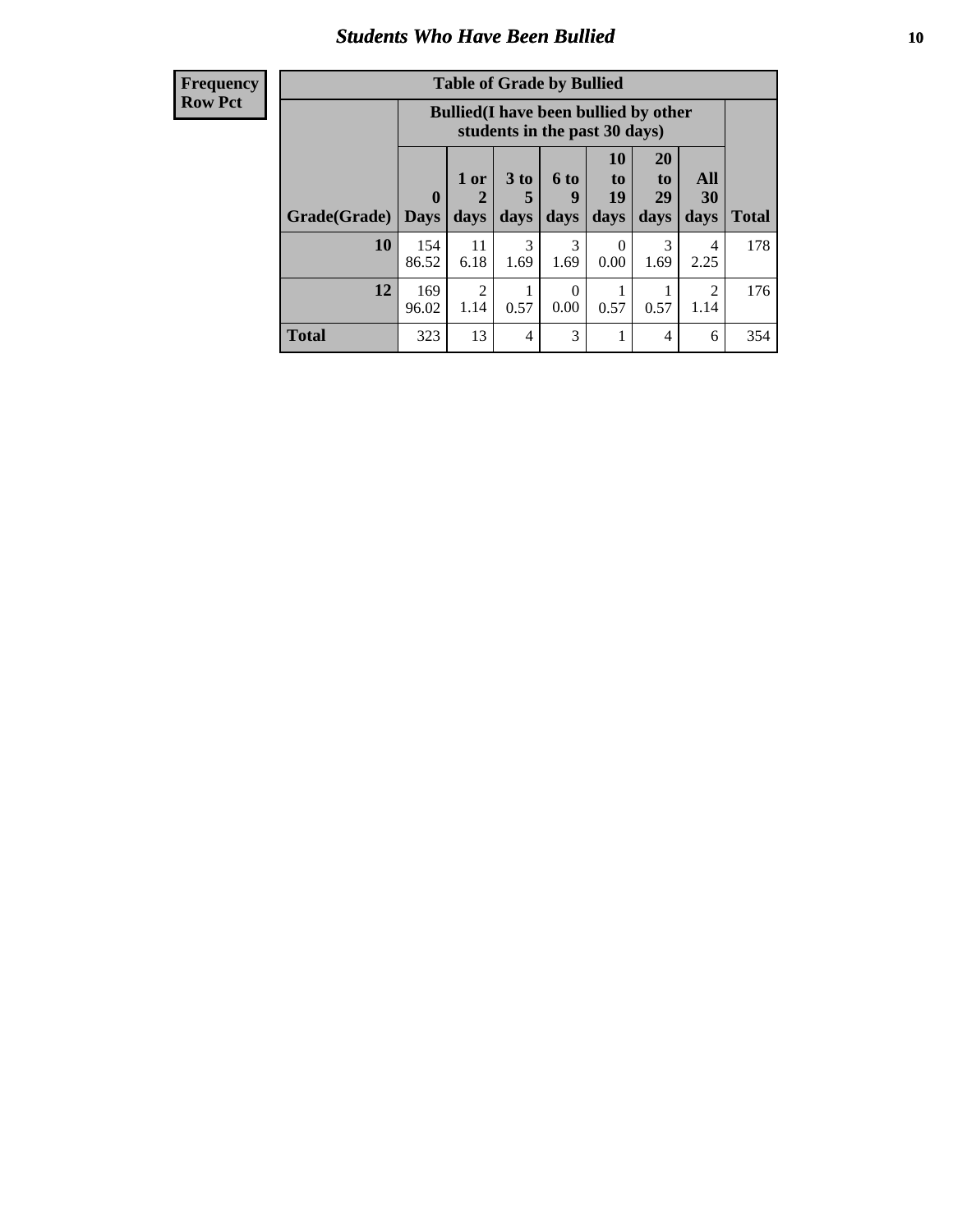### *School Climate* **11**

| Frequency      | <b>Table of SchoolClimate1 by Grade</b> |                    |             |              |  |
|----------------|-----------------------------------------|--------------------|-------------|--------------|--|
| <b>Col Pct</b> | SchoolClimate1(I<br>like school)        | Grade(Grade)<br>10 | 12          | <b>Total</b> |  |
|                | <b>Strongly Agree</b>                   | 21<br>11.80        | 34<br>19.32 | 55           |  |
|                | <b>Somewhat Agree</b>                   | 116<br>65.17       | 99<br>56.25 | 215          |  |
|                | <b>Somewhat Disagree</b>                | 26<br>14.61        | 31<br>17.61 | 57           |  |
|                | <b>Strongly Disagree</b>                | 15<br>8.43         | 12<br>6.82  | 27           |  |
|                | <b>Total</b>                            | 178                | 176         | 354          |  |

| Frequency<br>Col Pct |
|----------------------|

| <b>Table of SchoolClimate2 by Grade</b>           |                    |             |              |
|---------------------------------------------------|--------------------|-------------|--------------|
| SchoolClimate2(I<br>feel successful at<br>school) | Grade(Grade)<br>10 | 12          | <b>Total</b> |
| <b>Strongly Agree</b>                             | 32<br>17.98        | 65<br>36.93 | 97           |
| <b>Somewhat Agree</b>                             | 109<br>61.24       | 89<br>50.57 | 198          |
| <b>Somewhat Disagree</b>                          | 28<br>15.73        | 13<br>7.39  | 41           |
| <b>Strongly Disagree</b>                          | 9<br>5.06          | 9<br>5.11   | 18           |
| <b>Total</b>                                      | 178                | 176         | 354          |

| Frequency      | <b>Table of SchoolClimate3 by Grade</b>                                      |                    |             |              |
|----------------|------------------------------------------------------------------------------|--------------------|-------------|--------------|
| <b>Col Pct</b> | <b>SchoolClimate3(My</b><br>school has high<br>standards for<br>achievement) | Grade(Grade)<br>10 | 12          | <b>Total</b> |
|                |                                                                              |                    |             |              |
|                | <b>Strongly Agree</b>                                                        | 57<br>32.02        | 52<br>29.55 | 109          |
|                | <b>Somewhat Agree</b>                                                        | 94<br>52.81        | 94<br>53.41 | 188          |
|                | <b>Somewhat Disagree</b>                                                     | 23<br>12.92        | 22<br>12.50 | 45           |
|                | <b>Strongly Disagree</b>                                                     | 4<br>2.25          | 8<br>4.55   | 12           |
|                | Total                                                                        | 178                | 176         | 354          |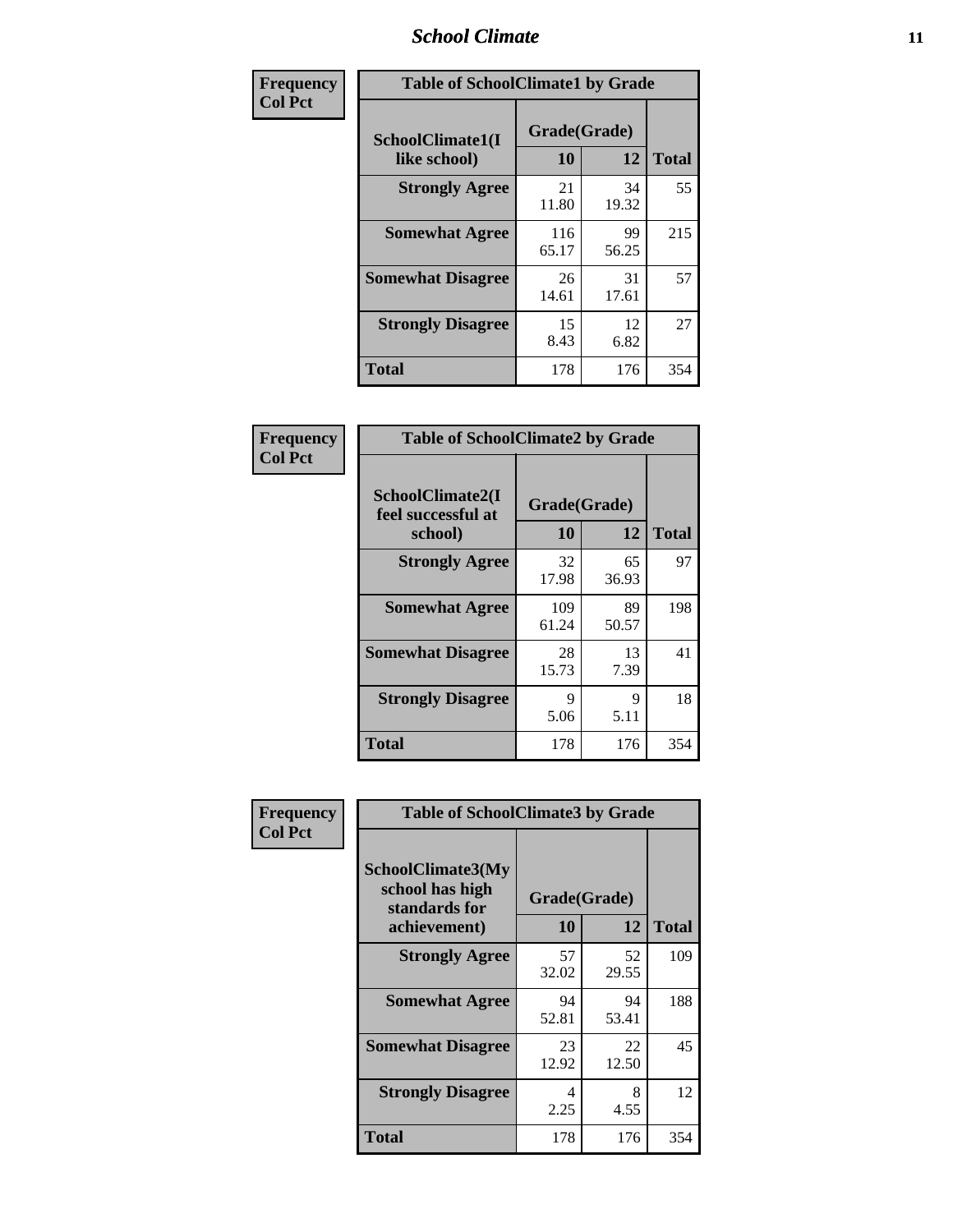### *School Climate* **12**

| Frequency      |                                                                      | <b>Table of SchoolClimate4 by Grade</b> |             |              |  |
|----------------|----------------------------------------------------------------------|-----------------------------------------|-------------|--------------|--|
| <b>Col Pct</b> | <b>SchoolClimate4(My</b><br>school sets clear<br>rules for behavior) | Grade(Grade)<br><b>10</b>               | 12          | <b>Total</b> |  |
|                | <b>Strongly Agree</b>                                                | 76<br>42.70                             | 82<br>46.59 | 158          |  |
|                | <b>Somewhat Agree</b>                                                | 71<br>39.89                             | 69<br>39.20 | 140          |  |
|                | <b>Somewhat Disagree</b>                                             | 19<br>10.67                             | 19<br>10.80 | 38           |  |
|                | <b>Strongly Disagree</b>                                             | 12<br>6.74                              | 6<br>3.41   | 18           |  |
|                | Total                                                                | 178                                     | 176         | 354          |  |

| <b>Table of SchoolClimate5 by Grade</b>                              |                    |             |              |  |  |
|----------------------------------------------------------------------|--------------------|-------------|--------------|--|--|
| SchoolClimate5(I<br>know what to do in<br>an emergency at<br>school) | Grade(Grade)<br>10 | 12          | <b>Total</b> |  |  |
| <b>Strongly Agree</b>                                                | 59<br>33.15        | 76<br>43.18 | 135          |  |  |
| <b>Somewhat Agree</b>                                                | 85<br>47.75        | 76<br>43.18 | 161          |  |  |
| <b>Somewhat Disagree</b>                                             | 17<br>9.55         | 17<br>9.66  | 34           |  |  |
| <b>Strongly Disagree</b>                                             | 17<br>9.55         | 7<br>3.98   | 24           |  |  |
| Total                                                                | 178                | 176         | 354          |  |  |

| Frequency      | <b>Table of SchoolClimate6 by Grade</b>                  |                    |             |              |
|----------------|----------------------------------------------------------|--------------------|-------------|--------------|
| <b>Col Pct</b> | <b>SchoolClimate6(Teachers</b><br>treat me with respect) | Grade(Grade)<br>10 | 12          | <b>Total</b> |
|                | <b>Strongly Agree</b>                                    | 48<br>26.97        | 54<br>30.68 | 102          |
|                | <b>Somewhat Agree</b>                                    | 76<br>42.70        | 75<br>42.61 | 151          |
|                | <b>Somewhat Disagree</b>                                 | 40<br>22.47        | 32<br>18.18 | 72           |
|                | <b>Strongly Disagree</b>                                 | 14<br>7.87         | 15<br>8.52  | 29           |
|                | <b>Total</b>                                             | 178                | 176         | 354          |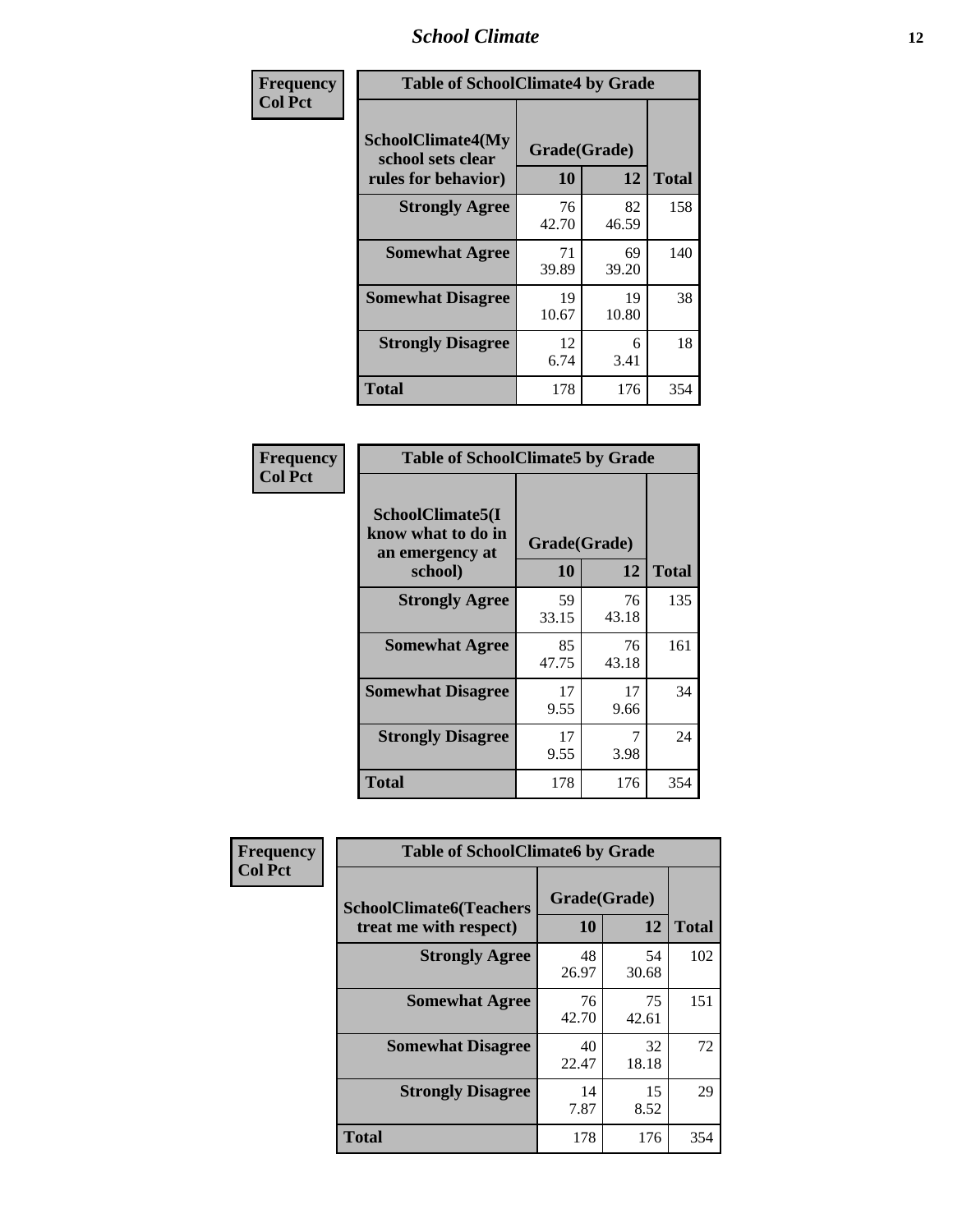### *School Climate* **13**

| Frequency      | <b>Table of SchoolClimate7 by Grade</b>                                       |                           |             |              |
|----------------|-------------------------------------------------------------------------------|---------------------------|-------------|--------------|
| <b>Col Pct</b> | <b>SchoolClimate7(Behaviors</b><br>in my class allow the<br>teacher to teach) | Grade(Grade)<br><b>10</b> | 12          | <b>Total</b> |
|                | <b>Strongly Agree</b>                                                         | 30<br>16.85               | 47<br>26.70 | 77           |
|                | <b>Somewhat Agree</b>                                                         | 98<br>55.06               | 91<br>51.70 | 189          |
|                | <b>Somewhat Disagree</b>                                                      | 36<br>20.22               | 27<br>15.34 | 63           |
|                | <b>Strongly Disagree</b>                                                      | 14<br>7.87                | 11<br>6.25  | 25           |
|                | <b>Total</b>                                                                  | 178                       | 176         | 354          |

| Frequency      | <b>Table of SchoolClimate8 by Grade</b>                                              |                    |             |              |
|----------------|--------------------------------------------------------------------------------------|--------------------|-------------|--------------|
| <b>Col Pct</b> | <b>SchoolClimate8(Students</b><br>are frequently<br>recognized for good<br>behavior) | Grade(Grade)<br>10 | 12          | <b>Total</b> |
|                | <b>Strongly Agree</b>                                                                | 18<br>10.11        | 16<br>9.09  | 34           |
|                | <b>Somewhat Agree</b>                                                                | 57<br>32.02        | 78<br>44.32 | 135          |
|                | <b>Somewhat Disagree</b>                                                             | 66<br>37.08        | 55<br>31.25 | 121          |
|                | <b>Strongly Disagree</b>                                                             | 37<br>20.79        | 27<br>15.34 | 64           |
|                | <b>Total</b>                                                                         | 178                | 176         | 354          |

| Frequency      | <b>Table of SchoolClimate9 by Grade</b>                                                  |                    |             |              |
|----------------|------------------------------------------------------------------------------------------|--------------------|-------------|--------------|
| <b>Col Pct</b> | <b>SchoolClimate9(School</b><br>counselor would be<br>helpful if I needed<br>assistance) | Grade(Grade)<br>10 | 12          | <b>Total</b> |
|                | <b>Strongly Agree</b>                                                                    | 70<br>39.33        | 94<br>53.41 | 164          |
|                | <b>Somewhat Agree</b>                                                                    | 65<br>36.52        | 50<br>28.41 | 115          |
|                | <b>Somewhat Disagree</b>                                                                 | 34<br>19.10        | 17<br>9.66  | 51           |
|                | <b>Strongly Disagree</b>                                                                 | 9<br>5.06          | 15<br>8.52  | 24           |
|                | <b>Total</b>                                                                             | 178                | 176         | 354          |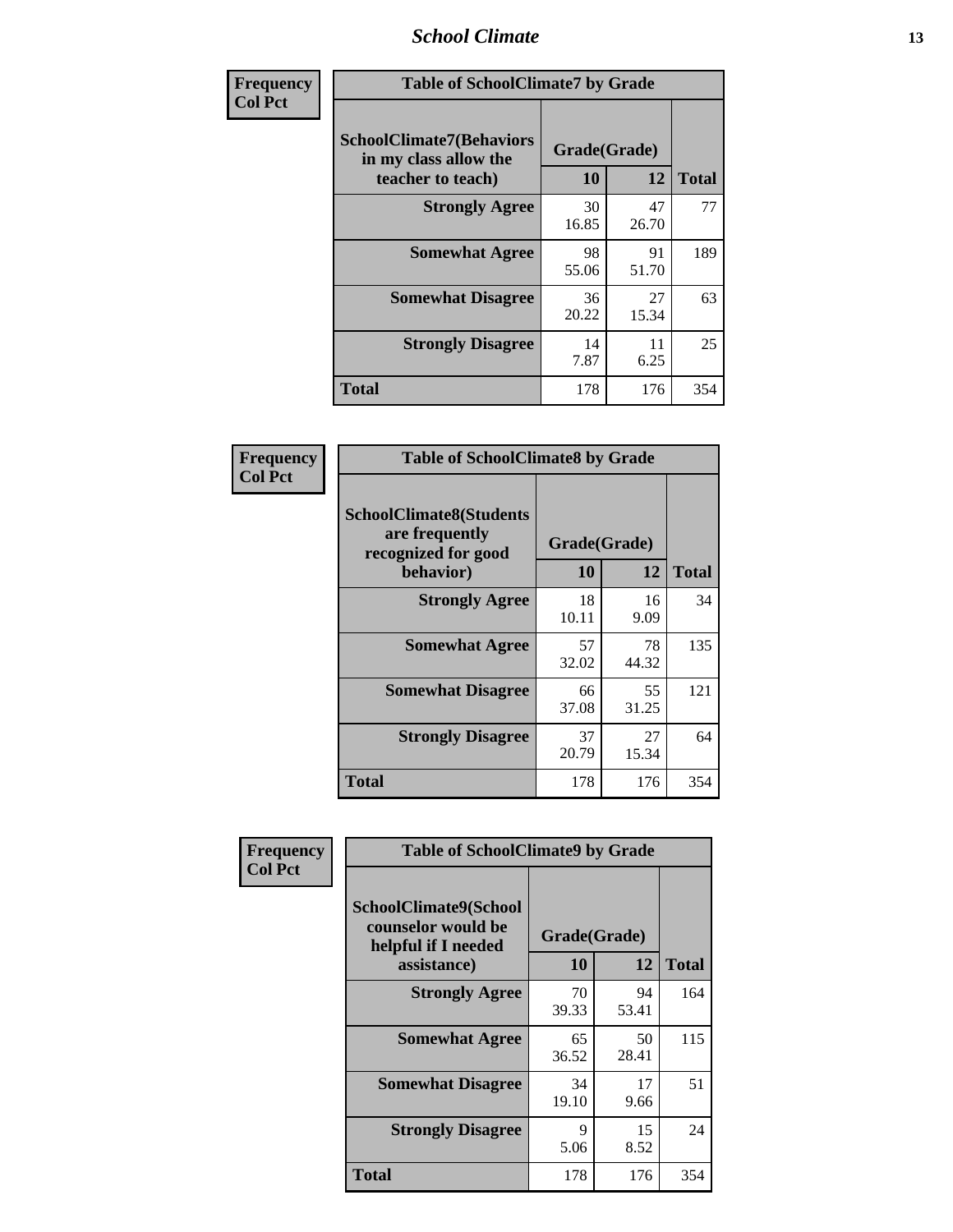### *Reasons for Dropping Out* **14**

| Frequency      | <b>Table of Dropoutreason by Grade</b>                                   |                    |              |              |
|----------------|--------------------------------------------------------------------------|--------------------|--------------|--------------|
| <b>Col Pct</b> | Dropoutreason(If<br>I dropped out the<br>reason would<br>most likely be) | Grade(Grade)<br>10 | 12           | <b>Total</b> |
|                | <b>Won't Drop out</b>                                                    | 102<br>57.30       | 110<br>62.50 | 212          |
|                | <b>Bored</b>                                                             | 30<br>16.85        | 21<br>11.93  | 51           |
|                | <b>Family Reasons</b>                                                    | 11<br>6.18         | 12<br>6.82   | 23           |
|                | <b>Being Bullied</b>                                                     | 4<br>2.25          | 0<br>0.00    | 4            |
|                | <b>Other</b>                                                             | 31<br>17.42        | 33<br>18.75  | 64           |
|                | <b>Total</b>                                                             | 178                | 176          | 354          |

| Frequency<br><b>Col Pct</b> | <b>Table of Dropout by Grade</b>                            |              |              |              |  |
|-----------------------------|-------------------------------------------------------------|--------------|--------------|--------------|--|
|                             | Dropout(I<br>have<br>thought<br>about<br>dropping<br>out of | Grade(Grade) |              |              |  |
|                             | school)                                                     | 10           | 12           | <b>Total</b> |  |
|                             | <b>Yes</b>                                                  | 42<br>23.60  | 41<br>23.30  | 83           |  |
|                             | N <sub>0</sub>                                              | 136<br>76.40 | 135<br>76.70 | 271          |  |
|                             | <b>Total</b>                                                | 178          | 176          | 354          |  |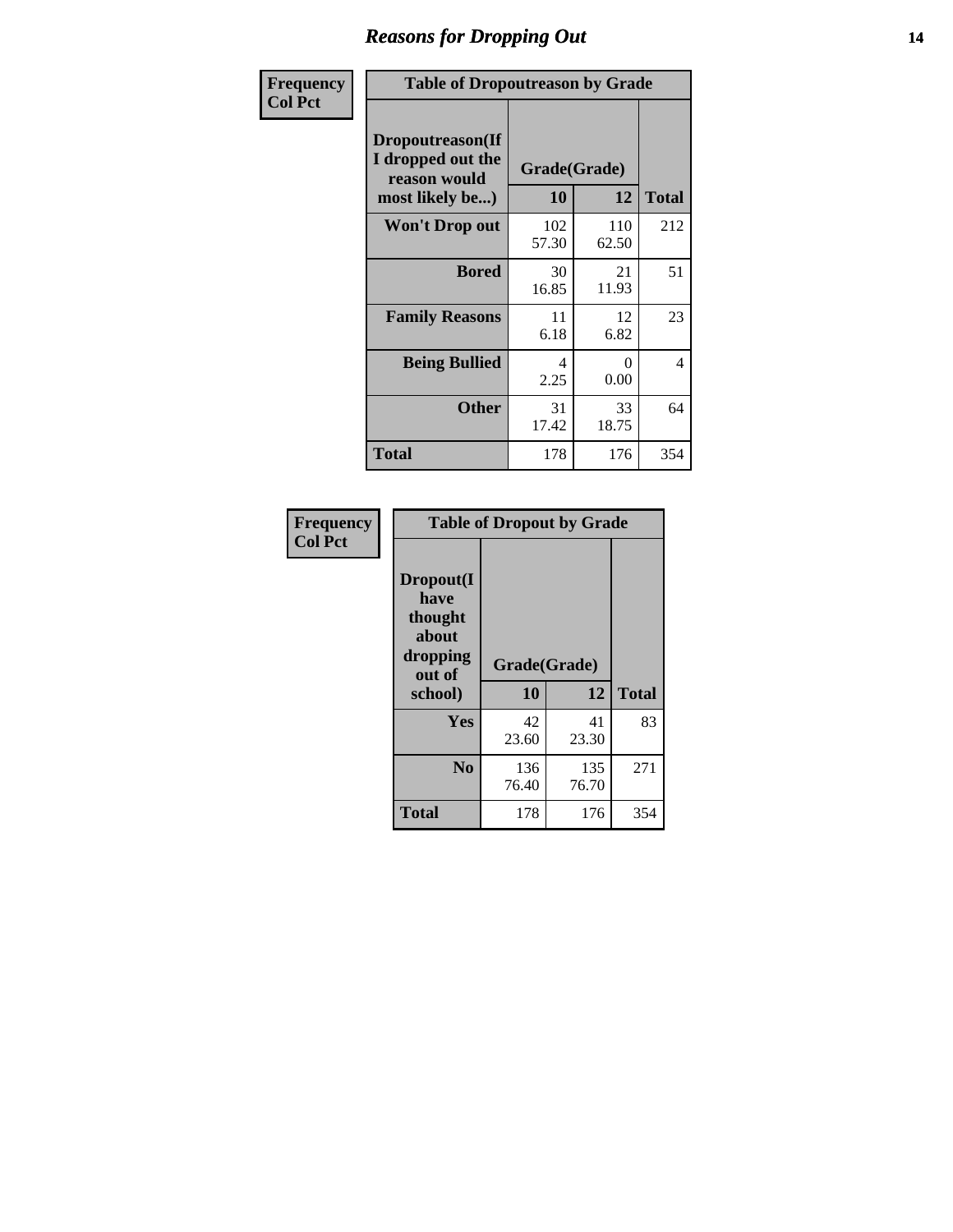*School Safety* **15**

| Frequency      | <b>Table of Gangself by Grade</b>                                                                 |                          |              |              |
|----------------|---------------------------------------------------------------------------------------------------|--------------------------|--------------|--------------|
| <b>Col Pct</b> | Gangself(I<br>have<br>participated<br>in illegal<br>gang<br>activities in<br>the past 30<br>days) | Grade(Grade)<br>10<br>12 |              | <b>Total</b> |
|                | Yes                                                                                               | 6<br>3.37                | 6<br>3.41    | 12           |
|                | N <sub>0</sub>                                                                                    | 172<br>96.63             | 170<br>96.59 | 342          |
|                | <b>Total</b>                                                                                      | 178                      | 176          | 354          |

| Frequency<br><b>Col Pct</b> | <b>Table of Gangpeers by Grade</b>                                                                                             |                    |              |              |
|-----------------------------|--------------------------------------------------------------------------------------------------------------------------------|--------------------|--------------|--------------|
|                             | <b>Gangpeers</b> (I<br>have friends<br>who have<br>participated<br>in illegal<br>gang<br>activities in<br>the past 30<br>days) | Grade(Grade)<br>10 | 12           | <b>Total</b> |
|                             | Yes                                                                                                                            | 33<br>18.54        | 27<br>15.34  | 60           |
|                             | N <sub>0</sub>                                                                                                                 | 145<br>81.46       | 149<br>84.66 | 294          |
|                             | <b>Total</b>                                                                                                                   | 178                | 176          | 354          |

| Frequency      |                                                                     | <b>Table of Pickedon by Grade</b> |             |              |  |  |  |  |  |  |
|----------------|---------------------------------------------------------------------|-----------------------------------|-------------|--------------|--|--|--|--|--|--|
| <b>Col Pct</b> | <b>Pickedon</b> (I have<br>been picked on or<br>teased at school in | Grade(Grade)                      |             |              |  |  |  |  |  |  |
|                | the past 30 days)                                                   | 10                                | 12          | <b>Total</b> |  |  |  |  |  |  |
|                | <b>Strongly Agree</b>                                               | 19<br>10.67                       | 10<br>5.68  | 29           |  |  |  |  |  |  |
|                | <b>Somewhat Agree</b>                                               | 35<br>19.66                       | 29<br>16.48 | 64           |  |  |  |  |  |  |
|                | <b>Somewhat Disagree</b>                                            | 31<br>17.42                       | 19<br>10.80 | 50           |  |  |  |  |  |  |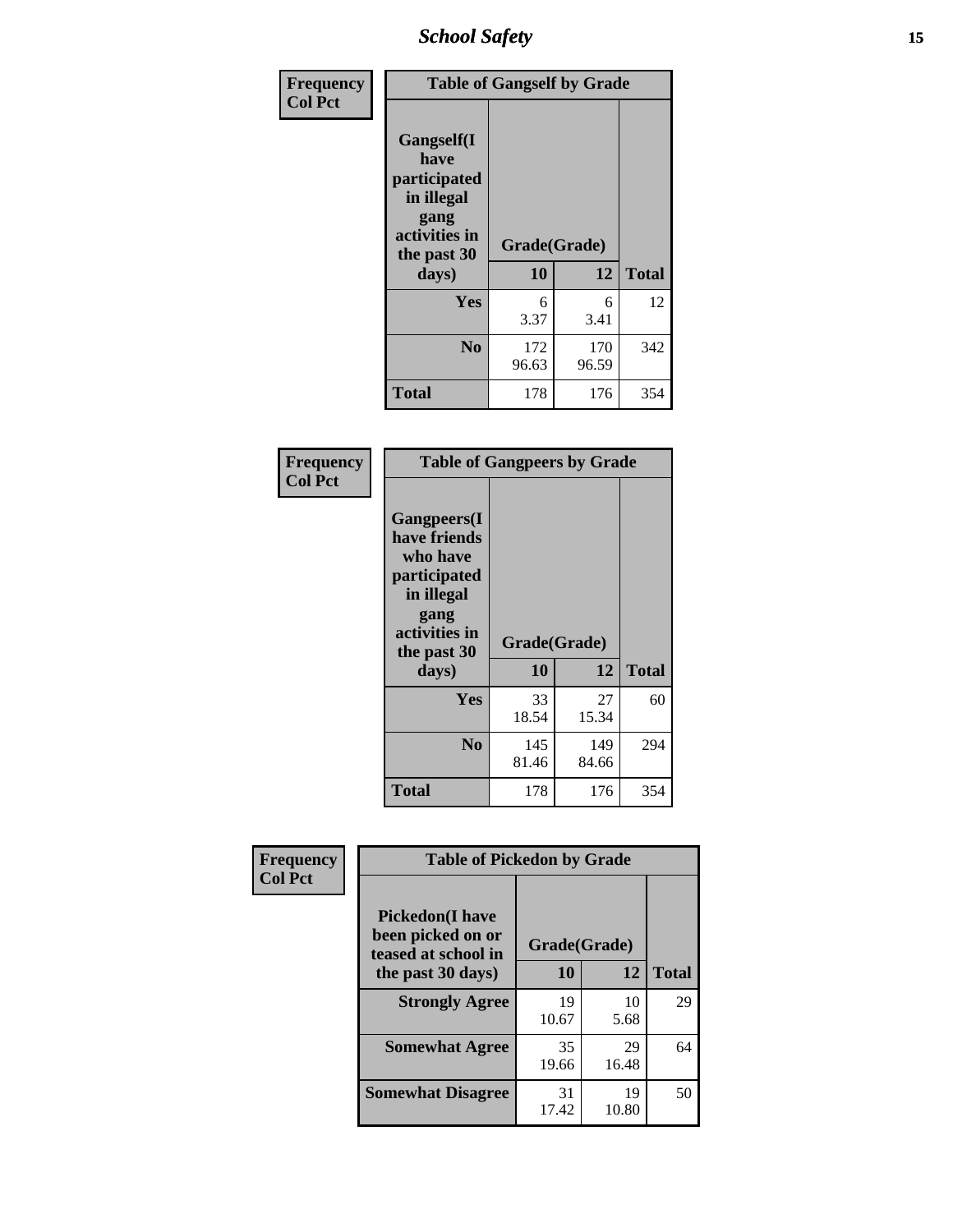*School Safety* **16**

| <b>Frequency</b> |                                                                                          | <b>Table of Pickedon by Grade</b> |              |              |  |  |  |  |  |  |  |  |  |
|------------------|------------------------------------------------------------------------------------------|-----------------------------------|--------------|--------------|--|--|--|--|--|--|--|--|--|
| <b>Col Pct</b>   | <b>Pickedon</b> (I have<br>been picked on or<br>teased at school in<br>the past 30 days) | Grade(Grade)<br>10                | 12           | <b>Total</b> |  |  |  |  |  |  |  |  |  |
|                  | <b>Strongly Disagree</b>                                                                 | 93<br>52.25                       | 118<br>67.05 | 211          |  |  |  |  |  |  |  |  |  |
|                  | <b>Total</b>                                                                             | 178                               | 176          | 354          |  |  |  |  |  |  |  |  |  |

| Frequency      | <b>Table of Safeschool by Grade</b>                      |                    |              |     |
|----------------|----------------------------------------------------------|--------------------|--------------|-----|
| <b>Col Pct</b> | Safeschool(School<br>is a place at which I<br>feel safe) | Grade(Grade)<br>10 | <b>Total</b> |     |
|                | <b>Strongly Agree</b>                                    | 31<br>17.42        | 37<br>21.02  | 68  |
|                | <b>Somewhat Agree</b>                                    | 110<br>61.80       | 101<br>57.39 | 211 |
|                | <b>Somewhat Disagree</b>                                 | 29<br>16.29        | 23<br>13.07  | 52  |
|                | <b>Strongly Disagree</b>                                 | 8<br>4.49          | 15<br>8.52   | 23  |
|                | Total                                                    | 178                | 176          | 354 |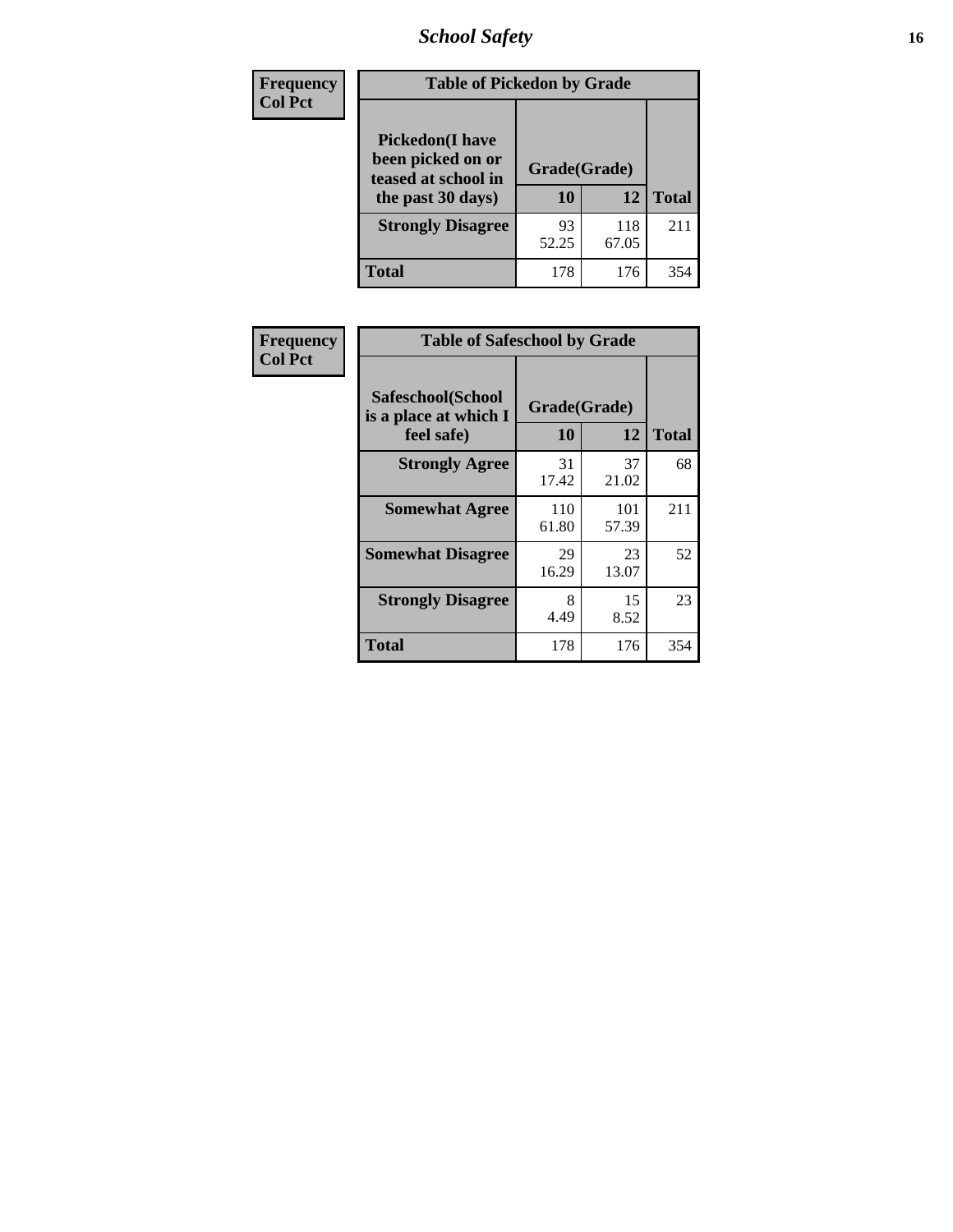*School Safety* **17**

**Frequency Row Pct**

| <b>Table of Grade by Bullied</b> |              |                                                                               |                   |                   |                        |                               |                          |              |  |  |  |
|----------------------------------|--------------|-------------------------------------------------------------------------------|-------------------|-------------------|------------------------|-------------------------------|--------------------------|--------------|--|--|--|
|                                  |              | <b>Bullied</b> (I have been bullied by other<br>students in the past 30 days) |                   |                   |                        |                               |                          |              |  |  |  |
| Grade(Grade)   Days              | $\mathbf 0$  | 1 or<br>2<br>days                                                             | 3 to<br>5<br>days | 6 to<br>g<br>days | 10<br>to<br>19<br>days | <b>20</b><br>to<br>29<br>days | All<br><b>30</b><br>days | <b>Total</b> |  |  |  |
| 10                               | 154<br>86.52 | 11<br>6.18                                                                    | 3<br>1.69         | 3<br>1.69         | 0<br>0.00              | 3<br>1.69                     | 4<br>2.25                | 178          |  |  |  |
| 12                               | 169<br>96.02 | 2<br>1.14                                                                     | 0.57              | 0<br>0.00         | 0.57                   | 0.57                          | $\mathcal{D}$<br>1.14    | 176          |  |  |  |
| <b>Total</b>                     | 323          | 13                                                                            | $\overline{4}$    | 3                 |                        | 4                             | 6                        | 354          |  |  |  |

| <b>Table of Grade by Bulliedothers</b>                                                                                  |              |           |                        |           |           |                  |           |              |  |  |  |
|-------------------------------------------------------------------------------------------------------------------------|--------------|-----------|------------------------|-----------|-----------|------------------|-----------|--------------|--|--|--|
| <b>Bulliedothers</b> (I bullied others in the past<br>$30 \text{ days}$                                                 |              |           |                        |           |           |                  |           |              |  |  |  |
| 10<br>20<br>All<br>3 <sub>to</sub><br>$1$ or<br>6 to<br>to<br>$\mathbf{t}$<br>19<br>29<br>30<br>$\bf{0}$<br>2<br>5<br>9 |              |           |                        |           |           |                  |           |              |  |  |  |
| Grade(Grade)   Days                                                                                                     |              | days      | days                   | days      | days      | days             | days      | <b>Total</b> |  |  |  |
| 10                                                                                                                      | 156<br>87.64 | 3.93      | 5<br>2.81              | 3<br>1.69 | 6<br>3.37 | $\Omega$<br>0.00 | 0.56      | 178          |  |  |  |
| 12                                                                                                                      | 161<br>91.48 | 8<br>4.55 | $\overline{2}$<br>1.14 | 0<br>0.00 | 0<br>0.00 | 0.57             | 4<br>2.27 | 176          |  |  |  |
| <b>Total</b>                                                                                                            | 317          | 15        | 7                      | 3         | 6         | 1                | 5         | 354          |  |  |  |

| Frequency      | <b>Table of Grade by Weaponschool</b> |                                                                         |                   |                   |              |  |  |  |  |
|----------------|---------------------------------------|-------------------------------------------------------------------------|-------------------|-------------------|--------------|--|--|--|--|
| <b>Row Pct</b> |                                       | Weaponschool(I<br>brought a weapon<br>to school in the past<br>30 days) |                   |                   |              |  |  |  |  |
|                | Grade(Grade)                          | $\bf{0}$<br><b>Days</b>                                                 | 1 or<br>2<br>days | All<br>30<br>days | <b>Total</b> |  |  |  |  |
|                | 10                                    | 177<br>99.44                                                            | 0.56              | 0<br>0.00         | 178          |  |  |  |  |
|                | 12                                    | 174<br>98.86                                                            | 0<br>0.00         | 2<br>1.14         | 176          |  |  |  |  |
|                | <b>Total</b>                          | 351                                                                     | 1                 | 2                 | 354          |  |  |  |  |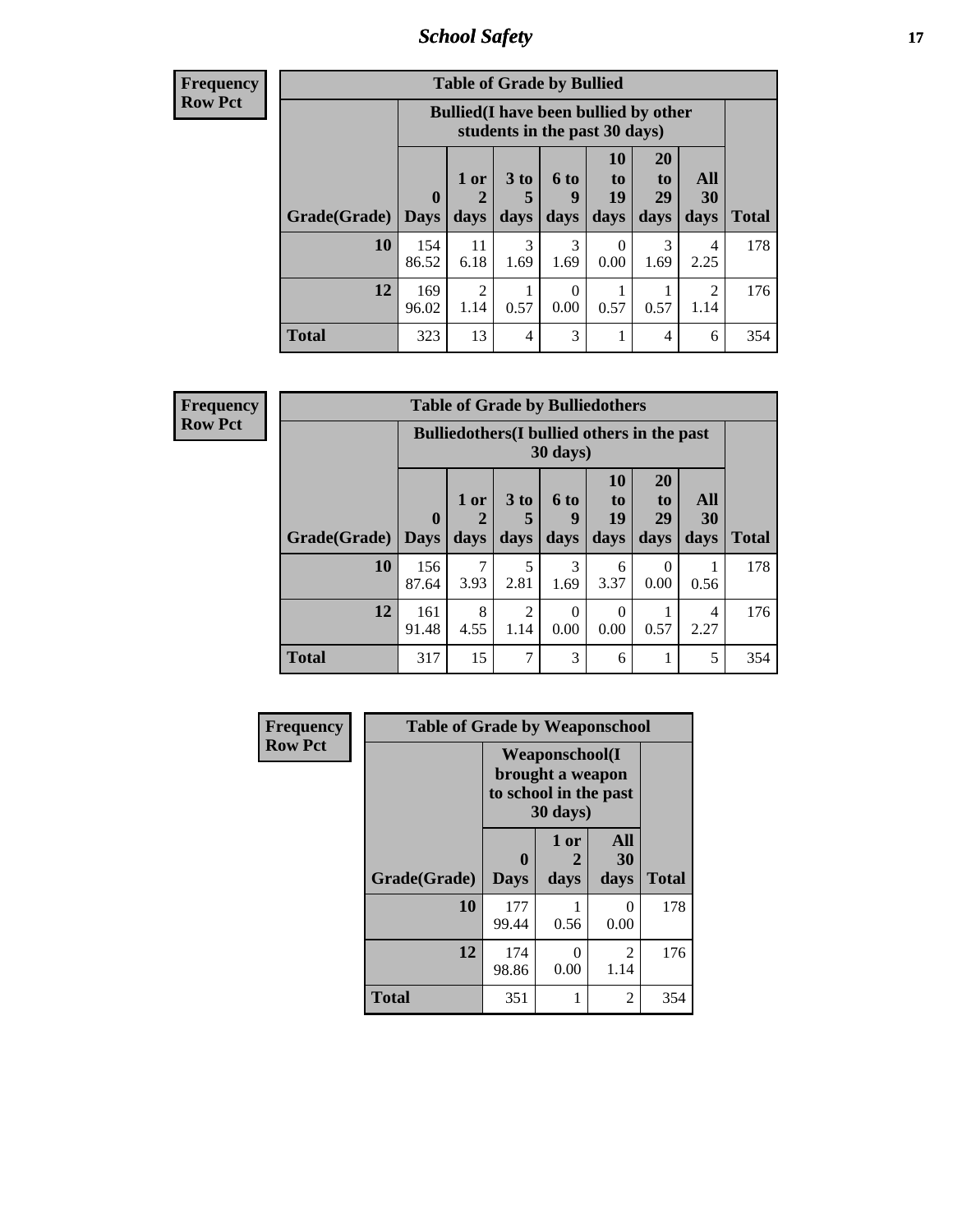*School Safety* **18**

| <b>Frequency</b> | <b>Table of Grade by Absentunsafe</b> |                            |                                                                           |                              |                   |                               |                   |              |  |  |  |
|------------------|---------------------------------------|----------------------------|---------------------------------------------------------------------------|------------------------------|-------------------|-------------------------------|-------------------|--------------|--|--|--|
| <b>Row Pct</b>   |                                       |                            | Absentunsafe(I have missed school<br>because I felt unsafe in the past 30 | days)                        |                   |                               |                   |              |  |  |  |
|                  | Grade(Grade)                          | $\mathbf 0$<br><b>Days</b> | 1 or<br>$\mathbf 2$<br>days                                               | 3 <sub>to</sub><br>5<br>days | 6 to<br>9<br>days | <b>20</b><br>to<br>29<br>days | All<br>30<br>days | <b>Total</b> |  |  |  |
|                  | 10                                    | 173<br>97.19               | 0.56                                                                      | 3<br>1.69                    | 0<br>0.00         | $\Omega$<br>0.00              | 0.56              | 178          |  |  |  |
|                  | 12                                    | 173<br>98.30               | $\Omega$<br>0.00                                                          | 0.57                         | 0.57              | 0.57                          | $\Omega$<br>0.00  | 176          |  |  |  |
|                  | <b>Total</b>                          | 346                        |                                                                           | 4                            |                   |                               | 1                 | 354          |  |  |  |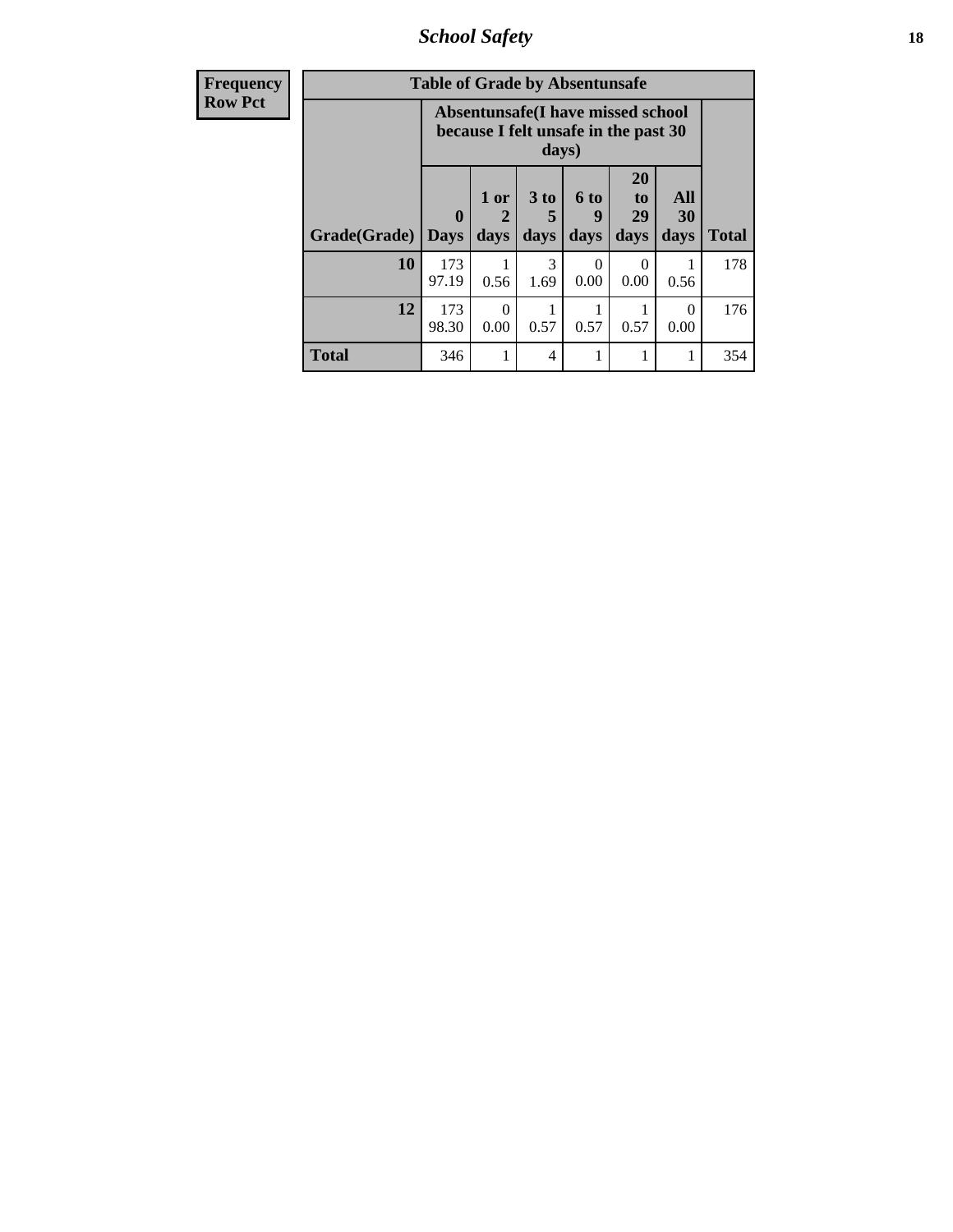# *Drug Use During Last 30 Days* **19**

#### **Frequency Row Pct**

| <b>Table of Grade by Alcohol</b> |                                 |                                     |                 |                        |                 |                   |                     |              |  |  |  |  |
|----------------------------------|---------------------------------|-------------------------------------|-----------------|------------------------|-----------------|-------------------|---------------------|--------------|--|--|--|--|
|                                  |                                 | Alcohol (Alcohol use, past 30 days) |                 |                        |                 |                   |                     |              |  |  |  |  |
| Grade(Grade)                     | <b>Did</b><br>not<br><b>use</b> | $1 - 2$<br>days                     | $3 - 5$<br>days | $6-9$<br>days          | $10-19$<br>days | $20 - 29$<br>days | <b>Every</b><br>day | <b>Total</b> |  |  |  |  |
| 10                               | 128<br>71.91                    | 20<br>11.24                         | 5<br>2.81       | 13<br>7.30             | 9<br>5.06       | $\theta$<br>0.00  | 3<br>1.69           | 178          |  |  |  |  |
| 12                               | 127<br>72.16                    | 12<br>6.82                          | 9<br>5.11       | $\overline{2}$<br>1.14 | 9<br>5.11       | 8<br>4.55         | 9<br>5.11           | 176          |  |  |  |  |
| <b>Total</b>                     | 255                             | 32                                  | 14              | 15                     | 18              | 8                 | 12                  | 354          |  |  |  |  |

#### **Frequency Row Pct**

| <b>Table of Grade by Cigarettes</b> |                                 |                                                   |                 |                 |                 |               |                     |              |  |  |  |  |
|-------------------------------------|---------------------------------|---------------------------------------------------|-----------------|-----------------|-----------------|---------------|---------------------|--------------|--|--|--|--|
|                                     |                                 | Cigarettes (Smoking tobacco use,<br>past 30 days) |                 |                 |                 |               |                     |              |  |  |  |  |
| Grade(Grade)                        | <b>Did</b><br>not<br><b>use</b> | $1 - 2$<br>days                                   | $3 - 5$<br>days | $6 - 9$<br>days | $10-19$<br>days | 20-29<br>days | <b>Every</b><br>day | <b>Total</b> |  |  |  |  |
| 10                                  | 157<br>88.20                    | 9<br>5.06                                         | 0<br>0.00       | 4<br>2.25       | 3<br>1.69       | 4<br>2.25     | 0.56                | 178          |  |  |  |  |
| 12                                  | 143<br>81.25                    | 10<br>5.68                                        | 6<br>3.41       | 3<br>1.70       | 3<br>1.70       | 3<br>1.70     | 8<br>4.55           | 176          |  |  |  |  |
| <b>Total</b>                        | 300                             | 19                                                | 6               | 7               | 6               | 7             | 9                   | 354          |  |  |  |  |

| <b>Table of Grade by Smokeless</b> |                                                        |               |                  |                 |                   |                     |              |  |  |  |  |
|------------------------------------|--------------------------------------------------------|---------------|------------------|-----------------|-------------------|---------------------|--------------|--|--|--|--|
|                                    | <b>Smokeless</b> (Chewing tobaccouse,<br>past 30 days) |               |                  |                 |                   |                     |              |  |  |  |  |
| Grade(Grade)                       | <b>Did</b><br>not<br><b>use</b>                        | $1-2$<br>days | $3 - 5$<br>days  | $10-19$<br>days | $20 - 29$<br>days | <b>Every</b><br>day | <b>Total</b> |  |  |  |  |
| 10                                 | 168<br>94.38                                           | 4<br>2.25     | 0.56             | 4<br>2.25       | 0.56              | 0<br>0.00           | 178          |  |  |  |  |
| 12                                 | 165<br>93.75                                           | 4<br>2.27     | $\Omega$<br>0.00 | 0<br>0.00       | 0.57              | 6<br>3.41           | 176          |  |  |  |  |
| <b>Total</b>                       | 333                                                    | 8             | 1                | $\overline{4}$  | $\overline{2}$    | 6                   | 354          |  |  |  |  |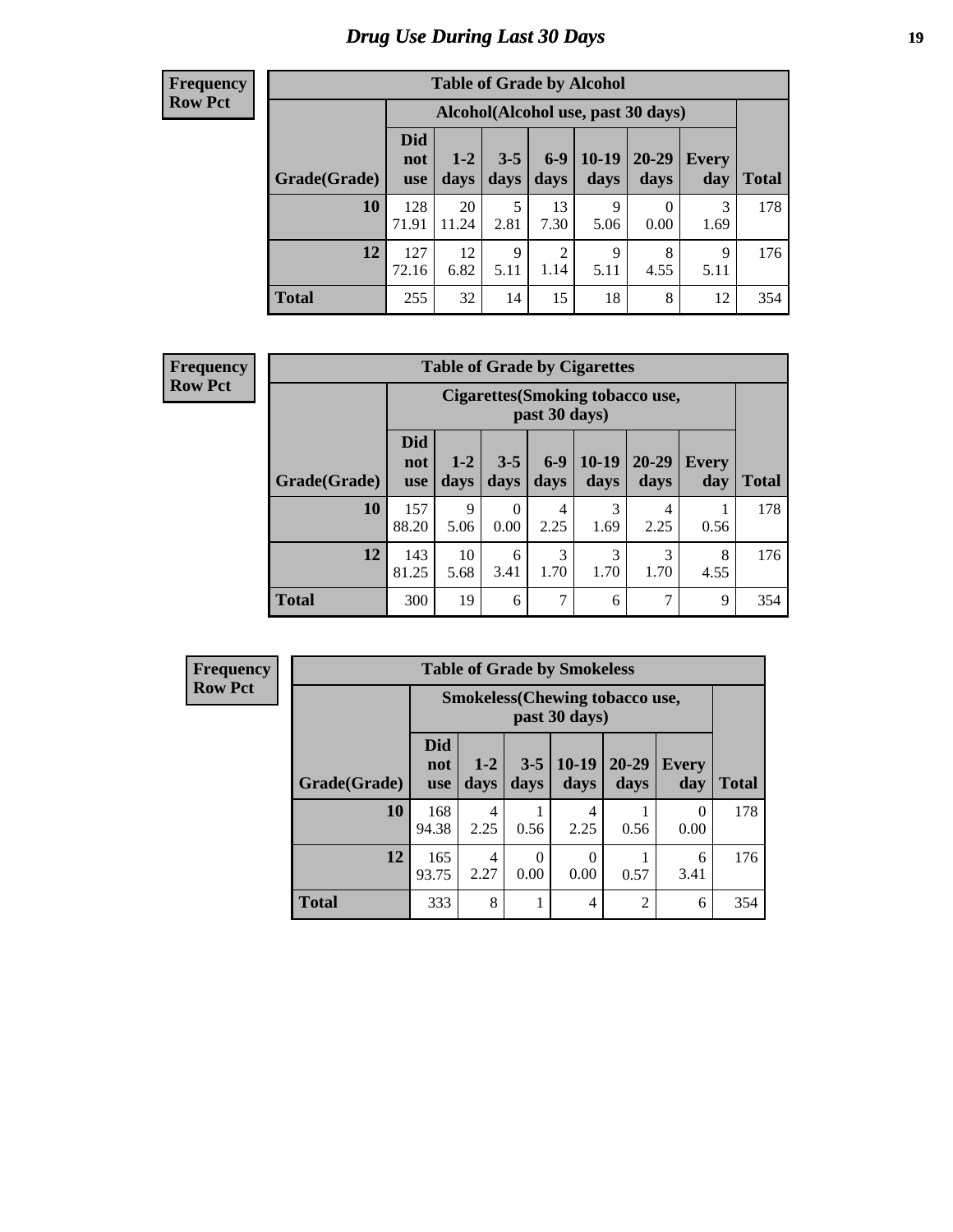| <b>Table of Grade by Marijuana</b> |                                         |                 |                        |                 |                 |                        |              |       |  |  |  |
|------------------------------------|-----------------------------------------|-----------------|------------------------|-----------------|-----------------|------------------------|--------------|-------|--|--|--|
|                                    | Marijuana (Marijuana use, past 30 days) |                 |                        |                 |                 |                        |              |       |  |  |  |
| Grade(Grade)                       | <b>Did</b><br>not<br><b>use</b>         | $1 - 2$<br>days | $3 - 5$<br>days        | $6 - 9$<br>days | $10-19$<br>days | $20 - 29$<br>days      | Every<br>day | Total |  |  |  |
| 10                                 | 168<br>94.38                            | 4<br>2.25       | 0.56                   | 0.56            | 0.56            | $\mathfrak{D}$<br>1.12 | 0.56         | 178   |  |  |  |
| 12                                 | 153<br>86.93                            | 5<br>2.84       | $\mathfrak{D}$<br>1.14 | 3<br>1.70       | 4<br>2.27       | 3<br>1.70              | 6<br>3.41    | 176   |  |  |  |
| <b>Total</b>                       | 321                                     | $\mathbf Q$     | 3                      | $\overline{4}$  | 5               | 5                      | 7            | 354   |  |  |  |

| <b>Frequency</b> |              | <b>Table of Grade by Cocaine</b> |                       |                 |                       |              |              |  |  |  |
|------------------|--------------|----------------------------------|-----------------------|-----------------|-----------------------|--------------|--------------|--|--|--|
| <b>Row Pct</b>   |              |                                  |                       | past 30 days)   | Cocaine (Cocaine use, |              |              |  |  |  |
|                  | Grade(Grade) | <b>Did</b><br>not<br><b>use</b>  | $1-2$<br>days         | $3 - 5$<br>days | $10-19$<br>days       | Every<br>day | <b>Total</b> |  |  |  |
|                  | 10           | 177<br>99.44                     | $\Omega$<br>0.00      | 0.56            | $\theta$<br>0.00      | 0<br>0.00    | 178          |  |  |  |
|                  | 12           | 168<br>95.45                     | $\mathcal{R}$<br>1.70 | 0<br>0.00       | 0.57                  | 4<br>2.27    | 176          |  |  |  |
|                  | Total        | 345                              | 3                     |                 |                       | 4            | 354          |  |  |  |

| Frequency      | <b>Table of Grade by Inhalants</b> |                                 |                        |               |                                 |                     |              |  |
|----------------|------------------------------------|---------------------------------|------------------------|---------------|---------------------------------|---------------------|--------------|--|
| <b>Row Pct</b> |                                    |                                 |                        | past 30 days) | <b>Inhalants</b> (Inhalant use, |                     |              |  |
|                | Grade(Grade)                       | <b>Did</b><br>not<br><b>use</b> | $1-2$<br>days          | $3-5$<br>days | $10-19$<br>days                 | <b>Every</b><br>day | <b>Total</b> |  |
|                | <b>10</b>                          | 174<br>97.75                    | $\mathfrak{D}$<br>1.12 | 0<br>0.00     | 0.56                            | 0.56                | 178          |  |
|                | 12                                 | 171<br>97.16                    | 0.57                   | 0.57          | 0.00                            | 3<br>1.70           | 176          |  |
|                | <b>Total</b>                       | 345                             | $\mathcal{R}$          |               |                                 | 4                   | 354          |  |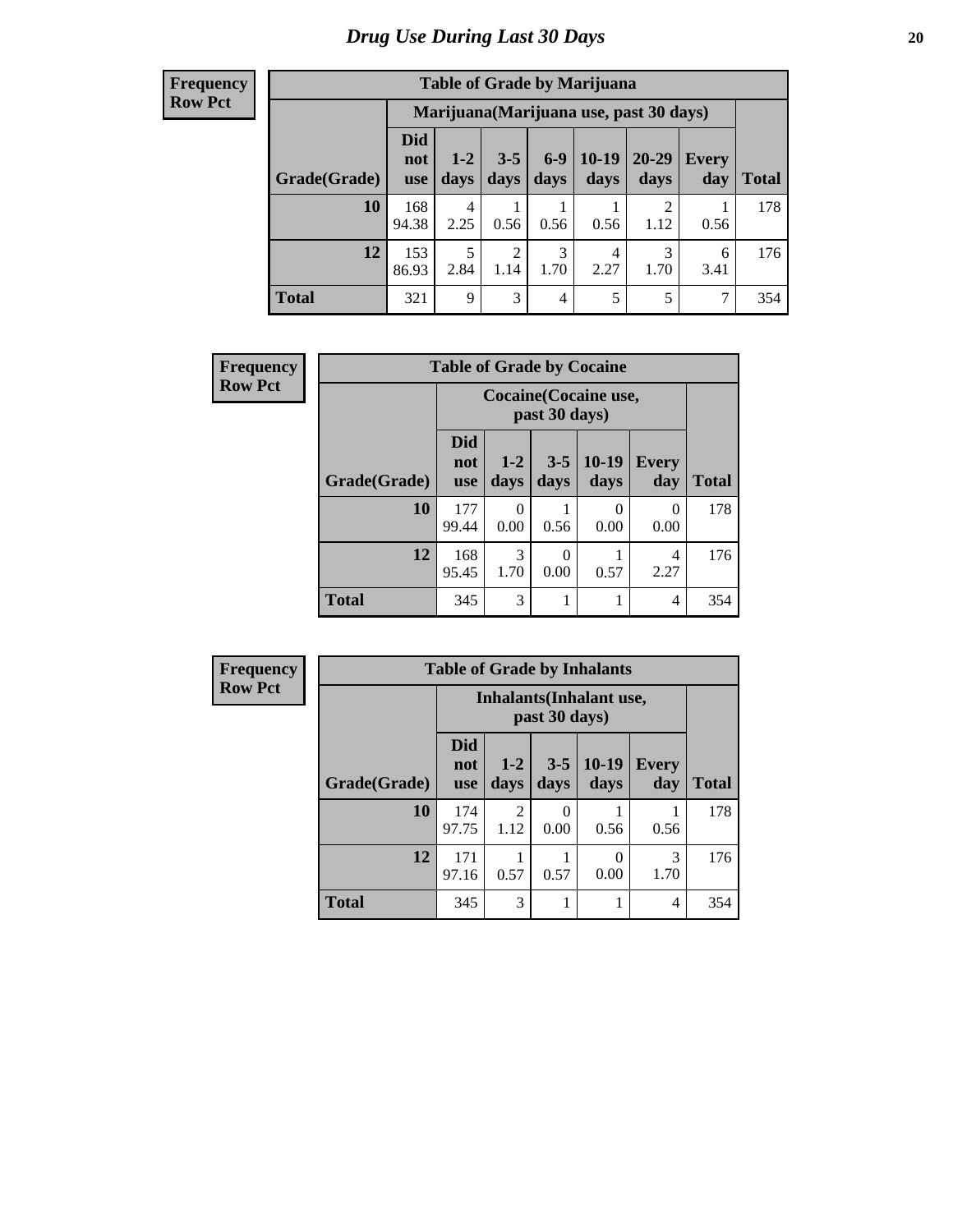# *Drug Use During Last 30 Days* **21**

| <b>Frequency</b> | <b>Table of Grade by Steroids</b> |                                 |               |                 |                        |                        |              |
|------------------|-----------------------------------|---------------------------------|---------------|-----------------|------------------------|------------------------|--------------|
| <b>Row Pct</b>   |                                   |                                 |               | past 30 days)   | Steroids (Steroid use, |                        |              |
|                  | Grade(Grade)                      | <b>Did</b><br>not<br><b>use</b> | $1-2$<br>days | $3 - 5$<br>days | $20 - 29$<br>days      | <b>Every</b><br>day    | <b>Total</b> |
|                  | 10                                | 177<br>99.44                    | 0.00          | 0<br>0.00       | 0.56                   | $\Omega$<br>0.00       | 178          |
|                  | 12                                | 172<br>97.73                    | 0.57          | 0.57            | 0<br>0.00              | $\overline{2}$<br>1.14 | 176          |
|                  | <b>Total</b>                      | 349                             |               |                 |                        | $\overline{2}$         | 354          |

| Frequency      | <b>Table of Grade by Ecstasy</b> |                                 |                  |                          |                 |                                     |                     |              |  |  |
|----------------|----------------------------------|---------------------------------|------------------|--------------------------|-----------------|-------------------------------------|---------------------|--------------|--|--|
| <b>Row Pct</b> |                                  |                                 |                  |                          |                 | Ecstasy (Ecstasy use, past 30 days) |                     |              |  |  |
|                | Grade(Grade)                     | <b>Did</b><br>not<br><b>use</b> | $1 - 2$<br>days  | $6-9$<br>days            | $10-19$<br>days | $20 - 29$<br>days                   | <b>Every</b><br>day | <b>Total</b> |  |  |
|                | 10                               | 174<br>97.75                    | $\theta$<br>0.00 | $\left( \right)$<br>0.00 | 3<br>1.69       | 0.56                                | 0<br>0.00           | 178          |  |  |
|                | 12                               | 167<br>94.89                    | 0.57             | 0.57                     | 0.57            | $\overline{2}$<br>1.14              | 4<br>2.27           | 176          |  |  |
|                | <b>Total</b>                     | 341                             |                  |                          | $\overline{4}$  | 3                                   | $\overline{4}$      | 354          |  |  |

| Frequency      | <b>Table of Grade by Meth</b> |                       |                                                    |                     |              |  |  |  |
|----------------|-------------------------------|-----------------------|----------------------------------------------------|---------------------|--------------|--|--|--|
| <b>Row Pct</b> |                               |                       | <b>Meth</b> (Methamphetamine<br>use, past 30 days) |                     |              |  |  |  |
|                | Grade(Grade)                  | Did not<br><b>use</b> | $10-19$<br>days                                    | <b>Every</b><br>day | <b>Total</b> |  |  |  |
|                | 10                            | 178<br>100.00         | 0.00                                               | 0<br>0.00           | 178          |  |  |  |
|                | 12                            | 172<br>97.73          | 0.57                                               | 3<br>1.70           | 176          |  |  |  |
|                | <b>Total</b>                  | 350                   |                                                    | 3                   | 354          |  |  |  |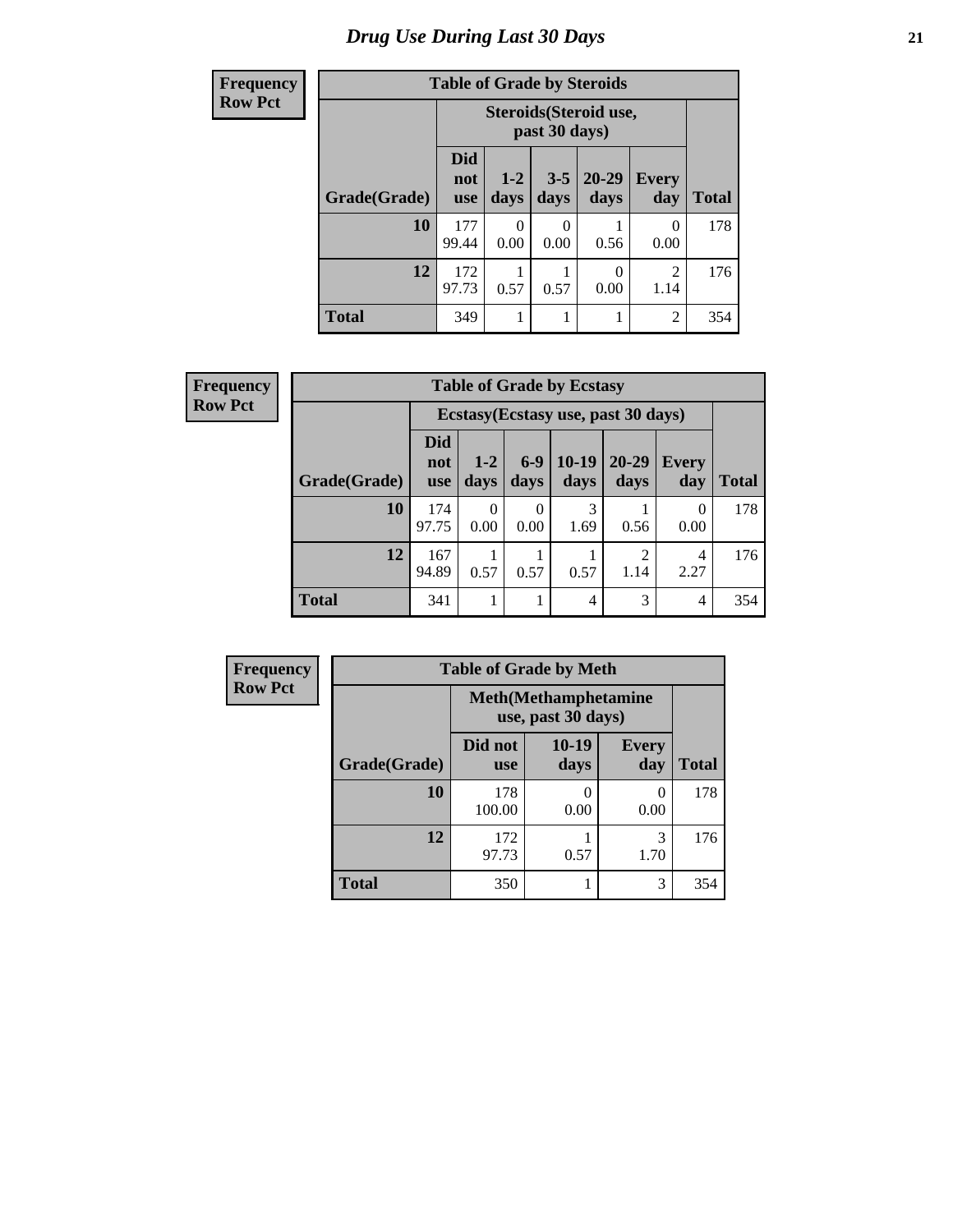| <b>Table of Grade by Hallucinogens</b> |                          |                                                  |                 |                 |                           |                     |              |  |  |
|----------------------------------------|--------------------------|--------------------------------------------------|-----------------|-----------------|---------------------------|---------------------|--------------|--|--|
|                                        |                          | Hallucinogens(Hallucinogen use,<br>past 30 days) |                 |                 |                           |                     |              |  |  |
| Grade(Grade)                           | Did<br>not<br><b>use</b> | $1 - 2$<br>days                                  | $3 - 5$<br>days | $6 - 9$<br>days | $10-19$<br>days           | <b>Every</b><br>day | <b>Total</b> |  |  |
| 10                                     | 176<br>98.88             | 0<br>0.00                                        | 0<br>0.00       | 0.56            | $\mathbf{\Omega}$<br>0.00 | 0.56                | 178          |  |  |
| 12                                     | 167<br>94.89             | 2<br>1.14                                        | 0.57            | 0.57            | 0.57                      | 4<br>2.27           | 176          |  |  |
| <b>Total</b>                           | 343                      | $\overline{2}$                                   |                 | $\mathfrak{D}$  |                           | 5                   | 354          |  |  |

| <b>Frequency</b> |
|------------------|
| <b>Row Pct</b>   |

| <b>Table of Grade by Prescription</b> |                                 |                                                                                |                 |                 |                   |                     |              |  |  |  |
|---------------------------------------|---------------------------------|--------------------------------------------------------------------------------|-----------------|-----------------|-------------------|---------------------|--------------|--|--|--|
|                                       |                                 | <b>Prescription</b> (Prescription drugs not<br>prescribed to me, past 30 days) |                 |                 |                   |                     |              |  |  |  |
| Grade(Grade)                          | <b>Did</b><br>not<br><b>use</b> | $1 - 2$<br>days                                                                | $3 - 5$<br>days | $10-19$<br>days | $20 - 29$<br>days | <b>Every</b><br>day | <b>Total</b> |  |  |  |
| 10                                    | 163<br>91.57                    | 3<br>1.69                                                                      | 3<br>1.69       | 3<br>1.69       | 0.56              | 2.81                | 178          |  |  |  |
| 12                                    | 160<br>90.91                    | 4<br>2.27                                                                      | 3<br>1.70       | 3<br>1.70       | 0.57              | 5<br>2.84           | 176          |  |  |  |
| <b>Total</b>                          | 323                             |                                                                                | 6               | 6               | $\overline{c}$    | 10                  | 354          |  |  |  |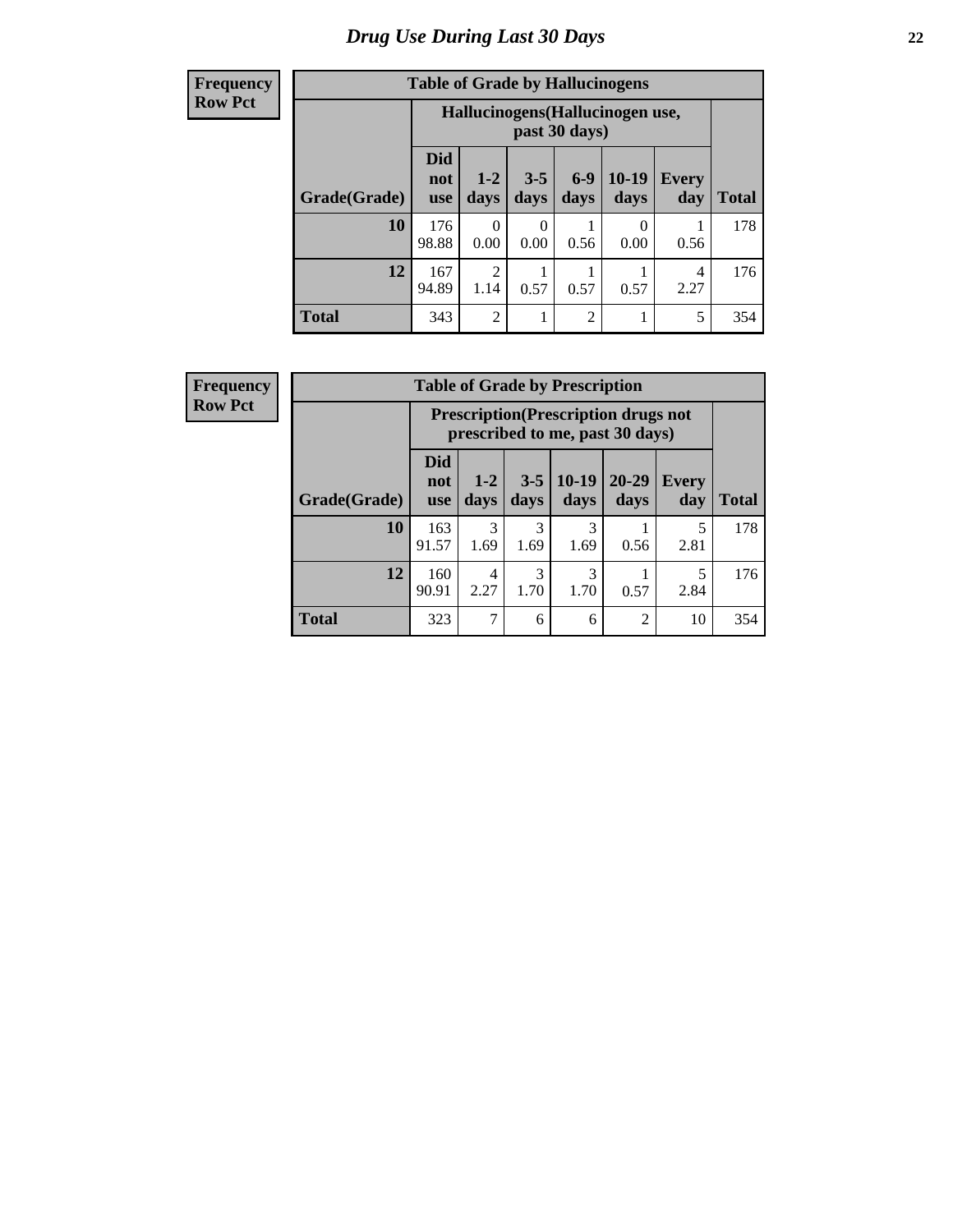| Frequency      | <b>Table of Alcoholease by Grade</b>              |                    |             |              |  |  |
|----------------|---------------------------------------------------|--------------------|-------------|--------------|--|--|
| <b>Col Pct</b> | <b>Alcoholease</b> (It is<br>easy to get alcohol) | Grade(Grade)<br>10 | 12          | <b>Total</b> |  |  |
|                | <b>Strongly Agree</b>                             | 66<br>37.08        | 74<br>42.05 | 140          |  |  |
|                | <b>Somewhat Agree</b>                             | 62<br>34.83        | 63<br>35.80 | 125          |  |  |
|                | <b>Somewhat Disagree</b>                          | 25<br>14.04        | 19<br>10.80 | 44           |  |  |
|                | <b>Strongly Disagree</b>                          | 25<br>14.04        | 20<br>11.36 | 45           |  |  |
|                | <b>Total</b>                                      | 178                | 176         | 354          |  |  |

| Frequency      | <b>Table of Cigarettesease by Grade</b>                  |                    |              |              |  |  |  |
|----------------|----------------------------------------------------------|--------------------|--------------|--------------|--|--|--|
| <b>Col Pct</b> | Cigarettesease (It is<br>easy to get smoking<br>tobacco) | Grade(Grade)<br>10 | 12           | <b>Total</b> |  |  |  |
|                | <b>Strongly Agree</b>                                    | 65<br>36.52        | 106<br>60.23 | 171          |  |  |  |
|                | <b>Somewhat Agree</b>                                    | 56<br>31.46        | 41<br>23.30  | 97           |  |  |  |
|                | <b>Somewhat Disagree</b>                                 | 23<br>12.92        | 10<br>5.68   | 33           |  |  |  |
|                | <b>Strongly Disagree</b>                                 | 34<br>19.10        | 19<br>10.80  | 53           |  |  |  |
|                | Total                                                    | 178                | 176          | 354          |  |  |  |

| Frequency      | <b>Table of Smokelessease by Grade</b>             |              |              |              |
|----------------|----------------------------------------------------|--------------|--------------|--------------|
| <b>Col Pct</b> | <b>Smokelessease</b> (It is<br>easy to get chewing | Grade(Grade) |              |              |
|                | tobacco)                                           | 10           | 12           | <b>Total</b> |
|                | <b>Strongly Agree</b>                              | 55<br>30.90  | 100<br>56.82 | 155          |
|                | <b>Somewhat Agree</b>                              | 44<br>24.72  | 40<br>22.73  | 84           |
|                | <b>Somewhat Disagree</b>                           | 33<br>18.54  | 12<br>6.82   | 45           |
|                | <b>Strongly Disagree</b>                           | 46<br>25.84  | 24<br>13.64  | 70           |
|                | <b>Total</b>                                       | 178          | 176          | 354          |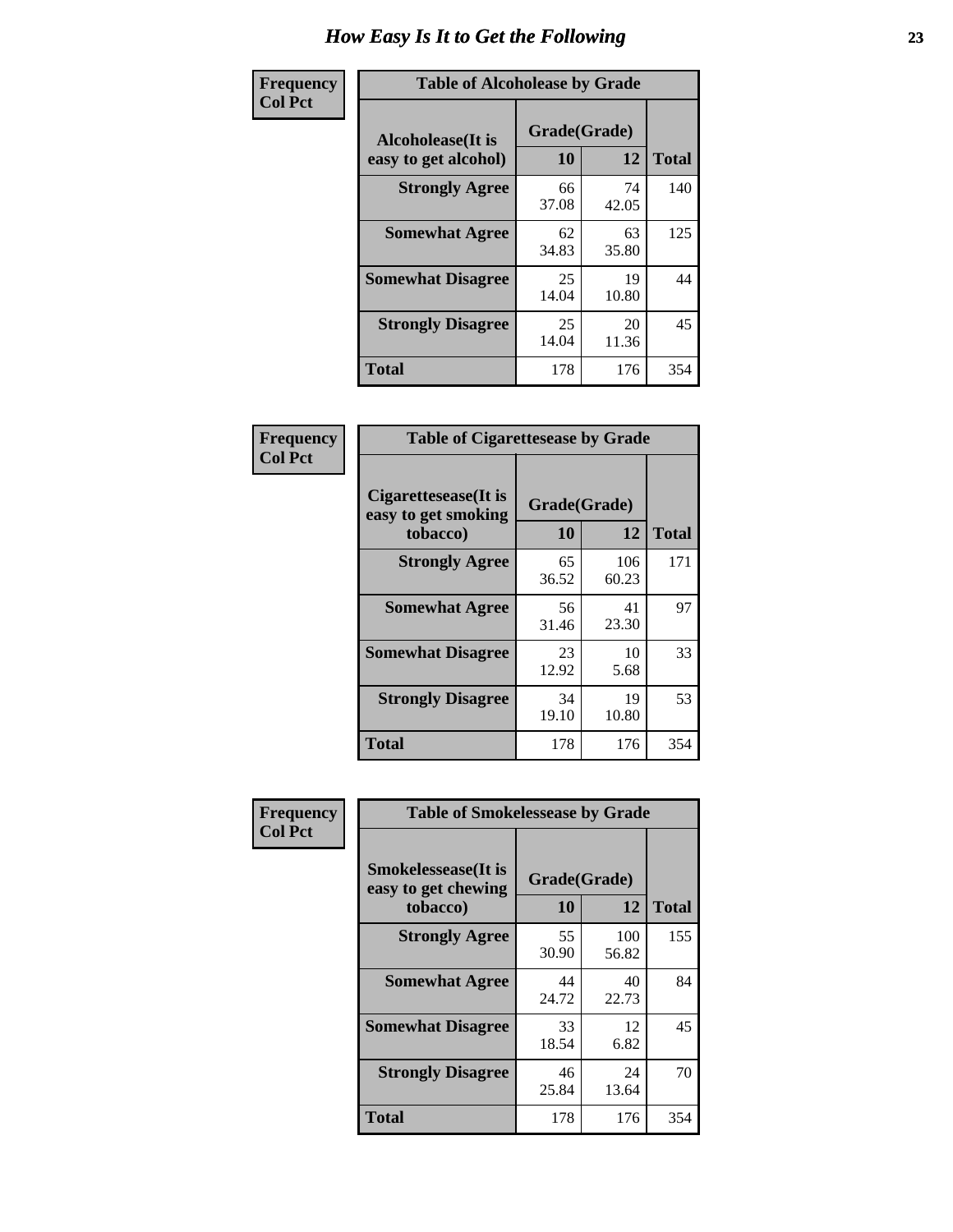| Frequency      | <b>Table of Marijuanaease by Grade</b>           |                    |             |              |  |  |  |
|----------------|--------------------------------------------------|--------------------|-------------|--------------|--|--|--|
| <b>Col Pct</b> | Marijuanaease(It is<br>easy to get<br>marijuana) | Grade(Grade)<br>10 | 12          | <b>Total</b> |  |  |  |
|                | <b>Strongly Agree</b>                            | 46<br>25.84        | 62<br>35.23 | 108          |  |  |  |
|                | <b>Somewhat Agree</b>                            | 47<br>26.40        | 54<br>30.68 | 101          |  |  |  |
|                | <b>Somewhat Disagree</b>                         | 26<br>14.61        | 29<br>16.48 | 55           |  |  |  |
|                | <b>Strongly Disagree</b>                         | 59<br>33.15        | 31<br>17.61 | 90           |  |  |  |
|                | <b>Total</b>                                     | 178                | 176         | 354          |  |  |  |

| <b>Table of Cocaineease by Grade</b>      |                    |              |     |  |  |  |  |
|-------------------------------------------|--------------------|--------------|-----|--|--|--|--|
| Cocaineease(It is<br>easy to get cocaine) | Grade(Grade)<br>10 | <b>Total</b> |     |  |  |  |  |
| <b>Strongly Agree</b>                     | 18<br>10.11        | 19<br>10.80  | 37  |  |  |  |  |
| <b>Somewhat Agree</b>                     | 27<br>15.17        | 32<br>18.18  | 59  |  |  |  |  |
| <b>Somewhat Disagree</b>                  | 45<br>25.28        | 62<br>35.23  | 107 |  |  |  |  |
| <b>Strongly Disagree</b>                  | 88<br>49.44        | 63<br>35.80  | 151 |  |  |  |  |
| <b>Total</b>                              | 178                | 176          | 354 |  |  |  |  |

| Frequency      | <b>Table of Inhalantsease by Grade</b>                   |                    |             |              |
|----------------|----------------------------------------------------------|--------------------|-------------|--------------|
| <b>Col Pct</b> | <b>Inhalantsease</b> (It is<br>easy to get<br>inhalants) | Grade(Grade)<br>10 | 12          | <b>Total</b> |
|                | <b>Strongly Agree</b>                                    | 80<br>44.94        | 78<br>44.32 | 158          |
|                | <b>Somewhat Agree</b>                                    | 40<br>22.47        | 38<br>21.59 | 78           |
|                | <b>Somewhat Disagree</b>                                 | 20<br>11.24        | 19<br>10.80 | 39           |
|                | <b>Strongly Disagree</b>                                 | 38<br>21.35        | 41<br>23.30 | 79           |
|                | <b>Total</b>                                             | 178                | 176         | 354          |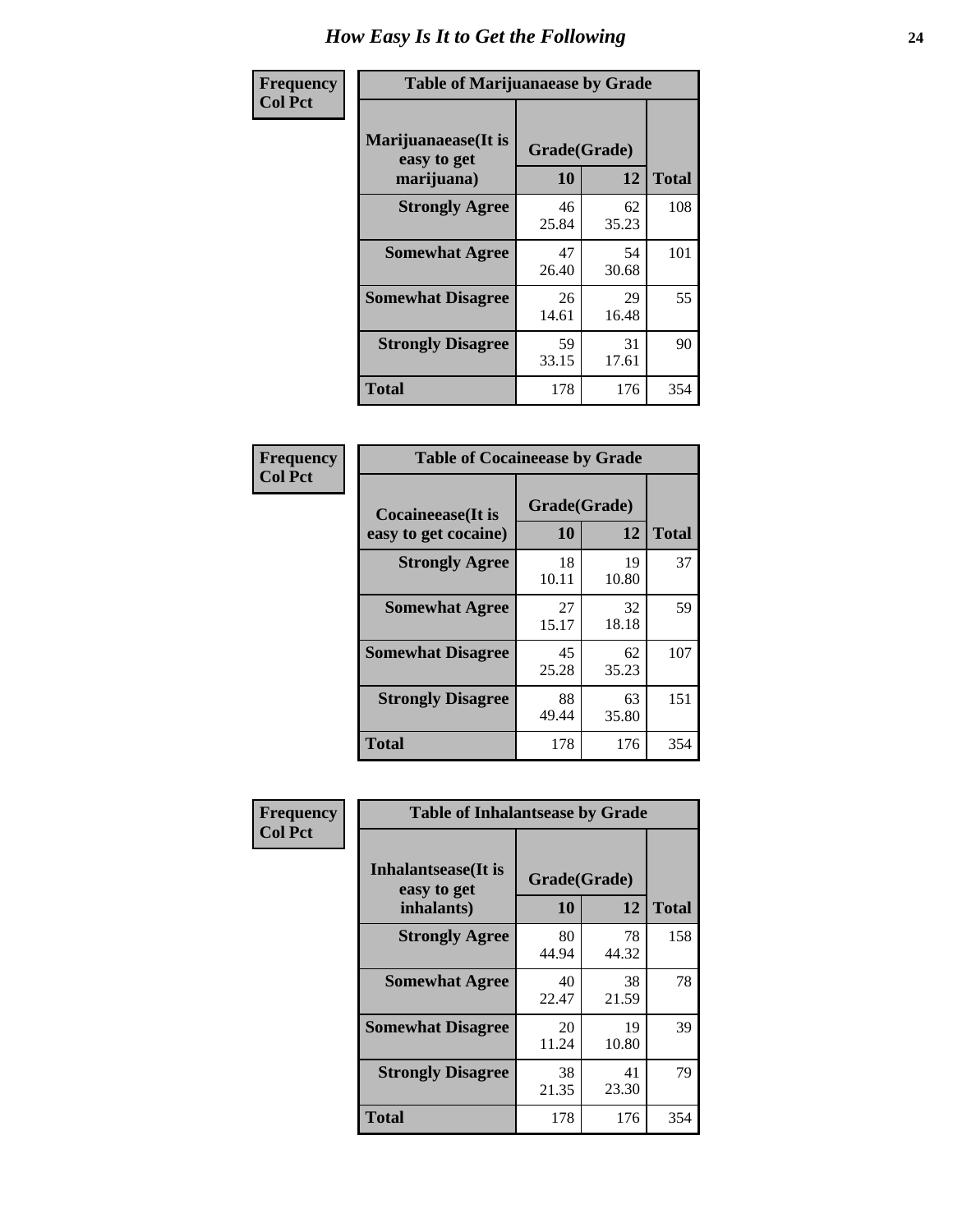| Frequency      |                                                     | <b>Table of Steroidsease by Grade</b> |             |              |  |  |  |  |  |  |  |  |
|----------------|-----------------------------------------------------|---------------------------------------|-------------|--------------|--|--|--|--|--|--|--|--|
| <b>Col Pct</b> | <b>Steroidsease</b> (It is<br>easy to get steroids) | Grade(Grade)<br>10                    | 12          | <b>Total</b> |  |  |  |  |  |  |  |  |
|                | <b>Strongly Agree</b>                               | 19<br>10.67                           | 17<br>9.66  | 36           |  |  |  |  |  |  |  |  |
|                | <b>Somewhat Agree</b>                               | 36<br>20.22                           | 35<br>19.89 | 71           |  |  |  |  |  |  |  |  |
|                | <b>Somewhat Disagree</b>                            | 49<br>27.53                           | 59<br>33.52 | 108          |  |  |  |  |  |  |  |  |
|                | <b>Strongly Disagree</b>                            | 74<br>41.57                           | 65<br>36.93 | 139          |  |  |  |  |  |  |  |  |
|                | <b>Total</b>                                        | 178                                   | 176         | 354          |  |  |  |  |  |  |  |  |

| Frequency      | <b>Table of Ecstasyease by Grade</b>              |                    |             |              |  |  |  |  |  |  |
|----------------|---------------------------------------------------|--------------------|-------------|--------------|--|--|--|--|--|--|
| <b>Col Pct</b> | <b>Ecstasyease</b> (It is<br>easy to get ecstasy) | Grade(Grade)<br>10 | 12          | <b>Total</b> |  |  |  |  |  |  |
|                | <b>Strongly Agree</b>                             | 20<br>11.24        | 31<br>17.61 | 51           |  |  |  |  |  |  |
|                | <b>Somewhat Agree</b>                             | 28<br>15.73        | 38<br>21.59 | 66           |  |  |  |  |  |  |
|                | <b>Somewhat Disagree</b>                          | 50<br>28.09        | 42<br>23.86 | 92           |  |  |  |  |  |  |
|                | <b>Strongly Disagree</b>                          | 80<br>44.94        | 65<br>36.93 | 145          |  |  |  |  |  |  |
|                | <b>Total</b>                                      | 178                | 176         | 354          |  |  |  |  |  |  |

| Frequency      | <b>Table of Methease by Grade</b>                          |                    |             |              |
|----------------|------------------------------------------------------------|--------------------|-------------|--------------|
| <b>Col Pct</b> | <b>Methease</b> (It is easy<br>to get<br>methamphetamines) | Grade(Grade)<br>10 | 12          | <b>Total</b> |
|                | <b>Strongly Agree</b>                                      | 15<br>8.43         | 14<br>7.95  | 29           |
|                | <b>Somewhat Agree</b>                                      | 22<br>12.36        | 26<br>14.77 | 48           |
|                | <b>Somewhat Disagree</b>                                   | 46<br>25.84        | 55<br>31.25 | 101          |
|                | <b>Strongly Disagree</b>                                   | 95<br>53.37        | 81<br>46.02 | 176          |
|                | Total                                                      | 178                | 176         | 354          |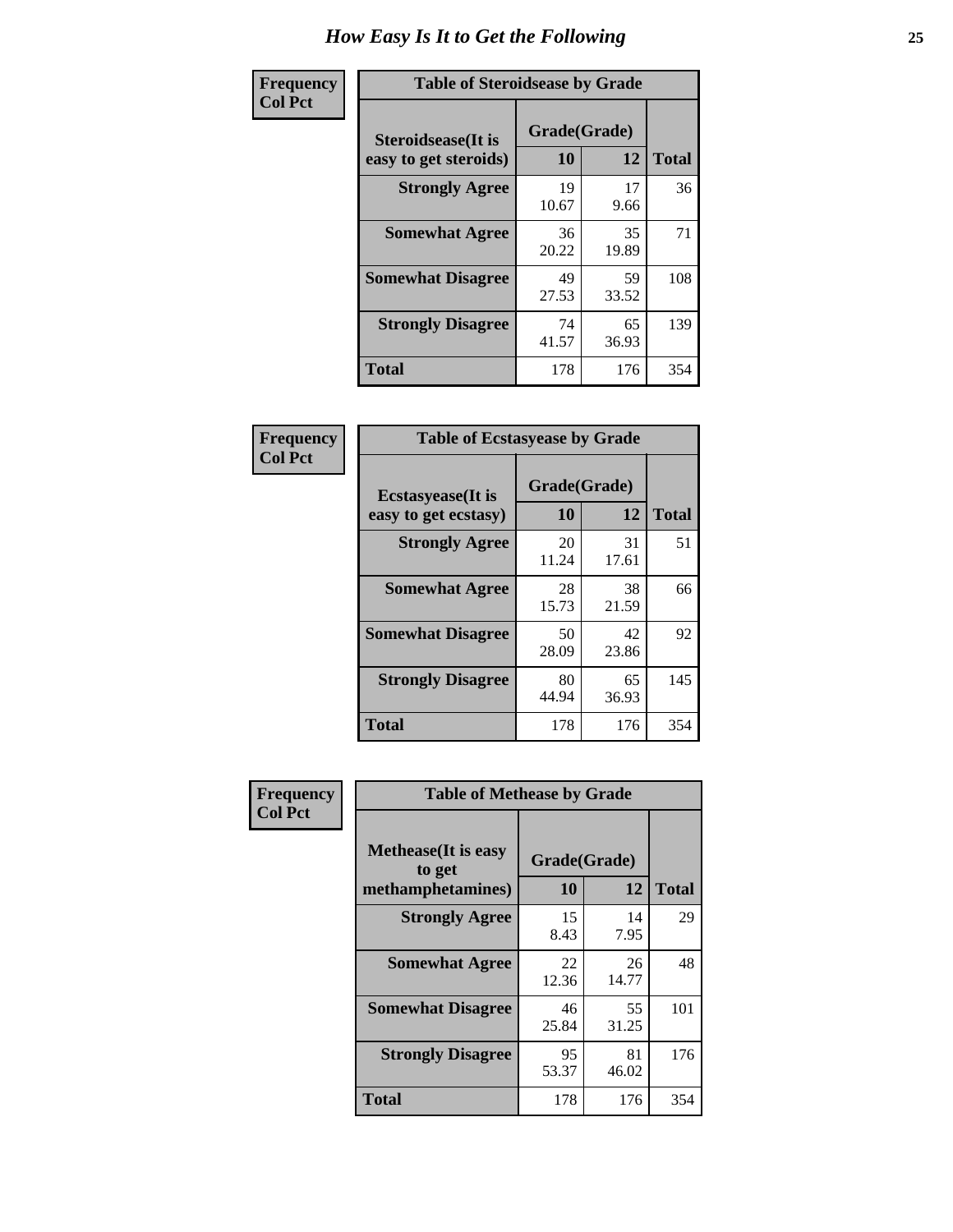| <b>Frequency</b> |                                                          | <b>Table of Hallucinogensease by Grade</b> |             |              |  |  |  |  |  |  |  |  |
|------------------|----------------------------------------------------------|--------------------------------------------|-------------|--------------|--|--|--|--|--|--|--|--|
| <b>Col Pct</b>   | Hallucinogensease(It<br>is easy to get<br>hallucinogens) | Grade(Grade)<br>10                         | 12          | <b>Total</b> |  |  |  |  |  |  |  |  |
|                  | <b>Strongly Agree</b>                                    | 18<br>10.11                                | 25<br>14.20 | 43           |  |  |  |  |  |  |  |  |
|                  | <b>Somewhat Agree</b>                                    | 35<br>19.66                                | 38<br>21.59 | 73           |  |  |  |  |  |  |  |  |
|                  | <b>Somewhat Disagree</b>                                 | 42<br>23.60                                | 43<br>24.43 | 85           |  |  |  |  |  |  |  |  |
|                  | <b>Strongly Disagree</b>                                 | 83<br>46.63                                | 70<br>39.77 | 153          |  |  |  |  |  |  |  |  |
|                  | <b>Total</b>                                             | 178                                        | 176         | 354          |  |  |  |  |  |  |  |  |

| Frequency<br>Col Pct |
|----------------------|
|                      |

| <b>Table of Prescriptionease by Grade</b>                                                      |             |                    |              |
|------------------------------------------------------------------------------------------------|-------------|--------------------|--------------|
| <b>Prescriptionease(It</b><br>is easy to get<br>prescription drugs<br>not prescribed to<br>me) | 10          | Grade(Grade)<br>12 | <b>Total</b> |
| <b>Strongly Agree</b>                                                                          | 97<br>54.49 | 90<br>51.14        | 187          |
| <b>Somewhat Agree</b>                                                                          | 41<br>23.03 | 39<br>22.16        | 80           |
| <b>Somewhat Disagree</b>                                                                       | 14<br>7.87  | 15<br>8.52         | 29           |
| <b>Strongly Disagree</b>                                                                       | 26<br>14.61 | 32<br>18.18        | 58           |
| <b>Total</b>                                                                                   | 178         | 176                | 354          |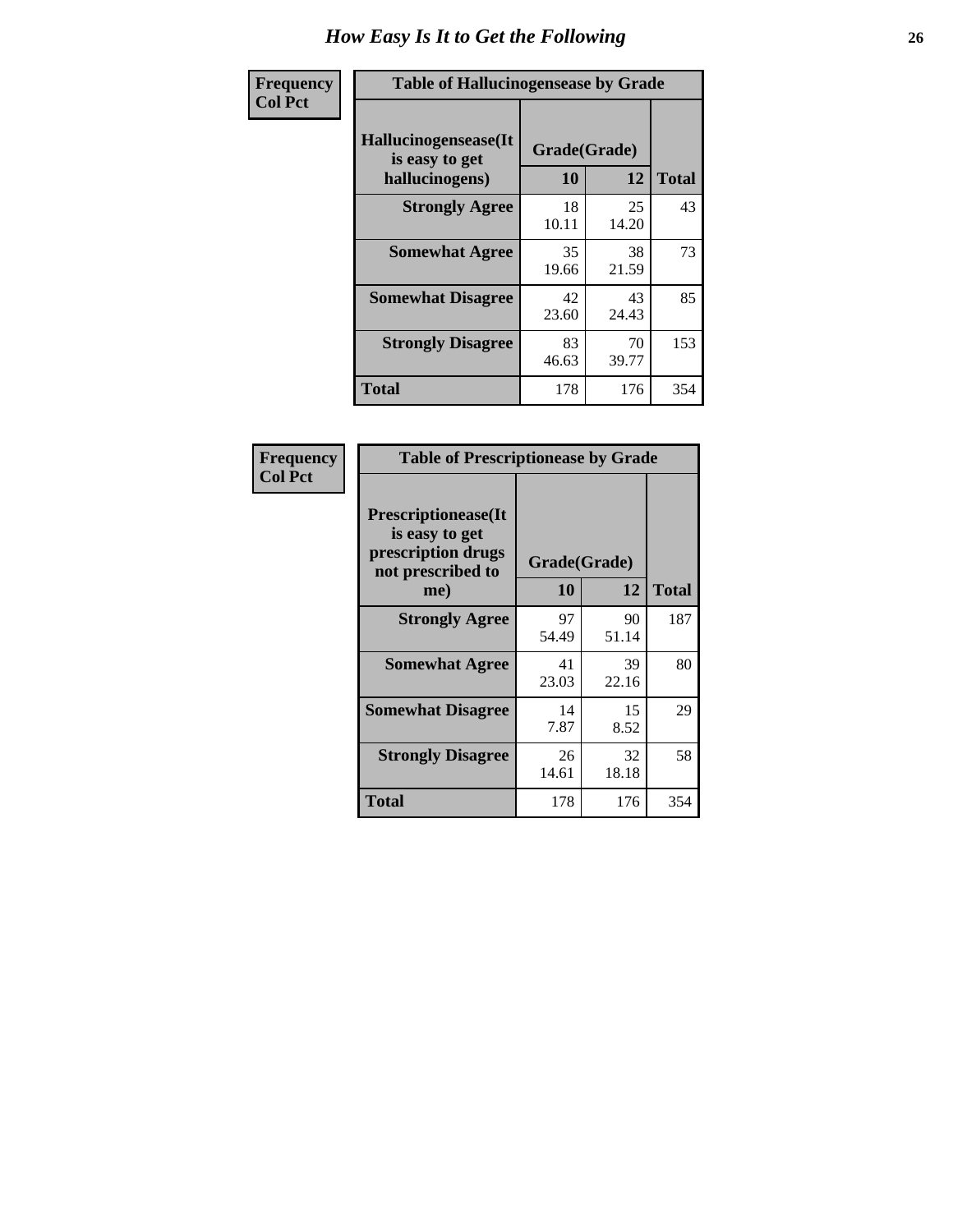### *Age at Onset of Use* **27** *Results for "Age at Onset of Use" questions exclude students who said they did not use that substance*

| Frequency      |              |                        |                |           |      |           | <b>Table of Grade by Alcoholinit</b>             |             |             |             |                      |                       |              |
|----------------|--------------|------------------------|----------------|-----------|------|-----------|--------------------------------------------------|-------------|-------------|-------------|----------------------|-----------------------|--------------|
| <b>Row Pct</b> |              |                        |                |           |      |           | Alcoholinit (I started using alcohol when I was) |             |             |             |                      |                       |              |
|                | Grade(Grade) | <b>8 or</b><br>vounger | 9              | 10        | 11   | 12        | 13                                               | 14          | 15          | 16          | 17                   | <b>18 or</b><br>older | <b>Total</b> |
|                | 10           | 2<br>2.86              | 1.43           | 1.43      | 2.86 | 6<br>8.57 | 16<br>22.86                                      | 20<br>28.57 | 18<br>25.71 | 4<br>5.71   | $\theta$<br>$0.00\,$ | $\theta$<br>0.00      | 70           |
|                | 12           | 6<br>7.89              | 1.32           | 4<br>5.26 | 1.32 | 3<br>3.95 | 6<br>7.89                                        | 10<br>13.16 | 18<br>23.68 | 18<br>23.68 | 6<br>7.89            | 3<br>3.95             | 76           |
|                | <b>Total</b> | 8                      | $\overline{c}$ | 5         | 3    | 9         | 22                                               | 30          | 36          | 22          | 6                    | 3                     | 146          |
|                |              |                        |                |           |      |           | Frequency Missing $= 208$                        |             |             |             |                      |                       |              |

#### **Frequency Row Pct**

|              | <b>Table of Grade by Cigarettesinit</b> |                                                      |                               |           |                           |            |             |            |             |            |                       |              |  |
|--------------|-----------------------------------------|------------------------------------------------------|-------------------------------|-----------|---------------------------|------------|-------------|------------|-------------|------------|-----------------------|--------------|--|
|              |                                         | Cigarettesinit(I started smoking tobacco when I was) |                               |           |                           |            |             |            |             |            |                       |              |  |
| Grade(Grade) | <b>8 or</b><br>younger                  | 9                                                    | 10                            | 11        | 12                        | 13         | 14          | 15         | 16          | 17         | <b>18 or</b><br>older | <b>Total</b> |  |
| 10           | $\theta$<br>0.00                        | 3.45                                                 | 3.45                          | 2<br>6.90 | 3<br>10.34                | 6<br>20.69 | 10<br>34.48 | 4<br>13.79 | 6.90        | 0<br>0.00  | $\Omega$<br>0.00      | 29           |  |
| 12           | 3<br>5.77                               | 1.92                                                 | $\Omega$<br>0.00 <sub>1</sub> | 1.92      | 4<br>7.69                 | 4<br>7.69  | 4<br>7.69   | 8<br>15.38 | 13<br>25.00 | 9<br>17.31 | 9.62                  | 52           |  |
| <b>Total</b> | 3                                       | っ                                                    |                               | 3         | 7                         | 10         | 14          | 12         | 15          | 9          | 5                     | 81           |  |
|              |                                         |                                                      |                               |           | Frequency Missing $= 273$ |            |             |            |             |            |                       |              |  |

| <b>Table of Grade by Smokelessinit</b> |                                                      |                  |                  |                  |                           |                |       |       |                  |              |  |  |
|----------------------------------------|------------------------------------------------------|------------------|------------------|------------------|---------------------------|----------------|-------|-------|------------------|--------------|--|--|
|                                        | Smokelessinit (I started chewing tobacco when I was) |                  |                  |                  |                           |                |       |       |                  |              |  |  |
| Grade(Grade)   younger                 | 8 or                                                 | 9                | <b>10</b>        | 12               | <b>13</b>                 | 14             | 15    | 16    | 17               | <b>Total</b> |  |  |
| 10                                     | 0<br>0.00                                            | 9.09             | 9.09             | $\Omega$<br>0.00 | $\overline{2}$<br>18.18   | 2<br>18.18     | 27.27 | 18.18 | $\Omega$<br>0.00 | 11           |  |  |
| 12                                     | 3<br>17.65                                           | $\theta$<br>0.00 | $\Omega$<br>0.00 | 5.88             | $\Omega$<br>0.00          | 2<br>11.76     | 29.41 | 29.41 | 5.88             | 17           |  |  |
| <b>Total</b>                           | 3                                                    |                  |                  |                  | 2                         | $\overline{4}$ | 8     |       |                  | 28           |  |  |
|                                        |                                                      |                  |                  |                  | Frequency Missing $=$ 326 |                |       |       |                  |              |  |  |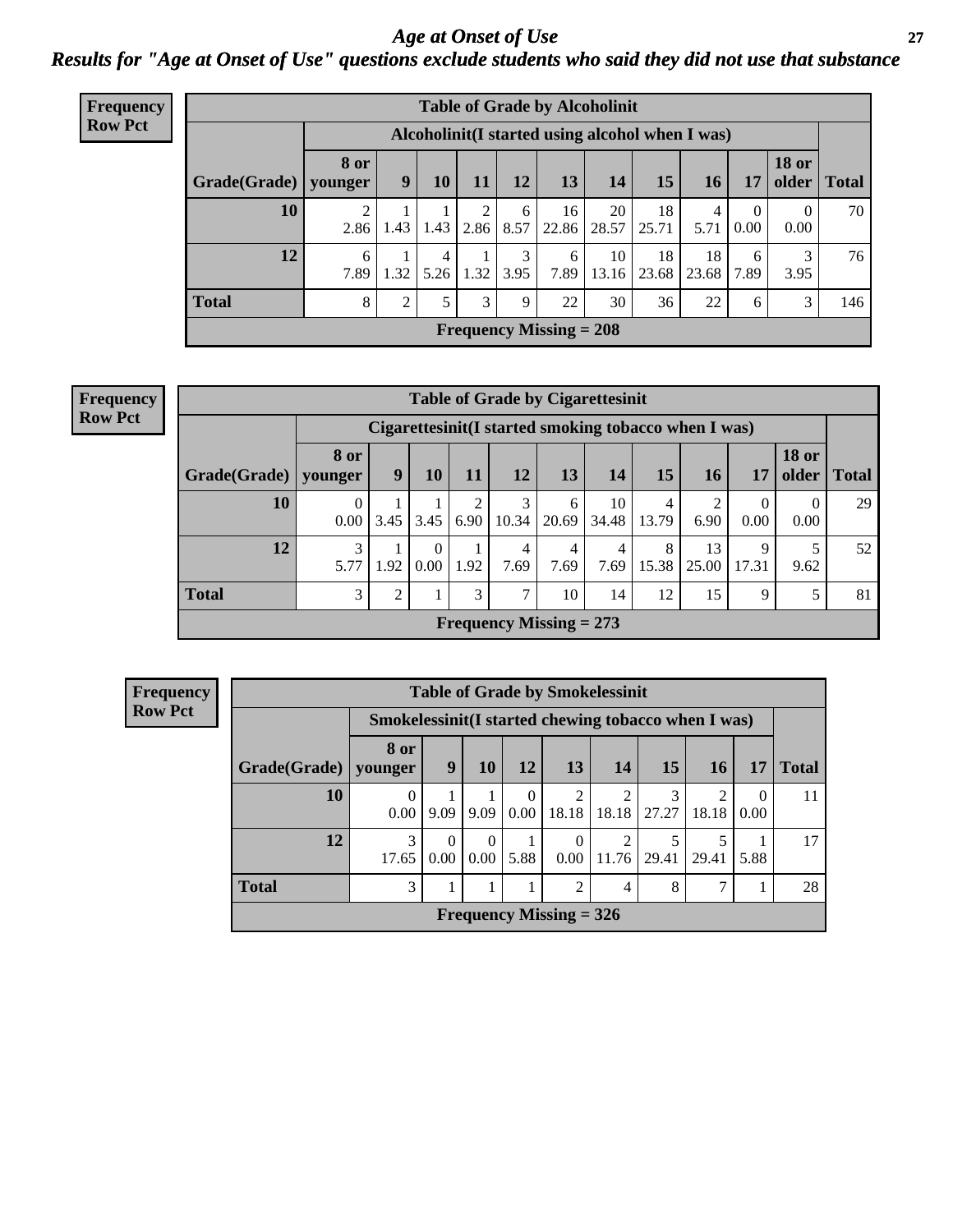#### *Age at Onset of Use* **28**

*Results for "Age at Onset of Use" questions exclude students who said they did not use that substance*

| <b>Frequency</b> |              |                        |                  |        |                  | <b>Table of Grade by Marijuanainit</b> |            |                                                      |                  |            |                       |              |
|------------------|--------------|------------------------|------------------|--------|------------------|----------------------------------------|------------|------------------------------------------------------|------------------|------------|-----------------------|--------------|
| <b>Row Pct</b>   |              |                        |                  |        |                  |                                        |            | Marijuanainit (I started using marijuana when I was) |                  |            |                       |              |
|                  | Grade(Grade) | <b>8 or</b><br>younger | 9                | $11\,$ | 12               | 13                                     | 14         | 15                                                   | 16               | 17         | <b>18 or</b><br>older | <b>Total</b> |
|                  | 10           | $\left($<br>0.00       | 3.45             | 6.90   | $\Omega$<br>0.00 | 7<br>24.14                             | 4<br>13.79 | 14<br>48.28                                          | $\left($<br>0.00 | 3.45       | $\Omega$<br>0.00      | 29           |
|                  | 12           | 2.33                   | $\theta$<br>0.00 | 2.33   | 3<br>6.98        | 6<br>13.95                             | 4<br>9.30  | 7<br>16.28                                           | 14<br>32.56      | 6<br>13.95 | 2.33                  | 43           |
|                  | <b>Total</b> |                        |                  | 3      | 3                | 13                                     | 8          | 21                                                   | 14               | 7          |                       | 72           |
|                  |              |                        |                  |        |                  | Frequency Missing $= 282$              |            |                                                      |                  |            |                       |              |

| <b>Frequency</b> |              | <b>Table of Grade by Cocaineinit</b>   |        |                        |                  |                       |              |
|------------------|--------------|----------------------------------------|--------|------------------------|------------------|-----------------------|--------------|
| <b>Row Pct</b>   |              | Cocaine in it (I started using cocaine |        | when I was)            |                  |                       |              |
|                  | Grade(Grade) | 8 or<br>younger                        | 14     | 15                     | 16               | <b>18 or</b><br>older | <b>Total</b> |
|                  | 10           | 0<br>0.00                              | 100.00 | 0<br>0.00              | $\Omega$<br>0.00 | $\Omega$<br>0.00      |              |
|                  | 12           | 10.00                                  | 10.00  | $\mathcal{D}$<br>20.00 | 5<br>50.00       | 10.00                 | 10           |
|                  | <b>Total</b> | 1                                      | 2      | $\overline{2}$         | 5                |                       | 11           |
|                  |              | Frequency Missing $=$ 343              |        |                        |                  |                       |              |

| <b>Frequency</b> |
|------------------|
| <b>Row Pct</b>   |

| <b>Table of Grade by Inhalantsinit</b> |                           |                                                         |       |            |                         |       |                       |              |  |  |
|----------------------------------------|---------------------------|---------------------------------------------------------|-------|------------|-------------------------|-------|-----------------------|--------------|--|--|
|                                        |                           | Inhalantsinit (I started using inhalants when I<br>was) |       |            |                         |       |                       |              |  |  |
| Grade(Grade)   younger                 | 8 or                      | 9                                                       | 13    | 14         | 15                      | 16    | <b>18 or</b><br>older | <b>Total</b> |  |  |
| 10                                     | 0.00                      | $\theta$<br>0.00                                        | 0.00  | 7<br>77.78 | 11.11                   | 11.11 | 0.00                  | Q            |  |  |
| 12                                     | 16.67                     | 16.67                                                   | 16.67 | 0<br>0.00  | $\overline{2}$<br>33.33 | 0.00  | 16.67                 | 6            |  |  |
| <b>Total</b>                           |                           |                                                         |       | 7          | 3                       |       |                       | 15           |  |  |
|                                        | Frequency Missing $=$ 339 |                                                         |       |            |                         |       |                       |              |  |  |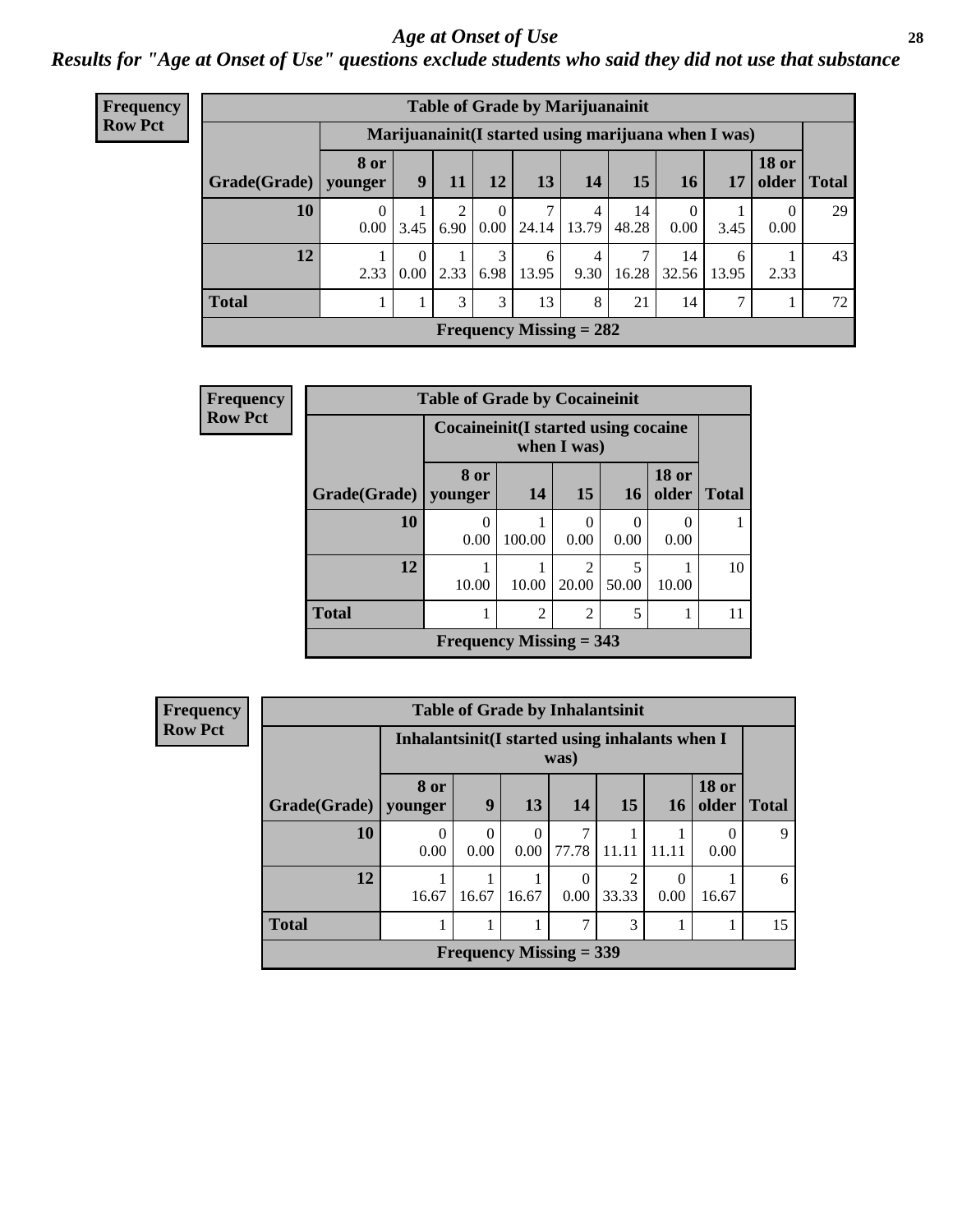#### *Age at Onset of Use* **29**

*Results for "Age at Onset of Use" questions exclude students who said they did not use that substance*

| <b>Frequency</b> | <b>Table of Grade by Steroidsinit</b> |                                      |                      |       |          |                          |  |  |  |  |
|------------------|---------------------------------------|--------------------------------------|----------------------|-------|----------|--------------------------|--|--|--|--|
| <b>Row Pct</b>   |                                       | <b>Steroidsinit (I started using</b> | steroids when I was) |       |          |                          |  |  |  |  |
|                  | Grade(Grade)   younger                | 8 or                                 | 12                   | 15    | 16       | <b>Total</b>             |  |  |  |  |
|                  | 10                                    | $\Omega$                             | 0                    | 0     | $\Omega$ |                          |  |  |  |  |
|                  | 12                                    | $\mathcal{D}$<br>40.00               | 20.00                | 20.00 | 20.00    | $\overline{\phantom{0}}$ |  |  |  |  |
|                  | <b>Total</b>                          | $\overline{2}$                       |                      |       |          | 5                        |  |  |  |  |
|                  |                                       | Frequency Missing $=$ 349            |                      |       |          |                          |  |  |  |  |

| Frequency      | <b>Table of Grade by Ecstasyinit</b> |                                                     |                         |                           |            |            |            |              |
|----------------|--------------------------------------|-----------------------------------------------------|-------------------------|---------------------------|------------|------------|------------|--------------|
| <b>Row Pct</b> |                                      | Ecstasyinit (I started using ecstasy when<br>I was) |                         |                           |            |            |            |              |
|                | Grade(Grade)   younger               | 8 or                                                | 13                      | 14                        | 15         | <b>16</b>  | <b>17</b>  | <b>Total</b> |
|                | 10                                   | $\Omega$<br>0.00                                    | $\mathfrak{D}$<br>20.00 | 3<br>30.00                | 5<br>50.00 | 0<br>0.00  | 0<br>0.00  | 10           |
|                | 12                                   | 5.56                                                | 0.00                    | 5.56                      | 3<br>16.67 | 7<br>38.89 | 6<br>33.33 | 18           |
|                | <b>Total</b>                         |                                                     | 2                       | 4                         | 8          | 7          | 6          | 28           |
|                |                                      |                                                     |                         | Frequency Missing $=$ 326 |            |            |            |              |

| <b>Frequency</b> | <b>Table of Grade by Methinit</b> |                                                                       |                |              |  |  |  |
|------------------|-----------------------------------|-----------------------------------------------------------------------|----------------|--------------|--|--|--|
| <b>Row Pct</b>   |                                   | <b>Methinit(I started</b><br>using<br>methamphetamines<br>when I was) |                |              |  |  |  |
|                  | Grade(Grade)                      | 8 or<br>younger                                                       | <b>16</b>      | <b>Total</b> |  |  |  |
|                  | 10                                | 0                                                                     | 0              |              |  |  |  |
|                  | 12                                | 33.33                                                                 | 66.67          | 3            |  |  |  |
|                  | <b>Total</b>                      |                                                                       | $\mathfrak{D}$ | 3            |  |  |  |
|                  |                                   | Frequency Missing $= 351$                                             |                |              |  |  |  |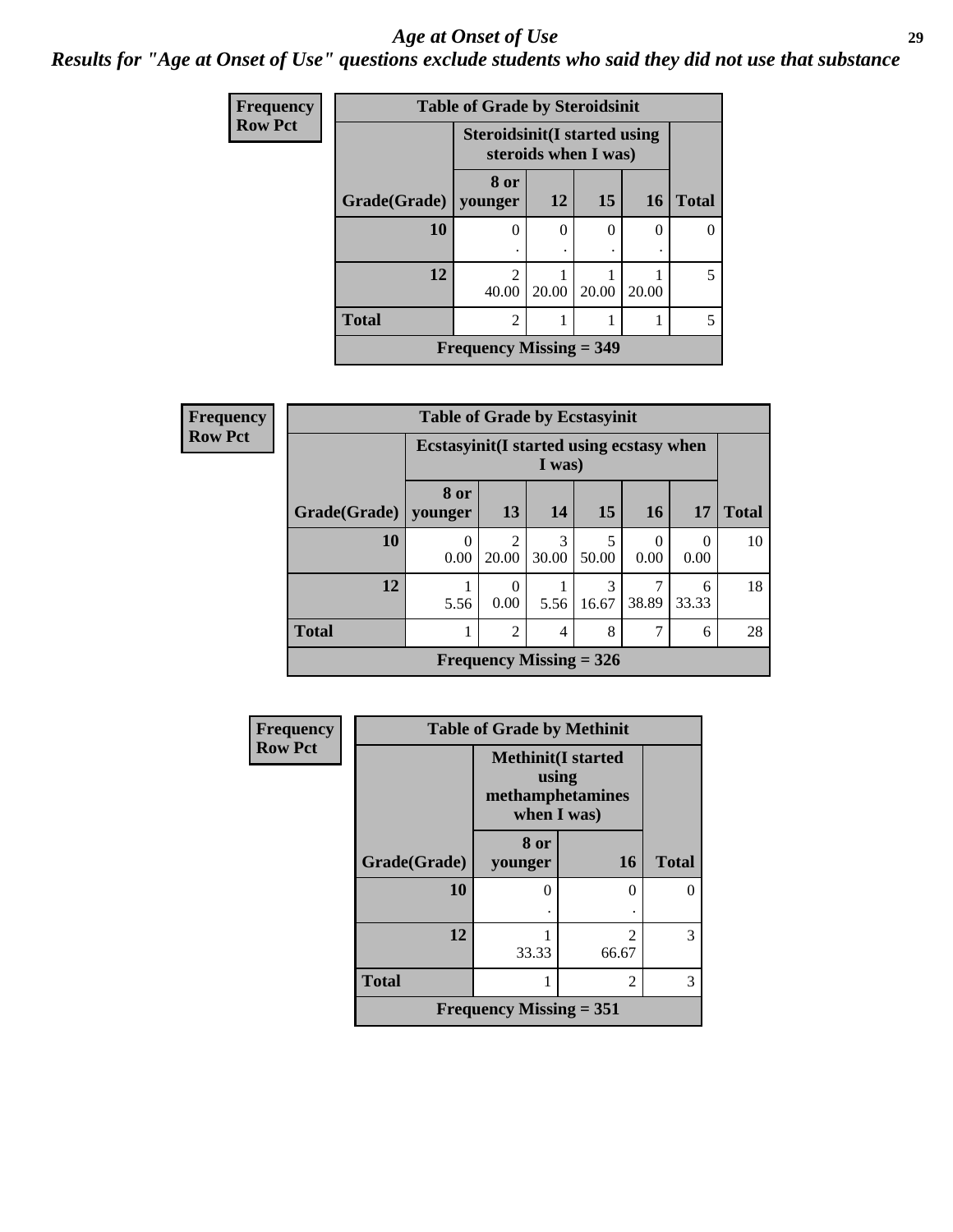#### Age at Onset of Use **30**

*Results for "Age at Onset of Use" questions exclude students who said they did not use that substance*

| Frequency      | <b>Table of Grade by Hallucinogensinit</b> |                                                            |             |            |             |               |  |  |  |  |  |
|----------------|--------------------------------------------|------------------------------------------------------------|-------------|------------|-------------|---------------|--|--|--|--|--|
| <b>Row Pct</b> |                                            | Hallucinogensinit (I started<br>using hallucinogens when I |             |            |             |               |  |  |  |  |  |
|                | Grade(Grade)                               | 8 or<br>vounger                                            | 15          | 16         | 17          | <b>Total</b>  |  |  |  |  |  |
|                | 10                                         | $\theta$<br>0.00                                           | 3<br>100.00 | 0<br>0.00  | 0.00        | $\mathcal{R}$ |  |  |  |  |  |
|                | 12                                         | $\overline{c}$<br>11.11                                    | 5.56        | 4<br>22.22 | 11<br>61.11 | 18            |  |  |  |  |  |
|                | <b>Total</b>                               | $\overline{2}$                                             | 4           | 4          | 11          | 21            |  |  |  |  |  |
|                |                                            | Frequency Missing $=$ 333                                  |             |            |             |               |  |  |  |  |  |

| <b>Frequency</b> | <b>Table of Grade by Prescriptioninit</b> |                  |                                                                                            |                  |                  |                                |             |                  |                        |                               |    |
|------------------|-------------------------------------------|------------------|--------------------------------------------------------------------------------------------|------------------|------------------|--------------------------------|-------------|------------------|------------------------|-------------------------------|----|
| <b>Row Pct</b>   |                                           |                  | Prescription in it (I started using prescription drugs not<br>prescribed to me when I was) |                  |                  |                                |             |                  |                        |                               |    |
|                  | Grade(Grade)   younger                    | 8 or             | 9                                                                                          | 11               | 13               | 14                             | 15          | 16 <sup>1</sup>  | 17                     | <b>18 or</b><br>older   Total |    |
|                  | 10                                        | $\theta$<br>0.00 | $\Omega$<br>0.00                                                                           | 4.55             | 3<br>13.64       | 5<br>22.73                     | 13<br>59.09 | $\theta$<br>0.00 | $\overline{0}$<br>0.00 | $\theta$<br>0.00              | 22 |
|                  | 12                                        | 3<br>11.54       | 3.85                                                                                       | $\theta$<br>0.00 | $\Omega$<br>0.00 | 5<br>19.23                     | 19.23       | 26.92            | 3<br>11.54             | 2<br>7.69                     | 26 |
|                  | <b>Total</b>                              | 3                |                                                                                            |                  | 3                | 10                             | 18          |                  | 3                      | $\overline{2}$                | 48 |
|                  |                                           |                  |                                                                                            |                  |                  | <b>Frequency Missing = 306</b> |             |                  |                        |                               |    |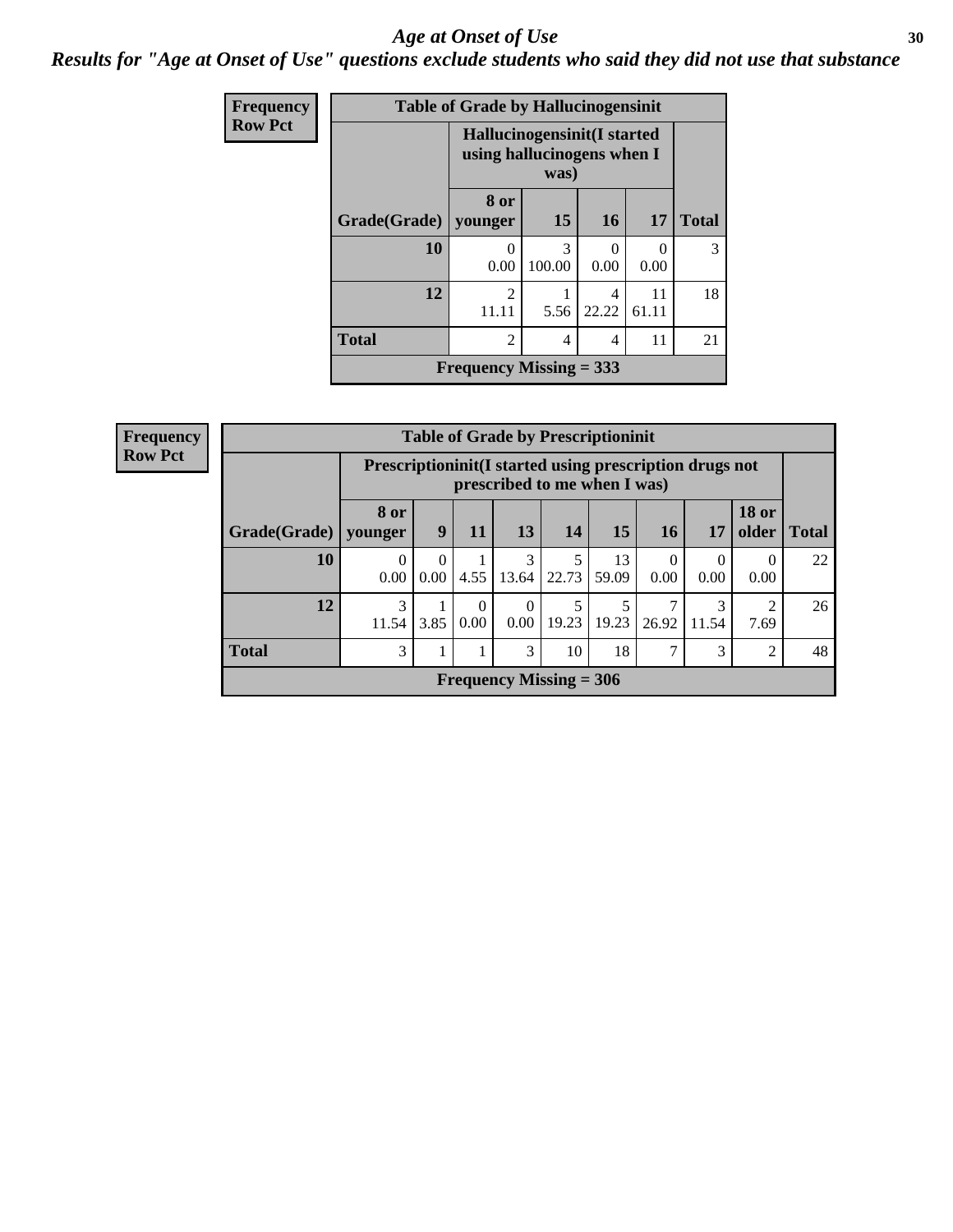| Frequency      | <b>Table of Alcoholharm by Grade</b>          |                    |             |              |  |
|----------------|-----------------------------------------------|--------------------|-------------|--------------|--|
| <b>Col Pct</b> | Alcoholharm(I<br>think alcohol is<br>harmful) | Grade(Grade)<br>10 | 12          | <b>Total</b> |  |
|                | <b>Strongly Agree</b>                         | 75<br>42.13        | 70<br>39.77 | 145          |  |
|                | <b>Somewhat Agree</b>                         | 58<br>32.58        | 53<br>30.11 | 111          |  |
|                | <b>Somewhat Disagree</b>                      | 34<br>19.10        | 33<br>18.75 | 67           |  |
|                | <b>Strongly Disagree</b>                      | 11<br>6.18         | 20<br>11.36 | 31           |  |
|                | <b>Total</b>                                  | 178                | 176         | 354          |  |

| <b>Table of Cigarettesharm by Grade</b>                  |                        |              |              |  |  |  |  |  |
|----------------------------------------------------------|------------------------|--------------|--------------|--|--|--|--|--|
| Cigarettesharm(I<br>think smoking<br>tobacco is harmful) | Grade(Grade)<br>10     | 12           | <b>Total</b> |  |  |  |  |  |
| <b>Strongly Agree</b>                                    | 144<br>80.90           | 144<br>81.82 | 288          |  |  |  |  |  |
| <b>Somewhat Agree</b>                                    | 23<br>12.92            | 18<br>10.23  | 41           |  |  |  |  |  |
| <b>Somewhat Disagree</b>                                 | 9<br>5.06              | 6<br>3.41    | 15           |  |  |  |  |  |
| <b>Strongly Disagree</b>                                 | $\mathfrak{D}$<br>1.12 | 8<br>4.55    | 10           |  |  |  |  |  |
| <b>Total</b>                                             | 178                    | 176          | 354          |  |  |  |  |  |

| Frequency      | <b>Table of Smokelessharm by Grade</b>                  |                    |                                  |              |  |
|----------------|---------------------------------------------------------|--------------------|----------------------------------|--------------|--|
| <b>Col Pct</b> | Smokelessharm(I<br>think chewing<br>tobacco is harmful) | Grade(Grade)<br>10 | 12                               | <b>Total</b> |  |
|                | <b>Strongly Agree</b>                                   | 134<br>75.28       | 136<br>77.27                     | 270          |  |
|                | <b>Somewhat Agree</b>                                   | 30<br>16.85        | 25<br>14.20                      | 55           |  |
|                | <b>Somewhat Disagree</b>                                | 10<br>5.62         | $\overline{\phantom{0}}$<br>2.84 | 15           |  |
|                | <b>Strongly Disagree</b>                                | 4<br>2.25          | 10<br>5.68                       | 14           |  |
|                | <b>Total</b>                                            | 178                | 176                              | 354          |  |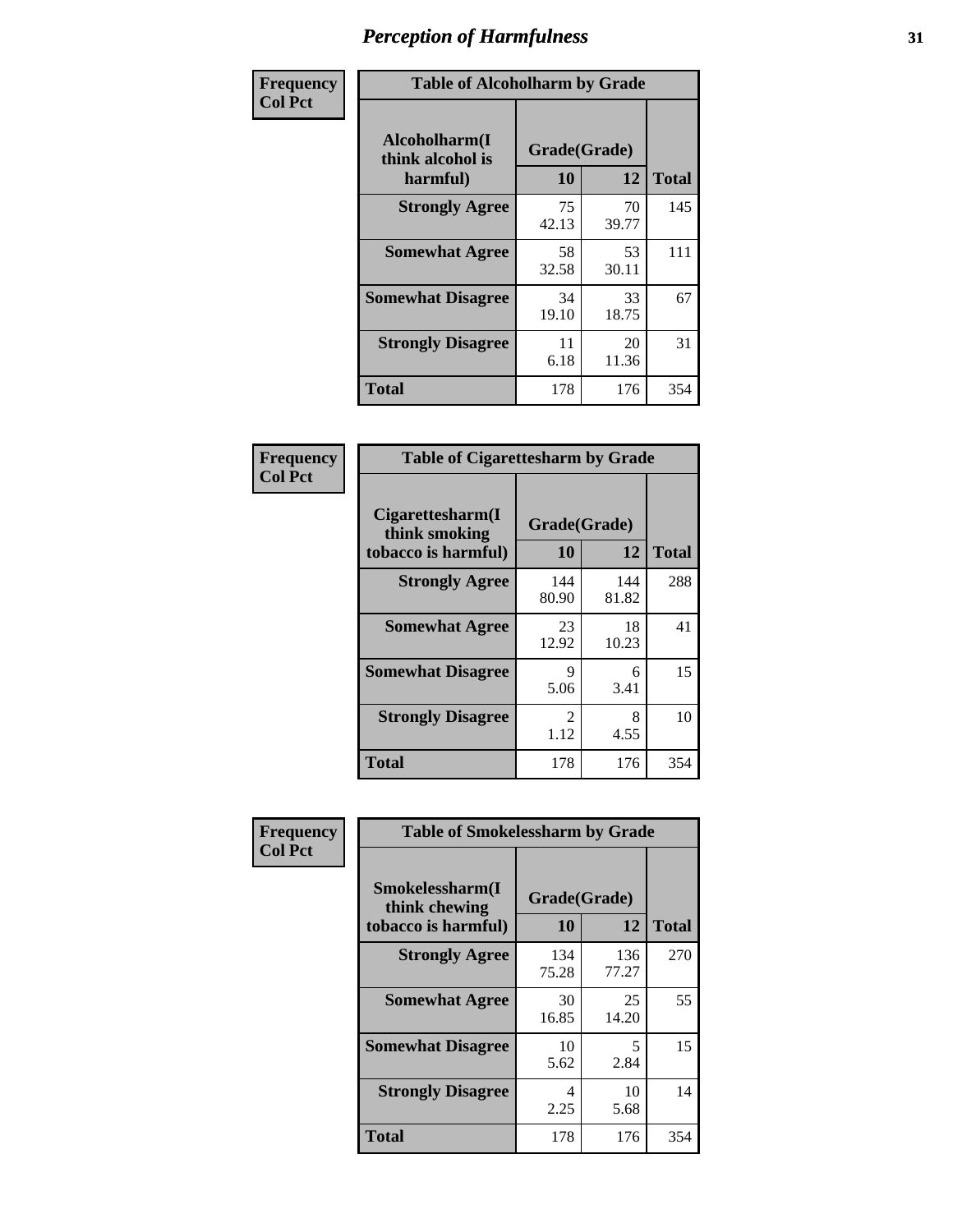| Frequency      | <b>Table of Marijuanaharm by Grade</b>            |                    |              |              |  |
|----------------|---------------------------------------------------|--------------------|--------------|--------------|--|
| <b>Col Pct</b> | Marijuanaharm(I<br>think marijuana is<br>harmful) | Grade(Grade)<br>10 | 12           | <b>Total</b> |  |
|                | <b>Strongly Agree</b>                             | 121<br>67.98       | 106<br>60.23 | 227          |  |
|                | <b>Somewhat Agree</b>                             | 28<br>15.73        | 20<br>11.36  | 48           |  |
|                | <b>Somewhat Disagree</b>                          | 18<br>10.11        | 21<br>11.93  | 39           |  |
|                | <b>Strongly Disagree</b>                          | 11<br>6.18         | 29<br>16.48  | 40           |  |
|                | <b>Total</b>                                      | 178                | 176          | 354          |  |

| <b>Table of Cocaineharm by Grade</b>          |                        |                           |              |  |  |  |  |  |
|-----------------------------------------------|------------------------|---------------------------|--------------|--|--|--|--|--|
| Cocaineharm(I<br>think cocaine is<br>harmful) | Grade(Grade)<br>10     | 12                        | <b>Total</b> |  |  |  |  |  |
| <b>Strongly Agree</b>                         | 167<br>93.82           | 163<br>92.61              | 330          |  |  |  |  |  |
| <b>Somewhat Agree</b>                         | 6<br>3.37              | 3.98                      | 13           |  |  |  |  |  |
| <b>Somewhat Disagree</b>                      | 3<br>1.69              | $\mathbf{\Omega}$<br>0.00 | 3            |  |  |  |  |  |
| <b>Strongly Disagree</b>                      | $\mathfrak{D}$<br>1.12 | 6<br>3.41                 | 8            |  |  |  |  |  |
| <b>Total</b>                                  | 178                    | 176                       | 354          |  |  |  |  |  |

| Frequency      | <b>Table of Inhalantsharm by Grade</b>             |                           |              |              |
|----------------|----------------------------------------------------|---------------------------|--------------|--------------|
| <b>Col Pct</b> | Inhalantsharm(I<br>think inhalants are<br>harmful) | Grade(Grade)<br><b>10</b> | 12           | <b>Total</b> |
|                | <b>Strongly Agree</b>                              | 162<br>91.01              | 160<br>90.91 | 322          |
|                | <b>Somewhat Agree</b>                              | 12<br>6.74                | 10<br>5.68   | 22           |
|                | <b>Somewhat Disagree</b>                           | 3<br>1.69                 | 0.57         | 4            |
|                | <b>Strongly Disagree</b>                           | 0.56                      | 5<br>2.84    | 6            |
|                | <b>Total</b>                                       | 178                       | 176          | 354          |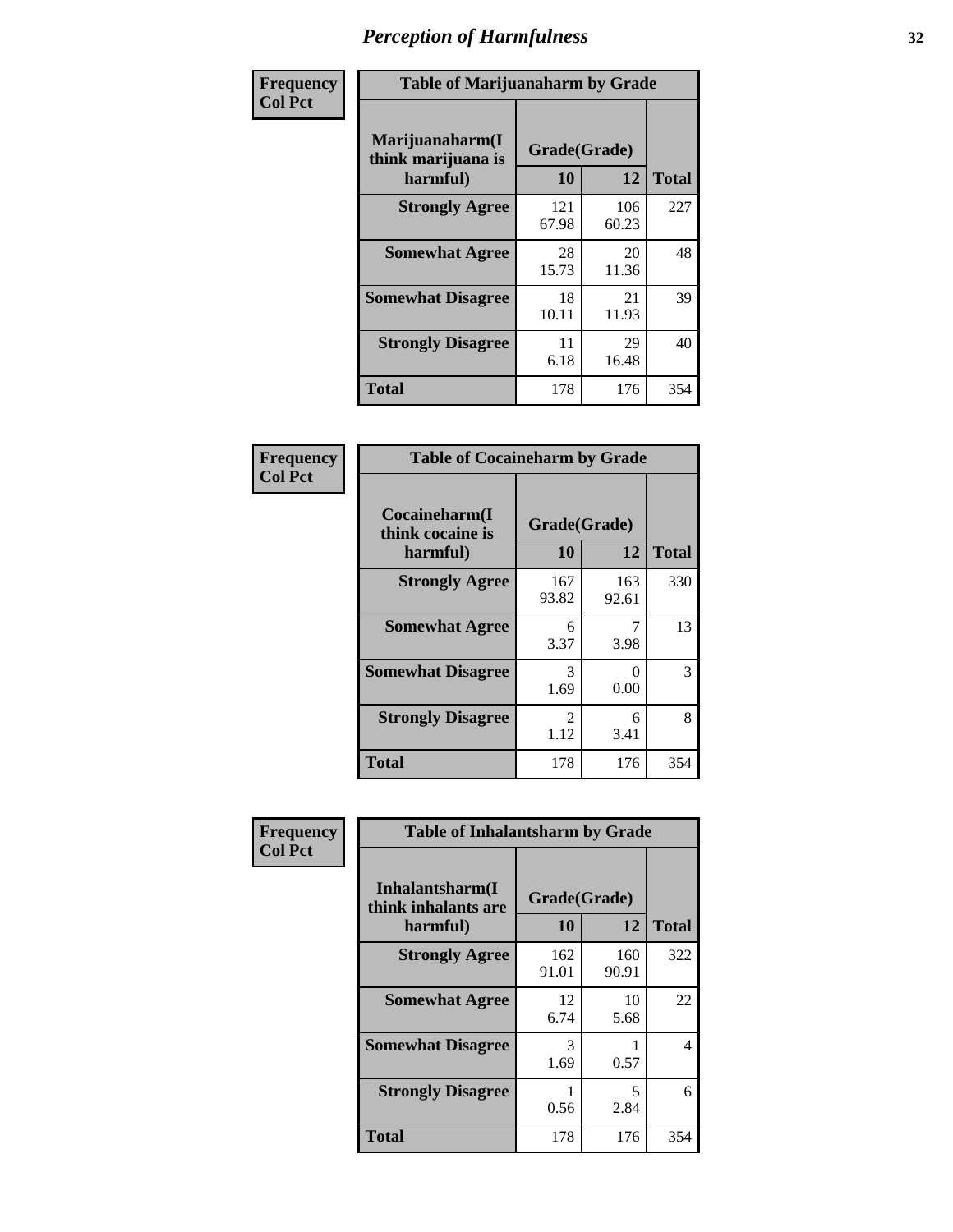| Frequency      | <b>Table of Steroidsharm by Grade</b>            |                    |                        |              |
|----------------|--------------------------------------------------|--------------------|------------------------|--------------|
| <b>Col Pct</b> | Steroidsharm(I<br>think steroids are<br>harmful) | Grade(Grade)<br>10 | 12                     | <b>Total</b> |
|                | <b>Strongly Agree</b>                            | 143<br>80.34       | 151<br>85.80           | 294          |
|                | <b>Somewhat Agree</b>                            | 25<br>14.04        | 17<br>9.66             | 42           |
|                | <b>Somewhat Disagree</b>                         | 3.93               | $\mathfrak{D}$<br>1.14 | 9            |
|                | <b>Strongly Disagree</b>                         | 3<br>1.69          | 6<br>3.41              | 9            |
|                | <b>Total</b>                                     | 178                | 176                    | 354          |

| <b>Table of Ecstasyharm by Grade</b>                |                       |              |     |  |  |
|-----------------------------------------------------|-----------------------|--------------|-----|--|--|
| $E$ cstasyharm $(I$<br>think ecstasy is<br>harmful) | Grade(Grade)<br>10    | <b>Total</b> |     |  |  |
| <b>Strongly Agree</b>                               | 153<br>85.96          | 151<br>85.80 | 304 |  |  |
| <b>Somewhat Agree</b>                               | 16<br>8.99            | 13<br>7.39   | 29  |  |  |
| <b>Somewhat Disagree</b>                            | 7<br>3.93             | 6<br>3.41    | 13  |  |  |
| <b>Strongly Disagree</b>                            | $\mathcal{L}$<br>1.12 | 6<br>3.41    | 8   |  |  |
| <b>Total</b>                                        | 178                   | 176          | 354 |  |  |

| Frequency      | <b>Table of Methharm by Grade</b>                           |                    |              |              |
|----------------|-------------------------------------------------------------|--------------------|--------------|--------------|
| <b>Col Pct</b> | <b>Methharm(I think</b><br>methamphetamines<br>are harmful) | Grade(Grade)<br>10 | 12           | <b>Total</b> |
|                | <b>Strongly Agree</b>                                       | 162<br>91.01       | 166<br>94.32 | 328          |
|                | <b>Somewhat Agree</b>                                       | 12<br>6.74         | 4<br>2.27    | 16           |
|                | <b>Somewhat Disagree</b>                                    | 2<br>1.12          | 0.57         | 3            |
|                | <b>Strongly Disagree</b>                                    | 2<br>1.12          | 5<br>2.84    | 7            |
|                | <b>Total</b>                                                | 178                | 176          | 354          |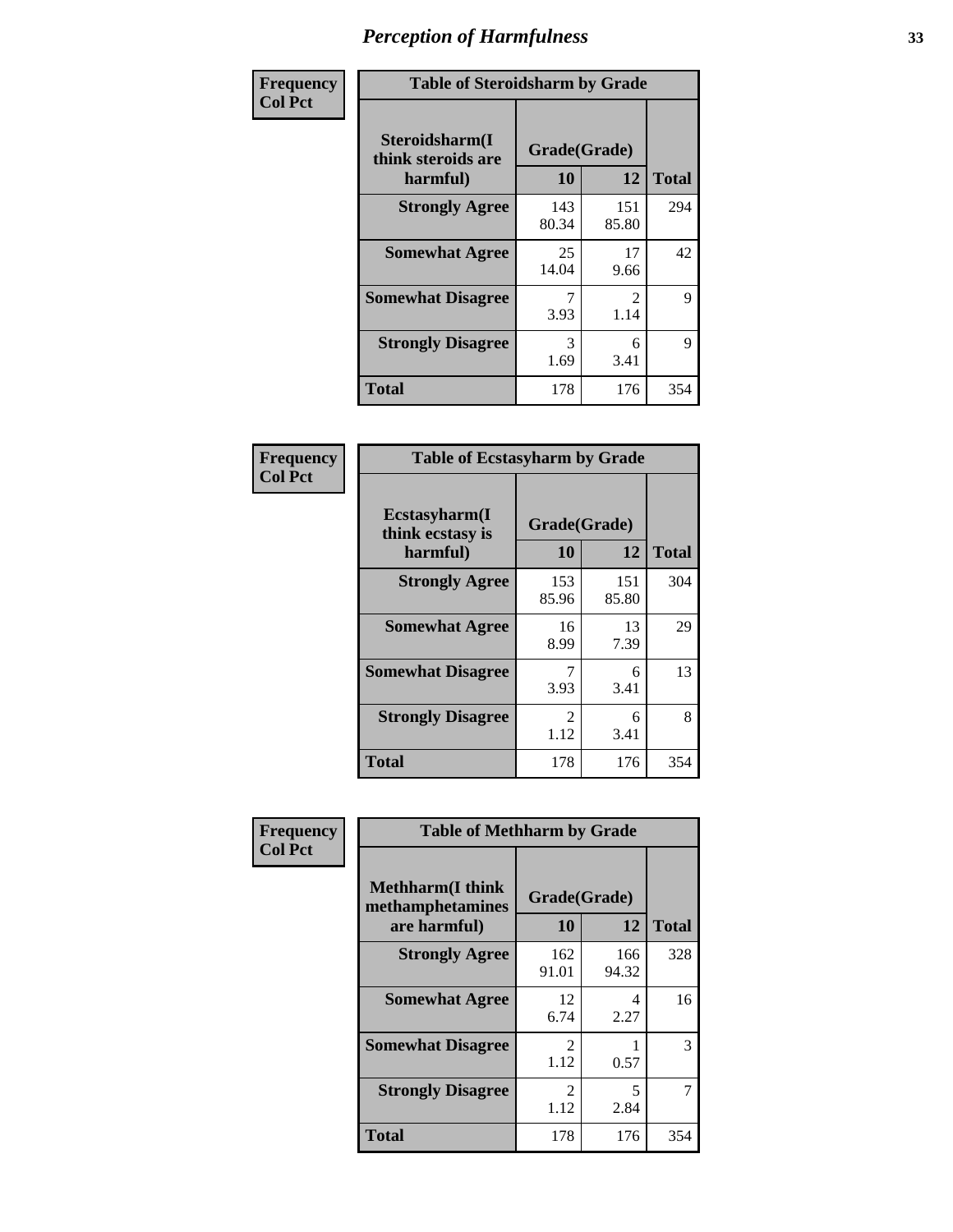| Frequency      | <b>Table of Hallucinogensharm by Grade</b>                 |                           |              |              |
|----------------|------------------------------------------------------------|---------------------------|--------------|--------------|
| <b>Col Pct</b> | Hallucinogensharm(I<br>think hallucinogens<br>are harmful) | Grade(Grade)<br><b>10</b> | 12           | <b>Total</b> |
|                | <b>Strongly Agree</b>                                      | 159<br>89.33              | 150<br>85.23 | 309          |
|                | <b>Somewhat Agree</b>                                      | 10<br>5.62                | 12<br>6.82   | 22           |
|                | <b>Somewhat Disagree</b>                                   | 5<br>2.81                 | 8<br>4.55    | 13           |
|                | <b>Strongly Disagree</b>                                   | 4<br>2.25                 | 6<br>3.41    | 10           |
|                | <b>Total</b>                                               | 178                       | 176          | 354          |

| <b>Table of Prescriptionharm by Grade</b>                                         |              |              |              |  |
|-----------------------------------------------------------------------------------|--------------|--------------|--------------|--|
| <b>Prescriptionharm(I)</b><br>think prescription<br>drugs not<br>prescribed to me |              | Grade(Grade) |              |  |
| are harmful)                                                                      | 10           | 12           | <b>Total</b> |  |
| <b>Strongly Agree</b>                                                             | 128<br>71.91 | 120<br>68.18 | 248          |  |
| <b>Somewhat Agree</b>                                                             | 33<br>18.54  | 32<br>18.18  | 65           |  |
| <b>Somewhat Disagree</b>                                                          | 10<br>5.62   | 14<br>7.95   | 24           |  |
| <b>Strongly Disagree</b>                                                          | 7<br>3.93    | 10<br>5.68   | 17           |  |
| Total                                                                             | 178          | 176          | 354          |  |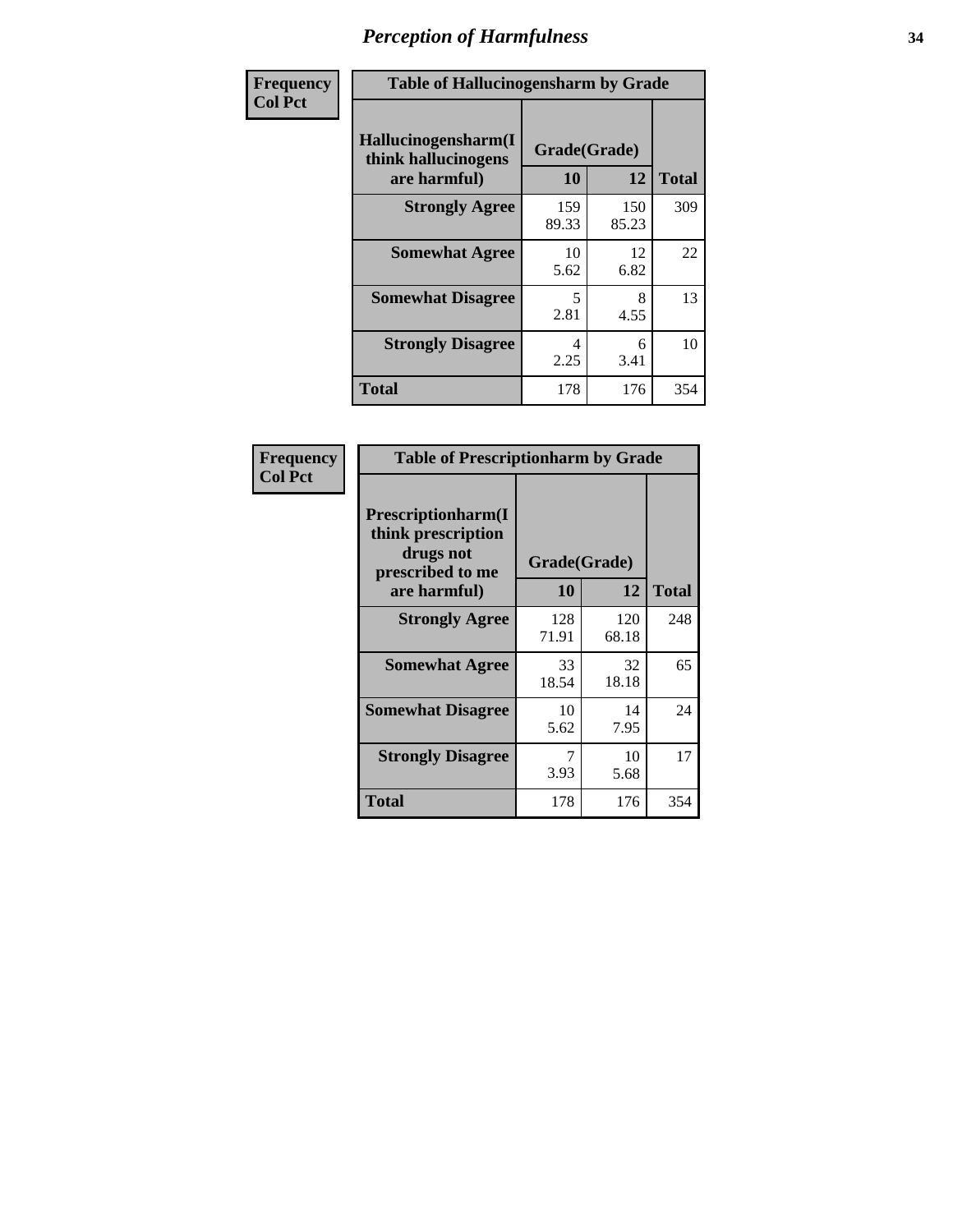# *Disapproval by Adults* **35**

| Frequency      | <b>Table of Alcoholadult by Grade</b>                                 |                    |             |              |
|----------------|-----------------------------------------------------------------------|--------------------|-------------|--------------|
| <b>Col Pct</b> | <b>Alcoholadult</b> (Adults<br>would disapprove if<br>I used alcohol) | Grade(Grade)<br>10 | 12          | <b>Total</b> |
|                | <b>Strongly Agree</b>                                                 | 90<br>50.56        | 81<br>46.02 | 171          |
|                | <b>Somewhat Agree</b>                                                 | 48<br>26.97        | 55<br>31.25 | 103          |
|                | <b>Somewhat Disagree</b>                                              | 22<br>12.36        | 28<br>15.91 | 50           |
|                | <b>Strongly Disagree</b>                                              | 18<br>10.11        | 12<br>6.82  | 30           |
|                | <b>Total</b>                                                          | 178                | 176         | 354          |

| <b>Table of Tobaccoadult by Grade</b>                                 |                    |              |              |  |  |
|-----------------------------------------------------------------------|--------------------|--------------|--------------|--|--|
| <b>Tobaccoadult</b> (Adults<br>would disapprove if<br>I used tobacco) | Grade(Grade)<br>10 | 12           | <b>Total</b> |  |  |
| <b>Strongly Agree</b>                                                 | 133<br>74.72       | 119<br>67.61 | 252          |  |  |
| <b>Somewhat Agree</b>                                                 | 26<br>14.61        | 29<br>16.48  | 55           |  |  |
| <b>Somewhat Disagree</b>                                              | 14<br>7.87         | 17<br>9.66   | 31           |  |  |
| <b>Strongly Disagree</b>                                              | 5<br>2.81          | 11<br>6.25   | 16           |  |  |
| <b>Total</b>                                                          | 178                | 176          | 354          |  |  |

| Frequency      | <b>Table of Marijuanaadult by Grade</b>                           |                    |              |              |  |
|----------------|-------------------------------------------------------------------|--------------------|--------------|--------------|--|
| <b>Col Pct</b> | Marijuanaadult(Adults<br>would disapprove if I<br>used marijuana) | Grade(Grade)<br>10 | 12           | <b>Total</b> |  |
|                | <b>Strongly Agree</b>                                             | 145<br>81.46       | 147<br>83.52 | 292          |  |
|                | <b>Somewhat Agree</b>                                             | 19<br>10.67        | 11<br>6.25   | 30           |  |
|                | <b>Somewhat Disagree</b>                                          | 3.93               | 6<br>3.41    | 13           |  |
|                | <b>Strongly Disagree</b>                                          | 3.93               | 12<br>6.82   | 19           |  |
|                | <b>Total</b>                                                      | 178                | 176          | 354          |  |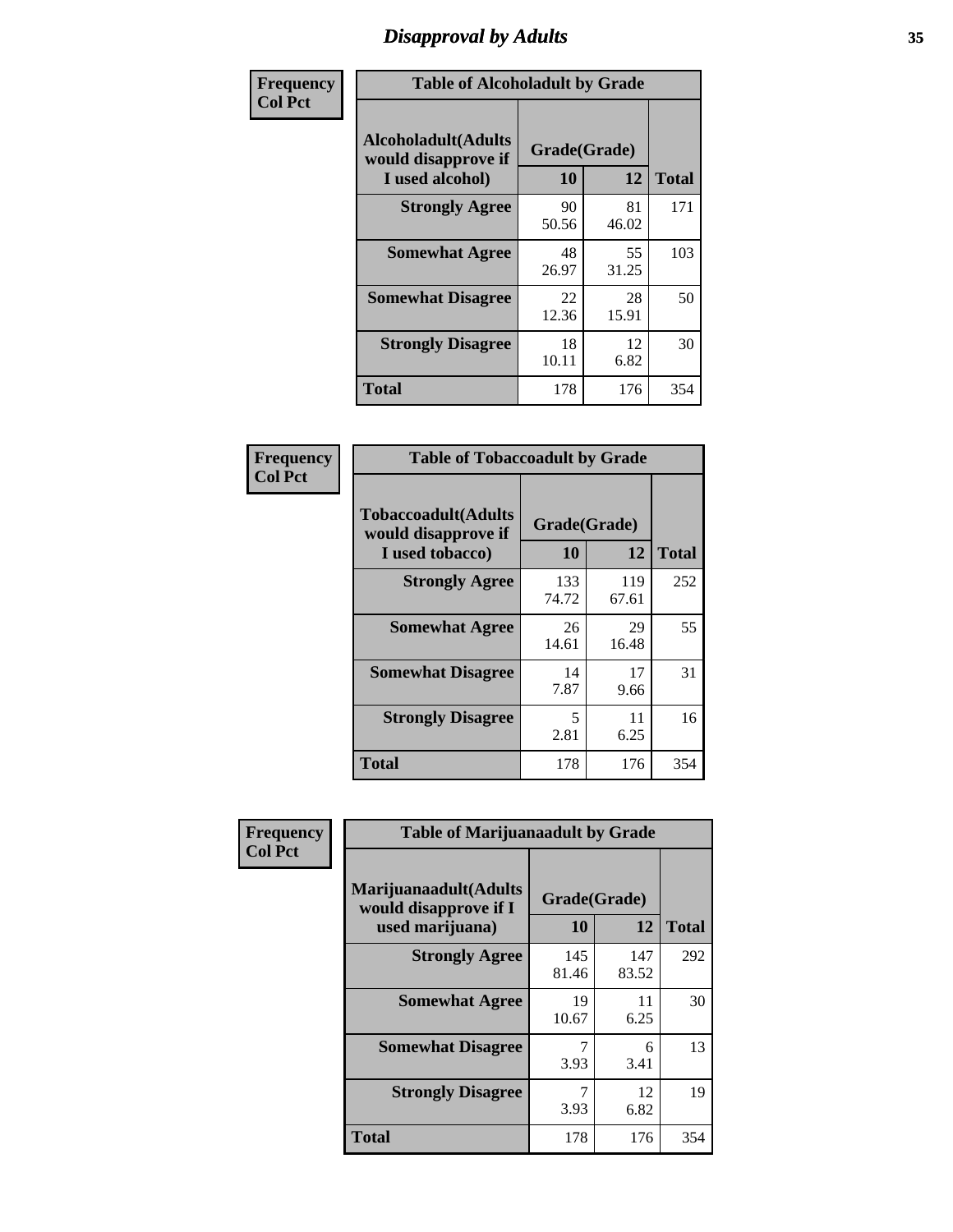### *Disapproval by Adults* **36**

| <b>Frequency</b> | <b>Table of Otherdrugadult by Grade</b>                                     |                                  |              |              |
|------------------|-----------------------------------------------------------------------------|----------------------------------|--------------|--------------|
| <b>Col Pct</b>   | <b>Otherdrugadult</b> (Adults<br>would disapprove if I<br>used other drugs) | Grade(Grade)<br><b>10</b>        | 12           | <b>Total</b> |
|                  | <b>Strongly Agree</b>                                                       | 162<br>91.01                     | 158<br>89.77 | 320          |
|                  | <b>Somewhat Agree</b>                                                       | 9<br>5.06                        | 6<br>3.41    | 15           |
|                  | <b>Somewhat Disagree</b>                                                    | $\mathfrak{D}$<br>1.12           | 0.57         | 3            |
|                  | <b>Strongly Disagree</b>                                                    | $\overline{\phantom{0}}$<br>2.81 | 11<br>6.25   | 16           |
|                  | <b>Total</b>                                                                | 178                              | 176          | 354          |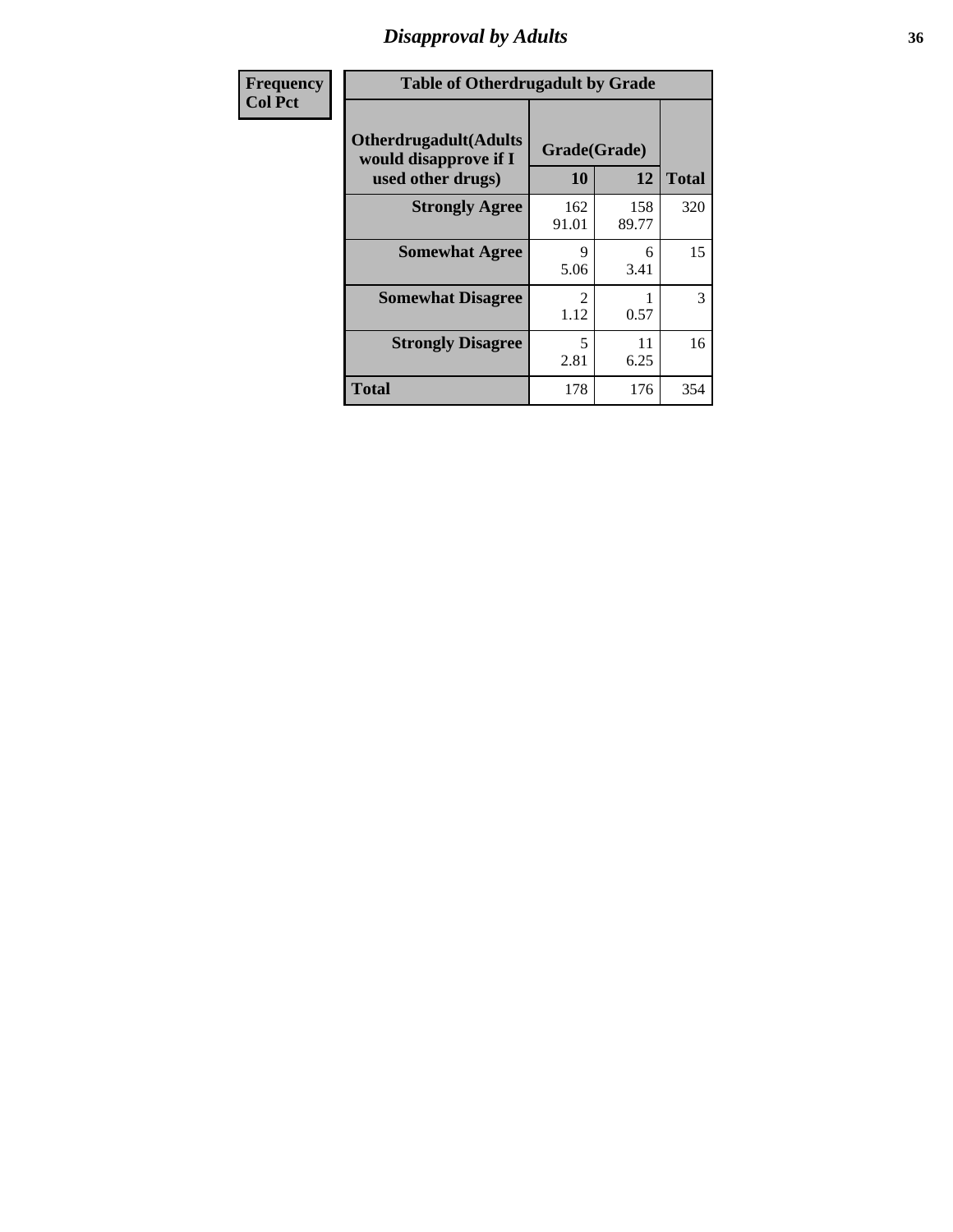# *Disapproval by Peers* **37**

| Frequency      | <b>Table of Alcoholpeer by Grade</b>                    |              |             |              |  |
|----------------|---------------------------------------------------------|--------------|-------------|--------------|--|
| <b>Col Pct</b> | Alcoholpeer(My<br>friends would<br>disapprove if I used | Grade(Grade) |             |              |  |
|                | alcohol)                                                | 10           | 12          | <b>Total</b> |  |
|                | <b>Strongly Agree</b>                                   | 44<br>24.72  | 35<br>19.89 | 79           |  |
|                | <b>Somewhat Agree</b>                                   | 39<br>21.91  | 37<br>21.02 | 76           |  |
|                | <b>Somewhat Disagree</b>                                | 40<br>22.47  | 49<br>27.84 | 89           |  |
|                | <b>Strongly Disagree</b>                                | 55<br>30.90  | 55<br>31.25 | 110          |  |
|                | Total                                                   | 178          | 176         | 354          |  |

| Frequency      | <b>Table of Tobaccopeer by Grade</b>                                |                    |             |              |  |
|----------------|---------------------------------------------------------------------|--------------------|-------------|--------------|--|
| <b>Col Pct</b> | Tobaccopeer(My<br>friends would<br>disapprove if I used<br>tobacco) | Grade(Grade)<br>10 | 12          | <b>Total</b> |  |
|                | <b>Strongly Agree</b>                                               | 72<br>40.45        | 73<br>41.48 | 145          |  |
|                | <b>Somewhat Agree</b>                                               | 41<br>23.03        | 30<br>17.05 | 71           |  |
|                | <b>Somewhat Disagree</b>                                            | 31<br>17.42        | 29<br>16.48 | 60           |  |
|                | <b>Strongly Disagree</b>                                            | 34<br>19.10        | 44<br>25.00 | 78           |  |
|                | <b>Total</b>                                                        | 178                | 176         | 354          |  |

| Frequency      | <b>Table of Marijuanapeer by Grade</b>                    |              |             |              |
|----------------|-----------------------------------------------------------|--------------|-------------|--------------|
| <b>Col Pct</b> | Marijuanapeer(My<br>friends would<br>disapprove if I used | Grade(Grade) |             |              |
|                | marijuana)                                                | 10           | 12          | <b>Total</b> |
|                | <b>Strongly Agree</b>                                     | 85<br>47.75  | 82<br>46.59 | 167          |
|                | <b>Somewhat Agree</b>                                     | 34<br>19.10  | 35<br>19.89 | 69           |
|                | <b>Somewhat Disagree</b>                                  | 27<br>15.17  | 26<br>14.77 | 53           |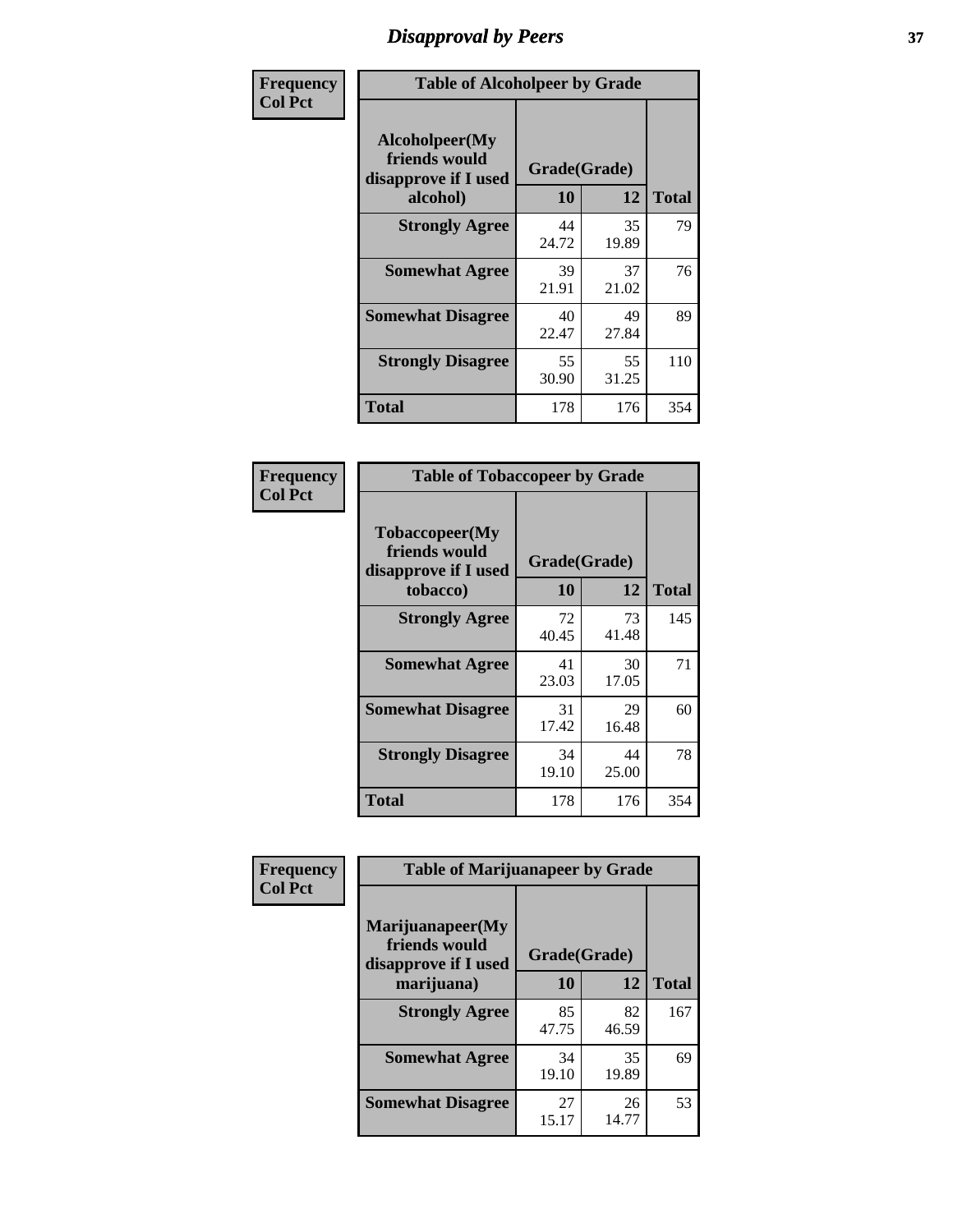# *Disapproval by Peers* **38**

| <b>Frequency</b> | <b>Table of Marijuanapeer by Grade</b>                                  |                           |             |              |  |
|------------------|-------------------------------------------------------------------------|---------------------------|-------------|--------------|--|
| <b>Col Pct</b>   | Marijuanapeer(My<br>friends would<br>disapprove if I used<br>marijuana) | Grade(Grade)<br><b>10</b> | 12          | <b>Total</b> |  |
|                  | <b>Strongly Disagree</b>                                                | 32<br>17.98               | 33<br>18.75 | 65           |  |
|                  | <b>Total</b>                                                            | 178                       | 176         | 354          |  |

| <b>Frequency</b> | <b>Table of Otherdrugpeer by Grade</b>                                    |                           |              |              |
|------------------|---------------------------------------------------------------------------|---------------------------|--------------|--------------|
| <b>Col Pct</b>   | Otherdrugpeer(My<br>friends would<br>disapprove if I used<br>other drugs) | Grade(Grade)<br><b>10</b> | 12           | <b>Total</b> |
|                  |                                                                           |                           |              |              |
|                  | <b>Strongly Agree</b>                                                     | 101<br>56.74              | 102<br>57.95 | 203          |
|                  | <b>Somewhat Agree</b>                                                     | 30<br>16.85               | 27<br>15.34  | 57           |
|                  | <b>Somewhat Disagree</b>                                                  | 24<br>13.48               | 20<br>11.36  | 44           |
|                  | <b>Strongly Disagree</b>                                                  | 23<br>12.92               | 27<br>15.34  | 50           |
|                  | <b>Total</b>                                                              | 178                       | 176          | 354          |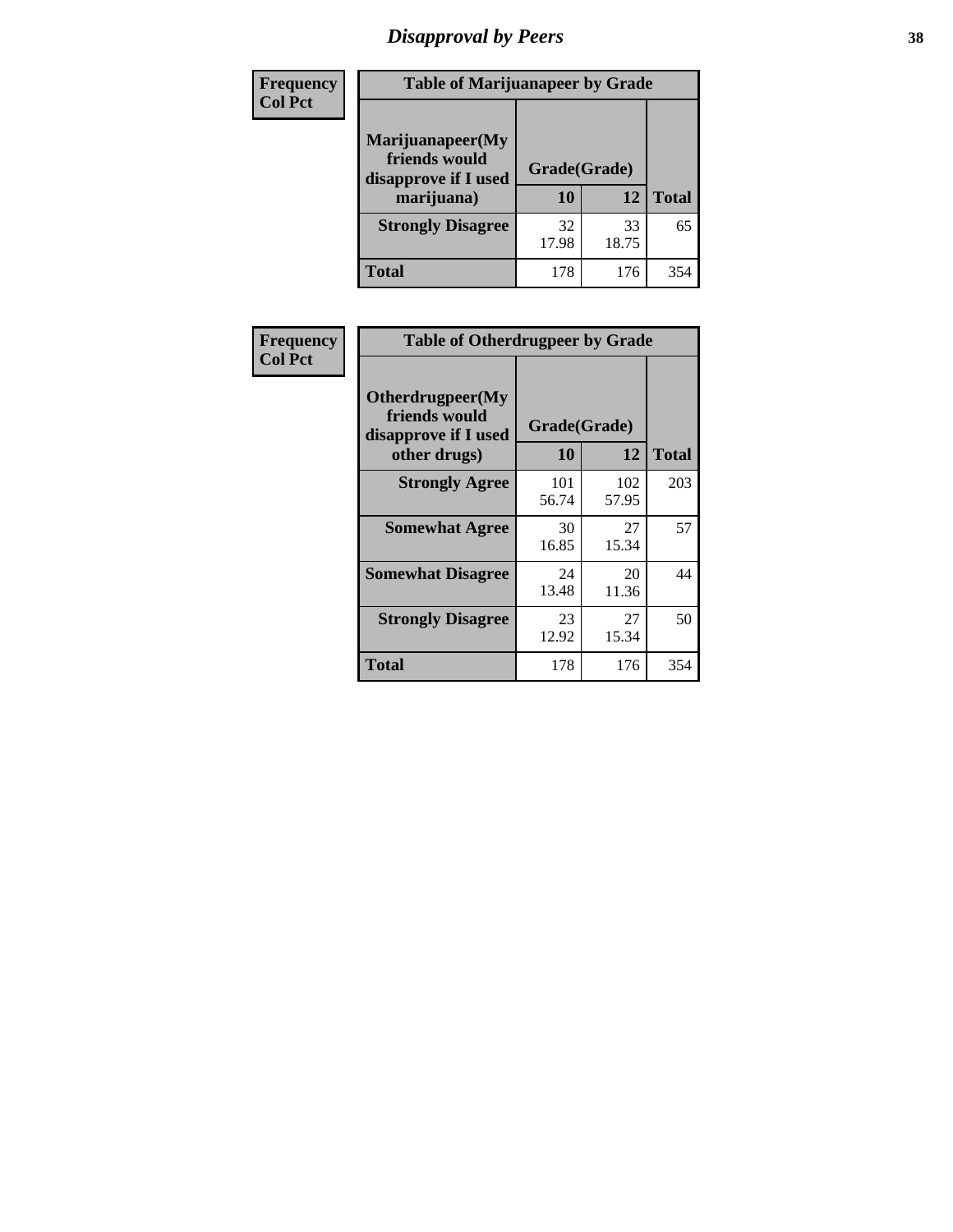| Frequency      | <b>Table of Alcohollocation1 by Grade</b> |              |              |              |  |
|----------------|-------------------------------------------|--------------|--------------|--------------|--|
| <b>Col Pct</b> | <b>Alcohollocation1(Places</b>            | Grade(Grade) |              |              |  |
|                | <b>Friends Use Alcohol)</b>               | 10           | 12           | <b>Total</b> |  |
|                |                                           | 107<br>60.11 | 114<br>64.77 | 221          |  |
|                | Do Not Use                                | 71<br>39.89  | 62<br>35.23  | 133          |  |
|                | <b>Total</b>                              | 178          | 176          | 354          |  |

| <b>Frequency</b> | <b>Table of Alcohollocation2 by Grade</b> |              |             |              |
|------------------|-------------------------------------------|--------------|-------------|--------------|
| <b>Col Pct</b>   | <b>Alcohollocation2(Places</b>            | Grade(Grade) |             |              |
|                  | <b>Friends Use Alcohol)</b>               | 10           | 12          | <b>Total</b> |
|                  |                                           | 105<br>58.99 | 92<br>52.27 | 197          |
|                  | Home                                      | 73<br>41.01  | 84<br>47.73 | 157          |
|                  | <b>Total</b>                              | 178          | 176         | 354          |

| Frequency<br><b>Col Pct</b> | <b>Table of Alcohollocation 3 by Grade</b> |              |              |              |  |
|-----------------------------|--------------------------------------------|--------------|--------------|--------------|--|
|                             | <b>Alcohollocation3(Places</b>             | Grade(Grade) |              |              |  |
|                             | <b>Friends Use Alcohol)</b>                | 10           | 12           | <b>Total</b> |  |
|                             |                                            | 173<br>97.19 | 160<br>90.91 | 333          |  |
|                             | <b>School</b>                              | 2.81         | 16<br>9.09   | 21           |  |
|                             | <b>Total</b>                               | 178          | 176          | 354          |  |

| <b>Frequency</b> | <b>Table of Alcohollocation4 by Grade</b> |              |              |              |  |
|------------------|-------------------------------------------|--------------|--------------|--------------|--|
| <b>Col Pct</b>   | <b>Alcohollocation4(Places</b>            | Grade(Grade) |              |              |  |
|                  | <b>Friends Use Alcohol)</b>               | 10           | 12           | <b>Total</b> |  |
|                  |                                           | 155<br>87.08 | 150<br>85.23 | 305          |  |
|                  | Car                                       | 23<br>12.92  | 26<br>14.77  | 49           |  |
|                  | <b>Total</b>                              | 178          | 176          | 354          |  |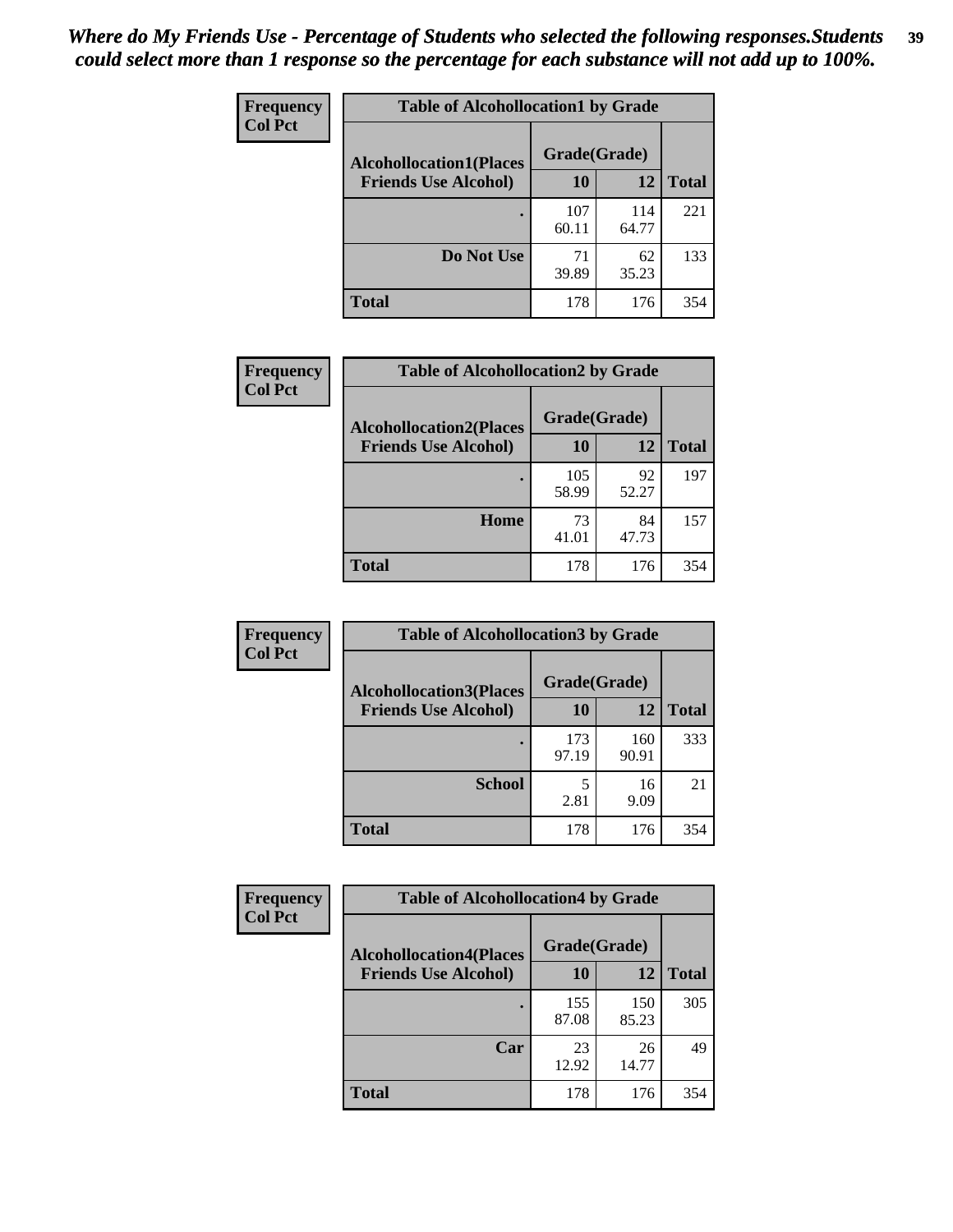| Frequency<br><b>Col Pct</b> | <b>Table of Alcohollocation5 by Grade</b>      |             |             |              |  |
|-----------------------------|------------------------------------------------|-------------|-------------|--------------|--|
|                             | Grade(Grade)<br><b>Alcohollocation5(Places</b> |             |             |              |  |
|                             | <b>Friends Use Alcohol)</b>                    | 10          | 12          | <b>Total</b> |  |
|                             |                                                | 87<br>48.88 | 81<br>46.02 | 168          |  |
|                             | <b>Friend's House</b>                          | 91<br>51.12 | 95<br>53.98 | 186          |  |
|                             | <b>Total</b>                                   | 178         | 176         | 354          |  |

| <b>Frequency</b> | <b>Table of Alcohollocation6 by Grade</b> |              |              |              |  |  |
|------------------|-------------------------------------------|--------------|--------------|--------------|--|--|
| <b>Col Pct</b>   | <b>Alcohollocation6(Places</b>            | Grade(Grade) |              |              |  |  |
|                  | <b>Friends Use Alcohol)</b>               | 10           | 12           | <b>Total</b> |  |  |
|                  |                                           | 119<br>66.85 | 111<br>63.07 | 230          |  |  |
|                  | <b>Other</b>                              | 59<br>33.15  | 65<br>36.93  | 124          |  |  |
|                  | <b>Total</b>                              | 178          | 176          | 354          |  |  |

| <b>Frequency</b> | <b>Table of Tobaccolocation1 by Grade</b> |              |             |              |
|------------------|-------------------------------------------|--------------|-------------|--------------|
| <b>Col Pct</b>   | <b>Tobaccolocation1(Places</b>            | Grade(Grade) |             |              |
|                  | <b>Friends Use Tobacco)</b>               | 10           | 12          | <b>Total</b> |
|                  |                                           | 77<br>43.26  | 95<br>53.98 | 172          |
|                  | Do Not Use                                | 101<br>56.74 | 81<br>46.02 | 182          |
|                  | <b>Total</b>                              | 178          | 176         | 354          |

| Frequency      | <b>Table of Tobaccolocation2 by Grade</b> |              |              |              |  |
|----------------|-------------------------------------------|--------------|--------------|--------------|--|
| <b>Col Pct</b> | <b>Tobaccolocation2(Places</b>            | Grade(Grade) |              |              |  |
|                | <b>Friends Use Tobacco)</b>               | 10           | 12           | <b>Total</b> |  |
|                |                                           | 134<br>75.28 | 105<br>59.66 | 239          |  |
|                | Home                                      | 44<br>24.72  | 71<br>40.34  | 115          |  |
|                | <b>Total</b>                              | 178          | 176          | 354          |  |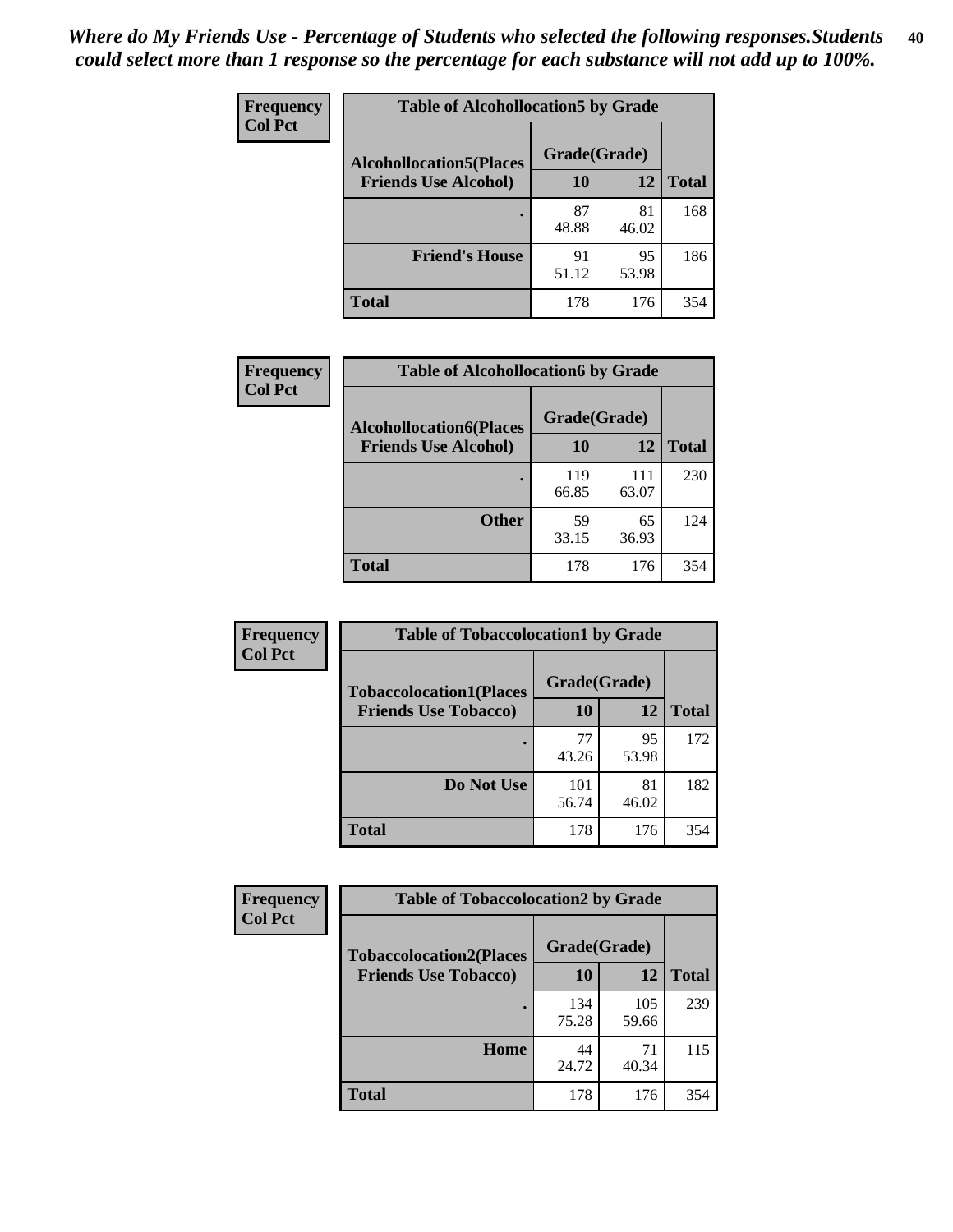| Frequency      | <b>Table of Tobaccolocation 3 by Grade</b> |              |              |              |
|----------------|--------------------------------------------|--------------|--------------|--------------|
| <b>Col Pct</b> | <b>Tobaccolocation3(Places</b>             | Grade(Grade) |              |              |
|                | <b>Friends Use Tobacco)</b>                | 10           | 12           | <b>Total</b> |
|                |                                            | 154<br>86.52 | 145<br>82.39 | 299          |
|                | <b>School</b>                              | 24<br>13.48  | 31<br>17.61  | 55           |
|                | <b>Total</b>                               | 178          | 176          | 354          |

| Frequency      | <b>Table of Tobaccolocation4 by Grade</b>                     |                    |              |              |
|----------------|---------------------------------------------------------------|--------------------|--------------|--------------|
| <b>Col Pct</b> | <b>Tobaccolocation4(Places</b><br><b>Friends Use Tobacco)</b> | Grade(Grade)<br>10 | 12           | <b>Total</b> |
|                |                                                               |                    |              |              |
|                |                                                               | 131<br>73.60       | 102<br>57.95 | 233          |
|                | Car                                                           | 47<br>26.40        | 74<br>42.05  | 121          |
|                | <b>Total</b>                                                  | 178                | 176          | 354          |

| Frequency<br><b>Col Pct</b> | <b>Table of Tobaccolocation5 by Grade</b>                     |                    |              |              |
|-----------------------------|---------------------------------------------------------------|--------------------|--------------|--------------|
|                             | <b>Tobaccolocation5(Places</b><br><b>Friends Use Tobacco)</b> | Grade(Grade)<br>10 | 12           | <b>Total</b> |
|                             |                                                               | 121<br>67.98       | 103<br>58.52 | 224          |
|                             | <b>Friend's House</b>                                         | 57<br>32.02        | 73<br>41.48  | 130          |
|                             | <b>Total</b>                                                  | 178                | 176          | 354          |

| <b>Frequency</b> | <b>Table of Tobaccolocation6 by Grade</b> |              |              |              |
|------------------|-------------------------------------------|--------------|--------------|--------------|
| <b>Col Pct</b>   | <b>Tobaccolocation6(Places</b>            | Grade(Grade) |              |              |
|                  | <b>Friends Use Tobacco)</b>               | 10           | 12           | <b>Total</b> |
|                  |                                           | 123<br>69.10 | 109<br>61.93 | 232          |
|                  | <b>Other</b>                              | 55<br>30.90  | 67<br>38.07  | 122          |
|                  | <b>Total</b>                              | 178          | 176          | 354          |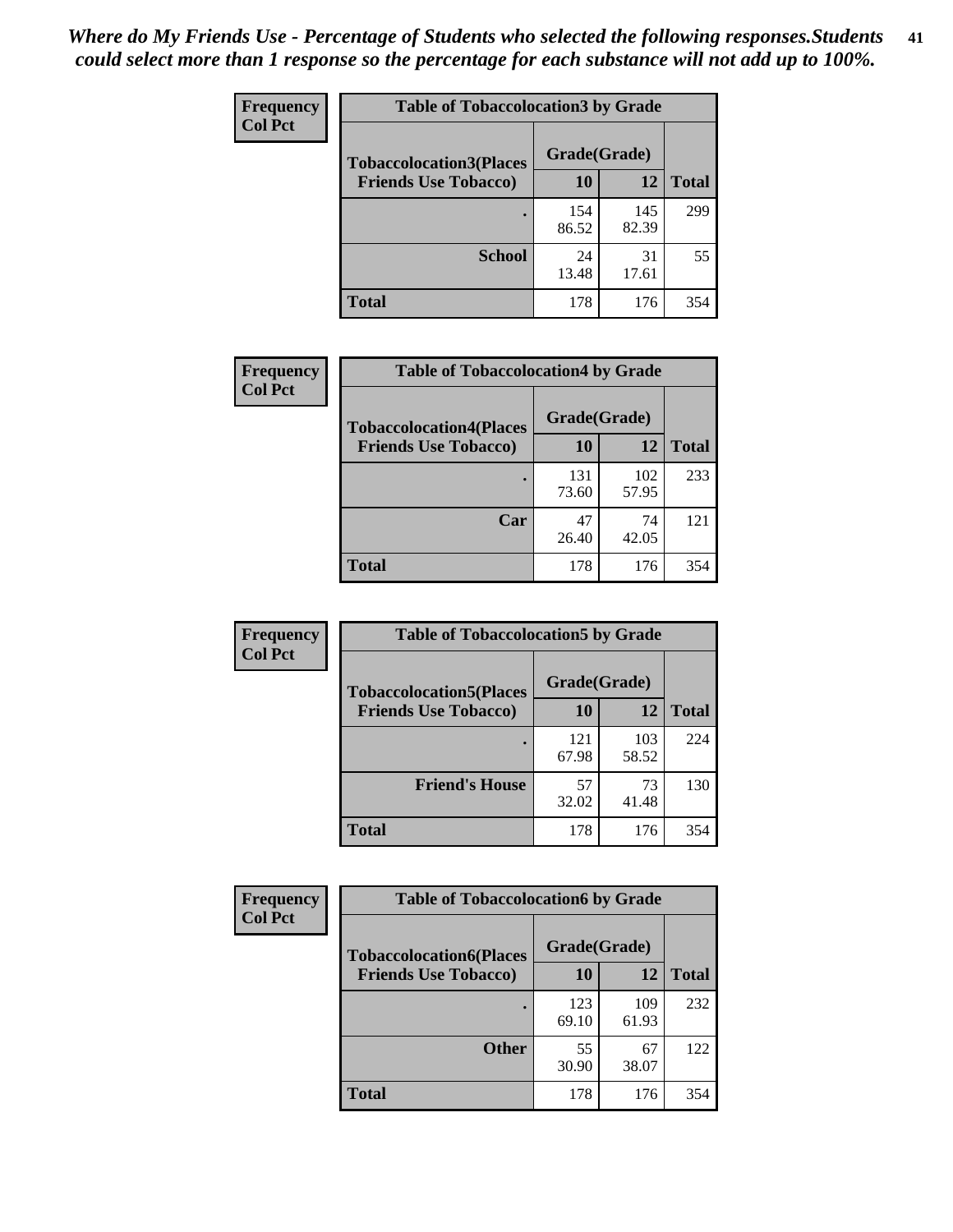| <b>Frequency</b> | <b>Table of Marijuanalocation1 by Grade</b> |              |             |       |  |
|------------------|---------------------------------------------|--------------|-------------|-------|--|
| <b>Col Pct</b>   | <b>Marijuanalocation1(Places</b>            | Grade(Grade) |             |       |  |
|                  | <b>Friends Use Marijuana</b> )              | <b>10</b>    | 12          | Total |  |
|                  |                                             | 73<br>41.01  | 81<br>46.02 | 154   |  |
|                  | Do Not Use                                  | 105<br>58.99 | 95<br>53.98 | 200   |  |
|                  | <b>Total</b>                                | 178          | 176         | 354   |  |

| <b>Frequency</b> | <b>Table of Marijuanalocation2 by Grade</b>                        |                    |              |              |
|------------------|--------------------------------------------------------------------|--------------------|--------------|--------------|
| <b>Col Pct</b>   | <b>Marijuanalocation2(Places</b><br><b>Friends Use Marijuana</b> ) | Grade(Grade)<br>10 | 12           | <b>Total</b> |
|                  |                                                                    | 143<br>80.34       | 121<br>68.75 | 264          |
|                  | Home                                                               | 35<br>19.66        | 55<br>31.25  | 90           |
|                  | <b>Total</b>                                                       | 178                | 176          | 354          |

| Frequency      | <b>Table of Marijuanalocation3 by Grade</b> |              |              |              |
|----------------|---------------------------------------------|--------------|--------------|--------------|
| <b>Col Pct</b> | <b>Marijuanalocation3</b> (Places           | Grade(Grade) |              |              |
|                | <b>Friends Use Marijuana</b> )              | 10           | 12           | <b>Total</b> |
|                |                                             | 167<br>93.82 | 160<br>90.91 | 327          |
|                | <b>School</b>                               | 11<br>6.18   | 16<br>9.09   | 27           |
|                | <b>Total</b>                                | 178          | 176          | 354          |

| <b>Frequency</b> | <b>Table of Marijuanalocation4 by Grade</b> |              |              |              |  |
|------------------|---------------------------------------------|--------------|--------------|--------------|--|
| <b>Col Pct</b>   | <b>Marijuanalocation4(Places</b>            | Grade(Grade) |              |              |  |
|                  | <b>Friends Use Marijuana</b> )              | <b>10</b>    | 12           | <b>Total</b> |  |
|                  |                                             | 145<br>81.46 | 119<br>67.61 | 264          |  |
|                  | Car                                         | 33<br>18.54  | 57<br>32.39  | 90           |  |
|                  | <b>Total</b>                                | 178          | 176          | 354          |  |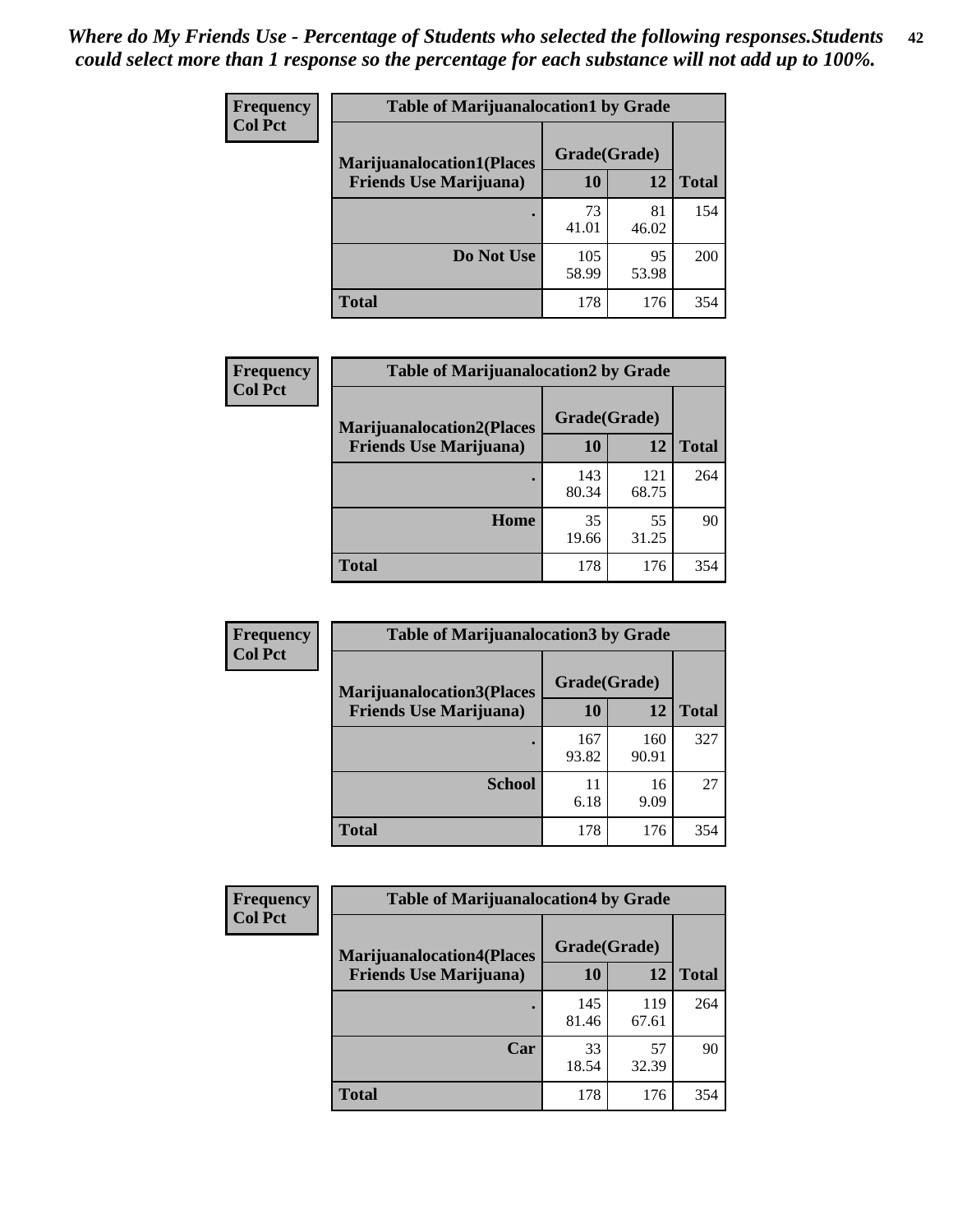| <b>Frequency</b> | <b>Table of Marijuanalocation5 by Grade</b> |              |              |              |
|------------------|---------------------------------------------|--------------|--------------|--------------|
| <b>Col Pct</b>   | <b>Marijuanalocation5(Places</b>            | Grade(Grade) |              |              |
|                  | <b>Friends Use Marijuana</b> )              | 10           | 12           | <b>Total</b> |
|                  |                                             | 124<br>69.66 | 105<br>59.66 | 229          |
|                  | <b>Friend's House</b>                       | 54<br>30.34  | 71<br>40.34  | 125          |
|                  | <b>Total</b>                                | 178          | 176          | 354          |

| <b>Frequency</b> | <b>Table of Marijuanalocation6 by Grade</b>                        |                    |              |              |
|------------------|--------------------------------------------------------------------|--------------------|--------------|--------------|
| <b>Col Pct</b>   | <b>Marijuanalocation6(Places</b><br><b>Friends Use Marijuana</b> ) | Grade(Grade)<br>10 | 12           | <b>Total</b> |
|                  |                                                                    | 131<br>73.60       | 115<br>65.34 | 246          |
|                  | <b>Other</b>                                                       | 47<br>26.40        | 61<br>34.66  | 108          |
|                  | <b>Total</b>                                                       | 178                | 176          | 354          |

| Frequency      | <b>Table of Otherdruglocation1 by Grade</b>                          |              |              |              |
|----------------|----------------------------------------------------------------------|--------------|--------------|--------------|
| <b>Col Pct</b> | <b>Otherdruglocation1(Places</b><br><b>Friends Use Other Illegal</b> | Grade(Grade) |              |              |
|                | Drugs)                                                               | 10           | 12           | <b>Total</b> |
|                |                                                                      | 52<br>29.21  | 63<br>35.80  | 115          |
|                | Do Not Use                                                           | 126<br>70.79 | 113<br>64.20 | 239          |
|                | <b>Total</b>                                                         | 178          | 176          | 354          |

| <b>Frequency</b> | <b>Table of Otherdruglocation2 by Grade</b>                          |              |              |              |
|------------------|----------------------------------------------------------------------|--------------|--------------|--------------|
| <b>Col Pct</b>   | <b>Otherdruglocation2(Places</b><br><b>Friends Use Other Illegal</b> | Grade(Grade) |              |              |
|                  | Drugs)                                                               | 10           | 12           | <b>Total</b> |
|                  |                                                                      | 149<br>83.71 | 137<br>77.84 | 286          |
|                  | <b>Home</b>                                                          | 29<br>16.29  | 39<br>22.16  | 68           |
|                  | <b>Total</b>                                                         | 178          | 176          | 354          |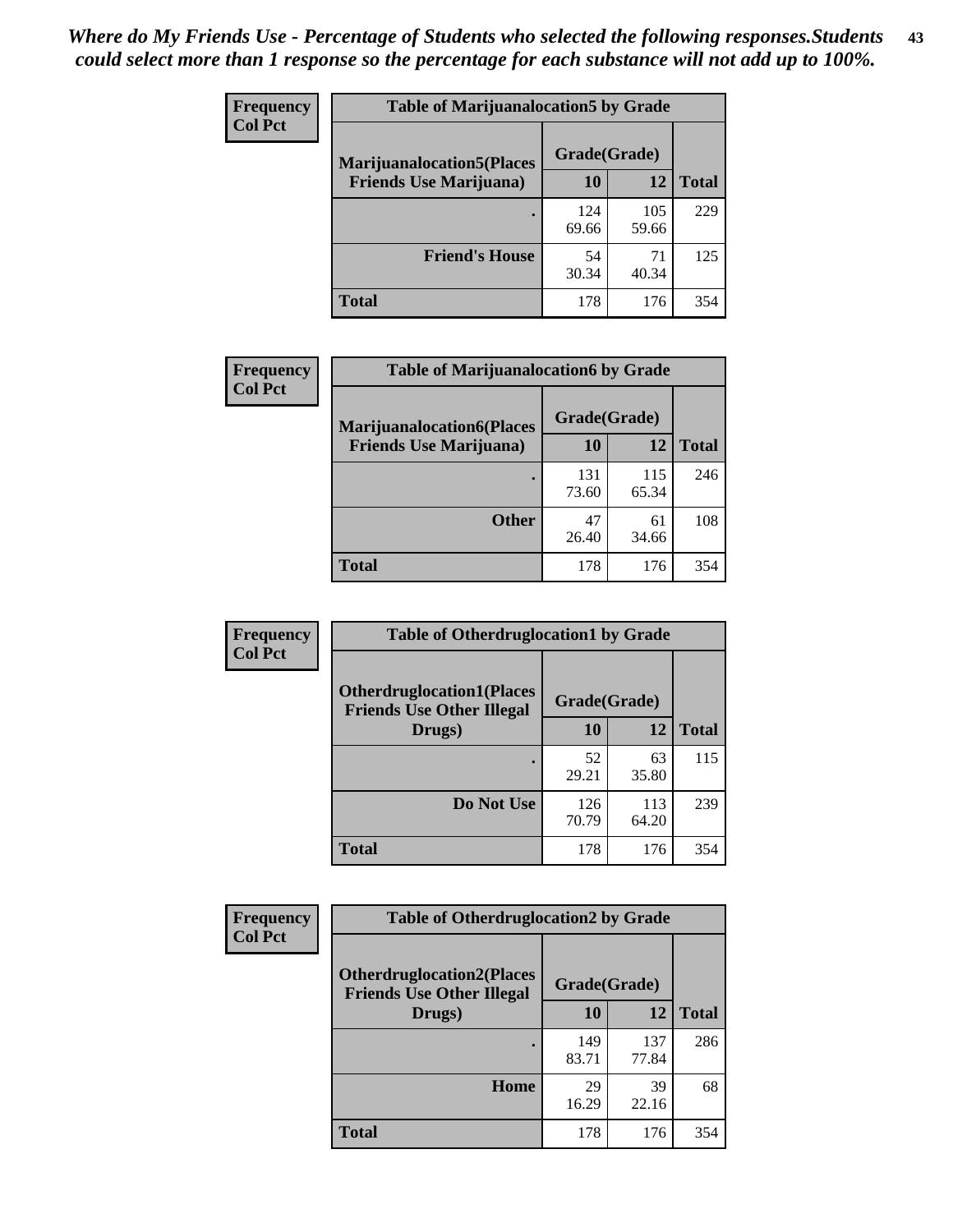| <b>Frequency</b> | <b>Table of Otherdruglocation3 by Grade</b>                          |              |              |              |
|------------------|----------------------------------------------------------------------|--------------|--------------|--------------|
| <b>Col Pct</b>   | <b>Otherdruglocation3(Places</b><br><b>Friends Use Other Illegal</b> | Grade(Grade) |              |              |
|                  | Drugs)                                                               | 10           | 12           | <b>Total</b> |
|                  |                                                                      | 164<br>92.13 | 157<br>89.20 | 321          |
|                  | <b>School</b>                                                        | 14<br>7.87   | 19<br>10.80  | 33           |
|                  | <b>Total</b>                                                         | 178          | 176          | 354          |

| <b>Frequency</b> | <b>Table of Otherdruglocation4 by Grade</b>                           |              |              |              |
|------------------|-----------------------------------------------------------------------|--------------|--------------|--------------|
| <b>Col Pct</b>   | <b>Otherdruglocation4(Places)</b><br><b>Friends Use Other Illegal</b> | Grade(Grade) |              |              |
|                  | Drugs)                                                                | 10           | 12           | <b>Total</b> |
|                  |                                                                       | 156<br>87.64 | 150<br>85.23 | 306          |
|                  | Car                                                                   | 22<br>12.36  | 26<br>14.77  | 48           |
|                  | <b>Total</b>                                                          | 178          | 176          | 354          |

| Frequency      | <b>Table of Otherdruglocation5 by Grade</b>                          |              |              |              |
|----------------|----------------------------------------------------------------------|--------------|--------------|--------------|
| <b>Col Pct</b> | <b>Otherdruglocation5(Places</b><br><b>Friends Use Other Illegal</b> | Grade(Grade) |              |              |
|                | Drugs)                                                               | 10           | 12           | <b>Total</b> |
|                |                                                                      | 143<br>80.34 | 126<br>71.59 | 269          |
|                | <b>Friend's House</b>                                                | 35<br>19.66  | 50<br>28.41  | 85           |
|                | Total                                                                | 178          | 176          | 354          |

| Frequency      | <b>Table of Otherdruglocation6 by Grade</b>                          |              |              |              |
|----------------|----------------------------------------------------------------------|--------------|--------------|--------------|
| <b>Col Pct</b> | <b>Otherdruglocation6(Places</b><br><b>Friends Use Other Illegal</b> | Grade(Grade) |              |              |
|                | Drugs)                                                               | 10           | 12           | <b>Total</b> |
|                |                                                                      | 139<br>78.09 | 130<br>73.86 | 269          |
|                | <b>Other</b>                                                         | 39<br>21.91  | 46<br>26.14  | 85           |
|                | <b>Total</b>                                                         | 178          | 176          | 354          |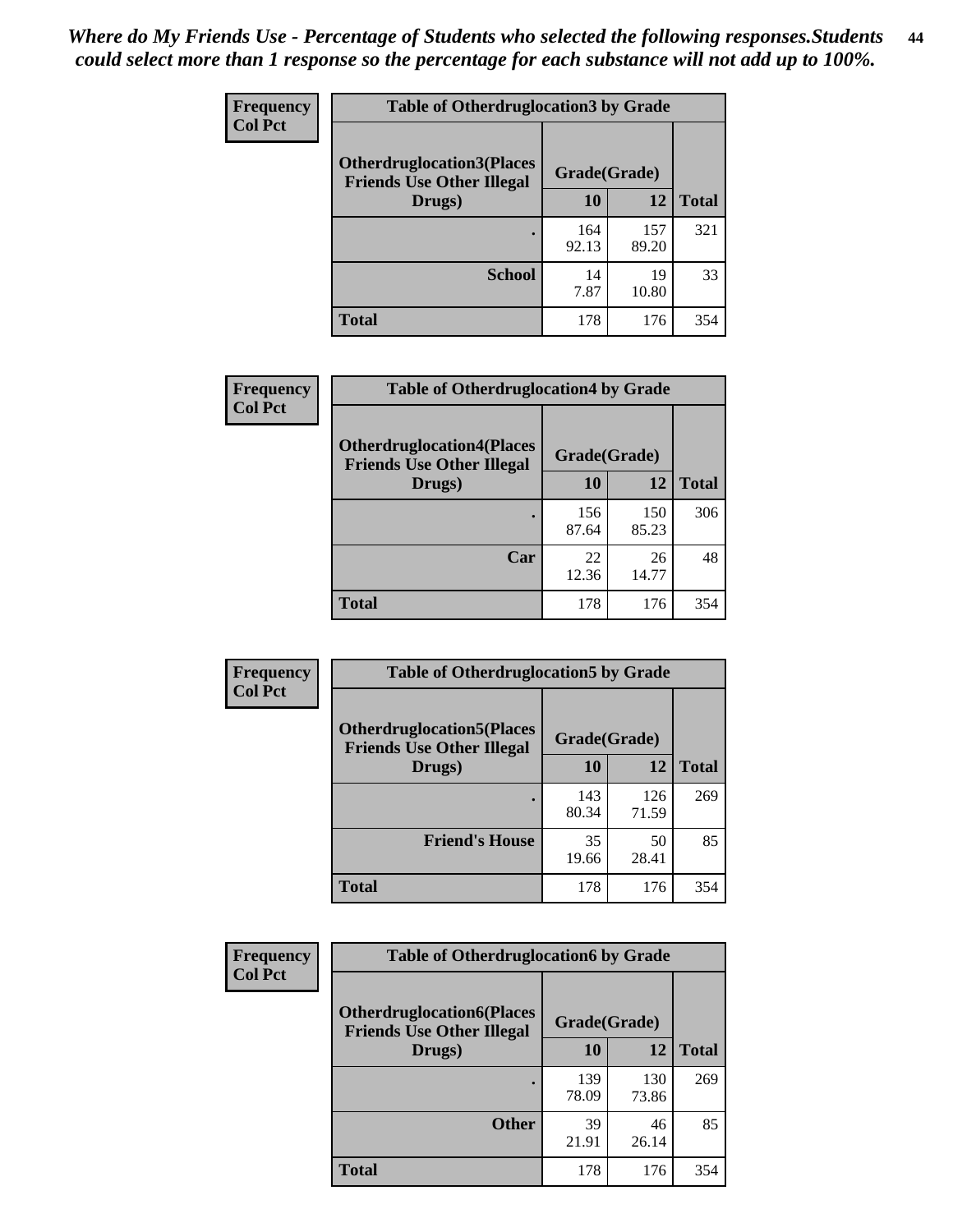| Frequency      | <b>Table of Alcoholtime1 by Grade</b>           |              |              |              |
|----------------|-------------------------------------------------|--------------|--------------|--------------|
| <b>Col Pct</b> | <b>Alcoholtime1(Times</b><br><b>Friends Use</b> | Grade(Grade) |              |              |
|                | Alcohol)                                        | 10           | 12           | <b>Total</b> |
|                |                                                 | 102<br>57.30 | 112<br>63.64 | 214          |
|                | Do Not Use                                      | 76<br>42.70  | 64<br>36.36  | 140          |
|                | <b>Total</b>                                    | 178          | 176          | 354          |

| Frequency      | <b>Table of Alcoholtime2 by Grade</b>           |              |              |              |
|----------------|-------------------------------------------------|--------------|--------------|--------------|
| <b>Col Pct</b> | <b>Alcoholtime2(Times</b><br><b>Friends Use</b> | Grade(Grade) |              |              |
|                | Alcohol)                                        | 10           | 12           | <b>Total</b> |
|                |                                                 | 171<br>96.07 | 165<br>93.75 | 336          |
|                | <b>On Way to School</b>                         | 3.93         | 11<br>6.25   | 18           |
|                | <b>Total</b>                                    | 178          | 176          | 354          |

| Frequency      | <b>Table of Alcoholtime3 by Grade</b>                    |              |              |              |
|----------------|----------------------------------------------------------|--------------|--------------|--------------|
| <b>Col Pct</b> | Alcoholtime3(Times<br>Grade(Grade)<br><b>Friends Use</b> |              |              |              |
|                | Alcohol)                                                 | 10           | 12           | <b>Total</b> |
|                |                                                          | 173<br>97.19 | 166<br>94.32 | 339          |
|                | <b>During School</b>                                     | 5<br>2.81    | 10<br>5.68   | 15           |
|                | <b>Total</b>                                             | 178          | 176          | 354          |

| <b>Frequency</b> | <b>Table of Alcoholtime4 by Grade</b> |              |              |              |
|------------------|---------------------------------------|--------------|--------------|--------------|
| <b>Col Pct</b>   | <b>Alcoholtime4(Times</b>             | Grade(Grade) |              |              |
|                  | <b>Friends Use Alcohol)</b>           | 10           | 12           | <b>Total</b> |
|                  | ٠                                     | 170<br>95.51 | 165<br>93.75 | 335          |
|                  | <b>On Way Home From School</b>        | 8<br>4.49    | 11<br>6.25   | 19           |
|                  | <b>Total</b>                          | 178          | 176          | 354          |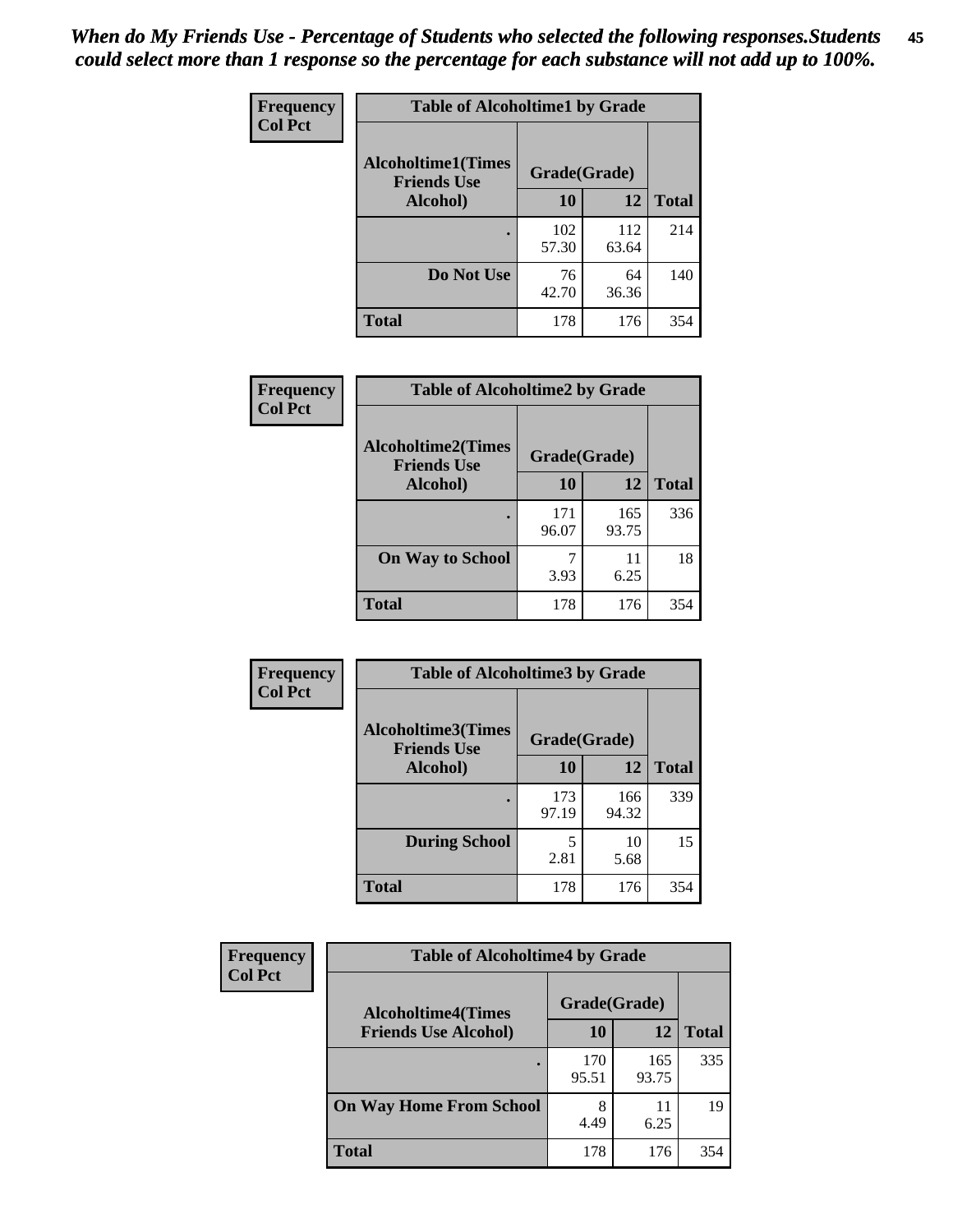*When do My Friends Use - Percentage of Students who selected the following responses.Students could select more than 1 response so the percentage for each substance will not add up to 100%.* **46**

| Frequency      | <b>Table of Alcoholtime5 by Grade</b>           |              |              |              |
|----------------|-------------------------------------------------|--------------|--------------|--------------|
| <b>Col Pct</b> | <b>Alcoholtime5(Times</b><br><b>Friends Use</b> | Grade(Grade) |              |              |
|                | Alcohol)                                        | 10           | 12           | <b>Total</b> |
|                |                                                 | 148<br>83.15 | 139<br>78.98 | 287          |
|                | Weeknights                                      | 30<br>16.85  | 37<br>21.02  | 67           |
|                | <b>Total</b>                                    | 178          | 176          | 354          |

| Frequency      | <b>Table of Alcoholtime6 by Grade</b>           |              |              |              |
|----------------|-------------------------------------------------|--------------|--------------|--------------|
| <b>Col Pct</b> | <b>Alcoholtime6(Times</b><br><b>Friends Use</b> | Grade(Grade) |              |              |
|                | Alcohol)                                        | 10           | 12           | <b>Total</b> |
|                |                                                 | 73<br>41.01  | 50<br>28.41  | 123          |
|                | Weekends                                        | 105<br>58.99 | 126<br>71.59 | 231          |
|                | <b>Total</b>                                    | 178          | 176          | 354          |

| <b>Frequency</b> | <b>Table of Tobaccotime1 by Grade</b>           |              |             |              |
|------------------|-------------------------------------------------|--------------|-------------|--------------|
| <b>Col Pct</b>   | <b>Tobaccotime1(Times</b><br><b>Friends Use</b> | Grade(Grade) |             |              |
|                  | <b>Tobacco</b> )                                | 10           | 12          | <b>Total</b> |
|                  | ٠                                               | 77<br>43.26  | 89<br>50.57 | 166          |
|                  | Do Not Use                                      | 101<br>56.74 | 87<br>49.43 | 188          |
|                  | <b>Total</b>                                    | 178          | 176         | 354          |

| <b>Frequency</b> | <b>Table of Tobaccotime2 by Grade</b>           |              |              |              |
|------------------|-------------------------------------------------|--------------|--------------|--------------|
| <b>Col Pct</b>   | <b>Tobaccotime2(Times</b><br><b>Friends Use</b> | Grade(Grade) |              |              |
|                  | <b>Tobacco</b> )                                | 10           | 12           | <b>Total</b> |
|                  |                                                 | 150<br>84.27 | 121<br>68.75 | 271          |
|                  | <b>On Way to School</b>                         | 28<br>15.73  | 55<br>31.25  | 83           |
|                  | Total                                           | 178          | 176          | 354          |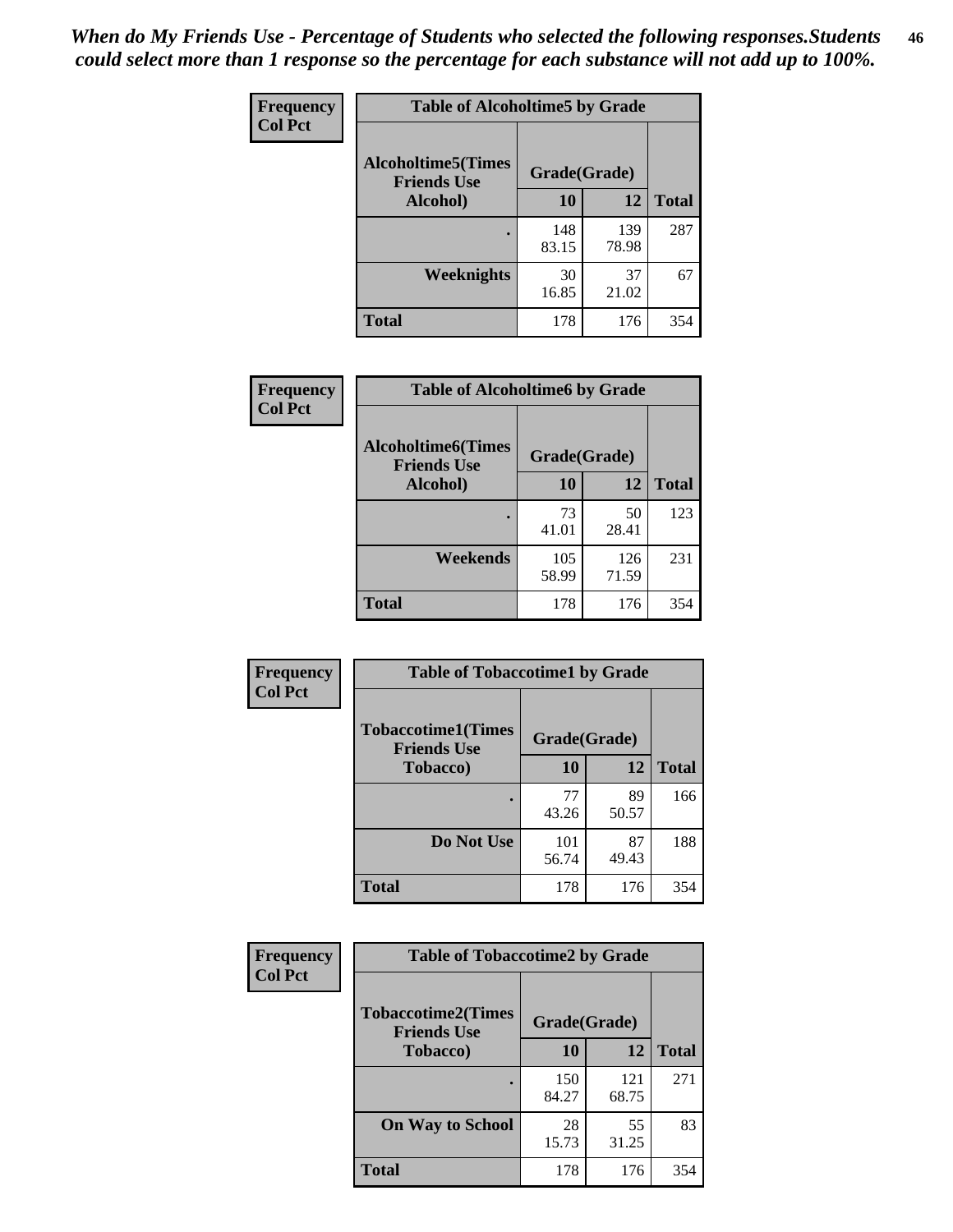*When do My Friends Use - Percentage of Students who selected the following responses.Students could select more than 1 response so the percentage for each substance will not add up to 100%.* **47**

| <b>Frequency</b> | <b>Table of Tobaccotime3 by Grade</b>           |              |              |              |  |
|------------------|-------------------------------------------------|--------------|--------------|--------------|--|
| <b>Col Pct</b>   | <b>Tobaccotime3(Times</b><br><b>Friends Use</b> | Grade(Grade) |              |              |  |
|                  | <b>Tobacco</b> )                                | 10           | 12           | <b>Total</b> |  |
|                  |                                                 | 161<br>90.45 | 156<br>88.64 | 317          |  |
|                  | <b>During School</b>                            | 17<br>9.55   | 20<br>11.36  | 37           |  |
|                  | <b>Total</b>                                    | 178          | 176          | 354          |  |

| Frequency<br><b>Col Pct</b> | <b>Table of Tobaccotime4 by Grade</b> |              |              |              |
|-----------------------------|---------------------------------------|--------------|--------------|--------------|
|                             | <b>Tobaccotime4(Times</b>             | Grade(Grade) |              |              |
|                             | <b>Friends Use Tobacco)</b>           | 10           | 12           | <b>Total</b> |
|                             |                                       | 170<br>95.51 | 165<br>93.75 | 335          |
|                             | <b>On Way Home From School</b>        | 8<br>4.49    | 11<br>6.25   | 19           |
|                             | <b>Total</b>                          | 178          | 176          | 354          |

| Frequency      | <b>Table of Tobaccotime5 by Grade</b>           |              |              |              |  |
|----------------|-------------------------------------------------|--------------|--------------|--------------|--|
| <b>Col Pct</b> | <b>Tobaccotime5(Times</b><br><b>Friends Use</b> | Grade(Grade) |              |              |  |
|                | Tobacco)                                        | 10           | 12           | <b>Total</b> |  |
|                |                                                 | 123<br>69.10 | 104<br>59.09 | 227          |  |
|                | Weeknights                                      | 55<br>30.90  | 72<br>40.91  | 127          |  |
|                | <b>Total</b>                                    | 178          | 176          | 354          |  |

| Frequency<br><b>Col Pct</b> | <b>Table of Tobaccotime6 by Grade</b>           |              |             |              |  |
|-----------------------------|-------------------------------------------------|--------------|-------------|--------------|--|
|                             | <b>Tobaccotime6(Times</b><br><b>Friends Use</b> | Grade(Grade) |             |              |  |
|                             | <b>Tobacco</b> )                                | 10           | 12          | <b>Total</b> |  |
|                             | ٠                                               | 102<br>57.30 | 90<br>51.14 | 192          |  |
|                             | Weekends                                        | 76<br>42.70  | 86<br>48.86 | 162          |  |
|                             | <b>Total</b>                                    | 178          | 176         | 354          |  |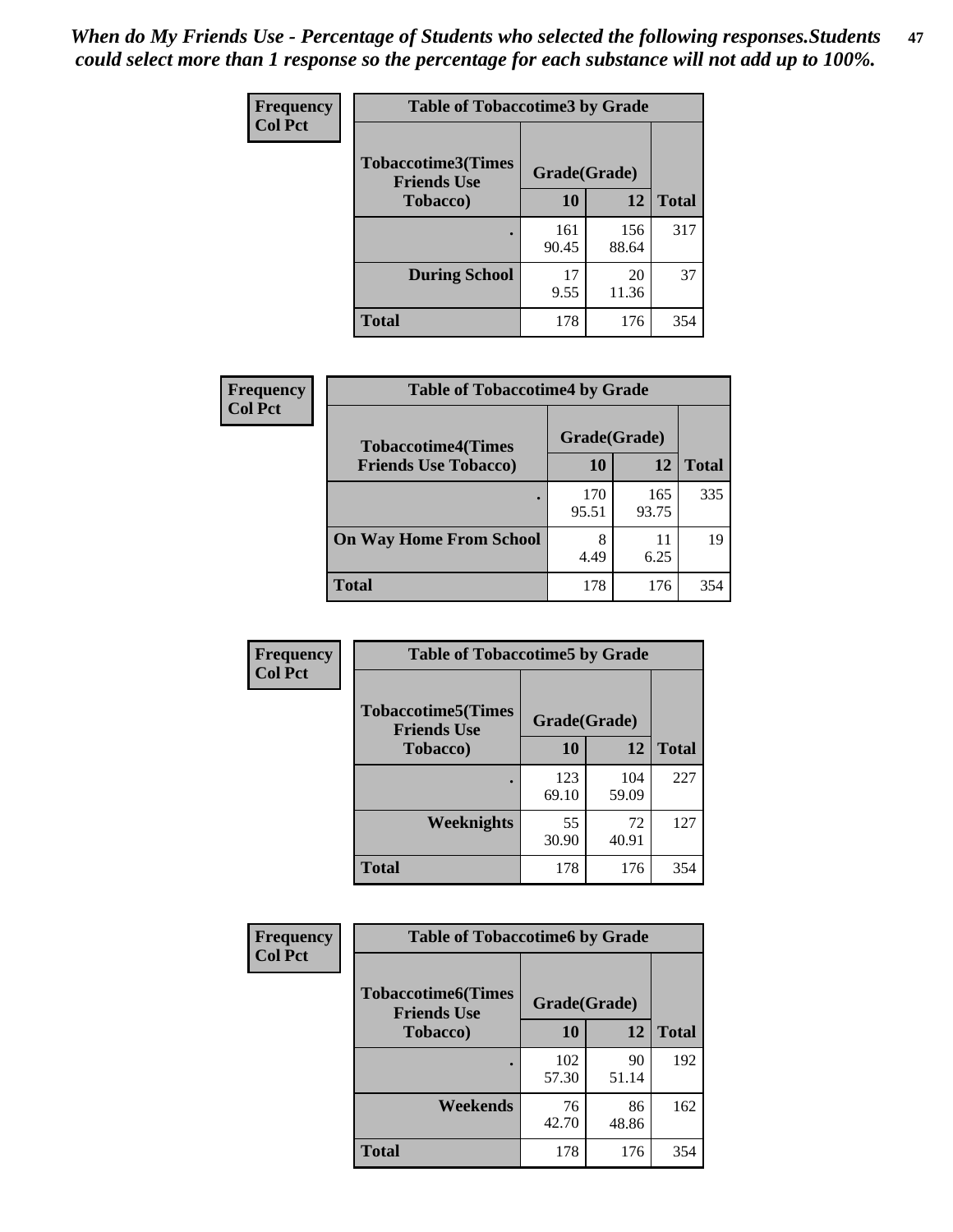| Frequency      | <b>Table of Marijuanatime1 by Grade</b>           |              |             |              |
|----------------|---------------------------------------------------|--------------|-------------|--------------|
| <b>Col Pct</b> | <b>Marijuanatime1(Times</b><br><b>Friends Use</b> | Grade(Grade) |             |              |
|                | Marijuana)                                        | 10           | 12          | <b>Total</b> |
|                |                                                   | 65<br>36.52  | 80<br>45.45 | 145          |
|                | Do Not Use                                        | 113<br>63.48 | 96<br>54.55 | 209          |
|                | <b>Total</b>                                      | 178          | 176         | 354          |

| <b>Frequency</b> | <b>Table of Marijuanatime2 by Grade</b>           |              |              |              |
|------------------|---------------------------------------------------|--------------|--------------|--------------|
| <b>Col Pct</b>   | <b>Marijuanatime2(Times</b><br><b>Friends Use</b> | Grade(Grade) |              |              |
|                  | Marijuana)                                        | 10           | 12           | <b>Total</b> |
|                  | ٠                                                 | 157<br>88.20 | 140<br>79.55 | 297          |
|                  | <b>On Way to School</b>                           | 21<br>11.80  | 36<br>20.45  | 57           |
|                  | <b>Total</b>                                      | 178          | 176          | 354          |

| Frequency      | <b>Table of Marijuanatime3 by Grade</b>    |              |              |              |  |
|----------------|--------------------------------------------|--------------|--------------|--------------|--|
| <b>Col Pct</b> | Marijuanatime3(Times<br><b>Friends Use</b> | Grade(Grade) |              |              |  |
|                | Marijuana)                                 | 10           | 12           | <b>Total</b> |  |
|                |                                            | 171<br>96.07 | 162<br>92.05 | 333          |  |
|                | <b>During School</b>                       | 3.93         | 14<br>7.95   | 21           |  |
|                | Total                                      | 178          | 176          | 354          |  |

| <b>Frequency</b><br><b>Col Pct</b> | <b>Table of Marijuanatime4 by Grade</b> |              |              |       |
|------------------------------------|-----------------------------------------|--------------|--------------|-------|
|                                    | <b>Marijuanatime4</b> (Times            | Grade(Grade) |              |       |
|                                    | <b>Friends Use Marijuana</b> )          | 10           | 12           | Total |
|                                    |                                         | 158<br>88.76 | 142<br>80.68 | 300   |
|                                    | <b>On Way Home From School</b>          | 20<br>11.24  | 34<br>19.32  | 54    |
|                                    | <b>Total</b>                            | 178          | 176          | 354   |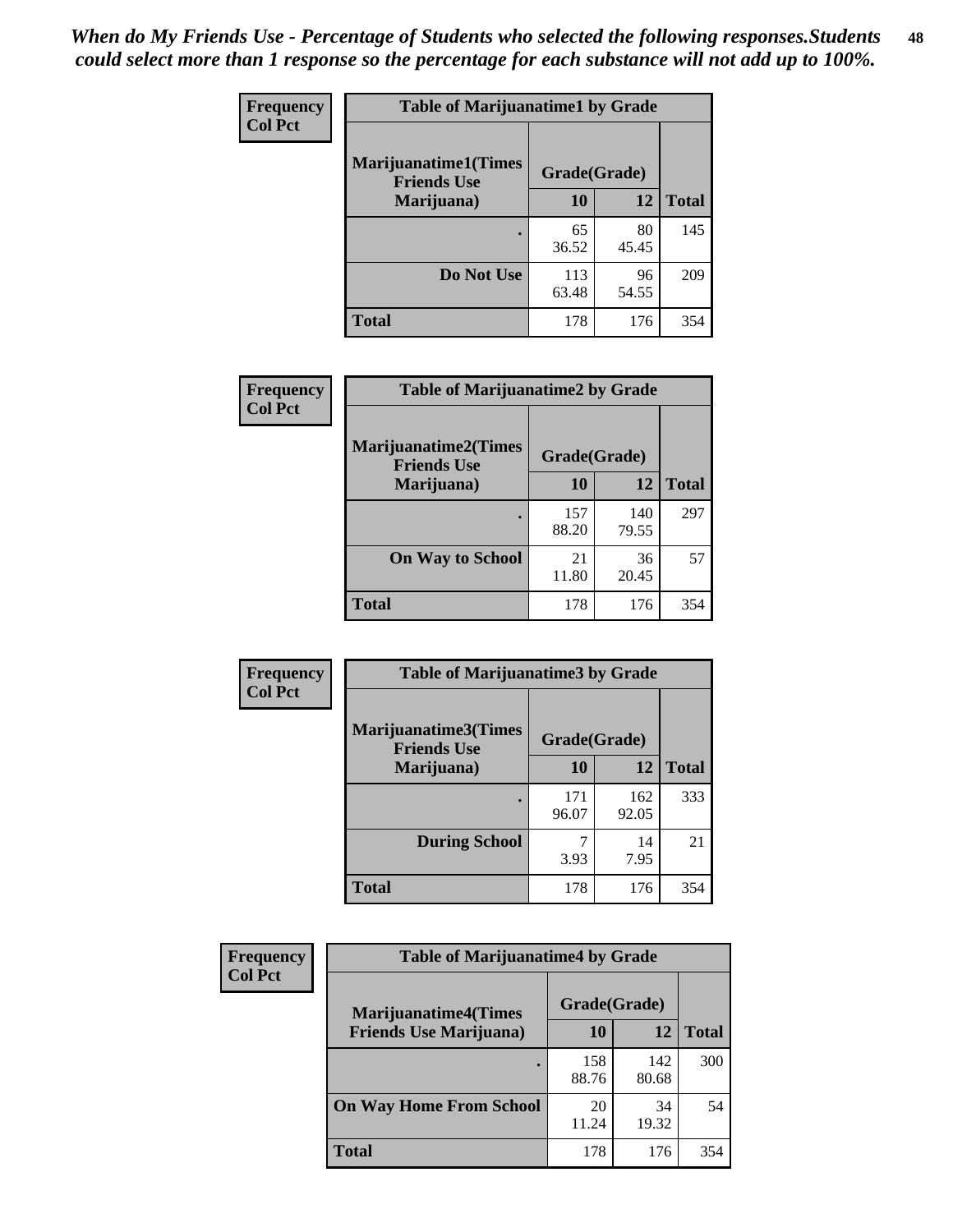| Frequency      | <b>Table of Marijuanatime5 by Grade</b>            |              |              |              |
|----------------|----------------------------------------------------|--------------|--------------|--------------|
| <b>Col Pct</b> | <b>Marijuanatime5</b> (Times<br><b>Friends Use</b> | Grade(Grade) |              |              |
|                | Marijuana)                                         | 10           | 12           | <b>Total</b> |
|                |                                                    | 142<br>79.78 | 119<br>67.61 | 261          |
|                | Weeknights                                         | 36<br>20.22  | 57<br>32.39  | 93           |
|                | <b>Total</b>                                       | 178          | 176          | 354          |

| Frequency      | <b>Table of Marijuanatime6 by Grade</b>    |              |             |              |
|----------------|--------------------------------------------|--------------|-------------|--------------|
| <b>Col Pct</b> | Marijuanatime6(Times<br><b>Friends Use</b> | Grade(Grade) |             |              |
|                | Marijuana)                                 | 10           | 12          | <b>Total</b> |
|                |                                            | 111<br>62.36 | 89<br>50.57 | 200          |
|                | Weekends                                   | 67<br>37.64  | 87<br>49.43 | 154          |
|                | <b>Total</b>                               | 178          | 176         | 354          |

| Frequency<br><b>Col Pct</b> | <b>Table of Otherdrugtime1 by Grade</b>                 |              |              |              |  |
|-----------------------------|---------------------------------------------------------|--------------|--------------|--------------|--|
|                             | <b>Otherdrugtime1(Times</b><br><b>Friends Use Other</b> | Grade(Grade) |              |              |  |
|                             | <b>Illegal Drugs)</b>                                   | 10           | 12           | <b>Total</b> |  |
|                             |                                                         | 50<br>28.09  | 53<br>30.11  | 103          |  |
|                             | Do Not Use                                              | 128<br>71.91 | 123<br>69.89 | 251          |  |
|                             | <b>Total</b>                                            | 178          | 176          | 354          |  |

| Frequency      | <b>Table of Otherdrugtime2 by Grade</b>                 |              |              |              |  |  |  |
|----------------|---------------------------------------------------------|--------------|--------------|--------------|--|--|--|
| <b>Col Pct</b> | <b>Otherdrugtime2(Times</b><br><b>Friends Use Other</b> | Grade(Grade) |              |              |  |  |  |
|                | <b>Illegal Drugs</b> )                                  | 10           | 12           | <b>Total</b> |  |  |  |
|                |                                                         | 168<br>94.38 | 157<br>89.20 | 325          |  |  |  |
|                | <b>On Way to School</b>                                 | 10<br>5.62   | 19<br>10.80  | 29           |  |  |  |
|                | Total                                                   | 178          | 176          | 354          |  |  |  |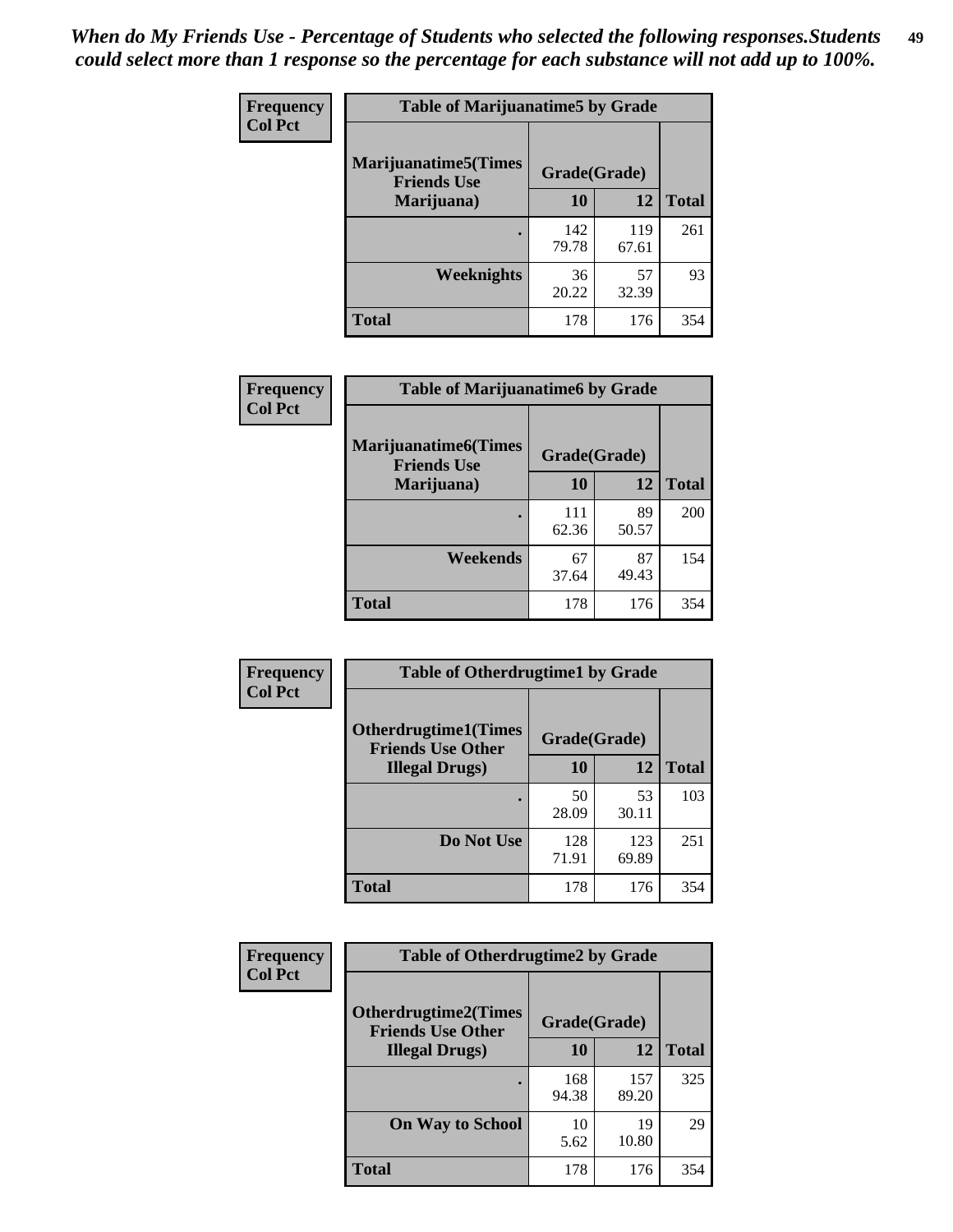| <b>Frequency</b> | <b>Table of Otherdrugtime3 by Grade</b>          |              |              |              |  |  |
|------------------|--------------------------------------------------|--------------|--------------|--------------|--|--|
| <b>Col Pct</b>   | Otherdrugtime3(Times<br><b>Friends Use Other</b> | Grade(Grade) |              |              |  |  |
|                  | <b>Illegal Drugs</b> )                           | 10           | 12           | <b>Total</b> |  |  |
|                  |                                                  | 167<br>93.82 | 157<br>89.20 | 324          |  |  |
|                  | <b>During School</b>                             | 11<br>6.18   | 19<br>10.80  | 30           |  |  |
|                  | Total                                            | 178          | 176          | 354          |  |  |

| Frequency      | <b>Table of Otherdrugtime4 by Grade</b>                         |              |              |              |  |  |
|----------------|-----------------------------------------------------------------|--------------|--------------|--------------|--|--|
| <b>Col Pct</b> | <b>Otherdrugtime4(Times</b><br><b>Friends Use Other Illegal</b> | Grade(Grade) |              |              |  |  |
|                | Drugs)                                                          | 10           | 12           | <b>Total</b> |  |  |
|                | ٠                                                               | 166<br>93.26 | 155<br>88.07 | 321          |  |  |
|                | <b>On Way Home From School</b>                                  | 12<br>6.74   | 21<br>11.93  | 33           |  |  |
|                | <b>Total</b>                                                    | 178          | 176          | 354          |  |  |

| <b>Frequency</b><br><b>Col Pct</b> | <b>Table of Otherdrugtime5 by Grade</b>                  |              |              |              |  |  |
|------------------------------------|----------------------------------------------------------|--------------|--------------|--------------|--|--|
|                                    | <b>Otherdrugtime5</b> (Times<br><b>Friends Use Other</b> | Grade(Grade) |              |              |  |  |
|                                    | <b>Illegal Drugs</b> )                                   | 10           | 12           | <b>Total</b> |  |  |
|                                    |                                                          | 155<br>87.08 | 144<br>81.82 | 299          |  |  |
|                                    | Weeknights                                               | 23<br>12.92  | 32<br>18.18  | 55           |  |  |
|                                    | Total                                                    | 178          | 176          | 354          |  |  |

| <b>Frequency</b> | <b>Table of Otherdrugtime6 by Grade</b>                 |              |              |              |  |  |
|------------------|---------------------------------------------------------|--------------|--------------|--------------|--|--|
| <b>Col Pct</b>   | <b>Otherdrugtime6(Times</b><br><b>Friends Use Other</b> | Grade(Grade) |              |              |  |  |
|                  | <b>Illegal Drugs</b> )                                  | 10           | 12           | <b>Total</b> |  |  |
|                  |                                                         | 124<br>69.66 | 117<br>66.48 | 241          |  |  |
|                  | Weekends                                                | 54<br>30.34  | 59<br>33.52  | 113          |  |  |
|                  | <b>Total</b>                                            | 178          | 176          | 354          |  |  |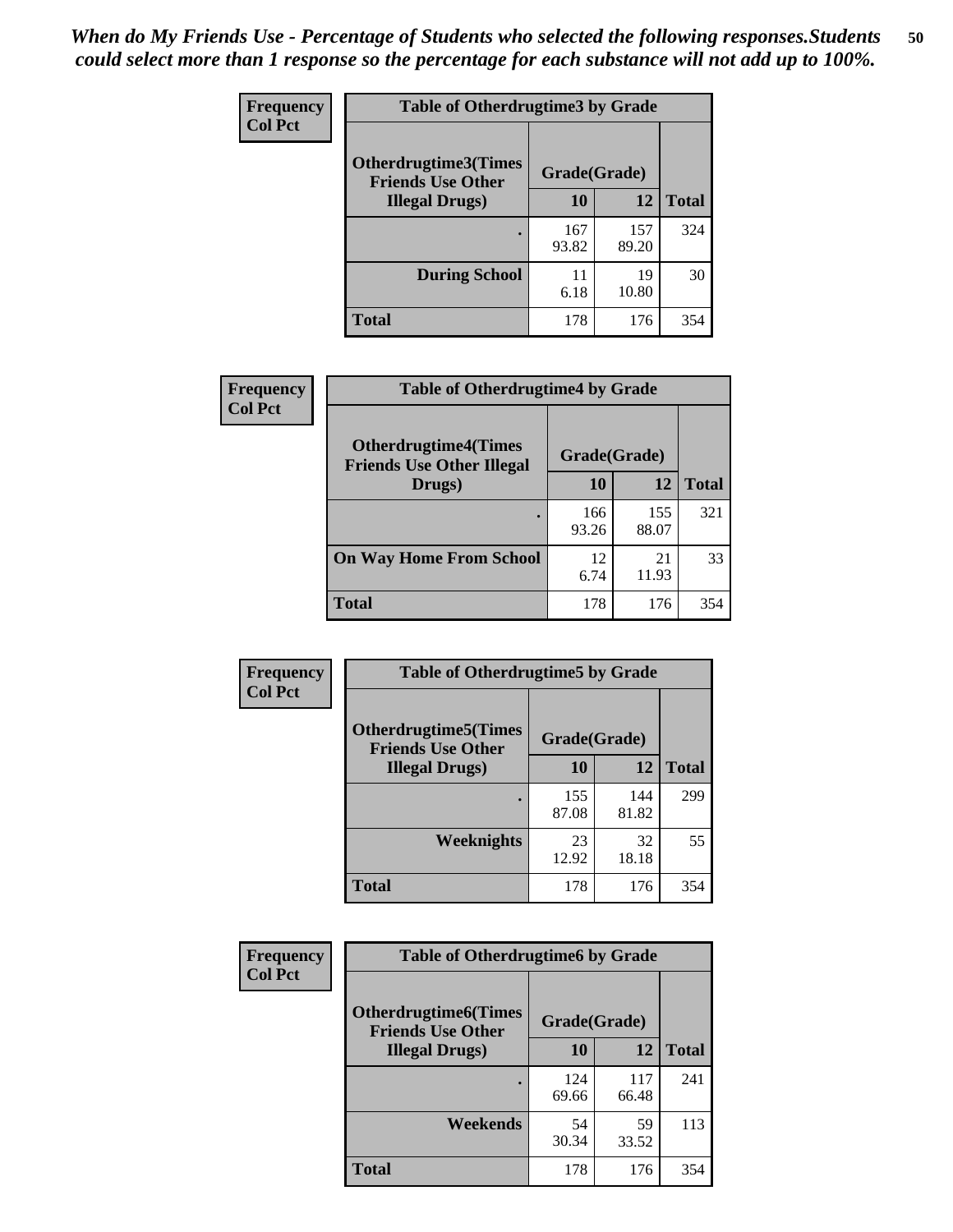| Frequency<br><b>Col Pct</b> | <b>Table of Educationalcohol by Grade</b>                                                                  |              |             |              |  |  |
|-----------------------------|------------------------------------------------------------------------------------------------------------|--------------|-------------|--------------|--|--|
|                             | Educationalcohol(I<br>have been taught<br>about alcohol,<br>tobacco,<br>and other drugs<br>within the last | Grade(Grade) |             |              |  |  |
|                             | year at school)                                                                                            | 10           | 12          | <b>Total</b> |  |  |
|                             | Yes                                                                                                        | 146<br>82.02 | 91<br>51.70 | 237          |  |  |
|                             | N <sub>0</sub>                                                                                             | 32<br>17.98  | 85<br>48.30 | 117          |  |  |
|                             | <b>Total</b>                                                                                               | 178          | 176         | 354          |  |  |

| Frequency      | <b>Table of Eversmoked by Grade</b> |              |              |              |  |  |  |
|----------------|-------------------------------------|--------------|--------------|--------------|--|--|--|
| <b>Col Pct</b> | Eversmoked(I<br>have smoked         | Grade(Grade) |              |              |  |  |  |
|                | a cigarette)                        | 10           | 12           | <b>Total</b> |  |  |  |
|                | <b>Yes</b>                          | 55<br>30.90  | 58<br>32.95  | 113          |  |  |  |
|                | N <sub>0</sub>                      | 123<br>69.10 | 118<br>67.05 | 241          |  |  |  |
|                | <b>Total</b>                        | 178          | 176          | 354          |  |  |  |

| Frequency      | <b>Table of Drovedrinking by Grade</b>                                                                              |                    |              |     |  |  |
|----------------|---------------------------------------------------------------------------------------------------------------------|--------------------|--------------|-----|--|--|
| <b>Col Pct</b> | Drovedrinking(In<br>the past 30 days I<br>have driven a car<br>or other vehicle<br>while I was<br>drinking alcohol) | Grade(Grade)<br>10 | <b>Total</b> |     |  |  |
|                | <b>Yes</b>                                                                                                          | 6<br>3.37          | 8<br>4.55    | 14  |  |  |
|                | N <sub>0</sub>                                                                                                      | 172<br>96.63       | 168<br>95.45 | 340 |  |  |
|                | <b>Total</b>                                                                                                        | 178                | 176          | 354 |  |  |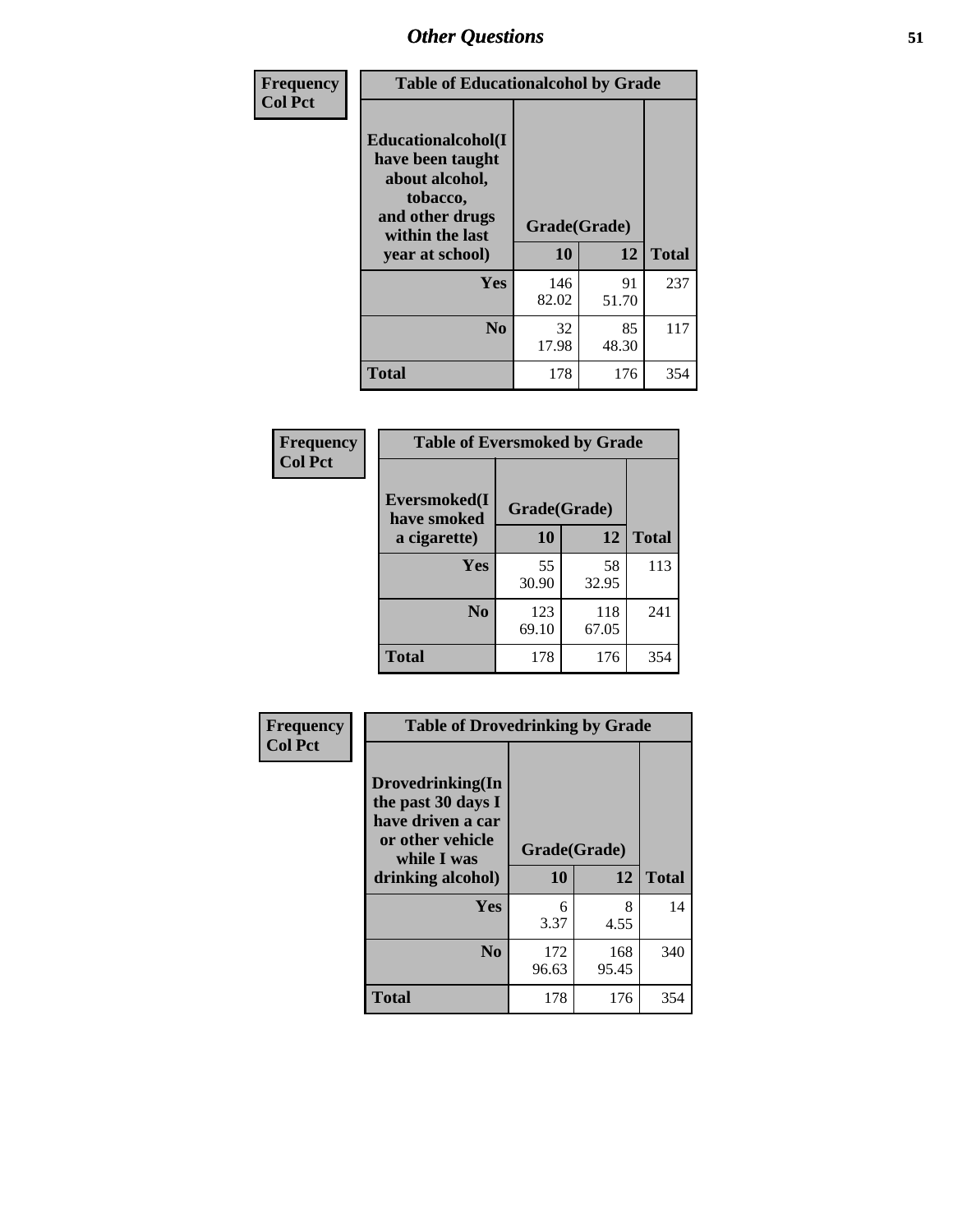| Frequency<br><b>Col Pct</b> | <b>Table of Rodedrinking by Grade</b>                                                                      |              |              |              |  |  |
|-----------------------------|------------------------------------------------------------------------------------------------------------|--------------|--------------|--------------|--|--|
|                             | Rodedrinking(In<br>the past 30 days<br>I have ridden in<br>a car with a<br>driver who had<br>been drinking | Grade(Grade) |              |              |  |  |
|                             | alcohol)                                                                                                   | 10           | 12           | <b>Total</b> |  |  |
|                             | <b>Yes</b>                                                                                                 | 29<br>16.29  | 14<br>7.95   | 43           |  |  |
|                             | N <sub>0</sub>                                                                                             | 149<br>83.71 | 162<br>92.05 | 311          |  |  |
|                             | <b>Total</b>                                                                                               | 178          | 176          | 354          |  |  |

#### **Frequency Col Pct**

| <b>Table of Drugsschool by Grade</b>                                                                                      |              |              |              |  |  |  |
|---------------------------------------------------------------------------------------------------------------------------|--------------|--------------|--------------|--|--|--|
| <b>Drugsschool</b> (During<br>the past 12 months,<br>I have been offered,<br>sold,<br>or given illegal<br>drugs on school | Grade(Grade) |              |              |  |  |  |
| property)                                                                                                                 | 10           | 12           | <b>Total</b> |  |  |  |
| Yes                                                                                                                       | 37<br>20.79  | 40<br>22.73  | 77           |  |  |  |
| N <sub>0</sub>                                                                                                            | 141<br>79.21 | 136<br>77.27 | 277          |  |  |  |
| <b>Total</b>                                                                                                              | 178          | 176          | 354          |  |  |  |

| Frequency      | <b>Table of Helpbullied by Grade</b>           |              |             |              |  |  |  |  |
|----------------|------------------------------------------------|--------------|-------------|--------------|--|--|--|--|
| <b>Col Pct</b> | Helpbullied(I<br>would help<br>someone who was | Grade(Grade) |             |              |  |  |  |  |
| being bullied) |                                                | 10           | 12          | <b>Total</b> |  |  |  |  |
|                | <b>Strongly Agree</b>                          | 78<br>43.82  | 93<br>52.84 | 171          |  |  |  |  |
|                | <b>Somewhat Agree</b>                          | 76<br>42.70  | 63<br>35.80 | 139          |  |  |  |  |
|                | <b>Somewhat Disagree</b>                       | 17<br>9.55   | 10<br>5.68  | 27           |  |  |  |  |
|                | <b>Strongly Disagree</b>                       | 7<br>3.93    | 10<br>5.68  | 17           |  |  |  |  |
|                | <b>Total</b>                                   | 178          | 176         | 354          |  |  |  |  |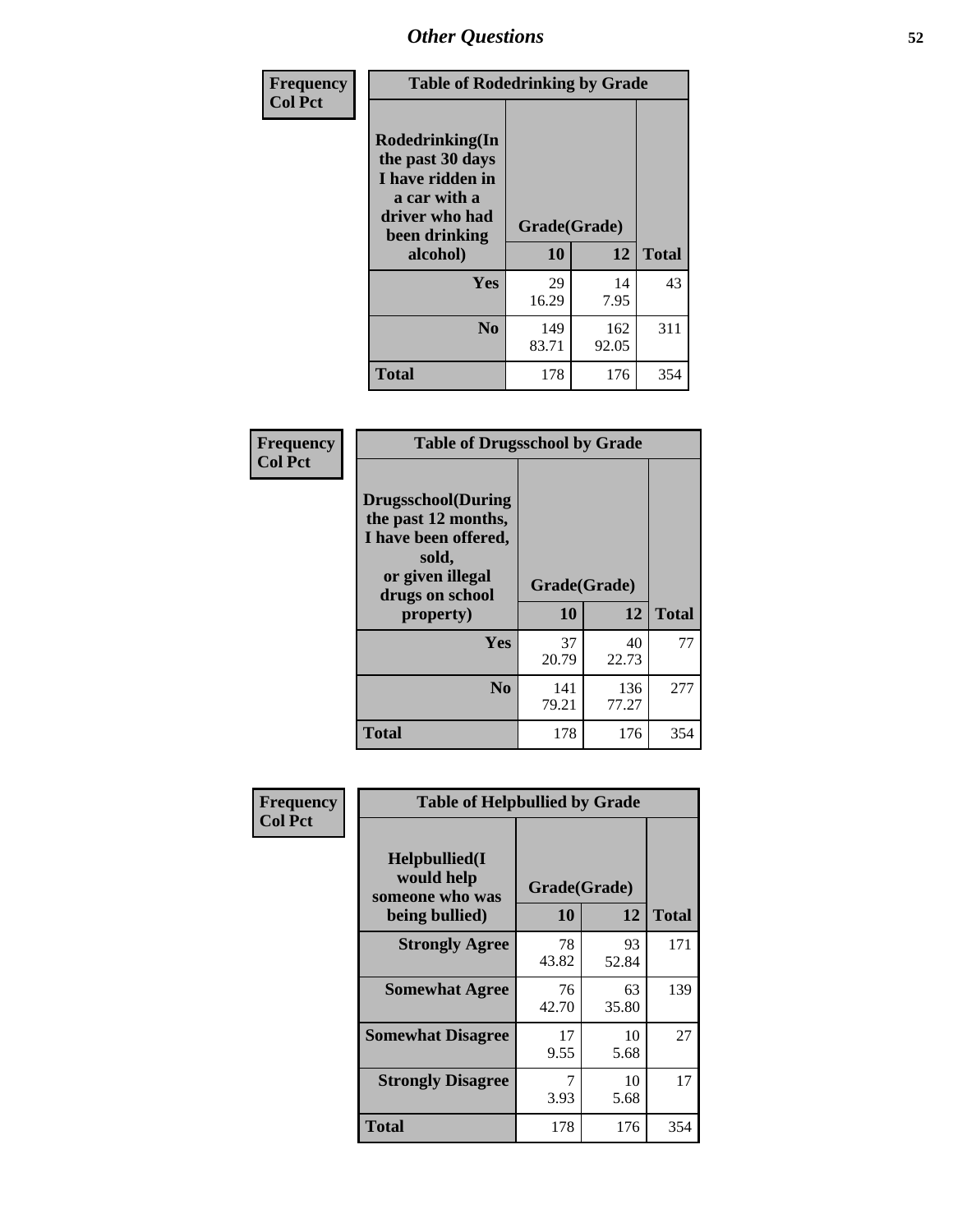| Frequency      |                                                                                                         | <b>Table of Grade by Bingedrinking</b> |                |              |                              |                        |                                  |                   |              |
|----------------|---------------------------------------------------------------------------------------------------------|----------------------------------------|----------------|--------------|------------------------------|------------------------|----------------------------------|-------------------|--------------|
| <b>Row Pct</b> | Bingedrinking(I have drunk five or more<br>drinks of alcohol at one sitting during the<br>last 30 days) |                                        |                |              |                              |                        |                                  |                   |              |
|                | Grade(Grade)                                                                                            | $\mathbf 0$<br><b>Days</b>             | $1$ or<br>days | 3 to<br>days | 6 <sub>to</sub><br>9<br>days | 10<br>to<br>19<br>days | <b>20</b><br>to<br>29<br>days    | All<br>30<br>days | <b>Total</b> |
|                | 10                                                                                                      | 153<br>85.96                           | 8<br>4.49      | 4<br>2.25    | 4<br>2.25                    | 3<br>1.69              | $\overline{\phantom{0}}$<br>2.81 | 0.56              | 178          |
|                | 12                                                                                                      | 148<br>84.09                           | 8<br>4.55      | 6<br>3.41    | 3<br>1.70                    | 4<br>2.27              | 3<br>1.70                        | 4<br>2.27         | 176          |
|                | <b>Total</b>                                                                                            | 301                                    | 16             | 10           | 7                            | 7                      | 8                                | 5                 | 354          |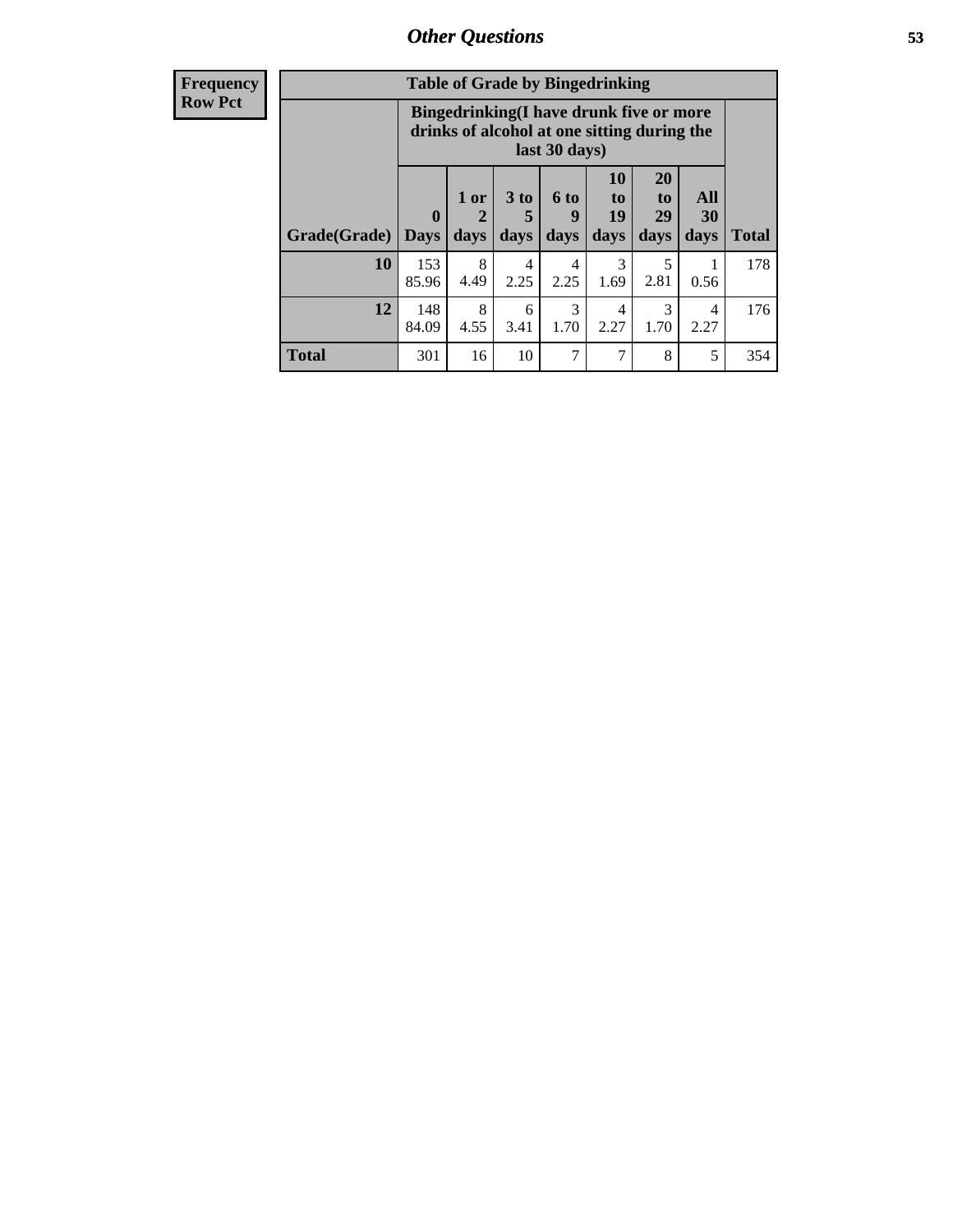### *Nutrition* **54**

| <b>Frequency</b> |
|------------------|
| <b>Row Pct</b>   |

| <b>Table of Grade by Dairy</b> |                          |                                                                 |                                    |                                    |              |  |
|--------------------------------|--------------------------|-----------------------------------------------------------------|------------------------------------|------------------------------------|--------------|--|
|                                |                          | Dairy (I eat at least 3 servings of dairy<br>products each day) |                                    |                                    |              |  |
| Grade(Grade)                   | <b>Strongly</b><br>Agree | Somewhat<br>Agree                                               | <b>Somewhat</b><br><b>Disagree</b> | <b>Strongly</b><br><b>Disagree</b> | <b>Total</b> |  |
| 10                             | 62<br>34.83              | 62<br>34.83                                                     | 37<br>20.79                        | 17<br>9.55                         | 178          |  |
| 12                             | 65<br>36.93              | 66<br>37.50                                                     | 29<br>16.48                        | 16<br>9.09                         | 176          |  |
| <b>Total</b>                   | 127                      | 128                                                             | 66                                 | 33                                 | 354          |  |

| <b>Frequency</b> |  |
|------------------|--|
| <b>Row Pct</b>   |  |

| <b>Table of Grade by Fruitveg</b> |                          |                                                                          |                                        |                                    |              |  |
|-----------------------------------|--------------------------|--------------------------------------------------------------------------|----------------------------------------|------------------------------------|--------------|--|
|                                   |                          | Fruitveg(I eat at least 5 servings of fruits<br>and vegetables each day) |                                        |                                    |              |  |
| Grade(Grade)                      | <b>Strongly</b><br>Agree | Agree                                                                    | <b>Somewhat   Somewhat</b><br>Disagree | <b>Strongly</b><br><b>Disagree</b> | <b>Total</b> |  |
| 10                                | 28<br>15.73              | 70<br>39.33                                                              | 51<br>28.65                            | 29<br>16.29                        | 178          |  |
| 12                                | 21<br>11.93              | 72<br>40.91                                                              | 52<br>29.55                            | 31<br>17.61                        | 176          |  |
| <b>Total</b>                      | 49                       | 142                                                                      | 103                                    | 60                                 | 354          |  |

| <b>Frequency</b> | <b>Table of Grade by Cafeteriahealthy</b> |                          |                                                                       |                                          |                                    |              |
|------------------|-------------------------------------------|--------------------------|-----------------------------------------------------------------------|------------------------------------------|------------------------------------|--------------|
| <b>Row Pct</b>   |                                           |                          | Cafeteriahealthy (School meals in my<br>school cafeteria are healthy) |                                          |                                    |              |
|                  | Grade(Grade)                              | <b>Strongly</b><br>Agree | Agree                                                                 | Somewhat   Somewhat  <br><b>Disagree</b> | <b>Strongly</b><br><b>Disagree</b> | <b>Total</b> |
|                  | 10                                        | 3.93                     | 31<br>17.42                                                           | 40<br>22.47                              | 100<br>56.18                       | 178          |
|                  | 12                                        | Q<br>5.11                | 35<br>19.89                                                           | 51<br>28.98                              | 81<br>46.02                        | 176          |
|                  | Total                                     | 16                       | 66                                                                    | 91                                       | 181                                | 354          |

| <b>Frequency</b> |
|------------------|
| <b>Row Pct</b>   |

| <b>Table of Grade by Cafeterianutrition</b> |                          |                                                                                           |                                      |                                    |              |  |
|---------------------------------------------|--------------------------|-------------------------------------------------------------------------------------------|--------------------------------------|------------------------------------|--------------|--|
|                                             |                          | <b>Cafeterianutrition</b> (Facts about nutrition<br>are available in my school cafeteria) |                                      |                                    |              |  |
| Grade(Grade)                                | <b>Strongly</b><br>Agree | Agree                                                                                     | Somewhat Somewhat<br><b>Disagree</b> | <b>Strongly</b><br><b>Disagree</b> | <b>Total</b> |  |
| 10                                          | 10<br>5.62               | 31<br>17.42                                                                               | 63<br>35.39                          | 74<br>41.57                        | 178          |  |
| 12                                          | 14<br>7.95               | 42<br>23.86                                                                               | 55<br>31.25                          | 65<br>36.93                        | 176          |  |
| <b>Total</b>                                | 24                       | 73                                                                                        | 118                                  | 139                                | 354          |  |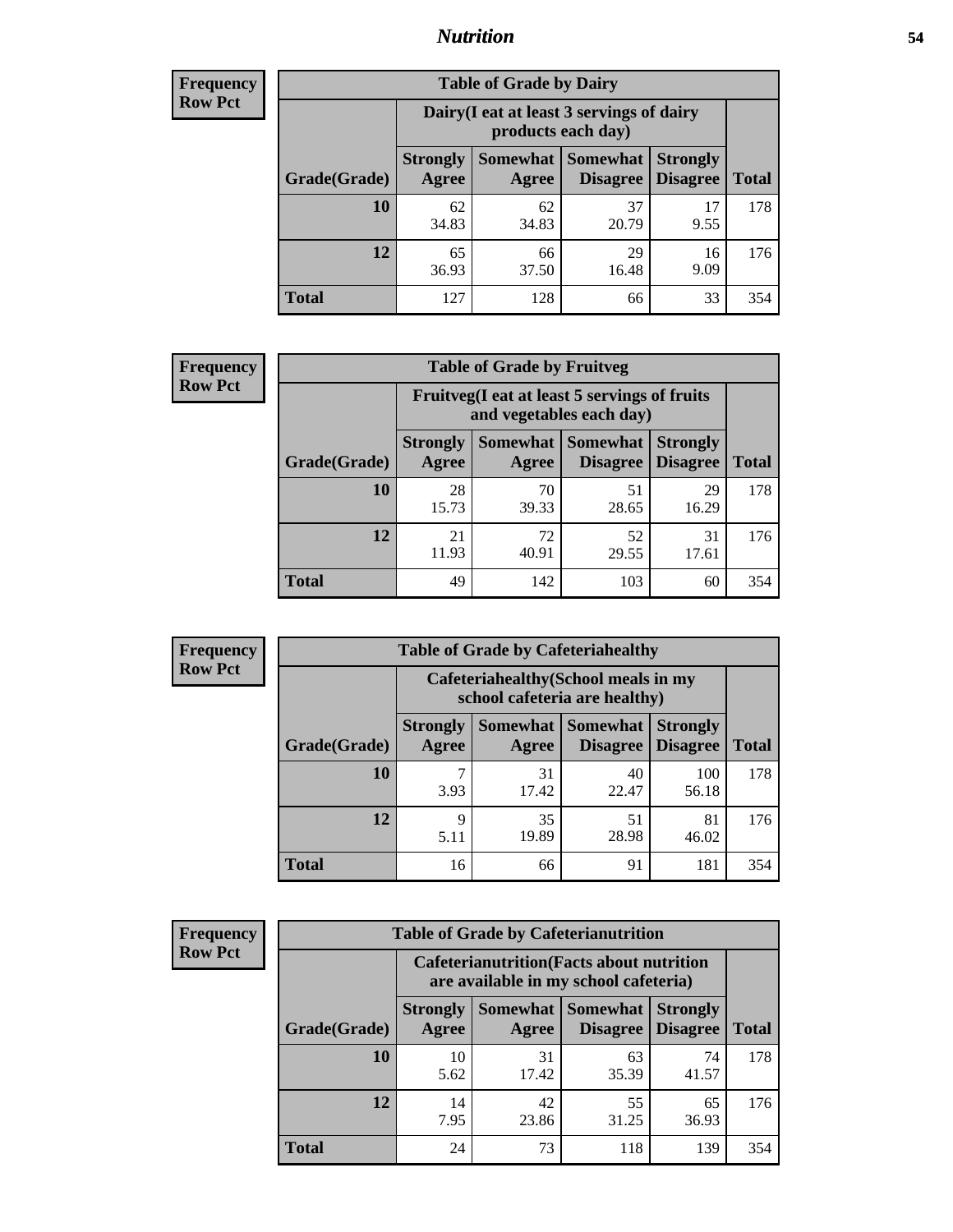### *Nutrition* **55**

| Frequency |
|-----------|
| Row Pct   |

| <b>Table of Grade by Schoollunch</b> |                          |                                                                 |                             |                                    |              |  |
|--------------------------------------|--------------------------|-----------------------------------------------------------------|-----------------------------|------------------------------------|--------------|--|
|                                      |                          | Schoollunch(I eat school lunch three or<br>more times per week) |                             |                                    |              |  |
| Grade(Grade)                         | <b>Strongly</b><br>Agree | Somewhat  <br>Agree                                             | <b>Somewhat</b><br>Disagree | <b>Strongly</b><br><b>Disagree</b> | <b>Total</b> |  |
| 10                                   | 87<br>48.88              | 34<br>19.10                                                     | 16<br>8.99                  | 41<br>23.03                        | 178          |  |
| 12                                   | 102<br>57.95             | 21<br>11.93                                                     | 8<br>4.55                   | 45<br>25.57                        | 176          |  |
| <b>Total</b>                         | 189                      | 55                                                              | 24                          | 86                                 | 354          |  |

| <b>Frequency</b> |
|------------------|
| <b>Row Pct</b>   |

| <b>Table of Grade by Foodchoices</b> |              |                          |                                                                            |                      |                                    |              |  |  |
|--------------------------------------|--------------|--------------------------|----------------------------------------------------------------------------|----------------------|------------------------------------|--------------|--|--|
|                                      |              |                          | <b>Foodchoices</b> (I make healthy food choices in<br>my school cafeteria) |                      |                                    |              |  |  |
|                                      | Grade(Grade) | <b>Strongly</b><br>Agree | Somewhat  <br>Agree                                                        | Somewhat<br>Disagree | <b>Strongly</b><br><b>Disagree</b> | <b>Total</b> |  |  |
|                                      | <b>10</b>    | 23<br>12.92              | 62<br>34.83                                                                | 41<br>23.03          | 52<br>29.21                        | 178          |  |  |
|                                      | 12           | 32<br>18.18              | 60<br>34.09                                                                | 37<br>21.02          | 47<br>26.70                        | 176          |  |  |
|                                      | <b>Total</b> | 55                       | 122                                                                        | 78                   | 99                                 | 354          |  |  |

| <b>Frequency</b> |
|------------------|
| <b>Row Pct</b>   |

| <b>Table of Grade by Wholewheat</b> |                                                                                                             |             |                                        |                                    |              |  |
|-------------------------------------|-------------------------------------------------------------------------------------------------------------|-------------|----------------------------------------|------------------------------------|--------------|--|
|                                     | Wholewheat (There are whole wheat and<br>multigrain breads and cereals available in<br>my school cafeteria) |             |                                        |                                    |              |  |
| Grade(Grade)                        | <b>Strongly</b><br>Agree                                                                                    | Agree       | Somewhat   Somewhat<br><b>Disagree</b> | <b>Strongly</b><br><b>Disagree</b> | <b>Total</b> |  |
| 10                                  | 10<br>5.62                                                                                                  | 31<br>17.42 | 38<br>21.35                            | 99<br>55.62                        | 178          |  |
| 12                                  | 18<br>10.23                                                                                                 | 46<br>26.14 | 40<br>22.73                            | 72<br>40.91                        | 176          |  |
| <b>Total</b>                        | 28                                                                                                          | 77          | 78                                     | 171                                | 354          |  |

٦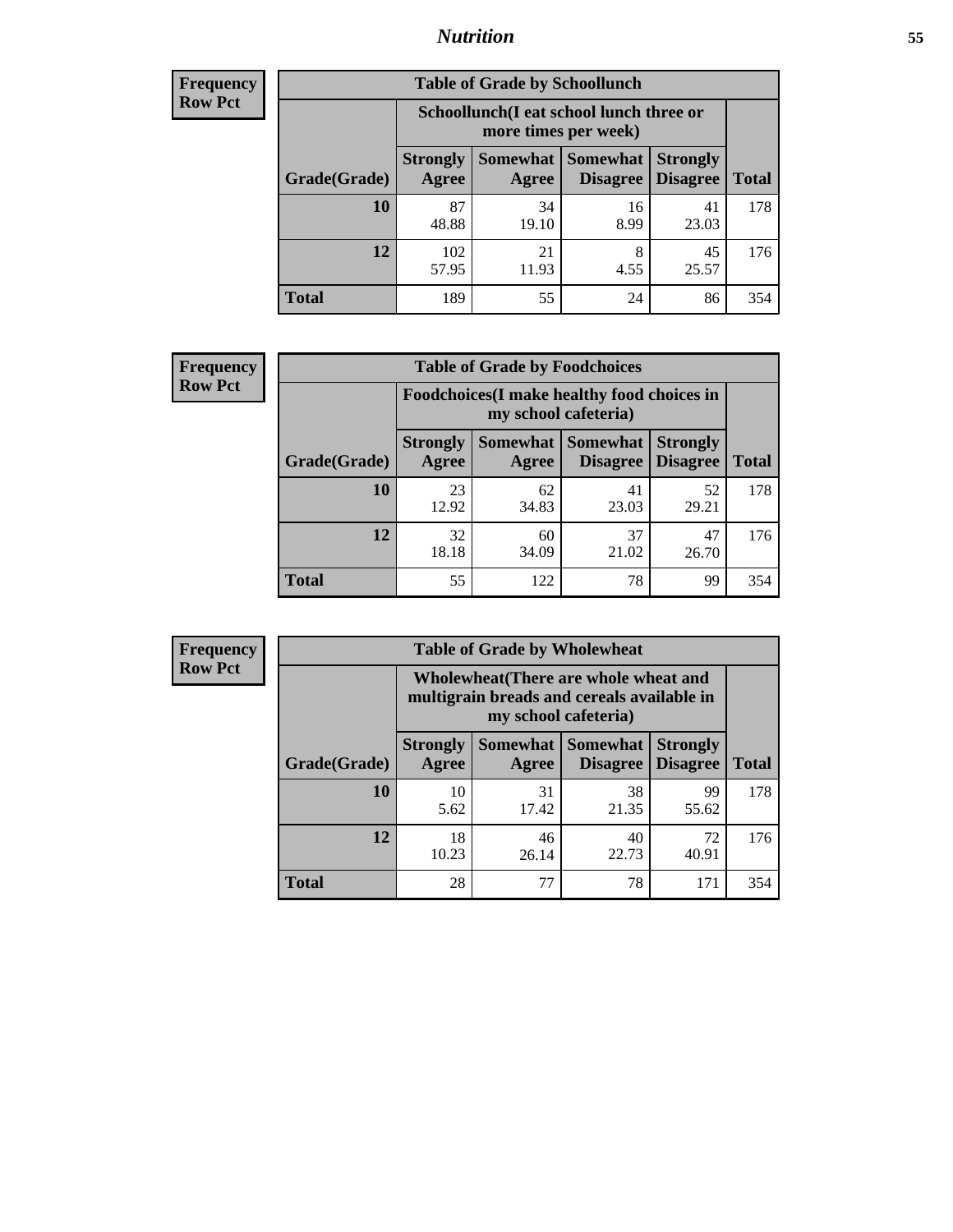### *Nutrition* **56**

**Frequency Row Pct**

| <b>Table of Grade by Healthyvending</b> |                                                                                                                                               |                          |                                    |                                    |              |  |  |
|-----------------------------------------|-----------------------------------------------------------------------------------------------------------------------------------------------|--------------------------|------------------------------------|------------------------------------|--------------|--|--|
|                                         | Healthyvending (If only healthy snacks and<br>beverages were available in the vending<br>machines during the school day,<br>I would buy them) |                          |                                    |                                    |              |  |  |
| Grade(Grade)                            | <b>Strongly</b><br>Agree                                                                                                                      | <b>Somewhat</b><br>Agree | <b>Somewhat</b><br><b>Disagree</b> | <b>Strongly</b><br><b>Disagree</b> | <b>Total</b> |  |  |
| 10                                      | 58<br>32.58                                                                                                                                   | 48<br>26.97              | 25<br>14.04                        | 47<br>26.40                        | 178          |  |  |
| 12                                      | 55<br>31.25                                                                                                                                   | 43<br>24.43              | 31<br>17.61                        | 47<br>26.70                        | 176          |  |  |
| <b>Total</b>                            | 113                                                                                                                                           | 91                       | 56                                 | 94                                 | 354          |  |  |

**Frequency Row Pct**

| <b>Table of Grade by Schoolbreakfast</b> |                                                                                                                                         |             |             |             |              |  |  |
|------------------------------------------|-----------------------------------------------------------------------------------------------------------------------------------------|-------------|-------------|-------------|--------------|--|--|
|                                          | Schoolbreakfast (If breakfast were<br>available at school,<br>but outside the cafeteria,<br>I would eat breakfast at school more often) |             |             |             |              |  |  |
| Grade(Grade)                             | Somewhat   Somewhat<br><b>Strongly</b><br><b>Strongly</b><br><b>Disagree</b><br>Agree<br><b>Disagree</b><br>Agree                       |             |             |             | <b>Total</b> |  |  |
| 10                                       | 73<br>41.01                                                                                                                             | 49<br>27.53 | 19<br>10.67 | 37<br>20.79 | 178          |  |  |
| 12                                       | 66<br>37.50                                                                                                                             | 58<br>32.95 | 18<br>10.23 | 34<br>19.32 | 176          |  |  |
| <b>Total</b>                             | 139                                                                                                                                     | 107         | 37          | 71          | 354          |  |  |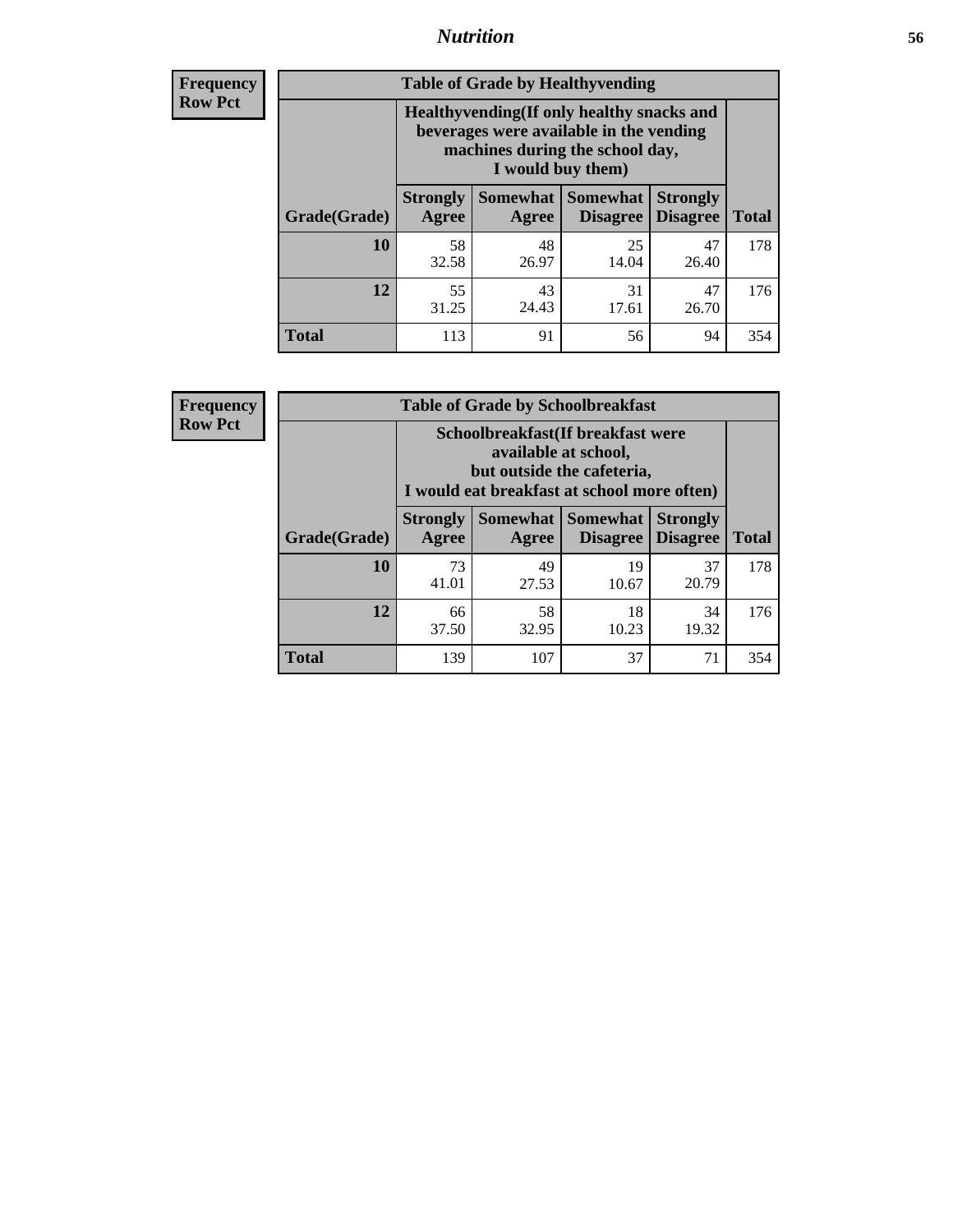| Frequency<br><b>Col Pct</b> | <b>Table of Educationaids by Grade</b>                                                                    |                    |              |              |  |
|-----------------------------|-----------------------------------------------------------------------------------------------------------|--------------------|--------------|--------------|--|
|                             | <b>Educationaids</b> (I<br>have been<br>taught about<br><b>HIV/AIDS</b> at<br>school in the<br>past year) | Grade(Grade)<br>10 | 12           | <b>Total</b> |  |
|                             | Yes                                                                                                       | 151<br>84.83       | 76<br>43.18  | 227          |  |
|                             | N <sub>0</sub>                                                                                            | 27<br>15.17        | 100<br>56.82 | 127          |  |
|                             | <b>Total</b>                                                                                              | 178                | 176          | 354          |  |

| Frequency      | <b>Table of Educationcharacter by Grade</b>      |              |             |              |  |
|----------------|--------------------------------------------------|--------------|-------------|--------------|--|
| <b>Col Pct</b> | <b>Educationcharacter(I)</b><br>have been taught |              |             |              |  |
|                | about character<br>education in the past         | Grade(Grade) |             |              |  |
|                | year at school)                                  | 10           | 12          | <b>Total</b> |  |
|                | Yes                                              | 111<br>62.36 | 84<br>47.73 | 195          |  |
|                | N <sub>0</sub>                                   | 67<br>37.64  | 92<br>52.27 | 159          |  |
|                | <b>Total</b>                                     | 178          | 176         | 354          |  |

| Frequency      | <b>Table of Gradcoach1 by Grade</b>              |              |              |              |  |
|----------------|--------------------------------------------------|--------------|--------------|--------------|--|
| <b>Col Pct</b> | Gradcoach1(I<br>know who my<br><b>Graduation</b> | Grade(Grade) |              |              |  |
|                | Coach is)                                        | 10           | 12           | <b>Total</b> |  |
|                | Yes                                              | 67<br>37.64  | 118<br>67.05 | 185          |  |
|                | N <sub>0</sub>                                   | 111<br>62.36 | 58<br>32.95  | 169          |  |
|                | <b>Total</b>                                     | 178          | 176          | 354          |  |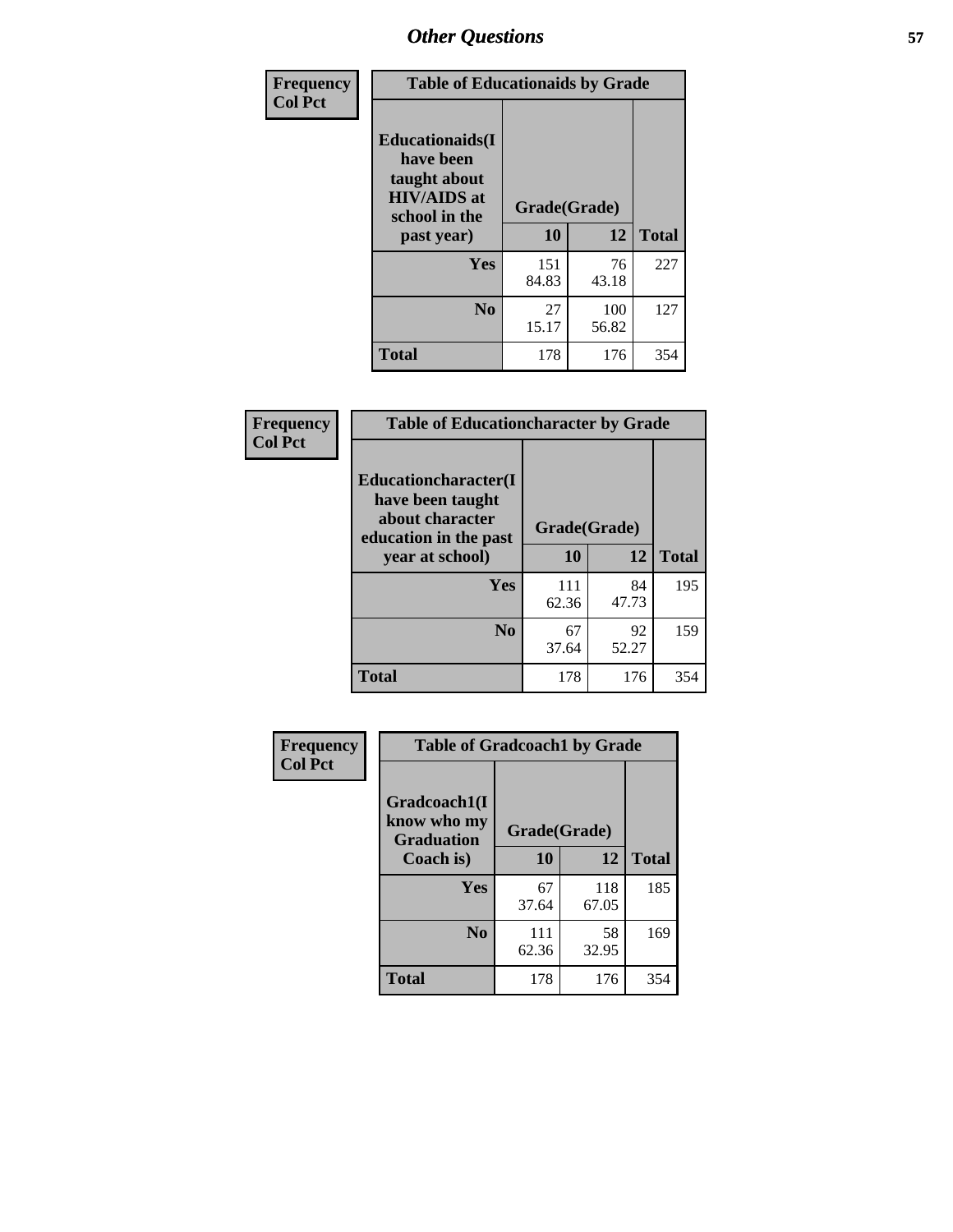| Frequency      | <b>Table of Gradcoach2 by Grade</b>         |              |              |              |  |
|----------------|---------------------------------------------|--------------|--------------|--------------|--|
| <b>Col Pct</b> | Gradcoach2(I<br>have                        |              |              |              |  |
|                | contacted my<br><b>Graduation</b><br>Coach) | Grade(Grade) |              |              |  |
|                |                                             | 10           | 12           | <b>Total</b> |  |
|                | Yes                                         | 14<br>7.87   | 67<br>38.07  | 81           |  |
|                | N <sub>0</sub>                              | 164<br>92.13 | 109<br>61.93 | 273          |  |
|                | <b>Total</b>                                | 178          | 176          | 354          |  |

| Frequency<br><b>Col Pct</b> | <b>Table of Gradcoach3 by Grade</b>                    |              |             |              |
|-----------------------------|--------------------------------------------------------|--------------|-------------|--------------|
|                             | Gradcoach3(I<br>have received<br>assistance<br>from my | Grade(Grade) |             |              |
|                             | <b>Graduation</b><br>Coach)                            | 10           | 12          | <b>Total</b> |
|                             | Yes                                                    | 12<br>6.74   | 60<br>34.09 | 72           |
|                             | N <sub>0</sub>                                         | 34<br>19.10  | 27<br>15.34 | 61           |
|                             | Don't know                                             | 132<br>74.16 | 89<br>50.57 | 221          |
|                             | <b>Total</b>                                           | 178          | 176         | 354          |

| Frequency      | <b>Table of Selfharm by Grade</b>                                                                                                                                                      |                    |              |              |
|----------------|----------------------------------------------------------------------------------------------------------------------------------------------------------------------------------------|--------------------|--------------|--------------|
| <b>Col Pct</b> | <b>Selfharm</b> (During<br>the past 12<br>months,<br>I harmed myself<br>on purpose<br><b>Suicideconsider</b><br>During the past<br>12 months,<br>I seriously<br>considered<br>suicide) | Grade(Grade)<br>10 | 12           | <b>Total</b> |
|                | <b>Yes</b>                                                                                                                                                                             | 21<br>11.80        | 11<br>6.25   | 32           |
|                | N <sub>0</sub>                                                                                                                                                                         | 157<br>88.20       | 165<br>93.75 | 322          |
|                | <b>Total</b>                                                                                                                                                                           | 178                | 176          | 354          |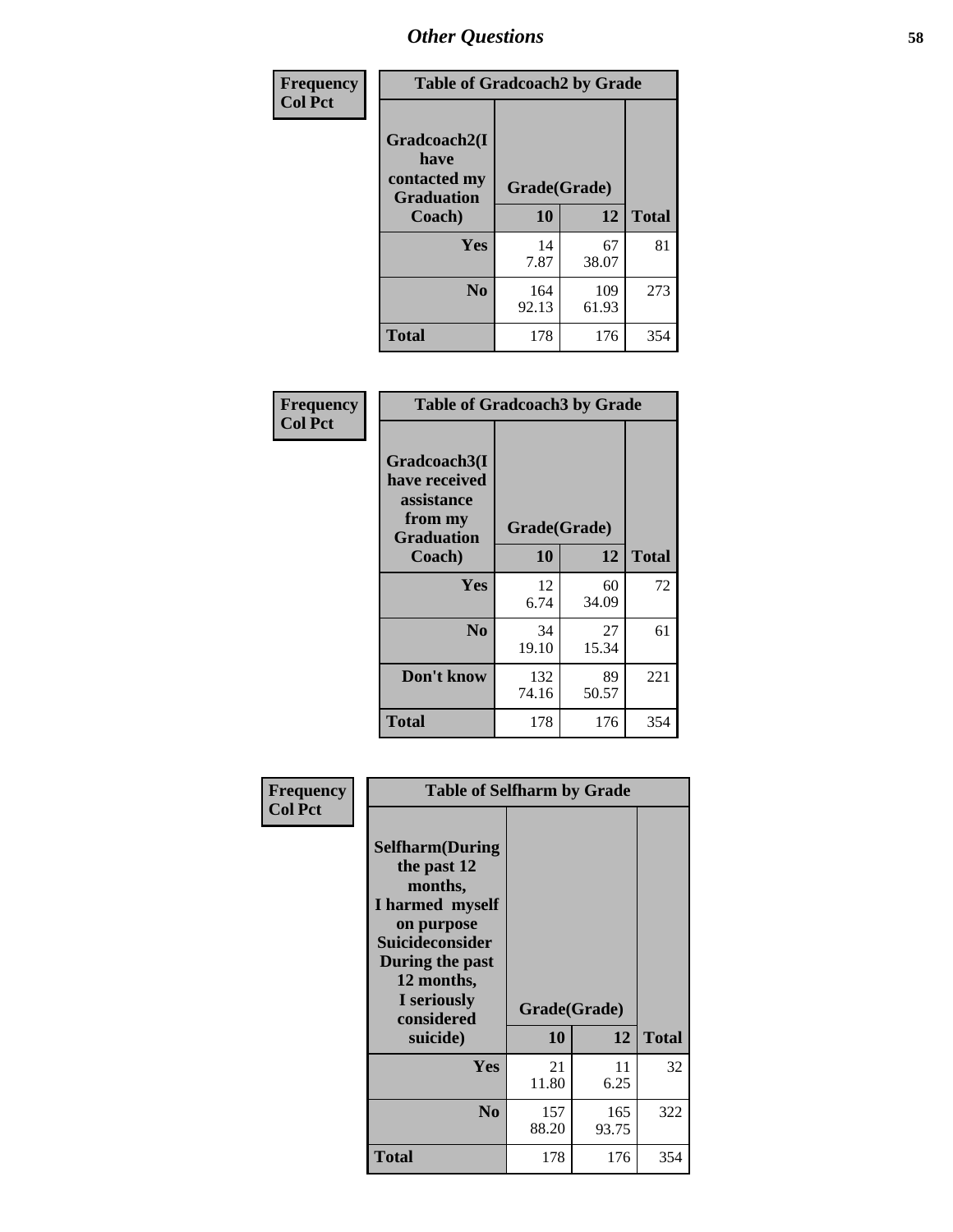| <b>Frequency</b> | <b>Table of Suicideconsider by Grade</b> |              |              |              |
|------------------|------------------------------------------|--------------|--------------|--------------|
| <b>Col Pct</b>   |                                          | Grade(Grade) |              |              |
|                  | <b>Suicideconsider</b>                   | <b>10</b>    | 12           | <b>Total</b> |
|                  | <b>Yes</b>                               | 19<br>10.67  | 3.98         | 26           |
|                  | N <sub>0</sub>                           | 159<br>89.33 | 169<br>96.02 | 328          |
|                  | <b>Total</b>                             | 178          | 176          | 354          |

| Frequency      | <b>Table of Suicideattempt by Grade</b>                            |              |              |              |
|----------------|--------------------------------------------------------------------|--------------|--------------|--------------|
| <b>Col Pct</b> | Suicideattempt(I<br>have attempted<br>suicide in the<br>last year) | Grade(Grade) |              |              |
|                |                                                                    | 10           | 12           | <b>Total</b> |
|                | Yes                                                                | 9<br>5.06    | 0.57         | 10           |
|                | N <sub>0</sub>                                                     | 169<br>94.94 | 175<br>99.43 | 344          |
|                | <b>Total</b>                                                       | 178          | 176          | 354          |

| Frequency      | <b>Table of Instantmessaged by Grade</b>                       |              |              |              |  |
|----------------|----------------------------------------------------------------|--------------|--------------|--------------|--|
| <b>Col Pct</b> | <b>Instantmessaged</b> (I<br>have instant<br>messaged people I | Grade(Grade) |              |              |  |
|                | do not even know)                                              | 10           | 12           | <b>Total</b> |  |
|                | Yes                                                            | 72<br>40.45  | 62<br>35.23  | 134          |  |
|                | N <sub>0</sub>                                                 | 106<br>59.55 | 114<br>64.77 | 220          |  |
|                | <b>Total</b>                                                   | 178          | 176          | 354          |  |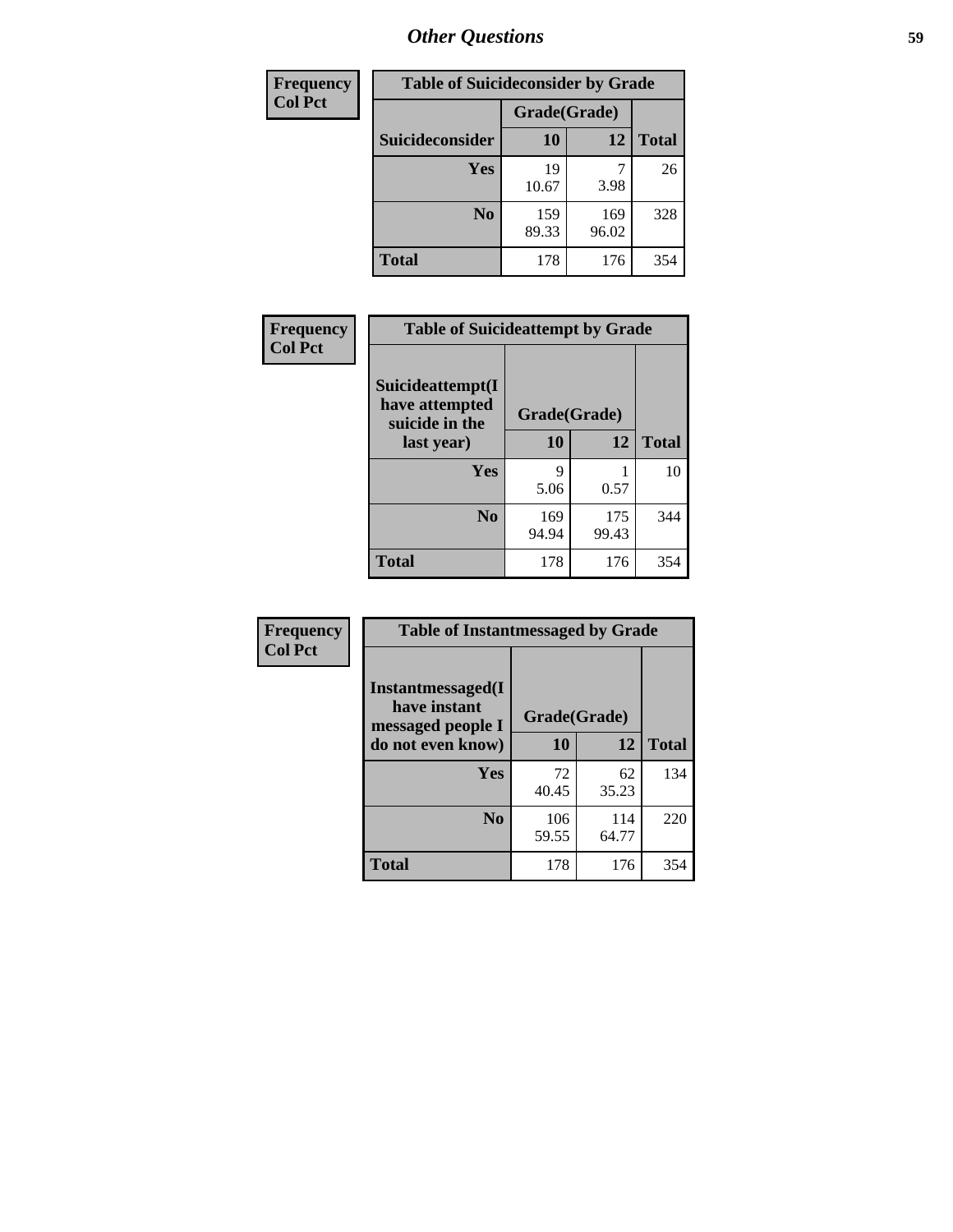| Frequency      | <b>Table of Getsalong by Grade</b>                          |              |                        |              |  |  |  |
|----------------|-------------------------------------------------------------|--------------|------------------------|--------------|--|--|--|
| <b>Col Pct</b> | <b>Getsalong</b> (I get<br>along with other<br>students and | Grade(Grade) |                        |              |  |  |  |
|                | adults)                                                     | 10           | 12                     | <b>Total</b> |  |  |  |
|                | <b>Strongly Agree</b>                                       | 92<br>51.69  | 102<br>57.95           | 194          |  |  |  |
|                | <b>Somewhat Agree</b>                                       | 75<br>42.13  | 64<br>36.36            | 139          |  |  |  |
|                | <b>Somewhat Disagree</b>                                    | 6<br>3.37    | 8<br>4.55              | 14           |  |  |  |
|                | <b>Strongly Disagree</b>                                    | 5<br>2.81    | $\mathfrak{D}$<br>1.14 | 7            |  |  |  |
|                | <b>Total</b>                                                | 178          | 176                    | 354          |  |  |  |

| <b>Frequency</b> |  |
|------------------|--|
| <b>Col Pct</b>   |  |

| <b>Table of Safehome by Grade</b> |                        |              |     |  |  |  |  |  |  |
|-----------------------------------|------------------------|--------------|-----|--|--|--|--|--|--|
| Safehome(I feel<br>safe at home)  | Grade(Grade)<br>10     | <b>Total</b> |     |  |  |  |  |  |  |
| <b>Strongly Agree</b>             | 130<br>73.03           | 139<br>78.98 | 269 |  |  |  |  |  |  |
| <b>Somewhat Agree</b>             | 36<br>20.22            | 26<br>14.77  | 62  |  |  |  |  |  |  |
| <b>Somewhat Disagree</b>          | 10<br>5.62             | 6<br>3.41    | 16  |  |  |  |  |  |  |
| <b>Strongly Disagree</b>          | $\mathfrak{D}$<br>1.12 | 5<br>2.84    | 7   |  |  |  |  |  |  |
| <b>Total</b>                      | 178                    | 176          | 354 |  |  |  |  |  |  |

| Frequency      | <b>Table of Adulttalk by Grade</b>                                                                 |                    |              |              |  |  |  |  |  |
|----------------|----------------------------------------------------------------------------------------------------|--------------------|--------------|--------------|--|--|--|--|--|
| <b>Col Pct</b> | <b>Adulttalk</b> (I<br>know an<br>adult at<br>school that<br>I can talk<br>with if I<br>need help) | Grade(Grade)<br>10 | 12           | <b>Total</b> |  |  |  |  |  |
|                |                                                                                                    |                    |              |              |  |  |  |  |  |
|                | <b>Yes</b>                                                                                         | 121<br>67.98       | 136<br>77.27 | 257          |  |  |  |  |  |
|                | N <sub>0</sub>                                                                                     | 57<br>32.02        | 40<br>22.73  | 97           |  |  |  |  |  |
|                | <b>Total</b>                                                                                       | 178                | 176          | 354          |  |  |  |  |  |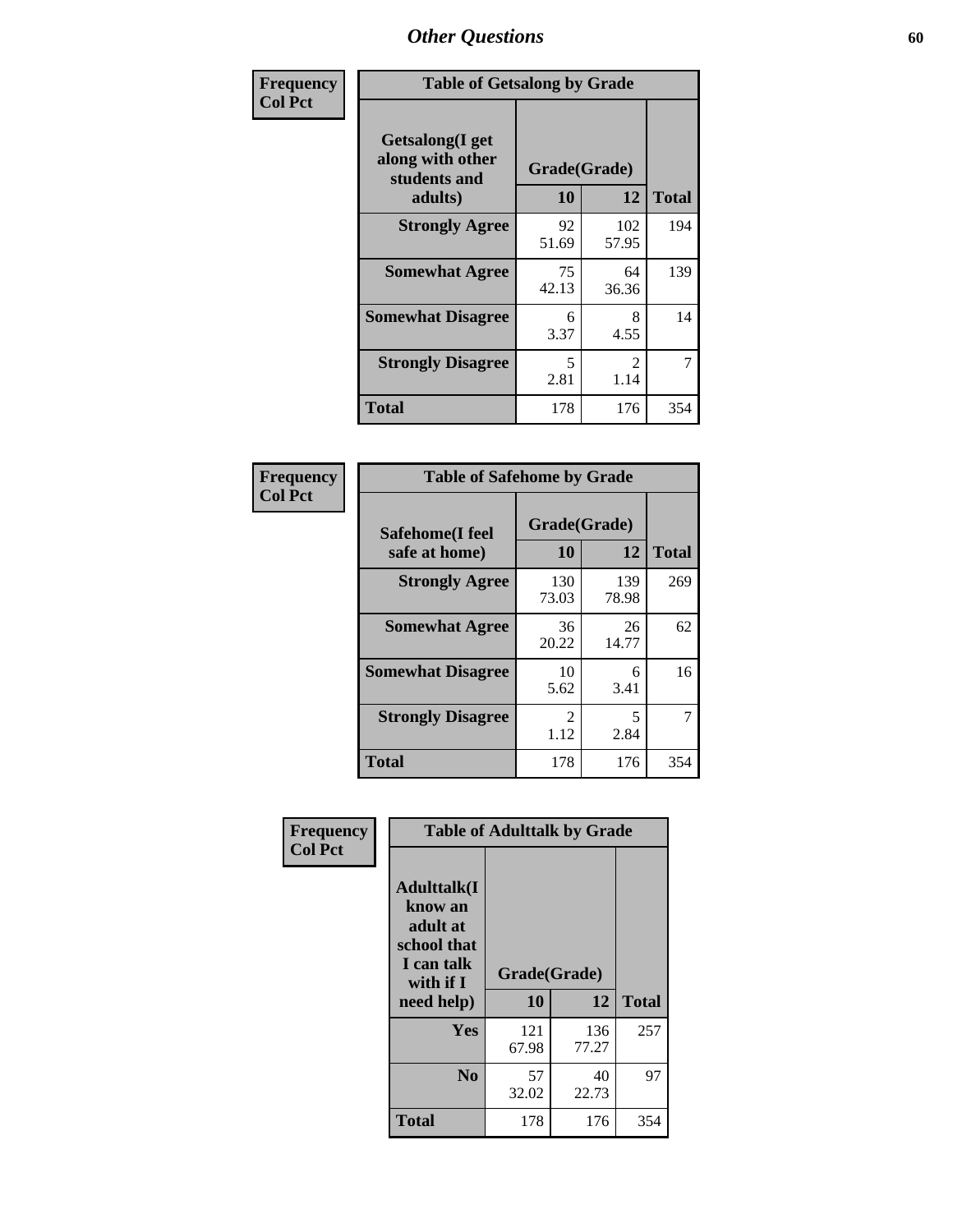**Frequency Row Pct**

| <b>Table of Grade by Tvtime</b> |             |                                                                                         |                     |                      |                      |                     |              |  |  |  |
|---------------------------------|-------------|-----------------------------------------------------------------------------------------|---------------------|----------------------|----------------------|---------------------|--------------|--|--|--|
|                                 |             | Tytime (On an average school day,<br>how much unsupervised time do I spend watching TV) |                     |                      |                      |                     |              |  |  |  |
| Grade(Grade)   None             |             | <b>Less that</b>                                                                        | hour/day   hour/day | $2 - 3$<br>hours/day | $4 - 5$<br>hours/day | $6+$<br>  hours/day | <b>Total</b> |  |  |  |
| 10                              | 28<br>15.73 | 33<br>18.54                                                                             | 40<br>22.47         | 49<br>27.53          | 16<br>8.99           | 12<br>6.74          | 178          |  |  |  |
| 12                              | 42<br>23.86 | 29<br>16.48                                                                             | 37<br>21.02         | 47<br>26.70          | 15<br>8.52           | 6<br>3.41           | 176          |  |  |  |
| <b>Total</b>                    | 70          | 62                                                                                      | 77                  | 96                   | 31                   | 18                  | 354          |  |  |  |

**Frequency Row Pct**

| <b>Table of Grade by Computertime</b> |             |                                                                                                   |                     |             |             |            |              |  |  |  |
|---------------------------------------|-------------|---------------------------------------------------------------------------------------------------|---------------------|-------------|-------------|------------|--------------|--|--|--|
|                                       |             | Computertime (On an average school day,<br>how much unsupervised time do I spend on the computer) |                     |             |             |            |              |  |  |  |
|                                       |             | <b>Less that</b>                                                                                  |                     | $2 - 3$     | $4 - 5$     | $6+$       |              |  |  |  |
| Grade(Grade)                          | None $ $    |                                                                                                   | hour/day   hour/day | hours/day   | hours/day   | hours/day  | <b>Total</b> |  |  |  |
| 10                                    | 29<br>16.29 | 43<br>24.16                                                                                       | 28<br>15.73         | 47<br>26.40 | 14<br>7.87  | 17<br>9.55 | 178          |  |  |  |
| 12                                    | 19<br>10.80 | 42<br>23.86                                                                                       | 29<br>16.48         | 50<br>28.41 | 20<br>11.36 | 16<br>9.09 | 176          |  |  |  |
| <b>Total</b>                          | 48          | 85                                                                                                | 57                  | 97          | 34          | 33         | 354          |  |  |  |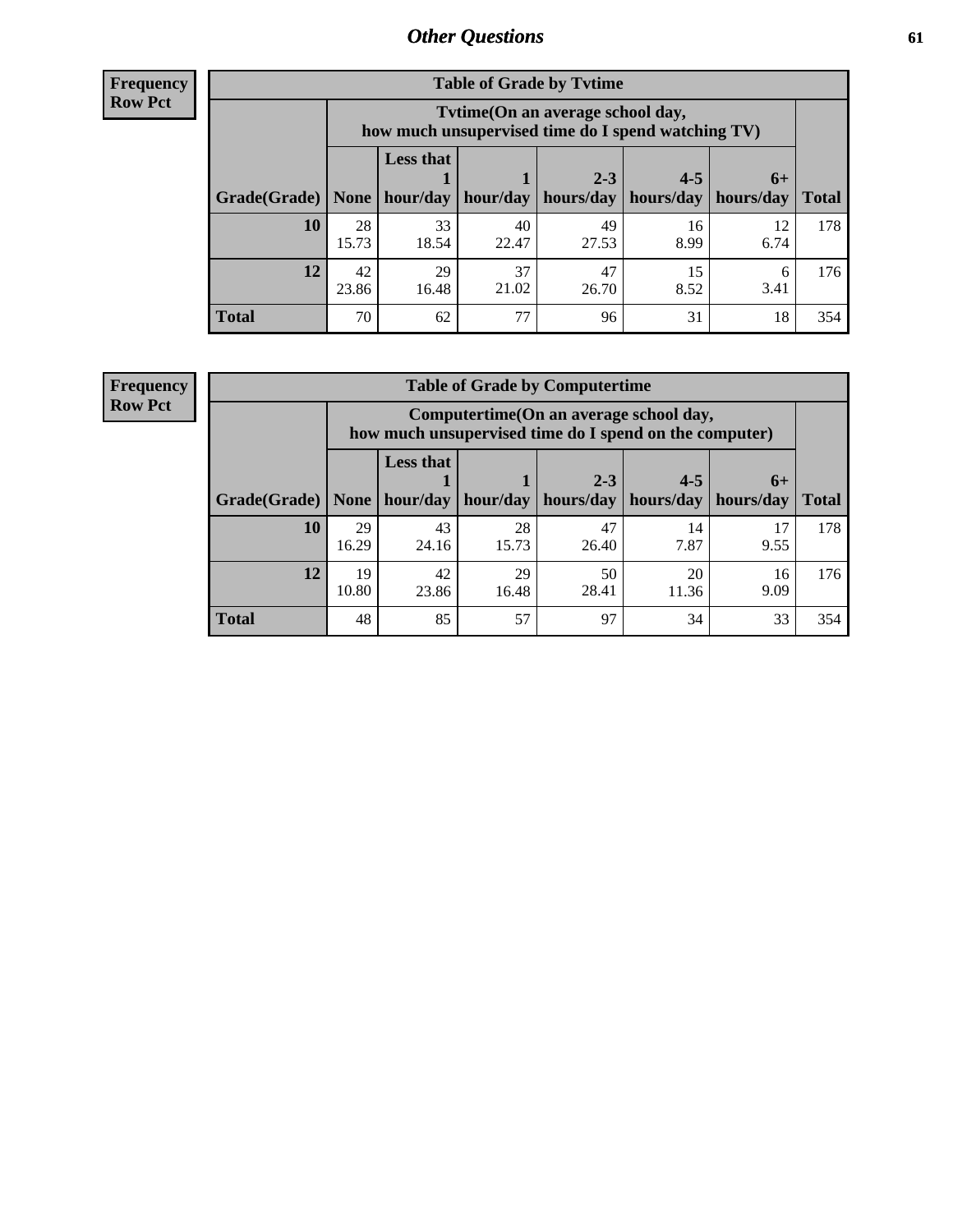#### *Questions about Driving Laws* **62** *Driving Questions were asked only of high school students.*

| <b>Frequency</b> |
|------------------|
| <b>Row Pct</b>   |

| <b>Table of Grade by License1</b> |                                                                                                                                           |                     |         |           |               |              |  |  |  |
|-----------------------------------|-------------------------------------------------------------------------------------------------------------------------------------------|---------------------|---------|-----------|---------------|--------------|--|--|--|
|                                   | License1(During the first 6 months of driving<br>with a provisional license,<br>the only passengers who can ride with the<br>driver are:) |                     |         |           |               |              |  |  |  |
| <b>Grade</b> (Grade)              | <b>Parent or</b><br><b>Guardian</b>                                                                                                       | Family<br>  Members | Friends | Anyone    | Don't<br>Know | <b>Total</b> |  |  |  |
| 10                                | 43<br>24.16                                                                                                                               | 110<br>61.80        | 0.00    | 3.93      | 18<br>10.11   | 178          |  |  |  |
| 12                                | 27<br>15.34                                                                                                                               | 127<br>72.16        | 0.57    | 4<br>2.27 | 17<br>9.66    | 176          |  |  |  |
| <b>Total</b>                      | 70                                                                                                                                        | 237                 |         | 11        | 35            | 354          |  |  |  |

| Frequency      |              | <b>Table of Grade by License2</b>                                                                        |                  |                         |                                                      |                      |              |  |  |
|----------------|--------------|----------------------------------------------------------------------------------------------------------|------------------|-------------------------|------------------------------------------------------|----------------------|--------------|--|--|
| <b>Row Pct</b> |              | License2(17 yr old drivers with a<br>provisional driver's license cannot<br>drive between the hours of:) |                  |                         |                                                      |                      |              |  |  |
|                | Grade(Grade) | <b>Midnight</b><br>to 6am                                                                                | 1am<br>to<br>5am | 1am<br>to<br><b>6am</b> | N <sub>0</sub><br>curfew<br>for $17$<br>year<br>olds | Don't<br><b>Know</b> | <b>Total</b> |  |  |
|                | 10           | 94<br>52.81                                                                                              | 29<br>16.29      | 14<br>7.87              | 5<br>2.81                                            | 36<br>20.22          | 178          |  |  |
|                | 12           | 129<br>73.30                                                                                             | 6<br>3.41        | 12<br>6.82              | 10<br>5.68                                           | 19<br>10.80          | 176          |  |  |
|                | <b>Total</b> | 223                                                                                                      | 35               | 26                      | 15                                                   | 55                   | 354          |  |  |

| Frequency      | <b>Table of Grade by License3</b> |                                                                                                 |             |            |            |             |               |              |  |
|----------------|-----------------------------------|-------------------------------------------------------------------------------------------------|-------------|------------|------------|-------------|---------------|--------------|--|
| <b>Row Pct</b> |                                   | License3(For drivers under the age of<br>21,<br>what level of alcohol is considered<br>$DUI$ ?) |             |            |            |             |               |              |  |
|                | Grade(Grade)                      | Any<br><b>Amount</b>                                                                            | 0.02        | 0.04       | 0.06       | 0.08        | Don't<br>know | <b>Total</b> |  |
|                | <b>10</b>                         | 51<br>28.65                                                                                     | 44<br>24.72 | 11<br>6.18 | 10<br>5.62 | 19<br>10.67 | 43<br>24.16   | 178          |  |
|                | 12                                | 72<br>40.91                                                                                     | 37<br>21.02 | 10<br>5.68 | 2<br>1.14  | 21<br>11.93 | 34<br>19.32   | 176          |  |
|                | <b>Total</b>                      | 123                                                                                             | 81          | 21         | 12         | 40          | 77            | 354          |  |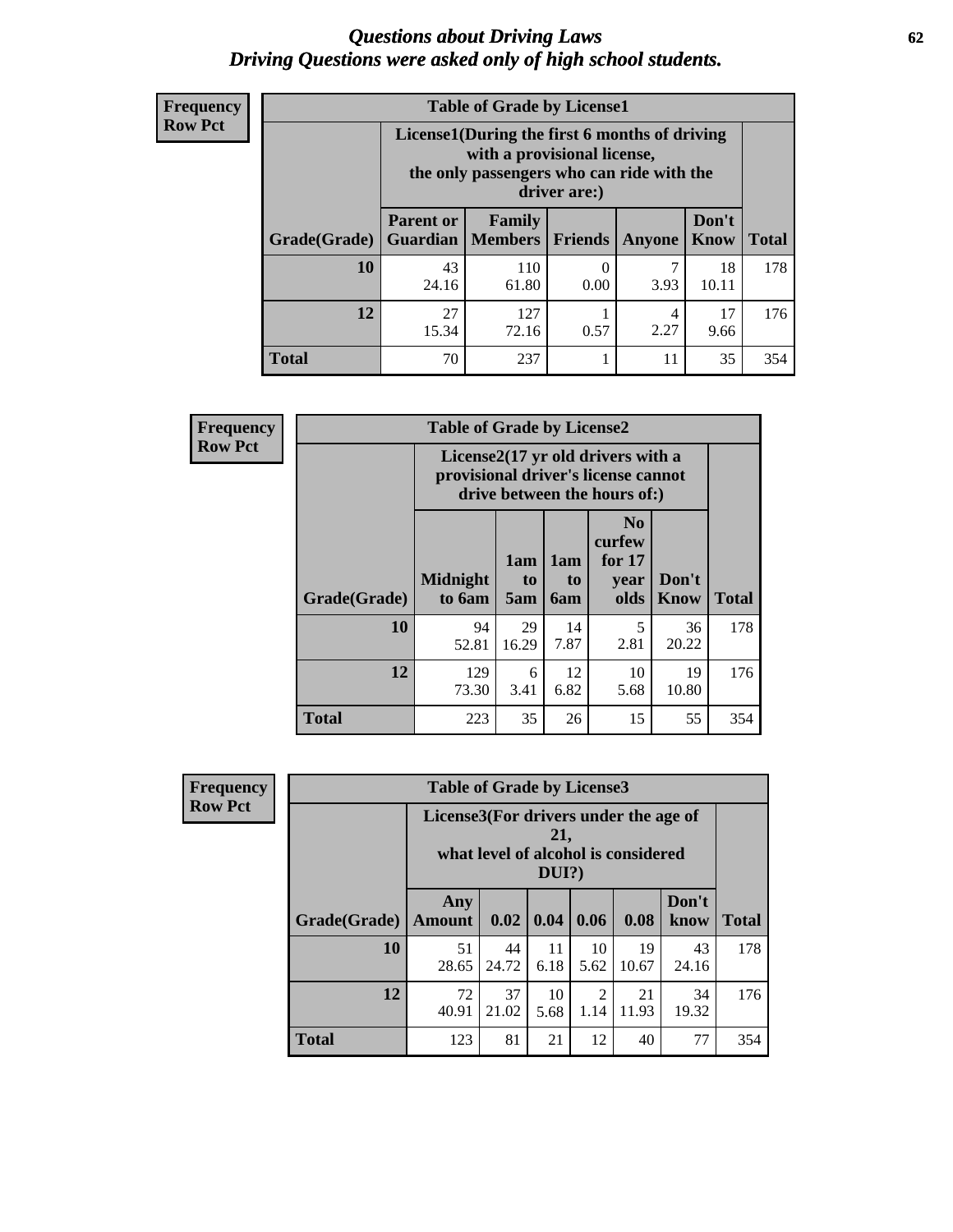#### *Questions about Driving Laws* **63** *Driving Questions were asked only of high school students.*

**Frequency Row Pct**

| <b>Table of Grade by License4</b> |              |                                                                                                                      |              |                                      |                                             |               |              |  |  |  |
|-----------------------------------|--------------|----------------------------------------------------------------------------------------------------------------------|--------------|--------------------------------------|---------------------------------------------|---------------|--------------|--|--|--|
|                                   |              | License4(A driver under 21 automatically<br>loses his/her license if caught exceeding the<br>posted speet limit by:) |              |                                      |                                             |               |              |  |  |  |
| Grade(Grade)                      | $15+$<br>mph | $25+$<br>mph                                                                                                         | $35+$<br>mph | <b>Depends</b><br><b>on</b><br>judge | Can't<br>lose<br>license<br>for<br>speeding | Don't<br>know | <b>Total</b> |  |  |  |
| 10                                | 43<br>24.16  | 30<br>16.85                                                                                                          | 19<br>10.67  | 12<br>6.74                           | 11<br>6.18                                  | 63<br>35.39   | 178          |  |  |  |
| 12                                | 38<br>21.59  | 52<br>29.55                                                                                                          | 22<br>12.50  | 17<br>9.66                           | 6<br>3.41                                   | 41<br>23.30   | 176          |  |  |  |
| <b>Total</b>                      | 81           | 82                                                                                                                   | 41           | 29                                   | 17                                          | 104           | 354          |  |  |  |

| Frequency      | <b>Table of Grade by License5</b> |                                                                                                                                                             |                |               |       |  |  |
|----------------|-----------------------------------|-------------------------------------------------------------------------------------------------------------------------------------------------------------|----------------|---------------|-------|--|--|
| <b>Row Pct</b> |                                   | License5(A)<br>Georgia teenager<br>with family<br>connections or a<br>good lawyer can<br>break a teen<br>driving law and<br>keep their driver's<br>license) |                |               |       |  |  |
|                | Grade(Grade)                      | Yes                                                                                                                                                         | N <sub>0</sub> | Don't<br>know | Total |  |  |
|                | 10                                | 29<br>16.29                                                                                                                                                 | 92<br>51.69    | 57<br>32.02   | 178   |  |  |
|                | 12                                | 59<br>33.52                                                                                                                                                 | 72<br>40.91    | 45<br>25.57   | 176   |  |  |
|                | <b>Total</b>                      | 88                                                                                                                                                          | 164            | 102           | 354   |  |  |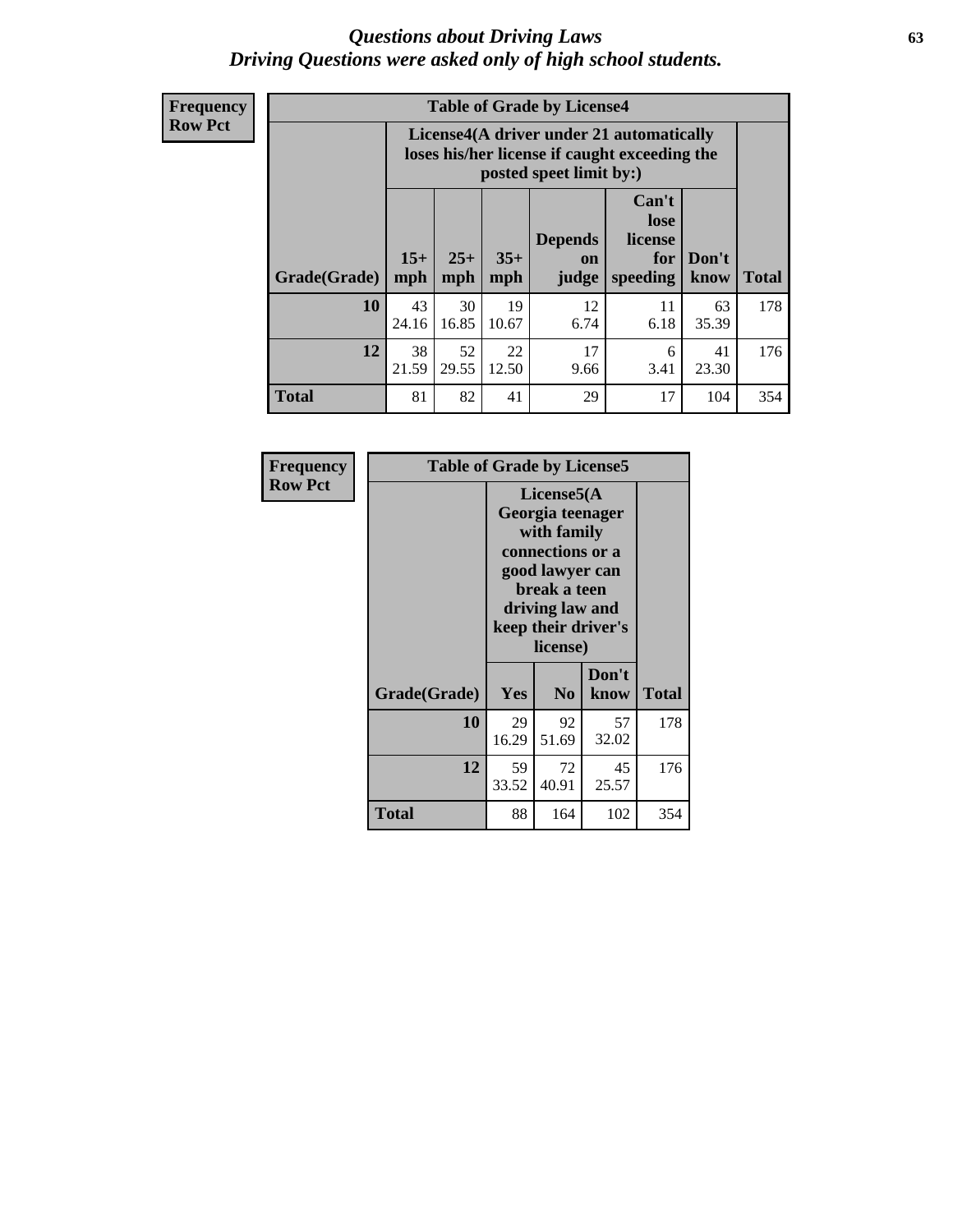#### *Questions about Driving Laws* **64** *Driving Questions were asked only of high school students.*

| <b>Frequency</b> | <b>Table of Grade by License6</b> |                                                                                                                                                 |                |               |       |
|------------------|-----------------------------------|-------------------------------------------------------------------------------------------------------------------------------------------------|----------------|---------------|-------|
| <b>Row Pct</b>   |                                   | License <sub>6</sub> (I know a<br>friend or<br>classmate that<br>broke a teen<br>driving law,<br>but was allowed to<br>keep his/her<br>license) |                |               |       |
|                  | Grade(Grade)                      | Yes                                                                                                                                             | N <sub>0</sub> | Don't<br>know | Total |
|                  | 10                                | 62<br>34.83                                                                                                                                     | 61<br>34.27    | 55<br>30.90   | 178   |
|                  | 12                                | 79<br>44.89                                                                                                                                     | 54<br>30.68    | 43<br>24.43   | 176   |
|                  | <b>Total</b>                      | 141                                                                                                                                             | 115            | 98            | 354   |

| <b>Frequency</b> | <b>Table of Grade by License7</b> |                                                                             |                                     |                                                                                               |                        |              |  |  |
|------------------|-----------------------------------|-----------------------------------------------------------------------------|-------------------------------------|-----------------------------------------------------------------------------------------------|------------------------|--------------|--|--|
| <b>Row Pct</b>   |                                   |                                                                             |                                     | License7(A student under the age of 18 cam loser<br>his/her driving privileges if he or she:) |                        |              |  |  |
|                  | Grade(Grade)                      | <b>Have</b><br>more than<br>10<br>unexcused<br>absences<br>per school<br>yr | Drop out<br>without  <br>graduating | <b>Bring</b><br>alcohol/drugs/weapon<br>to school                                             | All of<br>the<br>above | <b>Total</b> |  |  |
|                  | <b>10</b>                         | 10<br>5.62                                                                  | 14<br>7.87                          | 14<br>7.87                                                                                    | 140<br>78.65           | 178          |  |  |
|                  | 12                                | 11<br>6.25                                                                  | 20<br>11.36                         | 10<br>5.68                                                                                    | 135<br>76.70           | 176          |  |  |
|                  | <b>Total</b>                      | 21                                                                          | 34                                  | 24                                                                                            | 275                    | 354          |  |  |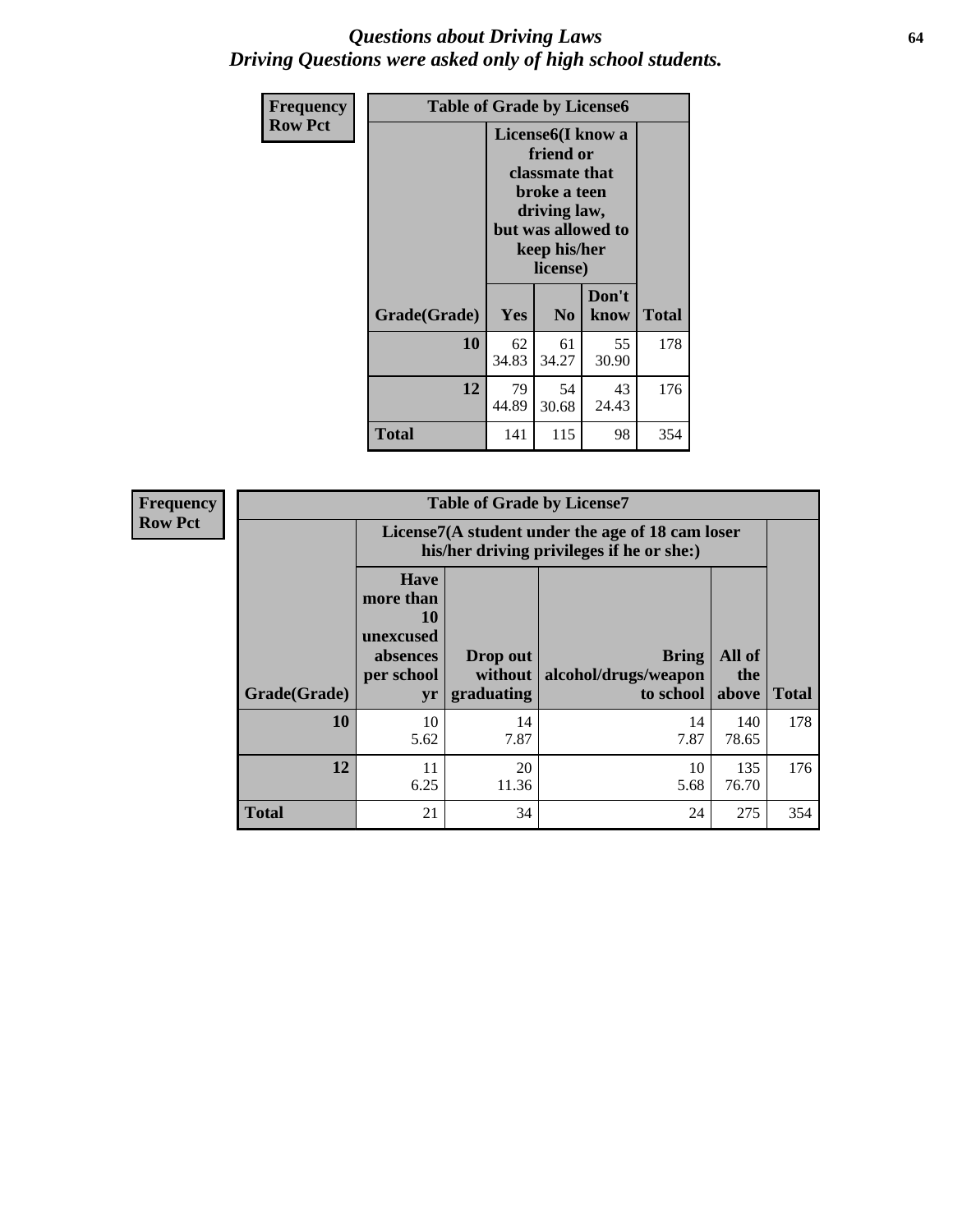# *Select Results by Gender* **65**

| Frequency      | <b>Table of SchoolClimate2 by Gender</b>          |                                 |             |              |
|----------------|---------------------------------------------------|---------------------------------|-------------|--------------|
| <b>Col Pct</b> | SchoolClimate2(I<br>feel successful at<br>school) | Gender(Gender)<br><b>Female</b> | <b>Male</b> | <b>Total</b> |
|                | <b>Strongly Agree</b>                             | 48<br>25.13                     | 49<br>30.06 | 97           |
|                | <b>Somewhat Agree</b>                             | 116<br>60.73                    | 82<br>50.31 | 198          |
|                | <b>Somewhat Disagree</b>                          | 19<br>9.95                      | 22<br>13.50 | 41           |
|                | <b>Strongly Disagree</b>                          | 8<br>4.19                       | 10<br>6.13  | 18           |
|                | <b>Total</b>                                      | 191                             | 163         | 354          |

| Frequency      | <b>Table of SchoolClimate6 by Gender</b>                 |                                                |             |              |  |
|----------------|----------------------------------------------------------|------------------------------------------------|-------------|--------------|--|
| <b>Col Pct</b> | <b>SchoolClimate6(Teachers</b><br>treat me with respect) | Gender(Gender)<br><b>Male</b><br><b>Female</b> |             | <b>Total</b> |  |
|                | <b>Strongly Agree</b>                                    | 53<br>27.75                                    | 49<br>30.06 | 102          |  |
|                | <b>Somewhat Agree</b>                                    | 79<br>41.36                                    | 72<br>44.17 | 151          |  |
|                | <b>Somewhat Disagree</b>                                 | 44<br>23.04                                    | 28<br>17.18 | 72           |  |
|                | <b>Strongly Disagree</b>                                 | 15<br>7.85                                     | 14<br>8.59  | 29           |  |
|                | <b>Total</b>                                             | 191                                            | 163         | 354          |  |

| <b>Frequency</b> | <b>Table of SchoolClimate8 by Gender</b>                                             |                                                |             |              |
|------------------|--------------------------------------------------------------------------------------|------------------------------------------------|-------------|--------------|
| <b>Col Pct</b>   | <b>SchoolClimate8(Students</b><br>are frequently<br>recognized for good<br>behavior) | Gender(Gender)<br><b>Male</b><br><b>Female</b> |             | <b>Total</b> |
|                  | <b>Strongly Agree</b>                                                                | 17<br>8.90                                     | 17<br>10.43 | 34           |
|                  | <b>Somewhat Agree</b>                                                                | 71<br>37.17                                    | 64<br>39.26 | 135          |
|                  | <b>Somewhat Disagree</b>                                                             | 71<br>37.17                                    | 50<br>30.67 | 121          |
|                  | <b>Strongly Disagree</b>                                                             | 32<br>16.75                                    | 32<br>19.63 | 64           |
|                  | Total                                                                                | 191                                            | 163         | 354          |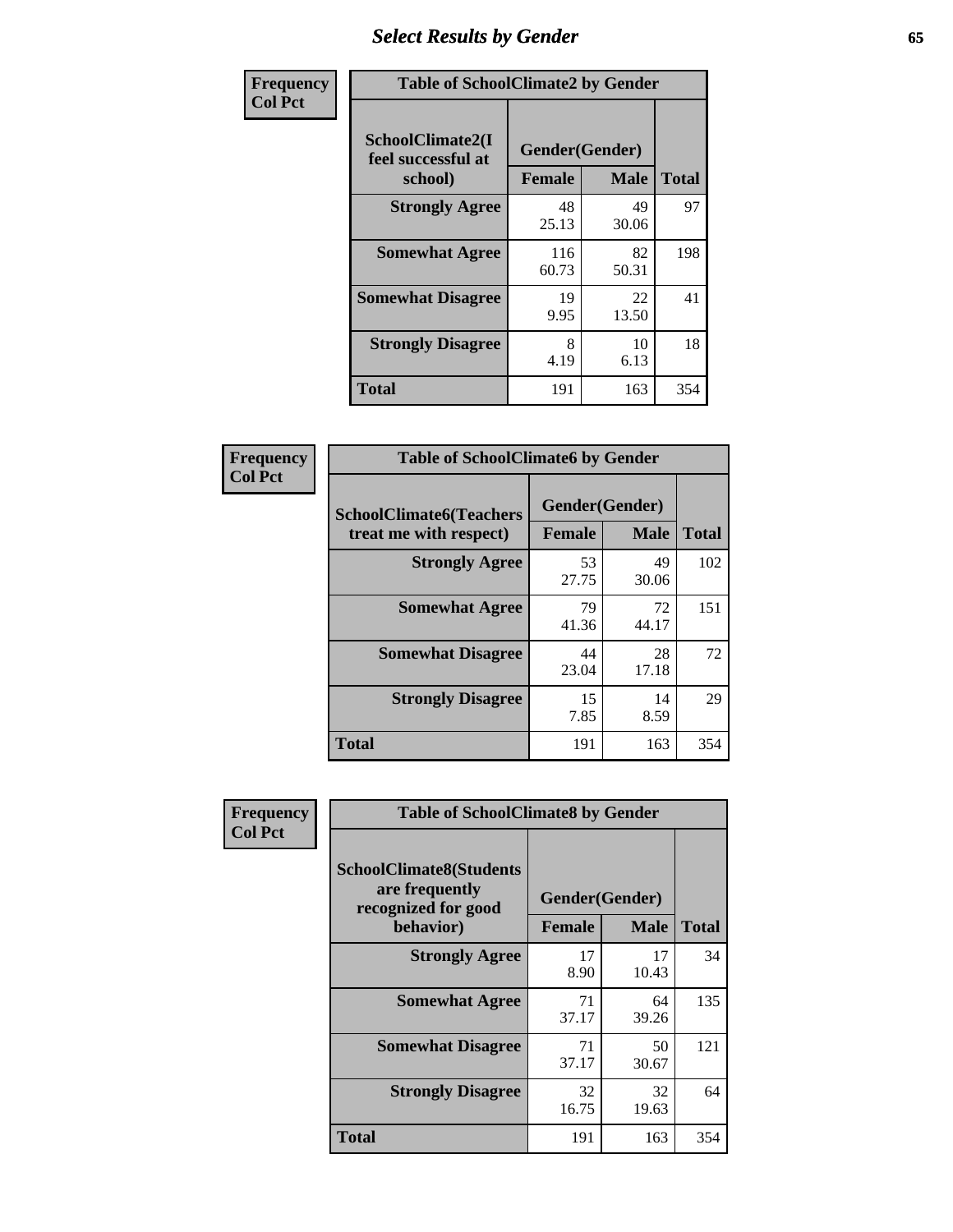# *Select Results by Gender* **66**

| <b>Frequency</b> | <b>Table of Gender by Dropout</b> |                                                                        |              |              |
|------------------|-----------------------------------|------------------------------------------------------------------------|--------------|--------------|
| <b>Row Pct</b>   |                                   | Dropout(I<br>have<br>thought<br>about<br>dropping<br>out of<br>school) |              |              |
|                  | Gender(Gender)                    | Yes                                                                    | No           | <b>Total</b> |
|                  | <b>Female</b>                     | 38<br>19.90                                                            | 153<br>80.10 | 191          |
|                  | <b>Male</b>                       | 45<br>27.61                                                            | 118<br>72.39 | 163          |
|                  | <b>Total</b>                      | 83                                                                     | 271          | 354          |

| <b>Frequency</b> | <b>Table of Gender by Dropoutreason</b> |                                                                     |              |                          |                                |              |              |
|------------------|-----------------------------------------|---------------------------------------------------------------------|--------------|--------------------------|--------------------------------|--------------|--------------|
| <b>Row Pct</b>   |                                         | Dropoutreason (If I dropped out the<br>reason would most likely be) |              |                          |                                |              |              |
|                  | Gender(Gender)                          | Won't<br><b>Drop</b><br>out                                         | <b>Bored</b> | Family<br><b>Reasons</b> | <b>Being</b><br><b>Bullied</b> | <b>Other</b> | <b>Total</b> |
|                  | <b>Female</b>                           | 126<br>65.97                                                        | 23<br>12.04  | 11<br>5.76               | 3<br>1.57                      | 28<br>14.66  | 191          |
|                  | <b>Male</b>                             | 86<br>52.76                                                         | 28<br>17.18  | 12<br>7.36               | 0.61                           | 36<br>22.09  | 163          |
|                  | <b>Total</b>                            | 212                                                                 | 51           | 23                       | 4                              | 64           | 354          |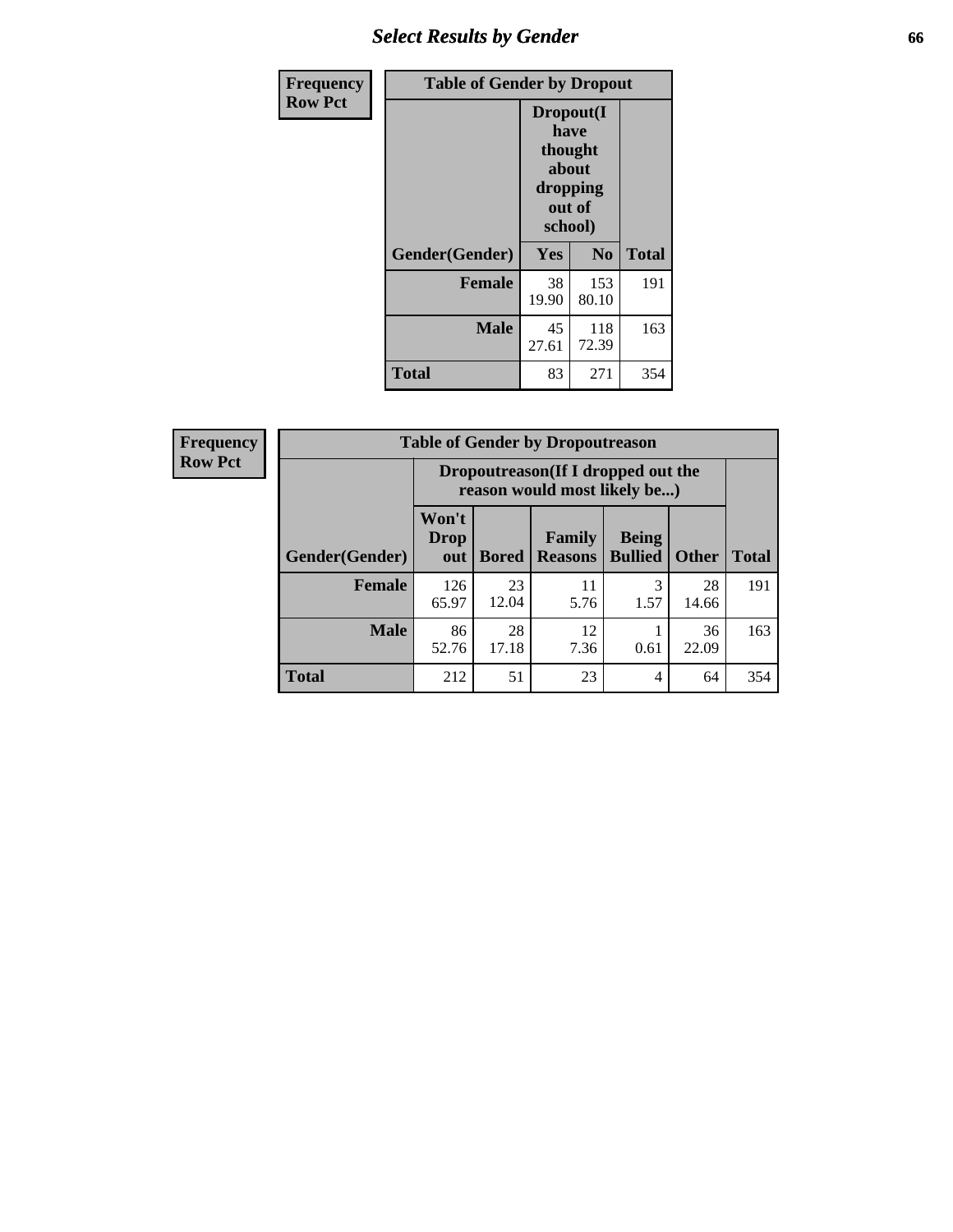*School Safety* **67**

| Frequency      | <b>Table of Gender by Bullied2</b> |                 |                |              |  |
|----------------|------------------------------------|-----------------|----------------|--------------|--|
| <b>Row Pct</b> |                                    | <b>Bullied2</b> |                |              |  |
|                | Gender(Gender)                     | <b>Yes</b>      | N <sub>0</sub> | <b>Total</b> |  |
|                | <b>Female</b>                      | 16<br>8.38      | 175<br>91.62   | 191          |  |
|                | <b>Male</b>                        | 15<br>9.20      | 148<br>90.80   | 163          |  |
|                | <b>Total</b>                       | 31              | 323            | 354          |  |

| Frequency      | <b>Table of Gender by Bulliedothers2</b> |                       |                |              |
|----------------|------------------------------------------|-----------------------|----------------|--------------|
| <b>Row Pct</b> |                                          | <b>Bulliedothers2</b> |                |              |
|                | Gender(Gender)                           | <b>Yes</b>            | N <sub>0</sub> | <b>Total</b> |
|                | <b>Female</b>                            | 17<br>8.90            | 174<br>91.10   | 191          |
|                | <b>Male</b>                              | 20<br>12.27           | 143<br>87.73   | 163          |
|                | <b>Total</b>                             | 37                    | 317            | 354          |

| Frequency      | <b>Table of Gender by Weaponschool2</b> |                      |                |              |  |
|----------------|-----------------------------------------|----------------------|----------------|--------------|--|
| <b>Row Pct</b> |                                         | <b>Weaponschool2</b> |                |              |  |
|                | Gender(Gender)                          | Yes                  | N <sub>0</sub> | <b>Total</b> |  |
|                | <b>Female</b>                           | 0.00                 | 191<br>100.00  | 191          |  |
|                | <b>Male</b>                             | 3<br>1.84            | 160<br>98.16   | 163          |  |
|                | <b>Total</b>                            | 3                    | 351            | 354          |  |

| Frequency      | <b>Table of Gender by Absentunsafe2</b> |               |                |              |  |
|----------------|-----------------------------------------|---------------|----------------|--------------|--|
| <b>Row Pct</b> |                                         | Absentunsafe2 |                |              |  |
|                | Gender(Gender)                          | Yes           | N <sub>0</sub> | <b>Total</b> |  |
|                | <b>Female</b>                           | 2.09          | 187<br>97.91   | 191          |  |
|                | <b>Male</b>                             | 2.45          | 159<br>97.55   | 163          |  |
|                | <b>Total</b>                            | 8             | 346            | 354          |  |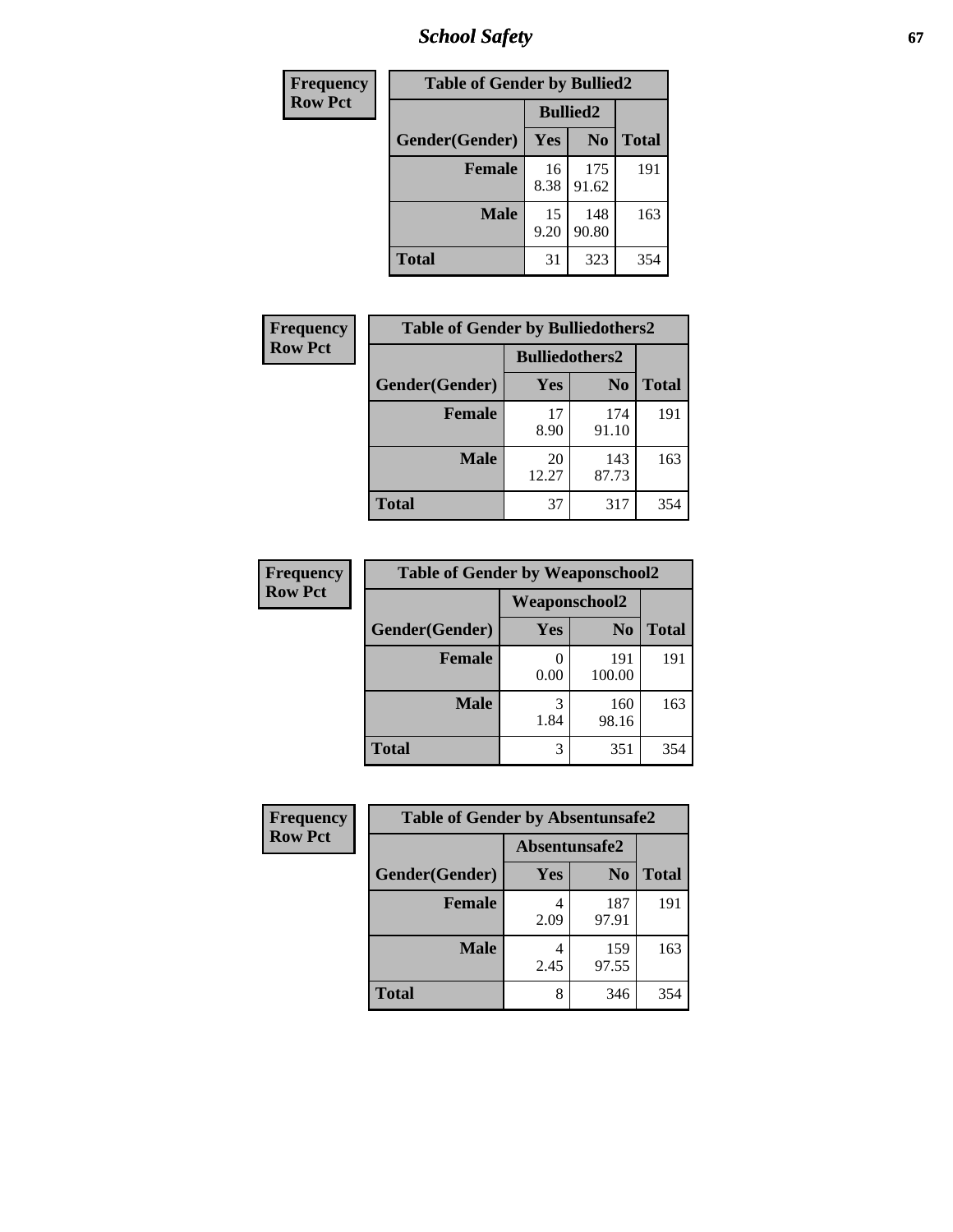*School Safety* **68**

| Frequency      | <b>Table of Gender by Gangself</b> |                                                                                                |                |              |  |
|----------------|------------------------------------|------------------------------------------------------------------------------------------------|----------------|--------------|--|
| <b>Row Pct</b> |                                    | Gangself(I<br>have<br>participated<br>in illegal gang<br>activities in<br>the past 30<br>days) |                |              |  |
|                | Gender(Gender)                     | Yes                                                                                            | N <sub>0</sub> | <b>Total</b> |  |
|                | <b>Female</b>                      | 4<br>2.09                                                                                      | 187<br>97.91   | 191          |  |
|                | <b>Male</b>                        | 8<br>4.91                                                                                      | 155<br>95.09   | 163          |  |
|                | <b>Total</b>                       | 12                                                                                             | 342            | 354          |  |

| Frequency      | <b>Table of Gender by Gangpeers</b> |                                                                                                                             |                |              |
|----------------|-------------------------------------|-----------------------------------------------------------------------------------------------------------------------------|----------------|--------------|
| <b>Row Pct</b> |                                     | <b>Gangpeers</b> (I<br>have friends<br>who have<br>participated<br>in illegal gang<br>activities in<br>the past 30<br>days) |                |              |
|                | Gender(Gender)                      | Yes                                                                                                                         | N <sub>0</sub> | <b>Total</b> |
|                | <b>Female</b>                       | 30<br>15.71                                                                                                                 | 161<br>84.29   | 191          |
|                | <b>Male</b>                         | 30<br>18.40                                                                                                                 | 133<br>81.60   | 163          |
|                | <b>Total</b>                        | 60                                                                                                                          | 294            | 354          |

| Frequency      | <b>Table of Gender by Pickedon2</b> |             |                |              |
|----------------|-------------------------------------|-------------|----------------|--------------|
| <b>Row Pct</b> |                                     | Pickedon2   |                |              |
|                | Gender(Gender)                      | Yes         | N <sub>0</sub> | <b>Total</b> |
|                | <b>Female</b>                       | 57<br>29.84 | 134<br>70.16   | 191          |
|                | <b>Male</b>                         | 36<br>22.09 | 127<br>77.91   | 163          |
|                | <b>Total</b>                        | 93          | 261            | 354          |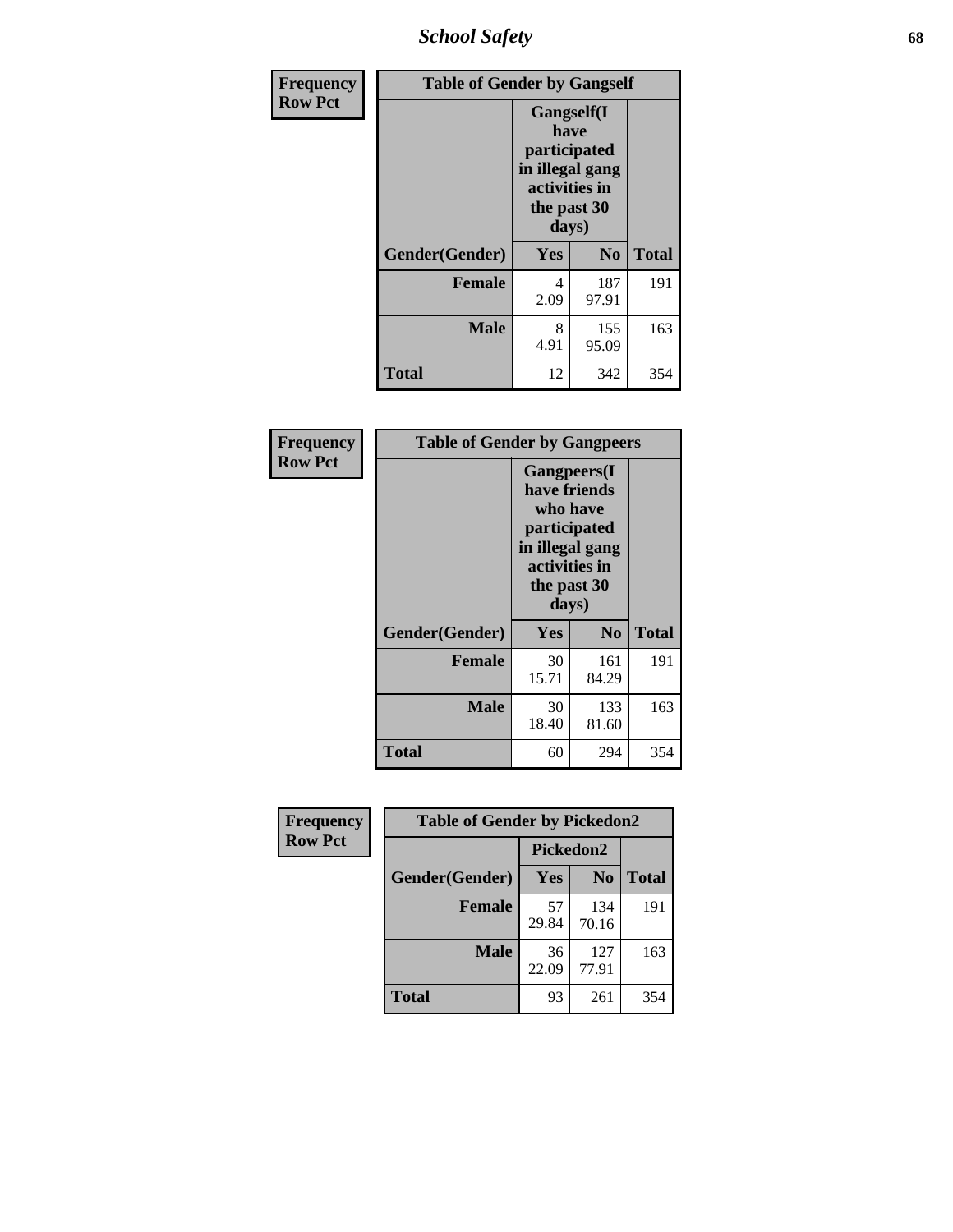*School Safety* **69**

| Frequency      | <b>Table of Gender by Safeschool2</b> |              |                |              |
|----------------|---------------------------------------|--------------|----------------|--------------|
| <b>Row Pct</b> |                                       | Safeschool2  |                |              |
|                | Gender(Gender)                        | <b>Yes</b>   | N <sub>0</sub> | <b>Total</b> |
|                | <b>Female</b>                         | 156<br>81.68 | 35<br>18.32    | 191          |
|                | <b>Male</b>                           | 123<br>75.46 | 40<br>24.54    | 163          |
|                | <b>Total</b>                          | 279          | 75             | 354          |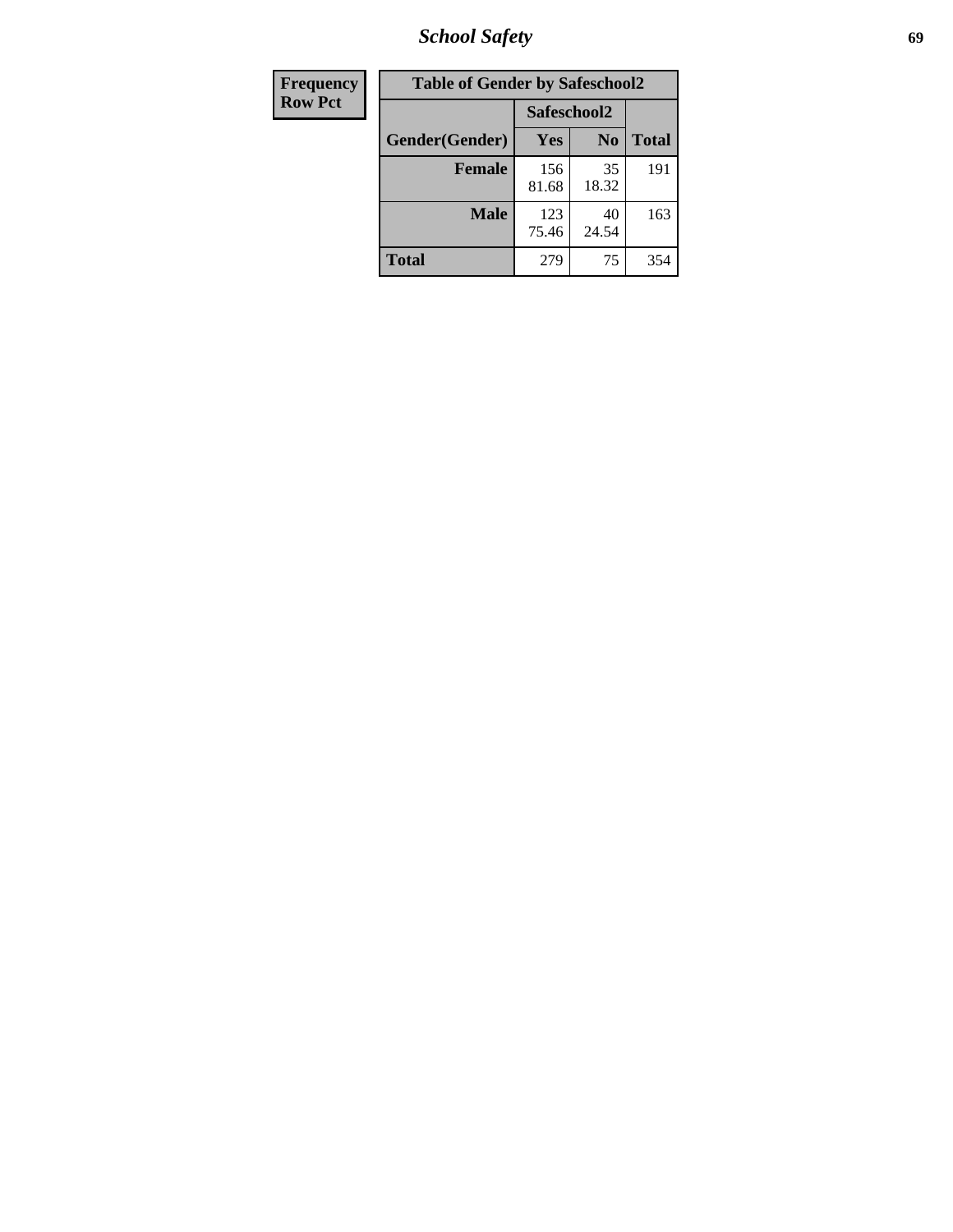# *Incidence of Drug Use* **70**

| <b>Frequency</b> |                                          | <b>Table of Gender by AlcoholAlt</b> |                |              |
|------------------|------------------------------------------|--------------------------------------|----------------|--------------|
| <b>Row Pct</b>   | AlcoholAlt(Alcohol<br>use, past 30 days) |                                      |                |              |
|                  | Gender(Gender)                           | <b>Yes</b>                           | N <sub>0</sub> | <b>Total</b> |
|                  | <b>Female</b>                            | 53<br>27.75                          | 138<br>72.25   | 191          |
|                  | <b>Male</b>                              | 46<br>28.22                          | 117<br>71.78   | 163          |
|                  | <b>Total</b>                             | 99                                   | 255            | 354          |

| <b>Frequency</b> | <b>Table of Gender by TobaccoAny</b> |                                          |                |              |
|------------------|--------------------------------------|------------------------------------------|----------------|--------------|
| <b>Row Pct</b>   |                                      | TobaccoAny(Tobacco<br>use, past 30 days) |                |              |
|                  | Gender(Gender)                       | Yes                                      | N <sub>0</sub> | <b>Total</b> |
|                  | <b>Female</b>                        | 25<br>13.09                              | 166<br>86.91   | 191          |
|                  | <b>Male</b>                          | 40<br>24.54                              | 123<br>75.46   | 163          |
|                  | <b>Total</b>                         | 65                                       | 289            | 354          |

| <b>Frequency</b> | <b>Table of Gender by MarijuanaAlt</b> |                    |                        |              |
|------------------|----------------------------------------|--------------------|------------------------|--------------|
| <b>Row Pct</b>   |                                        | use, past 30 days) | MarijuanaAlt(Marijuana |              |
|                  | Gender(Gender)                         | <b>Yes</b>         | N <sub>0</sub>         | <b>Total</b> |
|                  | Female                                 | 15<br>7.85         | 176<br>92.15           | 191          |
|                  | <b>Male</b>                            | 18<br>11.04        | 145<br>88.96           | 163          |
|                  | <b>Total</b>                           | 33                 | 321                    | 354          |

| <b>Frequency</b> | <b>Table of Gender by OtherDrugAny</b> |                                                      |                |              |
|------------------|----------------------------------------|------------------------------------------------------|----------------|--------------|
| <b>Row Pct</b>   |                                        | <b>OtherDrugAny(Other</b><br>drug use, past 30 days) |                |              |
|                  | Gender(Gender)                         | <b>Yes</b>                                           | N <sub>0</sub> | <b>Total</b> |
|                  | <b>Female</b>                          | 16<br>8.38                                           | 175<br>91.62   | 191          |
|                  | <b>Male</b>                            | 20<br>12.27                                          | 143<br>87.73   | 163          |
|                  | <b>Total</b>                           | 36                                                   | 318            | 354          |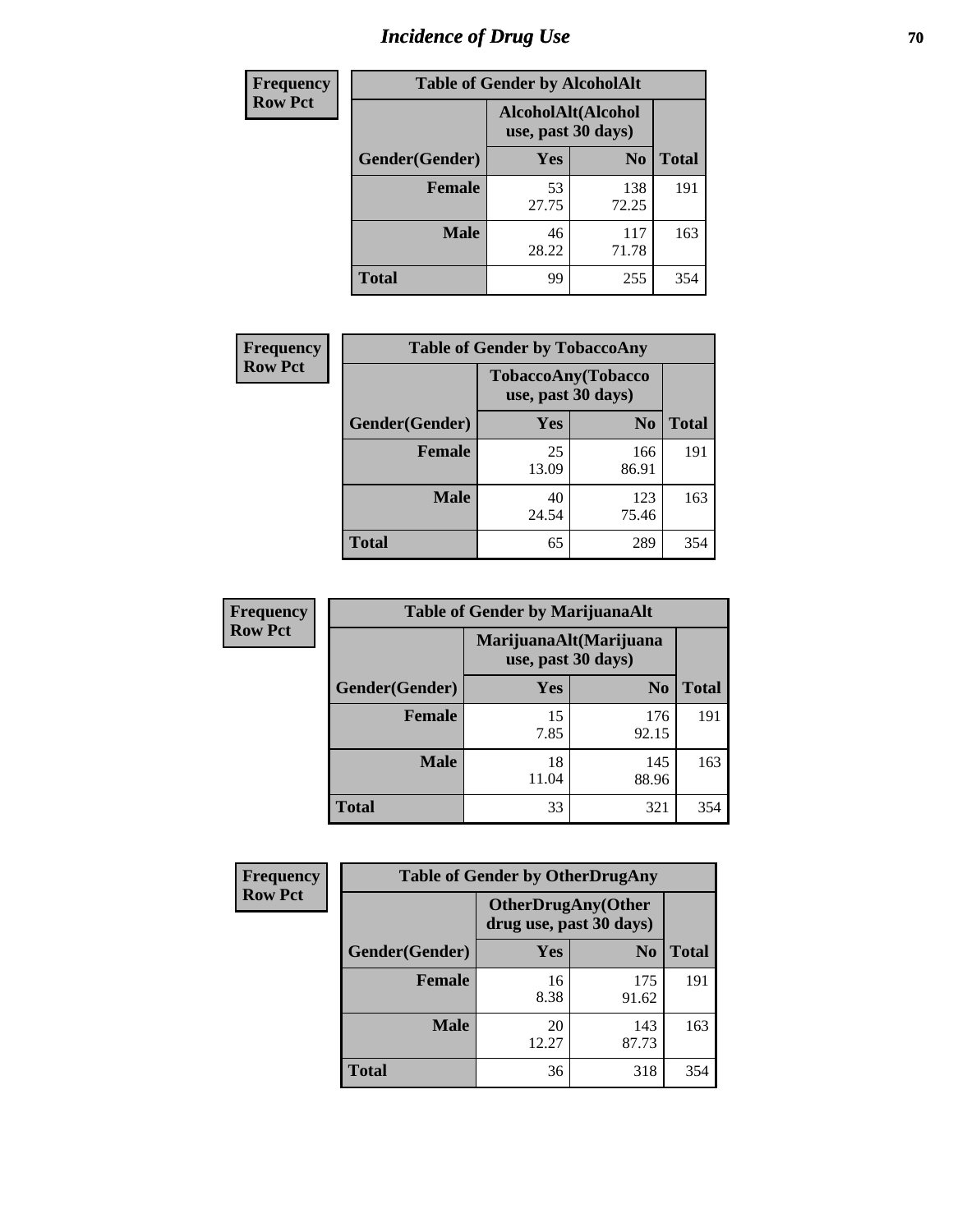#### *Average Age at Onset of Use* **71** *Results for "Average Age at Onset of Use" questions exclude students who said they did not use that substance*

#### **Gender=Female**

| <b>Variable</b>    | <b>Label</b>                                                       | <b>Mean</b> |
|--------------------|--------------------------------------------------------------------|-------------|
| Alcoholinit2       | I started using alcohol when I was                                 | 13.74       |
| Cigarettesinit2    | I started smoking tobacco when I was                               | 13.80       |
| Smokelessinit2     | I started chewing tobacco when I was                               | 13.00       |
| Marijuanainit2     | I started using marijuana when I was                               | 14.69       |
| Cocaineinit2       | I started using cocaine when I was                                 | 14.75       |
| Inhalantsinit2     | I started using inhalants when I was                               | 14.22       |
| Steroidsinit2      | I started using steroids when I was                                | 12.00       |
| Ecstasyinit2       | I started using ecstasy when I was                                 | 15.00       |
| Methinit2          | I started using methamphetamines when I was                        |             |
| Hallucinogensinit2 | I started using hallucinogens when I was                           | 16.14       |
| Prescription in t2 | I started using prescription drugs not prescribed to me when I was | 14.40       |

#### **Gender=Male**

| <b>Variable</b>    | Label                                                              | <b>Mean</b> |
|--------------------|--------------------------------------------------------------------|-------------|
| Alcoholinit2       | I started using alcohol when I was                                 | 14.06       |
| Cigarettesinit2    | I started smoking tobacco when I was                               | 14.78       |
| Smokelessinit2     | I started chewing tobacco when I was                               | 13.88       |
| Marijuanainit2     | I started using marijuana when I was                               | 14.28       |
| Cocaineinit2       | I started using cocaine when I was                                 | 15.00       |
| Inhalantsinit2     | I started using inhalants when I was                               | 13.17       |
| Steroidsinit2      | I started using steroids when I was                                | 11.75       |
| Ecstasyinit2       | I started using ecstasy when I was                                 | 15.29       |
| Methinit2          | I started using methamphetamines when I was                        | 13.33       |
| Hallucinogensinit2 | I started using hallucinogens when I was                           | 15.29       |
| Prescriptioninit2  | I started using prescription drugs not prescribed to me when I was | 14.43       |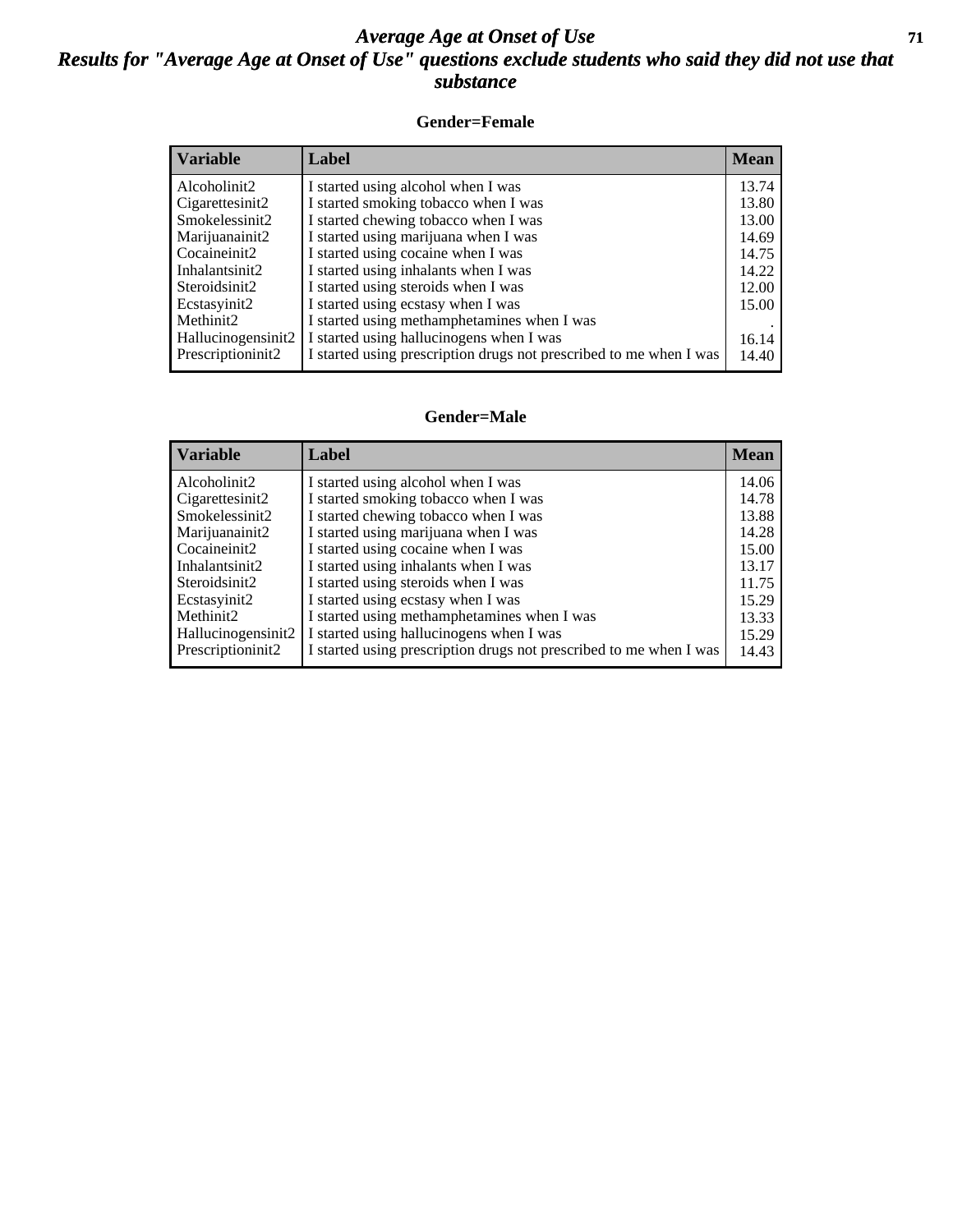# *I Think These Drugs are Harmful* **72**

| <b>Frequency</b> | <b>Table of Gender by Alcoholharmdich</b> |                                                   |                |              |
|------------------|-------------------------------------------|---------------------------------------------------|----------------|--------------|
| <b>Row Pct</b>   |                                           | Alcoholharmdich(I<br>think alcohol is<br>harmful) |                |              |
|                  | Gender(Gender)                            | <b>Yes</b>                                        | N <sub>0</sub> | <b>Total</b> |
|                  | <b>Female</b>                             | 146<br>76.44                                      | 45<br>23.56    | 191          |
|                  | <b>Male</b>                               | 110<br>67.48                                      | 53<br>32.52    | 163          |
|                  | Total                                     | 256                                               | 98             | 354          |

| Frequency      | <b>Table of Gender by Tobaccoharmdich</b> |                              |                   |              |
|----------------|-------------------------------------------|------------------------------|-------------------|--------------|
| <b>Row Pct</b> |                                           | think tobacco is<br>harmful) | Tobaccoharmdich(I |              |
|                | Gender(Gender)                            | Yes                          | N <sub>0</sub>    | <b>Total</b> |
|                | <b>Female</b>                             | 185<br>96.86                 | 6<br>3.14         | 191          |
|                | <b>Male</b>                               | 150<br>92.02                 | 13<br>7.98        | 163          |
|                | <b>Total</b>                              | 335                          | 19                | 354          |

| Frequency      | <b>Table of Gender by Marijuanaharmdich</b> |                                                       |                |              |  |
|----------------|---------------------------------------------|-------------------------------------------------------|----------------|--------------|--|
| <b>Row Pct</b> |                                             | Marijuanaharmdich(I<br>think marijuana is<br>harmful) |                |              |  |
|                | Gender(Gender)                              | <b>Yes</b>                                            | N <sub>0</sub> | <b>Total</b> |  |
|                | <b>Female</b>                               | 160<br>83.77                                          | 31<br>16.23    | 191          |  |
|                | <b>Male</b>                                 | 115<br>70.55                                          | 48<br>29.45    | 163          |  |
|                | <b>Total</b>                                | 275                                                   | 79             | 354          |  |

| Frequency      | <b>Table of Gender by Otherdrugharmdich</b> |                                                          |                |              |
|----------------|---------------------------------------------|----------------------------------------------------------|----------------|--------------|
| <b>Row Pct</b> |                                             | Otherdrugharmdich(I<br>think other drugs are<br>harmful) |                |              |
|                | Gender(Gender)                              | <b>Yes</b>                                               | N <sub>0</sub> | <b>Total</b> |
|                | <b>Female</b>                               | 190<br>99.48                                             | 0.52           | 191          |
|                | <b>Male</b>                                 | 158<br>96.93                                             | 5<br>3.07      | 163          |
|                | <b>Total</b>                                | 348                                                      | 6              | 354          |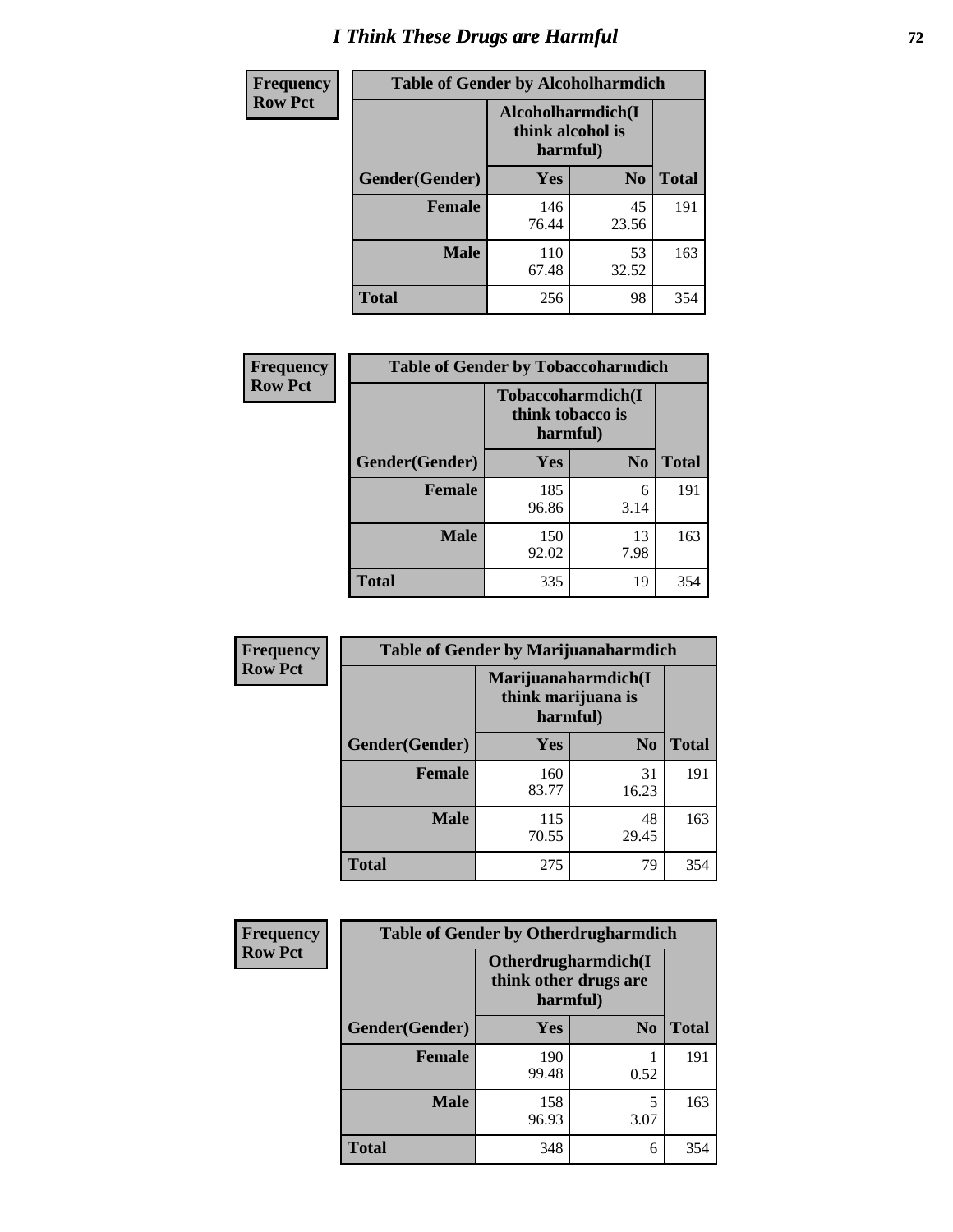| <b>Frequency</b> | <b>Table of Gender by Alcohollocation1</b> |                                                               |             |              |
|------------------|--------------------------------------------|---------------------------------------------------------------|-------------|--------------|
| <b>Row Pct</b>   |                                            | <b>Alcohollocation1(Places</b><br><b>Friends Use Alcohol)</b> |             |              |
|                  | Gender(Gender)                             |                                                               | Do Not Use  | <b>Total</b> |
|                  | <b>Female</b>                              | 120<br>62.83                                                  | 71<br>37.17 | 191          |
|                  | <b>Male</b>                                | 101<br>61.96                                                  | 62<br>38.04 | 163          |
|                  | <b>Total</b>                               | 221                                                           | 133         | 354          |

| <b>Frequency</b> | <b>Table of Gender by Alcohollocation2</b> |              |                                                               |              |
|------------------|--------------------------------------------|--------------|---------------------------------------------------------------|--------------|
| <b>Row Pct</b>   |                                            |              | <b>Alcohollocation2(Places</b><br><b>Friends Use Alcohol)</b> |              |
|                  | Gender(Gender)                             |              | Home                                                          | <b>Total</b> |
|                  | <b>Female</b>                              | 102<br>53.40 | 89<br>46.60                                                   | 191          |
|                  | <b>Male</b>                                | 95<br>58.28  | 68<br>41.72                                                   | 163          |
|                  | <b>Total</b>                               | 197          | 157                                                           | 354          |

| Frequency      | <b>Table of Gender by Alcohollocation3</b> |                                                               |               |              |
|----------------|--------------------------------------------|---------------------------------------------------------------|---------------|--------------|
| <b>Row Pct</b> |                                            | <b>Alcohollocation3(Places</b><br><b>Friends Use Alcohol)</b> |               |              |
|                | Gender(Gender)                             |                                                               | <b>School</b> | <b>Total</b> |
|                | <b>Female</b>                              | 177<br>92.67                                                  | 14<br>7.33    | 191          |
|                | <b>Male</b>                                | 156<br>95.71                                                  | 4.29          | 163          |
|                | <b>Total</b>                               | 333                                                           | 21            | 354          |

| Frequency      | <b>Table of Gender by Alcohollocation4</b> |                                                               |             |              |
|----------------|--------------------------------------------|---------------------------------------------------------------|-------------|--------------|
| <b>Row Pct</b> |                                            | <b>Alcohollocation4(Places</b><br><b>Friends Use Alcohol)</b> |             |              |
|                | <b>Gender</b> (Gender)                     |                                                               | Car         | <b>Total</b> |
|                | <b>Female</b>                              | 164<br>85.86                                                  | 27<br>14.14 | 191          |
|                | <b>Male</b>                                | 141<br>86.50                                                  | 22<br>13.50 | 163          |
|                | <b>Total</b>                               | 305                                                           | 49          | 354          |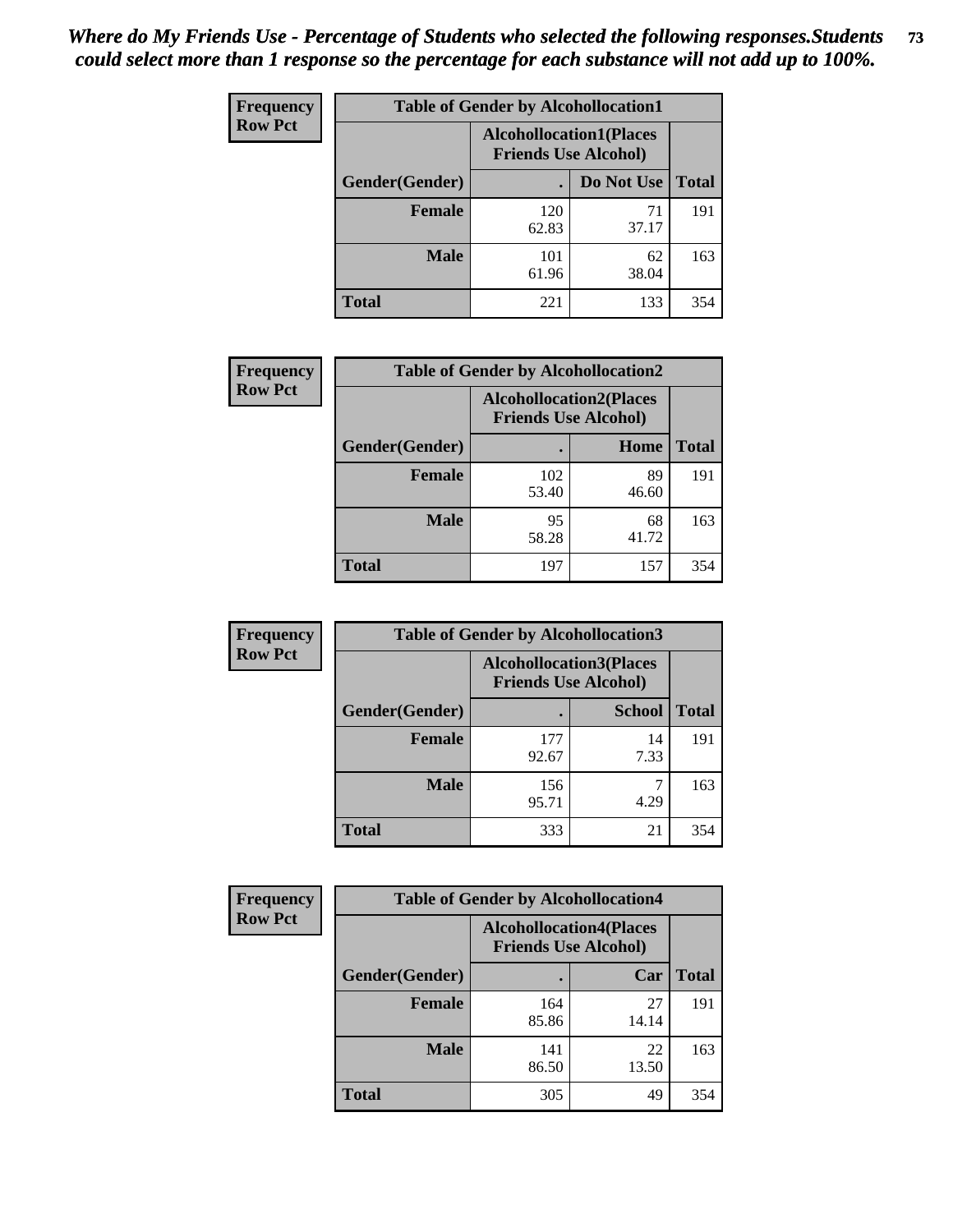| <b>Frequency</b> | <b>Table of Gender by Alcohollocation5</b> |                                                               |                                 |              |
|------------------|--------------------------------------------|---------------------------------------------------------------|---------------------------------|--------------|
| <b>Row Pct</b>   |                                            | <b>Alcohollocation5(Places</b><br><b>Friends Use Alcohol)</b> |                                 |              |
|                  | Gender(Gender)                             | $\bullet$                                                     | <b>Friend's</b><br><b>House</b> | <b>Total</b> |
|                  | <b>Female</b>                              | 83<br>43.46                                                   | 108<br>56.54                    | 191          |
|                  | <b>Male</b>                                | 85<br>52.15                                                   | 78<br>47.85                     | 163          |
|                  | <b>Total</b>                               | 168                                                           | 186                             | 354          |

| Frequency      | <b>Table of Gender by Alcohollocation6</b> |                                                               |              |              |
|----------------|--------------------------------------------|---------------------------------------------------------------|--------------|--------------|
| <b>Row Pct</b> |                                            | <b>Alcohollocation6(Places</b><br><b>Friends Use Alcohol)</b> |              |              |
|                | <b>Gender</b> (Gender)                     |                                                               | <b>Other</b> | <b>Total</b> |
|                | <b>Female</b>                              | 122<br>63.87                                                  | 69<br>36.13  | 191          |
|                | <b>Male</b>                                | 108<br>66.26                                                  | 55<br>33.74  | 163          |
|                | <b>Total</b>                               | 230                                                           | 124          | 354          |

| Frequency      | <b>Table of Gender by Tobaccolocation1</b> |                                                               |              |              |  |
|----------------|--------------------------------------------|---------------------------------------------------------------|--------------|--------------|--|
| <b>Row Pct</b> |                                            | <b>Tobaccolocation1(Places</b><br><b>Friends Use Tobacco)</b> |              |              |  |
|                | Gender(Gender)                             |                                                               | Do Not Use   | <b>Total</b> |  |
|                | Female                                     | 84<br>43.98                                                   | 107<br>56.02 | 191          |  |
|                | <b>Male</b>                                | 88<br>53.99                                                   | 75<br>46.01  | 163          |  |
|                | <b>Total</b>                               | 172                                                           | 182          | 354          |  |

| <b>Frequency</b> |                | <b>Table of Gender by Tobaccolocation2</b> |                                |              |
|------------------|----------------|--------------------------------------------|--------------------------------|--------------|
| <b>Row Pct</b>   |                | <b>Friends Use Tobacco)</b>                | <b>Tobaccolocation2(Places</b> |              |
|                  | Gender(Gender) |                                            | Home                           | <b>Total</b> |
|                  | <b>Female</b>  | 128<br>67.02                               | 63<br>32.98                    | 191          |
|                  | <b>Male</b>    | 111<br>68.10                               | 52<br>31.90                    | 163          |
|                  | <b>Total</b>   | 239                                        | 115                            | 354          |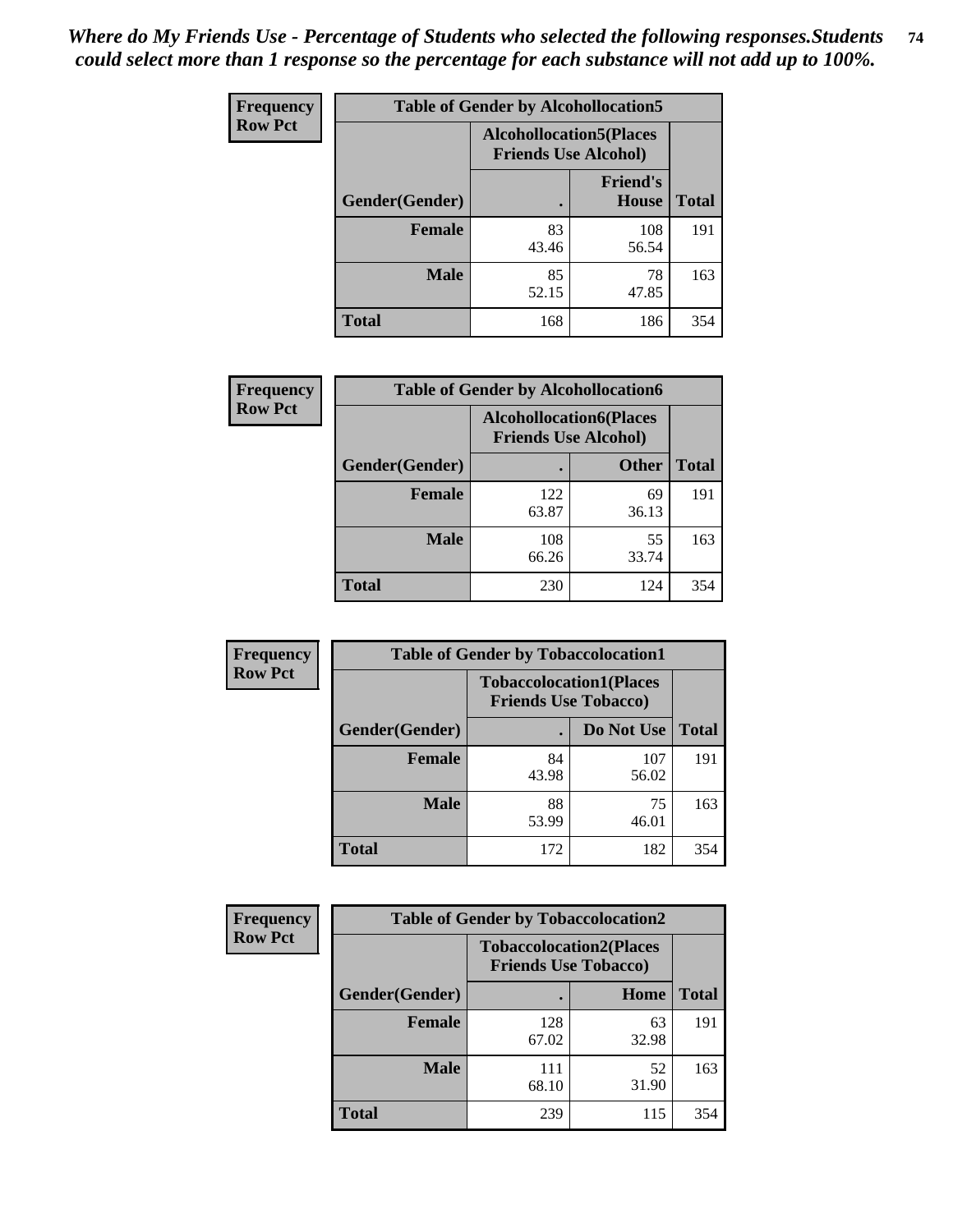| <b>Frequency</b> |                | <b>Table of Gender by Tobaccolocation3</b> |                                                               |              |
|------------------|----------------|--------------------------------------------|---------------------------------------------------------------|--------------|
| <b>Row Pct</b>   |                |                                            | <b>Tobaccolocation3(Places</b><br><b>Friends Use Tobacco)</b> |              |
|                  | Gender(Gender) |                                            | <b>School</b>                                                 | <b>Total</b> |
|                  | Female         | 156<br>81.68                               | 35<br>18.32                                                   | 191          |
|                  | <b>Male</b>    | 143<br>87.73                               | 20<br>12.27                                                   | 163          |
|                  | Total          | 299                                        | 55                                                            | 354          |

| <b>Frequency</b> | <b>Table of Gender by Tobaccolocation4</b> |                                                               |             |              |
|------------------|--------------------------------------------|---------------------------------------------------------------|-------------|--------------|
| <b>Row Pct</b>   |                                            | <b>Tobaccolocation4(Places</b><br><b>Friends Use Tobacco)</b> |             |              |
|                  | Gender(Gender)                             |                                                               | Car         | <b>Total</b> |
|                  | <b>Female</b>                              | 122<br>63.87                                                  | 69<br>36.13 | 191          |
|                  | <b>Male</b>                                | 111<br>68.10                                                  | 52<br>31.90 | 163          |
|                  | <b>Total</b>                               | 233                                                           | 121         | 354          |

| <b>Frequency</b> | <b>Table of Gender by Tobaccolocation5</b> |                                                               |                                 |              |
|------------------|--------------------------------------------|---------------------------------------------------------------|---------------------------------|--------------|
| <b>Row Pct</b>   |                                            | <b>Tobaccolocation5(Places</b><br><b>Friends Use Tobacco)</b> |                                 |              |
|                  | Gender(Gender)                             |                                                               | <b>Friend's</b><br><b>House</b> | <b>Total</b> |
|                  | <b>Female</b>                              | 120<br>62.83                                                  | 71<br>37.17                     | 191          |
|                  | <b>Male</b>                                | 104<br>63.80                                                  | 59<br>36.20                     | 163          |
|                  | <b>Total</b>                               | 224                                                           | 130                             | 354          |

| <b>Frequency</b> |                | <b>Table of Gender by Tobaccolocation6</b>                    |              |              |  |
|------------------|----------------|---------------------------------------------------------------|--------------|--------------|--|
| <b>Row Pct</b>   |                | <b>Tobaccolocation6(Places</b><br><b>Friends Use Tobacco)</b> |              |              |  |
|                  | Gender(Gender) |                                                               | <b>Other</b> | <b>Total</b> |  |
|                  | <b>Female</b>  | 128<br>67.02                                                  | 63<br>32.98  | 191          |  |
|                  | <b>Male</b>    | 104<br>63.80                                                  | 59<br>36.20  | 163          |  |
|                  | <b>Total</b>   | 232                                                           | 122          | 354          |  |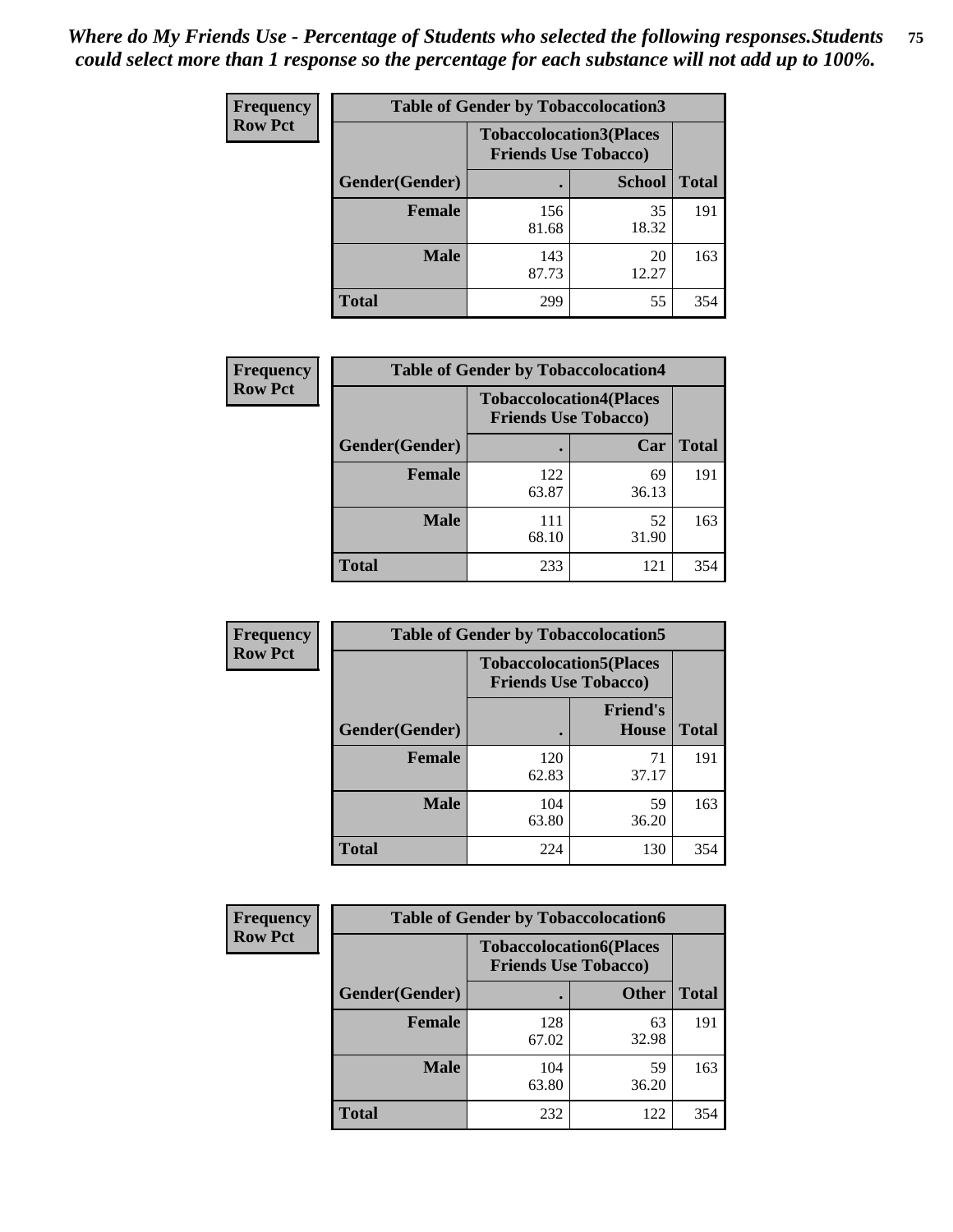| <b>Frequency</b> | <b>Table of Gender by Marijuanalocation1</b> |                                                                    |              |              |
|------------------|----------------------------------------------|--------------------------------------------------------------------|--------------|--------------|
| <b>Row Pct</b>   |                                              | <b>Marijuanalocation1(Places</b><br><b>Friends Use Marijuana</b> ) |              |              |
|                  | Gender(Gender)                               |                                                                    | Do Not Use   | <b>Total</b> |
|                  | <b>Female</b>                                | 84<br>43.98                                                        | 107<br>56.02 | 191          |
|                  | <b>Male</b>                                  | 70<br>42.94                                                        | 93<br>57.06  | 163          |
|                  | <b>Total</b>                                 | 154                                                                | 200          | 354          |

| <b>Frequency</b> | <b>Table of Gender by Marijuanalocation2</b> |                                                                    |             |              |
|------------------|----------------------------------------------|--------------------------------------------------------------------|-------------|--------------|
| <b>Row Pct</b>   |                                              | <b>Marijuanalocation2(Places</b><br><b>Friends Use Marijuana</b> ) |             |              |
|                  | Gender(Gender)                               |                                                                    | Home        | <b>Total</b> |
|                  | Female                                       | 143<br>74.87                                                       | 48<br>25.13 | 191          |
|                  | <b>Male</b>                                  | 121<br>74.23                                                       | 42<br>25.77 | 163          |
|                  | <b>Total</b>                                 | 264                                                                | 90          | 354          |

| Frequency      | <b>Table of Gender by Marijuanalocation3</b> |                                                                    |               |              |
|----------------|----------------------------------------------|--------------------------------------------------------------------|---------------|--------------|
| <b>Row Pct</b> |                                              | <b>Marijuanalocation3(Places</b><br><b>Friends Use Marijuana</b> ) |               |              |
|                | Gender(Gender)                               |                                                                    | <b>School</b> | <b>Total</b> |
|                | Female                                       | 174<br>91.10                                                       | 17<br>8.90    | 191          |
|                | <b>Male</b>                                  | 153<br>93.87                                                       | 10<br>6.13    | 163          |
|                | <b>Total</b>                                 | 327                                                                | 27            | 354          |

| Frequency      | <b>Table of Gender by Marijuanalocation4</b> |                                |                                  |              |
|----------------|----------------------------------------------|--------------------------------|----------------------------------|--------------|
| <b>Row Pct</b> |                                              | <b>Friends Use Marijuana</b> ) | <b>Marijuanalocation4(Places</b> |              |
|                | <b>Gender</b> (Gender)                       |                                | Car                              | <b>Total</b> |
|                | <b>Female</b>                                | 138<br>72.25                   | 53<br>27.75                      | 191          |
|                | <b>Male</b>                                  | 126<br>77.30                   | 37<br>22.70                      | 163          |
|                | <b>Total</b>                                 | 264                            | 90                               | 354          |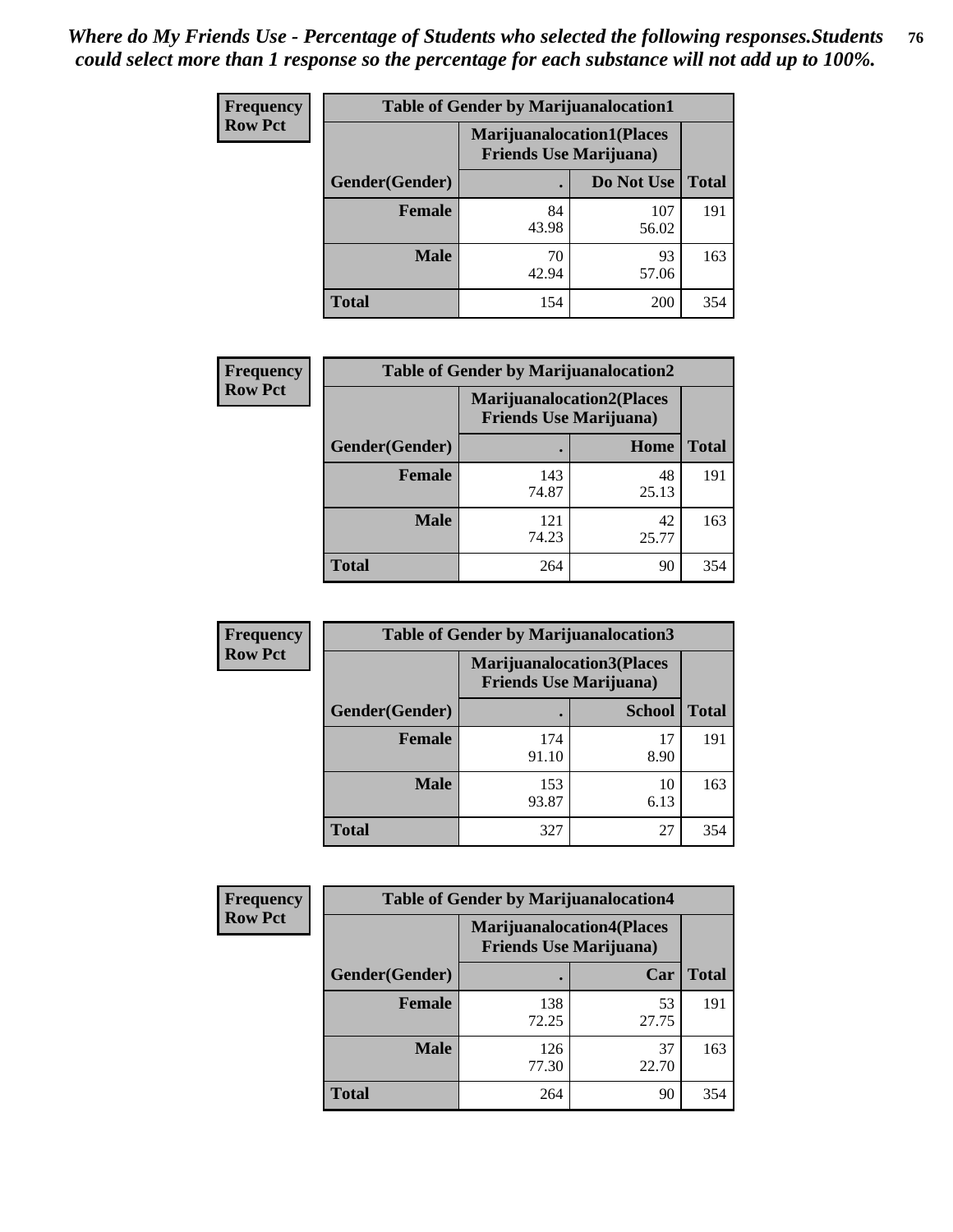| <b>Frequency</b> | <b>Table of Gender by Marijuanalocation5</b> |                                                                     |                          |              |
|------------------|----------------------------------------------|---------------------------------------------------------------------|--------------------------|--------------|
| <b>Row Pct</b>   |                                              | <b>Marijuanalocation5</b> (Places<br><b>Friends Use Marijuana</b> ) |                          |              |
|                  | Gender(Gender)                               |                                                                     | <b>Friend's</b><br>House | <b>Total</b> |
|                  | <b>Female</b>                                | 114<br>59.69                                                        | 77<br>40.31              | 191          |
|                  | <b>Male</b>                                  | 115<br>70.55                                                        | 48<br>29.45              | 163          |
|                  | <b>Total</b>                                 | 229                                                                 | 125                      | 354          |

| <b>Frequency</b> | <b>Table of Gender by Marijuanalocation6</b> |                                                                    |              |              |
|------------------|----------------------------------------------|--------------------------------------------------------------------|--------------|--------------|
| <b>Row Pct</b>   |                                              | <b>Marijuanalocation6(Places</b><br><b>Friends Use Marijuana</b> ) |              |              |
|                  | <b>Gender</b> (Gender)                       |                                                                    | <b>Other</b> | <b>Total</b> |
|                  | <b>Female</b>                                | 131<br>68.59                                                       | 60<br>31.41  | 191          |
|                  | <b>Male</b>                                  | 115<br>70.55                                                       | 48<br>29.45  | 163          |
|                  | <b>Total</b>                                 | 246                                                                | 108          | 354          |

| <b>Frequency</b> | <b>Table of Gender by Otherdruglocation1</b> |                                            |                                  |              |
|------------------|----------------------------------------------|--------------------------------------------|----------------------------------|--------------|
| <b>Row Pct</b>   |                                              | <b>Friends Use Other Illegal</b><br>Drugs) | <b>Otherdruglocation1(Places</b> |              |
|                  | Gender(Gender)                               |                                            | Do Not Use                       | <b>Total</b> |
|                  | <b>Female</b>                                | 62<br>32.46                                | 129<br>67.54                     | 191          |
|                  | <b>Male</b>                                  | 53<br>32.52                                | 110<br>67.48                     | 163          |
|                  | <b>Total</b>                                 | 115                                        | 239                              | 354          |

| <b>Frequency</b> | <b>Table of Gender by Otherdruglocation2</b> |                                                                                |             |              |
|------------------|----------------------------------------------|--------------------------------------------------------------------------------|-------------|--------------|
| <b>Row Pct</b>   |                                              | <b>Otherdruglocation2(Places</b><br><b>Friends Use Other Illegal</b><br>Drugs) |             |              |
|                  | Gender(Gender)                               |                                                                                | Home        | <b>Total</b> |
|                  | Female                                       | 155<br>81.15                                                                   | 36<br>18.85 | 191          |
|                  | <b>Male</b>                                  | 131<br>80.37                                                                   | 32<br>19.63 | 163          |
|                  | <b>Total</b>                                 | 286                                                                            | 68          | 354          |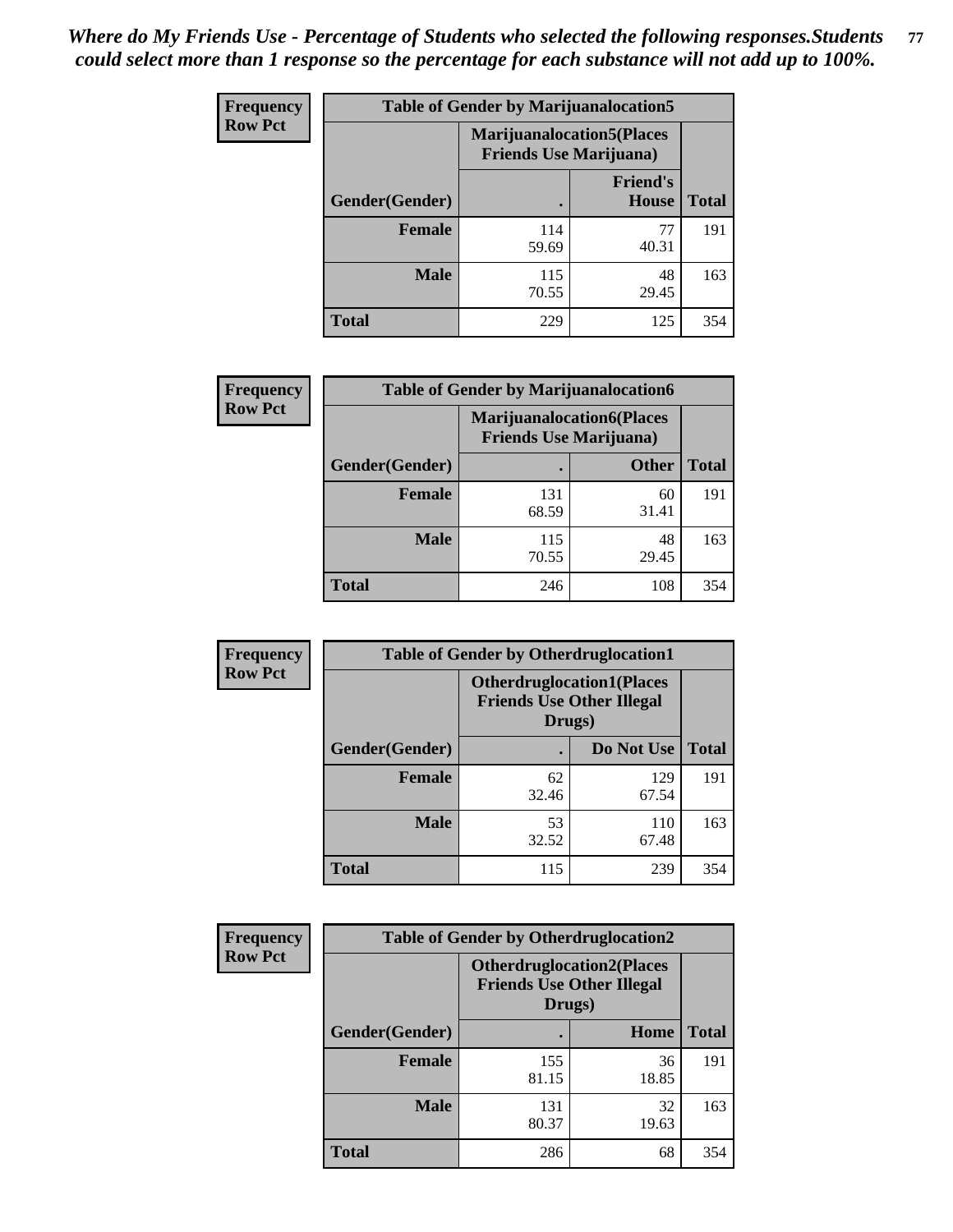| <b>Frequency</b> | <b>Table of Gender by Otherdruglocation3</b> |                                                                                |               |              |
|------------------|----------------------------------------------|--------------------------------------------------------------------------------|---------------|--------------|
| <b>Row Pct</b>   |                                              | <b>Otherdruglocation3(Places</b><br><b>Friends Use Other Illegal</b><br>Drugs) |               |              |
|                  | Gender(Gender)                               |                                                                                | <b>School</b> | <b>Total</b> |
|                  | <b>Female</b>                                | 175<br>91.62                                                                   | 16<br>8.38    | 191          |
|                  | <b>Male</b>                                  | 146<br>89.57                                                                   | 17<br>10.43   | 163          |
|                  | <b>Total</b>                                 | 321                                                                            | 33            | 354          |

| <b>Frequency</b> | <b>Table of Gender by Otherdruglocation4</b> |                                                                                |             |              |
|------------------|----------------------------------------------|--------------------------------------------------------------------------------|-------------|--------------|
| <b>Row Pct</b>   |                                              | <b>Otherdruglocation4(Places</b><br><b>Friends Use Other Illegal</b><br>Drugs) |             |              |
|                  | Gender(Gender)                               |                                                                                | Car         | <b>Total</b> |
|                  | <b>Female</b>                                | 163<br>85.34                                                                   | 28<br>14.66 | 191          |
|                  | <b>Male</b>                                  | 143<br>87.73                                                                   | 20<br>12.27 | 163          |
|                  | <b>Total</b>                                 | 306                                                                            | 48          | 354          |

| Frequency      | <b>Table of Gender by Otherdruglocation5</b> |                                                                                |                                 |              |
|----------------|----------------------------------------------|--------------------------------------------------------------------------------|---------------------------------|--------------|
| <b>Row Pct</b> |                                              | <b>Otherdruglocation5(Places</b><br><b>Friends Use Other Illegal</b><br>Drugs) |                                 |              |
|                | Gender(Gender)                               |                                                                                | <b>Friend's</b><br><b>House</b> | <b>Total</b> |
|                | <b>Female</b>                                | 139<br>72.77                                                                   | 52<br>27.23                     | 191          |
|                | <b>Male</b>                                  | 130<br>79.75                                                                   | 33<br>20.25                     | 163          |
|                | <b>Total</b>                                 | 269                                                                            | 85                              | 354          |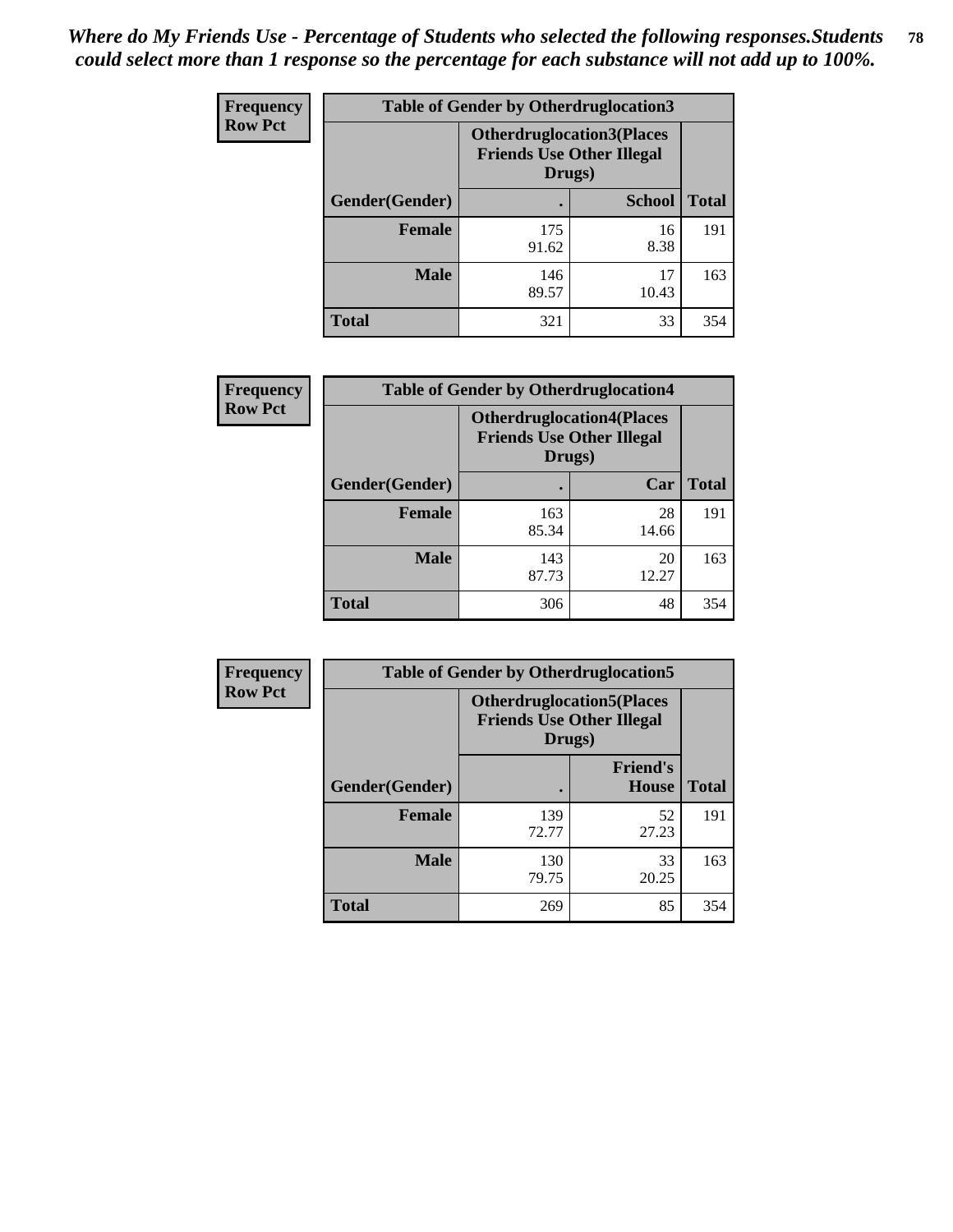| <b>Frequency</b> |                | <b>Table of Gender by Otherdruglocation6</b> |                                                                      |              |
|------------------|----------------|----------------------------------------------|----------------------------------------------------------------------|--------------|
| <b>Row Pct</b>   |                | Drugs)                                       | <b>Otherdruglocation6(Places</b><br><b>Friends Use Other Illegal</b> |              |
|                  | Gender(Gender) |                                              | <b>Other</b>                                                         | <b>Total</b> |
|                  | <b>Female</b>  | 141<br>73.82                                 | 50<br>26.18                                                          | 191          |
|                  | <b>Male</b>    | 128<br>78.53                                 | 35<br>21.47                                                          | 163          |
|                  | <b>Total</b>   | 269                                          | 85                                                                   | 354          |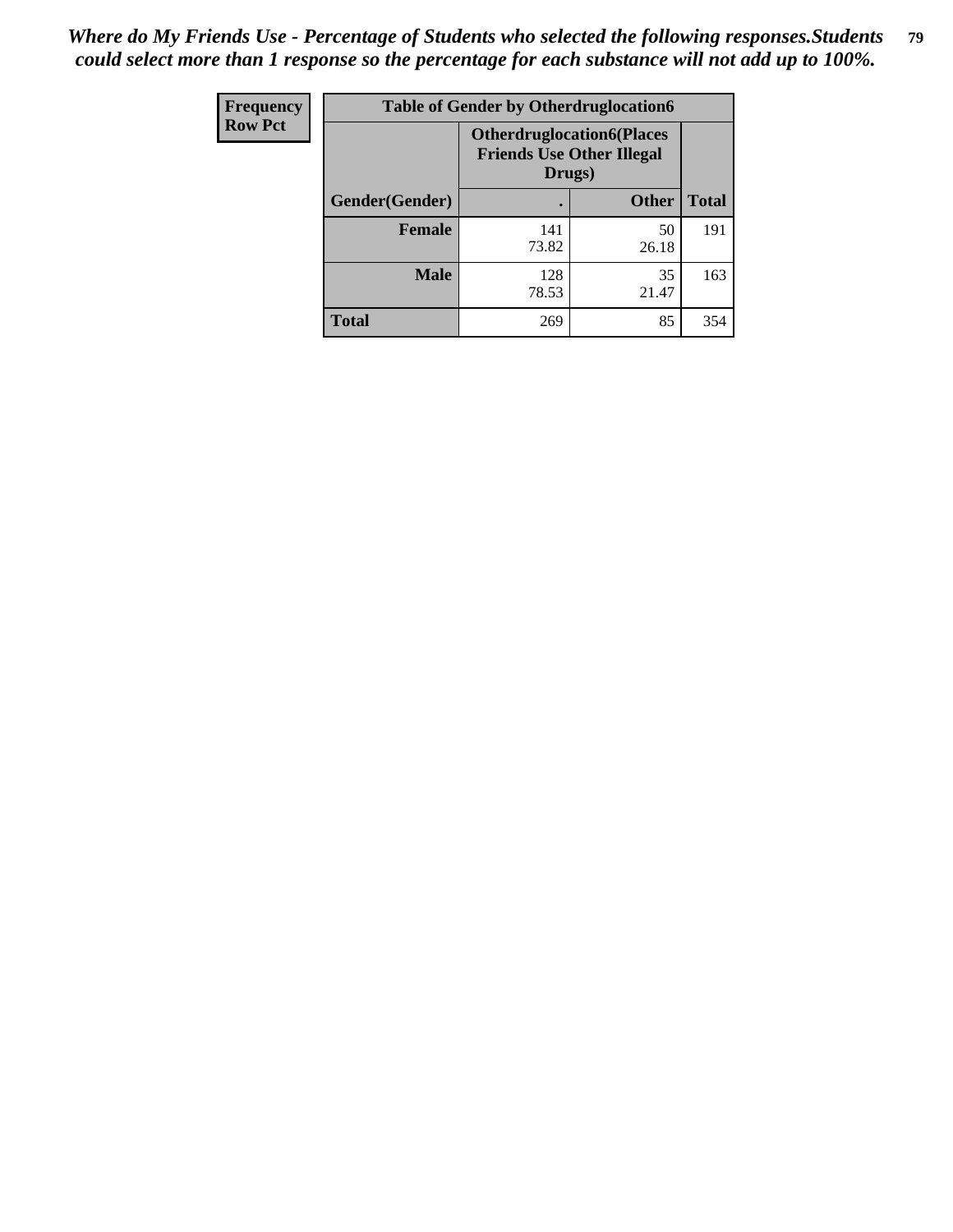| <b>Frequency</b> | <b>Table of Gender by Alcoholtime1</b> |                                                          |                      |              |
|------------------|----------------------------------------|----------------------------------------------------------|----------------------|--------------|
| <b>Row Pct</b>   |                                        | <b>Alcoholtime1(Times</b><br><b>Friends Use Alcohol)</b> |                      |              |
|                  | Gender(Gender)                         | ٠                                                        | Do Not<br><b>Use</b> | <b>Total</b> |
|                  | <b>Female</b>                          | 116<br>60.73                                             | 75<br>39.27          | 191          |
|                  | <b>Male</b>                            | 98<br>60.12                                              | 65<br>39.88          | 163          |
|                  | <b>Total</b>                           | 214                                                      | 140                  | 354          |

| <b>Frequency</b> | <b>Table of Gender by Alcoholtime2</b> |                                                          |                            |              |
|------------------|----------------------------------------|----------------------------------------------------------|----------------------------|--------------|
| <b>Row Pct</b>   |                                        | <b>Alcoholtime2(Times</b><br><b>Friends Use Alcohol)</b> |                            |              |
|                  | Gender(Gender)                         |                                                          | <b>On Way</b><br>to School | <b>Total</b> |
|                  | <b>Female</b>                          | 184<br>96.34                                             | 3.66                       | 191          |
|                  | <b>Male</b>                            | 152<br>93.25                                             | 11<br>6.75                 | 163          |
|                  | <b>Total</b>                           | 336                                                      | 18                         | 354          |

| Frequency      | <b>Table of Gender by Alcoholtime3</b> |                                                          |                                |              |
|----------------|----------------------------------------|----------------------------------------------------------|--------------------------------|--------------|
| <b>Row Pct</b> |                                        | <b>Alcoholtime3(Times</b><br><b>Friends Use Alcohol)</b> |                                |              |
|                | Gender(Gender)                         |                                                          | <b>During</b><br><b>School</b> | <b>Total</b> |
|                | Female                                 | 187<br>97.91                                             | 4<br>2.09                      | 191          |
|                | <b>Male</b>                            | 152<br>93.25                                             | 11<br>6.75                     | 163          |
|                | <b>Total</b>                           | 339                                                      | 15                             | 354          |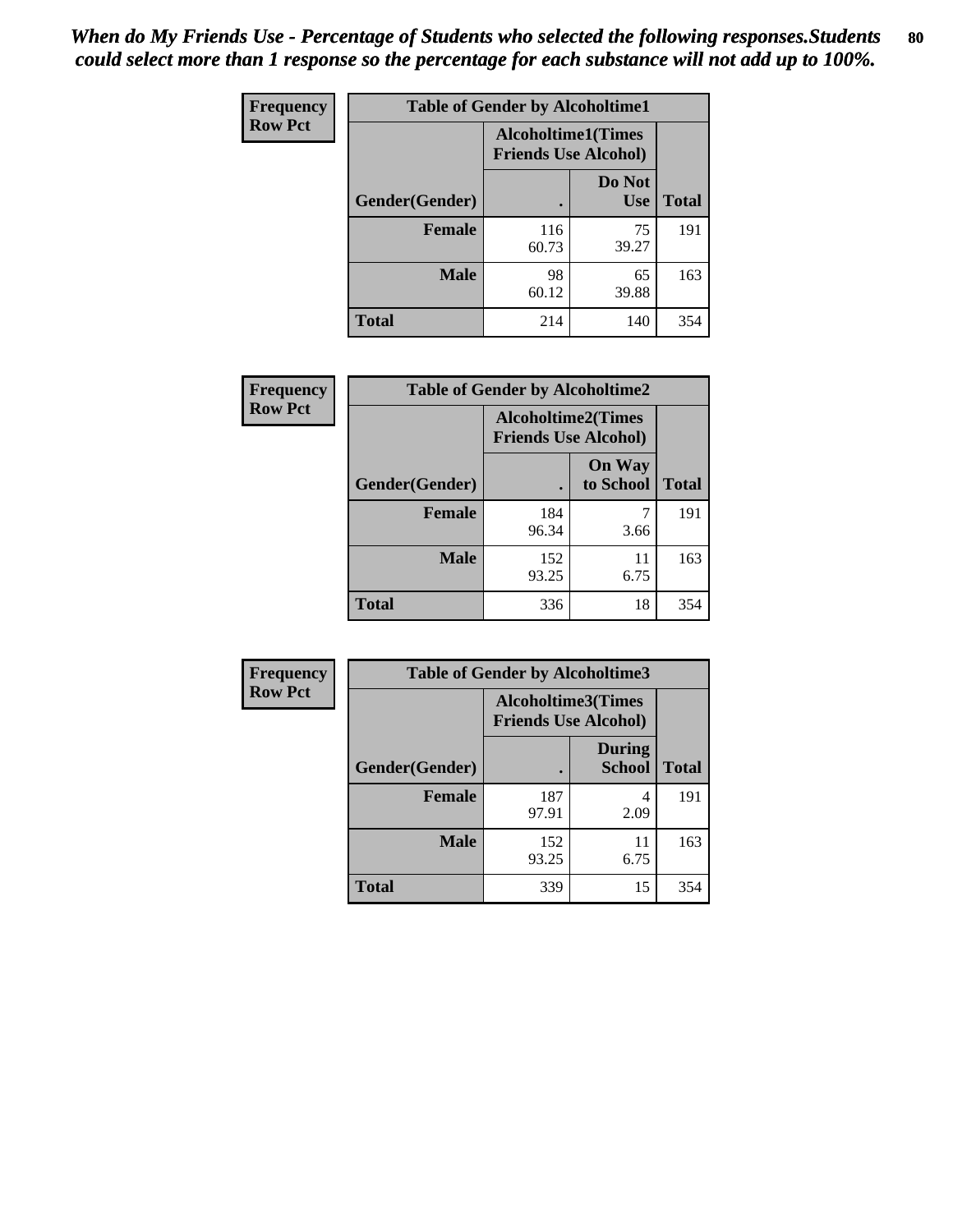*When do My Friends Use - Percentage of Students who selected the following responses.Students could select more than 1 response so the percentage for each substance will not add up to 100%.* **81**

| <b>Frequency</b> | <b>Table of Gender by Alcoholtime4</b> |                                                          |                                                       |              |
|------------------|----------------------------------------|----------------------------------------------------------|-------------------------------------------------------|--------------|
| <b>Row Pct</b>   |                                        | <b>Alcoholtime4(Times</b><br><b>Friends Use Alcohol)</b> |                                                       |              |
|                  | Gender(Gender)                         |                                                          | <b>On Way</b><br>Home<br><b>From</b><br><b>School</b> | <b>Total</b> |
|                  | <b>Female</b>                          | 185<br>96.86                                             | 6<br>3.14                                             | 191          |
|                  | <b>Male</b>                            | 150<br>92.02                                             | 13<br>7.98                                            | 163          |
|                  | <b>Total</b>                           | 335                                                      | 19                                                    | 354          |

| <b>Frequency</b> | <b>Table of Gender by Alcoholtime5</b> |                                                           |                   |              |
|------------------|----------------------------------------|-----------------------------------------------------------|-------------------|--------------|
| <b>Row Pct</b>   |                                        | <b>Alcoholtime5</b> (Times<br><b>Friends Use Alcohol)</b> |                   |              |
|                  | Gender(Gender)                         |                                                           | <b>Weeknights</b> | <b>Total</b> |
|                  | <b>Female</b>                          | 155<br>81.15                                              | 36<br>18.85       | 191          |
|                  | <b>Male</b>                            | 132<br>80.98                                              | 31<br>19.02       | 163          |
|                  | <b>Total</b>                           | 287                                                       | 67                | 354          |

| <b>Frequency</b> | <b>Table of Gender by Alcoholtime6</b> |             |                                                           |              |
|------------------|----------------------------------------|-------------|-----------------------------------------------------------|--------------|
| <b>Row Pct</b>   |                                        |             | <b>Alcoholtime6</b> (Times<br><b>Friends Use Alcohol)</b> |              |
|                  | Gender(Gender)                         |             | Weekends                                                  | <b>Total</b> |
|                  | Female                                 | 61<br>31.94 | 130<br>68.06                                              | 191          |
|                  | <b>Male</b>                            | 62<br>38.04 | 101<br>61.96                                              | 163          |
|                  | <b>Total</b>                           | 123         | 231                                                       | 354          |

| Frequency      | <b>Table of Gender by Tobaccotime1</b> |                                                          |                      |              |
|----------------|----------------------------------------|----------------------------------------------------------|----------------------|--------------|
| <b>Row Pct</b> |                                        | <b>Tobaccotime1(Times</b><br><b>Friends Use Tobacco)</b> |                      |              |
|                | Gender(Gender)                         |                                                          | Do Not<br><b>Use</b> | <b>Total</b> |
|                | <b>Female</b>                          | 81<br>42.41                                              | 110<br>57.59         | 191          |
|                | <b>Male</b>                            | 85<br>52.15                                              | 78<br>47.85          | 163          |
|                | <b>Total</b>                           | 166                                                      | 188                  | 354          |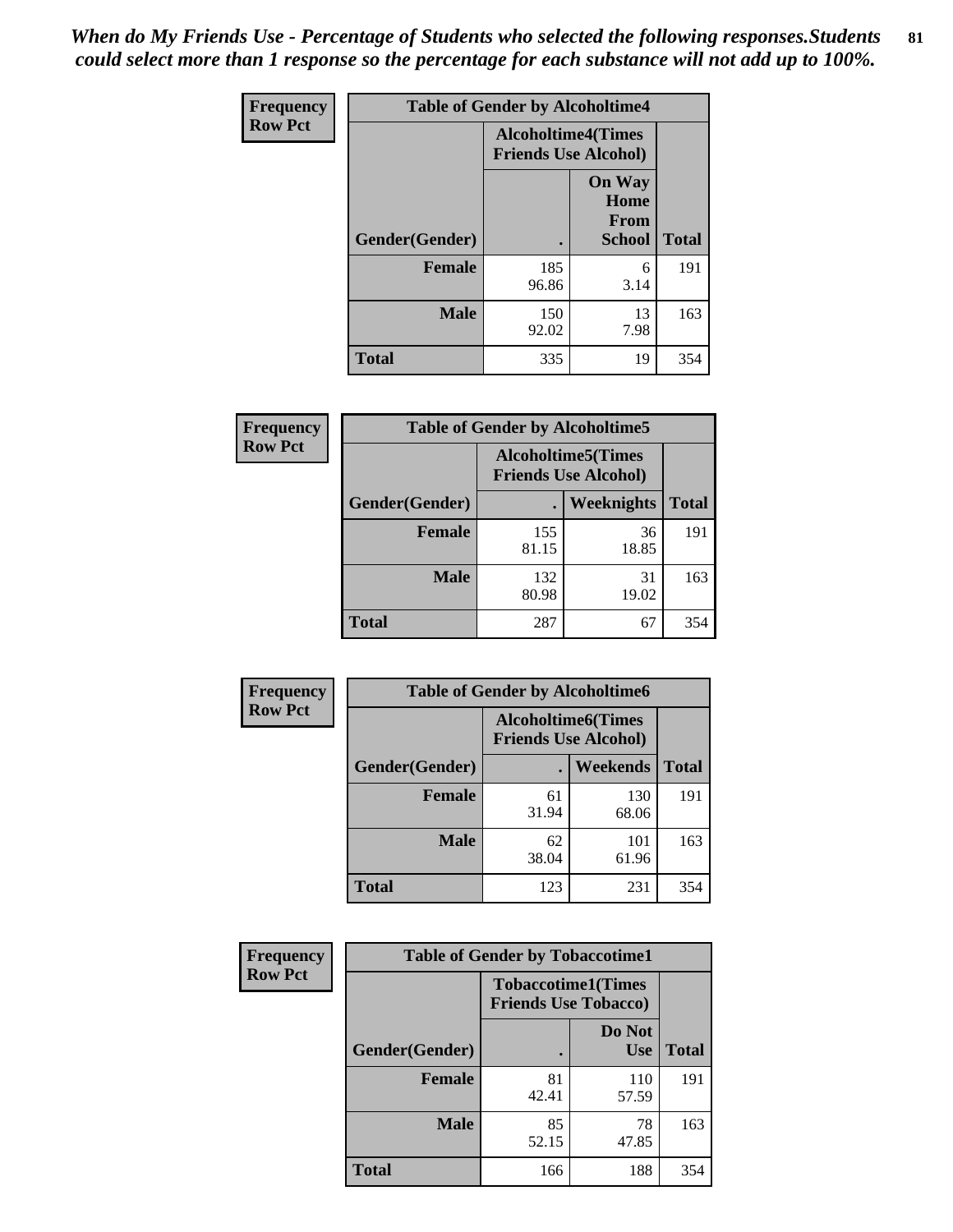*When do My Friends Use - Percentage of Students who selected the following responses.Students could select more than 1 response so the percentage for each substance will not add up to 100%.* **82**

| Frequency      | <b>Table of Gender by Tobaccotime2</b> |                                                          |                            |              |
|----------------|----------------------------------------|----------------------------------------------------------|----------------------------|--------------|
| <b>Row Pct</b> |                                        | <b>Tobaccotime2(Times</b><br><b>Friends Use Tobacco)</b> |                            |              |
|                | Gender(Gender)                         | $\bullet$                                                | <b>On Way</b><br>to School | <b>Total</b> |
|                | Female                                 | 147<br>76.96                                             | 44<br>23.04                | 191          |
|                | <b>Male</b>                            | 124<br>76.07                                             | 39<br>23.93                | 163          |
|                | Total                                  | 271                                                      | 83                         | 354          |

| Frequency      | <b>Table of Gender by Tobaccotime3</b> |                                                          |                                |              |
|----------------|----------------------------------------|----------------------------------------------------------|--------------------------------|--------------|
| <b>Row Pct</b> |                                        | <b>Tobaccotime3(Times</b><br><b>Friends Use Tobacco)</b> |                                |              |
|                | Gender(Gender)                         |                                                          | <b>During</b><br><b>School</b> | <b>Total</b> |
|                | <b>Female</b>                          | 175<br>91.62                                             | 16<br>8.38                     | 191          |
|                | <b>Male</b>                            | 142<br>87.12                                             | 21<br>12.88                    | 163          |
|                | <b>Total</b>                           | 317                                                      | 37                             | 354          |

| <b>Frequency</b> | <b>Table of Gender by Tobaccotime4</b> |                                                          |                                                |              |
|------------------|----------------------------------------|----------------------------------------------------------|------------------------------------------------|--------------|
| <b>Row Pct</b>   |                                        | <b>Tobaccotime4(Times</b><br><b>Friends Use Tobacco)</b> |                                                |              |
|                  | Gender(Gender)                         |                                                          | <b>On Way</b><br>Home<br>From<br><b>School</b> | <b>Total</b> |
|                  | <b>Female</b>                          | 185<br>96.86                                             | 6<br>3.14                                      | 191          |
|                  | <b>Male</b>                            | 150<br>92.02                                             | 13<br>7.98                                     | 163          |
|                  | <b>Total</b>                           | 335                                                      | 19                                             | 354          |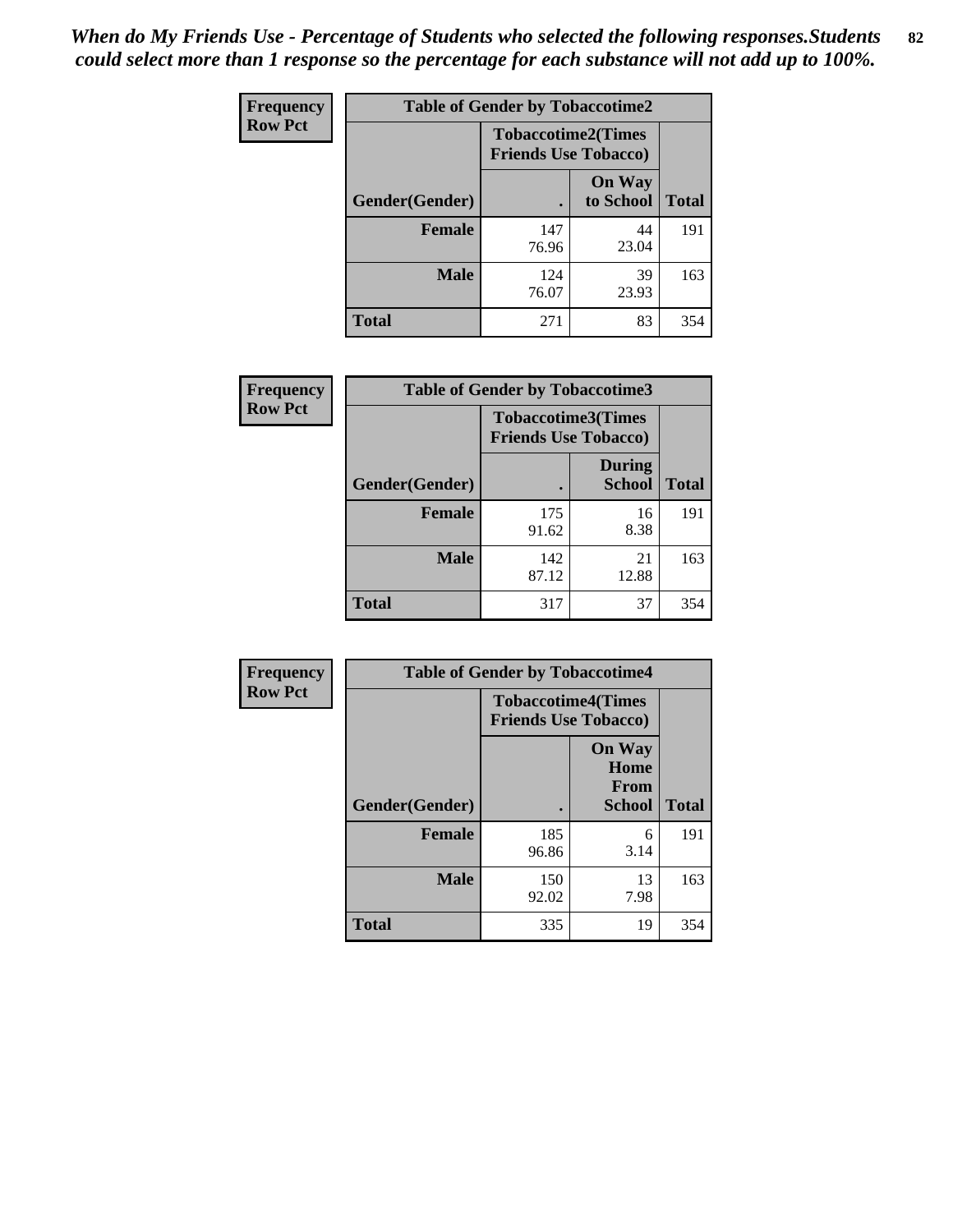| Frequency      | <b>Table of Gender by Tobaccotime5</b> |              |                                                          |              |  |
|----------------|----------------------------------------|--------------|----------------------------------------------------------|--------------|--|
| <b>Row Pct</b> |                                        |              | <b>Tobaccotime5(Times</b><br><b>Friends Use Tobacco)</b> |              |  |
|                | Gender(Gender)                         |              | Weeknights                                               | <b>Total</b> |  |
|                | <b>Female</b>                          | 128<br>67.02 | 63<br>32.98                                              | 191          |  |
|                | <b>Male</b>                            | 99<br>60.74  | 64<br>39.26                                              | 163          |  |
|                | <b>Total</b>                           | 227          | 127                                                      | 354          |  |

| Frequency      | <b>Table of Gender by Tobaccotime6</b> |                                                          |             |              |
|----------------|----------------------------------------|----------------------------------------------------------|-------------|--------------|
| <b>Row Pct</b> |                                        | <b>Tobaccotime6(Times</b><br><b>Friends Use Tobacco)</b> |             |              |
|                | Gender(Gender)                         |                                                          | Weekends    | <b>Total</b> |
|                | Female                                 | 106<br>55.50                                             | 85<br>44.50 | 191          |
|                | <b>Male</b>                            | 86<br>52.76                                              | 77<br>47.24 | 163          |
|                | <b>Total</b>                           | 192                                                      | 162         | 354          |

| <b>Frequency</b> | <b>Table of Gender by Marijuanatime1</b> |                                                               |              |              |
|------------------|------------------------------------------|---------------------------------------------------------------|--------------|--------------|
| <b>Row Pct</b>   |                                          | <b>Marijuanatime1(Times</b><br><b>Friends Use Marijuana</b> ) |              |              |
|                  | Gender(Gender)                           |                                                               | Do Not Use   | <b>Total</b> |
|                  | <b>Female</b>                            | 79<br>41.36                                                   | 112<br>58.64 | 191          |
|                  | <b>Male</b>                              | 66<br>40.49                                                   | 97<br>59.51  | 163          |
|                  | <b>Total</b>                             | 145                                                           | 209          | 354          |

| <b>Frequency</b> | <b>Table of Gender by Marijuanatime2</b> |                                                               |                            |              |
|------------------|------------------------------------------|---------------------------------------------------------------|----------------------------|--------------|
| <b>Row Pct</b>   |                                          | <b>Marijuanatime2(Times</b><br><b>Friends Use Marijuana</b> ) |                            |              |
|                  | Gender(Gender)                           |                                                               | On Way to<br><b>School</b> | <b>Total</b> |
|                  | Female                                   | 159<br>83.25                                                  | 32<br>16.75                | 191          |
|                  | <b>Male</b>                              | 138<br>84.66                                                  | 25<br>15.34                | 163          |
|                  | <b>Total</b>                             | 297                                                           | 57                         | 354          |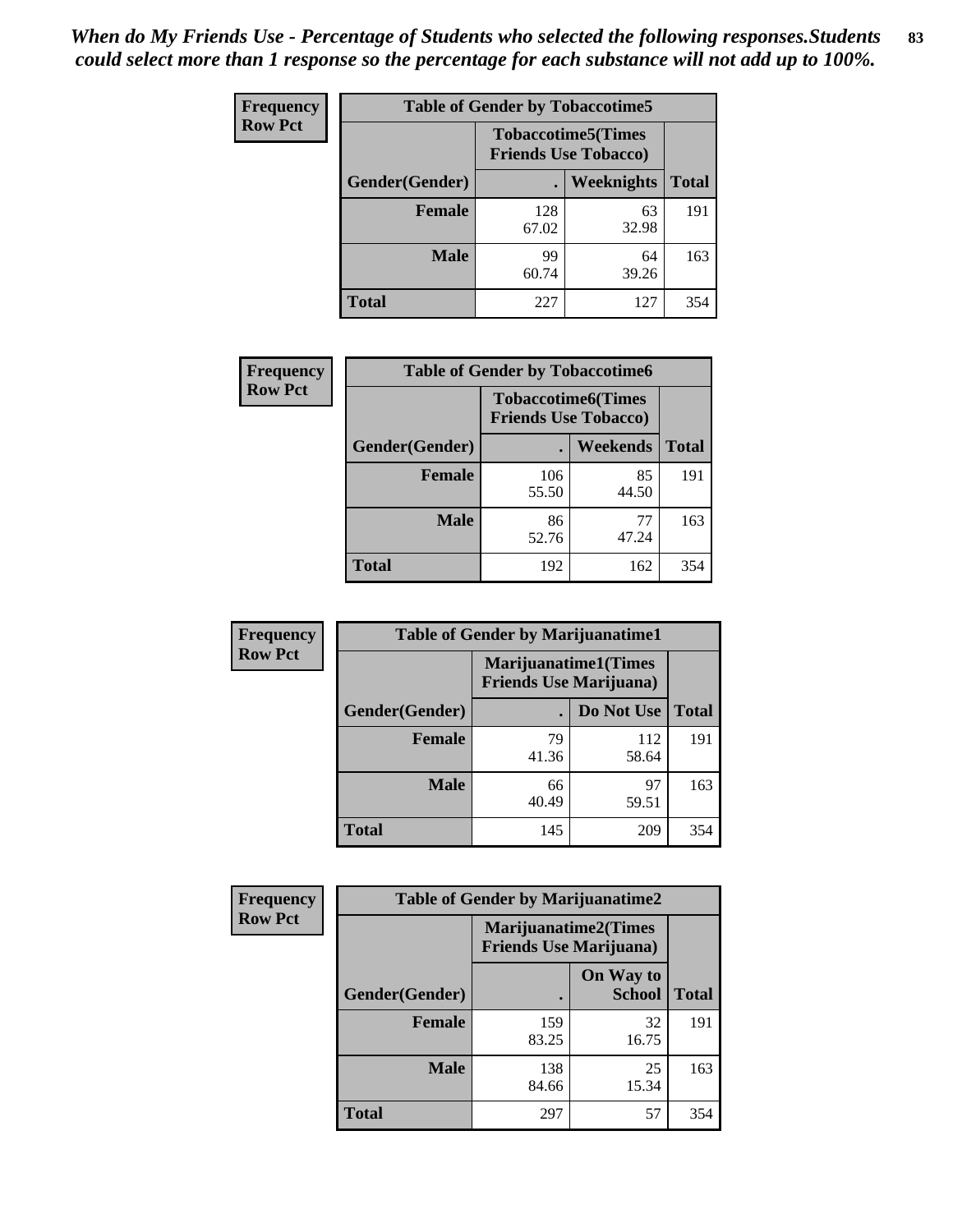*When do My Friends Use - Percentage of Students who selected the following responses.Students could select more than 1 response so the percentage for each substance will not add up to 100%.* **84**

| <b>Frequency</b> | Table of Gender by Marijuanatime3 |                                                        |                                |              |
|------------------|-----------------------------------|--------------------------------------------------------|--------------------------------|--------------|
| <b>Row Pct</b>   |                                   | Marijuanatime3(Times<br><b>Friends Use Marijuana</b> ) |                                |              |
|                  | Gender(Gender)                    |                                                        | <b>During</b><br><b>School</b> | <b>Total</b> |
|                  | <b>Female</b>                     | 183<br>95.81                                           | 8<br>4.19                      | 191          |
|                  | <b>Male</b>                       | 150<br>92.02                                           | 13<br>7.98                     | 163          |
|                  | <b>Total</b>                      | 333                                                    | 21                             | 354          |

| Frequency      | <b>Table of Gender by Marijuanatime4</b> |                                                               |                                                |              |
|----------------|------------------------------------------|---------------------------------------------------------------|------------------------------------------------|--------------|
| <b>Row Pct</b> |                                          | <b>Marijuanatime4(Times</b><br><b>Friends Use Marijuana</b> ) |                                                |              |
|                | Gender(Gender)                           |                                                               | <b>On Way</b><br>Home<br>From<br><b>School</b> | <b>Total</b> |
|                | <b>Female</b>                            | 160<br>83.77                                                  | 31<br>16.23                                    | 191          |
|                | <b>Male</b>                              | 140<br>85.89                                                  | 23<br>14.11                                    | 163          |
|                | <b>Total</b>                             | 300                                                           | 54                                             | 354          |

| Frequency      | <b>Table of Gender by Marijuanatime5</b> |                                                                |             |              |
|----------------|------------------------------------------|----------------------------------------------------------------|-------------|--------------|
| <b>Row Pct</b> |                                          | <b>Marijuanatime5</b> (Times<br><b>Friends Use Marijuana</b> ) |             |              |
|                | Gender(Gender)                           | ٠                                                              | Weeknights  | <b>Total</b> |
|                | <b>Female</b>                            | 139<br>72.77                                                   | 52<br>27.23 | 191          |
|                | <b>Male</b>                              | 122<br>74.85                                                   | 41<br>25.15 | 163          |
|                | <b>Total</b>                             | 261                                                            | 93          | 354          |

| Frequency      | <b>Table of Gender by Marijuanatime6</b> |                                                               |                 |              |  |
|----------------|------------------------------------------|---------------------------------------------------------------|-----------------|--------------|--|
| <b>Row Pct</b> |                                          | <b>Marijuanatime6(Times</b><br><b>Friends Use Marijuana</b> ) |                 |              |  |
|                | Gender(Gender)                           |                                                               | <b>Weekends</b> | <b>Total</b> |  |
|                | <b>Female</b>                            | 103<br>53.93                                                  | 88<br>46.07     | 191          |  |
|                | <b>Male</b>                              | 97<br>59.51                                                   | 66<br>40.49     | 163          |  |
|                | <b>Total</b>                             | 200                                                           | 154             | 354          |  |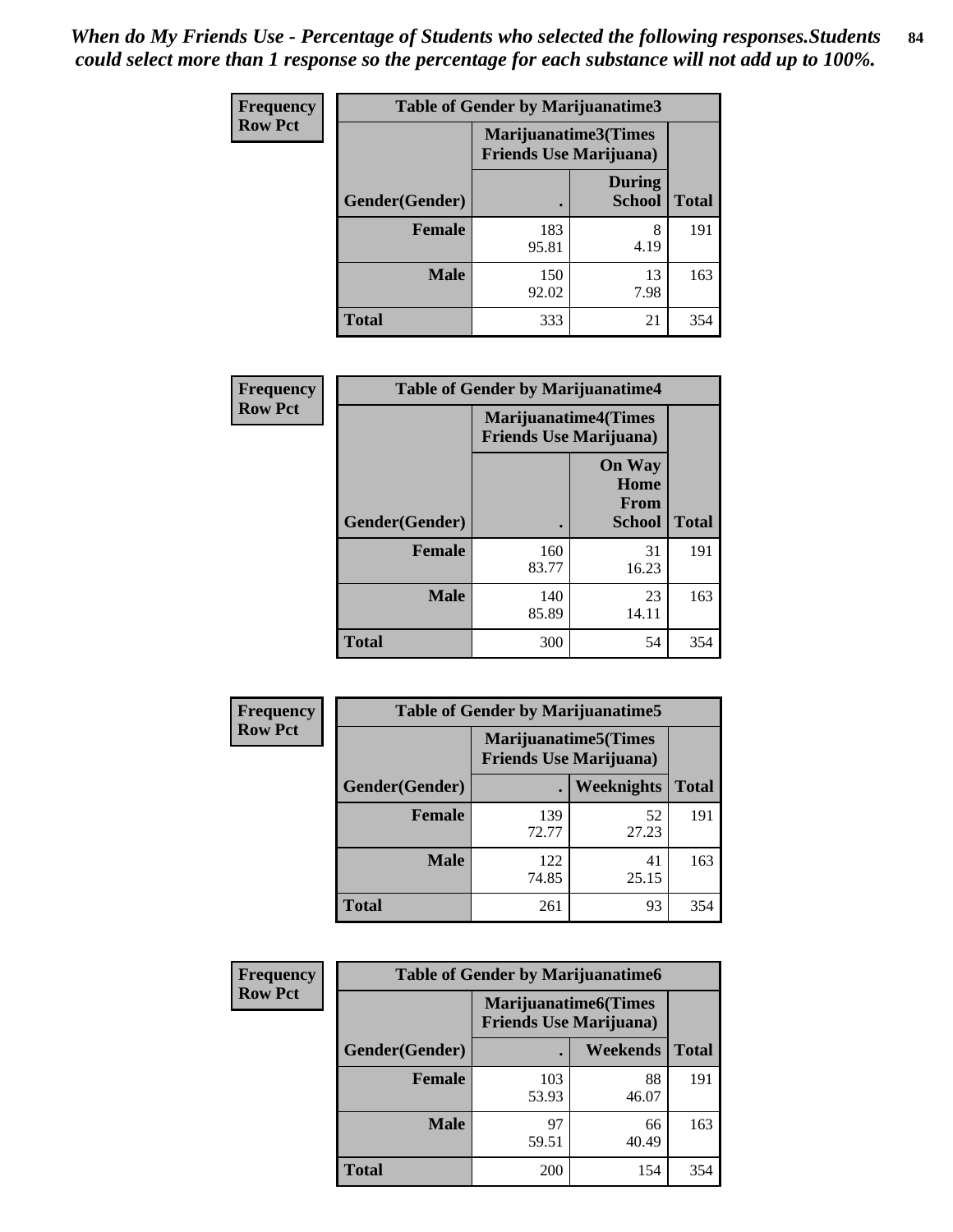*When do My Friends Use - Percentage of Students who selected the following responses.Students could select more than 1 response so the percentage for each substance will not add up to 100%.* **85**

| <b>Frequency</b> | <b>Table of Gender by Otherdrugtime1</b> |                                                                                    |              |              |
|------------------|------------------------------------------|------------------------------------------------------------------------------------|--------------|--------------|
| <b>Row Pct</b>   |                                          | <b>Otherdrugtime1</b> (Times<br><b>Friends Use Other</b><br><b>Illegal Drugs</b> ) |              |              |
|                  | Gender(Gender)                           |                                                                                    | Do Not Use   | <b>Total</b> |
|                  | <b>Female</b>                            | 58<br>30.37                                                                        | 133<br>69.63 | 191          |
|                  | <b>Male</b>                              | 45<br>27.61                                                                        | 118<br>72.39 | 163          |
|                  | <b>Total</b>                             | 103                                                                                | 251          | 354          |

| Frequency      | <b>Table of Gender by Otherdrugtime2</b> |                                                                                   |                            |              |
|----------------|------------------------------------------|-----------------------------------------------------------------------------------|----------------------------|--------------|
| <b>Row Pct</b> |                                          | <b>Otherdrugtime2(Times</b><br><b>Friends Use Other</b><br><b>Illegal Drugs</b> ) |                            |              |
|                | Gender(Gender)                           |                                                                                   | On Way to<br><b>School</b> | <b>Total</b> |
|                | <b>Female</b>                            | 176<br>92.15                                                                      | 15<br>7.85                 | 191          |
|                | <b>Male</b>                              | 149<br>91.41                                                                      | 14<br>8.59                 | 163          |
|                | <b>Total</b>                             | 325                                                                               | 29                         | 354          |

| Frequency      | <b>Table of Gender by Otherdrugtime3</b> |                        |                                                         |              |
|----------------|------------------------------------------|------------------------|---------------------------------------------------------|--------------|
| <b>Row Pct</b> |                                          | <b>Illegal Drugs</b> ) | <b>Otherdrugtime3(Times</b><br><b>Friends Use Other</b> |              |
|                | Gender(Gender)                           |                        | <b>During</b><br><b>School</b>                          | <b>Total</b> |
|                | <b>Female</b>                            | 177<br>92.67           | 14<br>7.33                                              | 191          |
|                | <b>Male</b>                              | 147<br>90.18           | 16<br>9.82                                              | 163          |
|                | <b>Total</b>                             | 324                    | 30                                                      | 354          |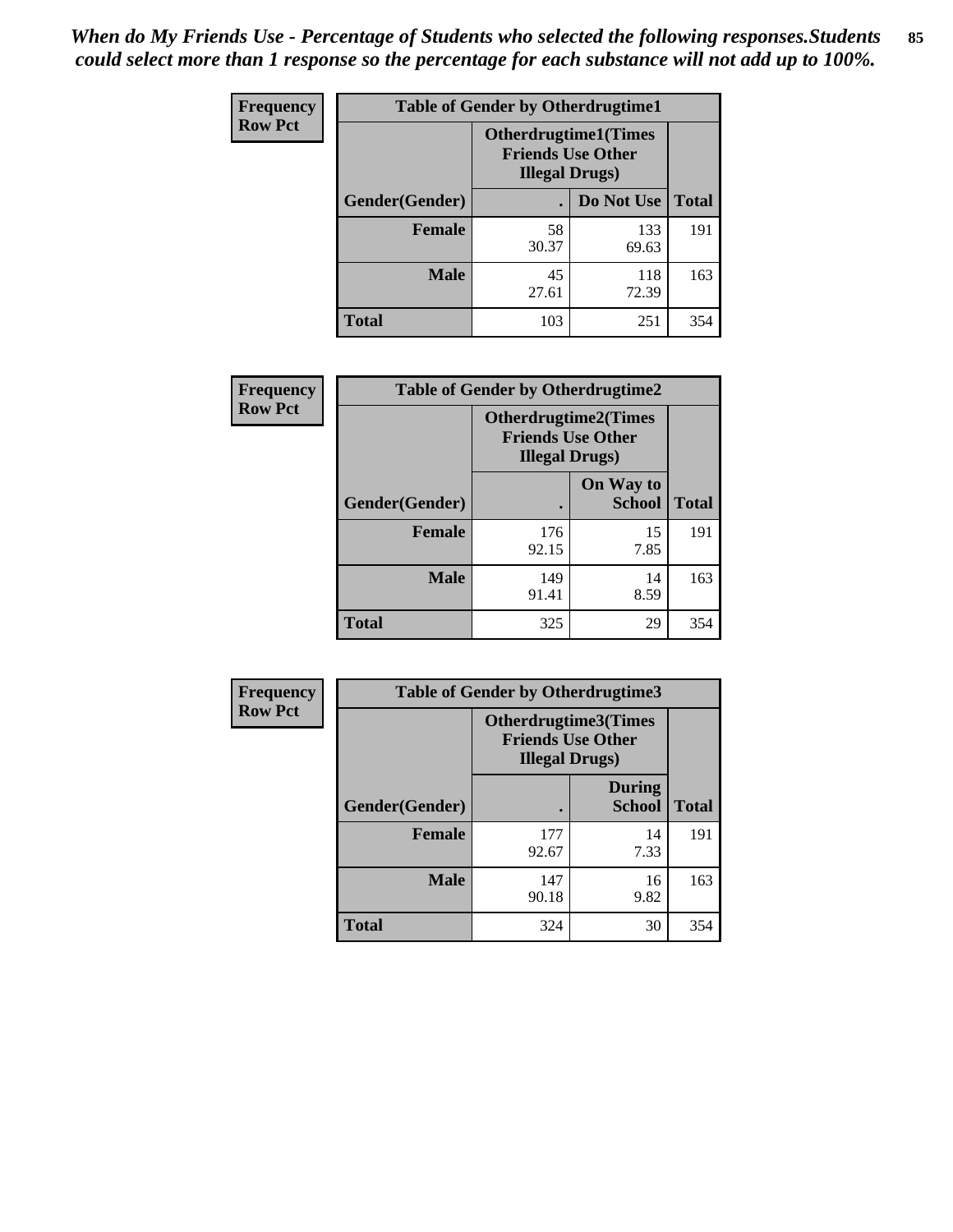*When do My Friends Use - Percentage of Students who selected the following responses.Students could select more than 1 response so the percentage for each substance will not add up to 100%.* **86**

| <b>Frequency</b> | <b>Table of Gender by Otherdrugtime4</b> |                                                    |                                                |              |
|------------------|------------------------------------------|----------------------------------------------------|------------------------------------------------|--------------|
| <b>Row Pct</b>   |                                          | <b>Friends Use Other</b><br><b>Illegal Drugs</b> ) | <b>Otherdrugtime4(Times</b>                    |              |
|                  | Gender(Gender)                           |                                                    | <b>On Way</b><br>Home<br>From<br><b>School</b> | <b>Total</b> |
|                  | Female                                   | 176<br>92.15                                       | 15<br>7.85                                     | 191          |
|                  | <b>Male</b>                              | 145<br>88.96                                       | 18<br>11.04                                    | 163          |
|                  | <b>Total</b>                             | 321                                                | 33                                             | 354          |

| Frequency      | <b>Table of Gender by Otherdrugtime5</b> |                                                                                    |             |              |
|----------------|------------------------------------------|------------------------------------------------------------------------------------|-------------|--------------|
| <b>Row Pct</b> |                                          | <b>Otherdrugtime5</b> (Times<br><b>Friends Use Other</b><br><b>Illegal Drugs</b> ) |             |              |
|                | Gender(Gender)                           |                                                                                    | Weeknights  | <b>Total</b> |
|                | <b>Female</b>                            | 164<br>85.86                                                                       | 27<br>14.14 | 191          |
|                | <b>Male</b>                              | 135<br>82.82                                                                       | 28<br>17.18 | 163          |
|                | <b>Total</b>                             | 299                                                                                | 55          | 354          |

| <b>Frequency</b> | <b>Table of Gender by Otherdrugtime6</b> |                                                                                   |             |              |  |
|------------------|------------------------------------------|-----------------------------------------------------------------------------------|-------------|--------------|--|
| <b>Row Pct</b>   |                                          | <b>Otherdrugtime6(Times</b><br><b>Friends Use Other</b><br><b>Illegal Drugs</b> ) |             |              |  |
|                  | Gender(Gender)                           |                                                                                   | Weekends    | <b>Total</b> |  |
|                  | <b>Female</b>                            | 124<br>64.92                                                                      | 67<br>35.08 | 191          |  |
|                  | <b>Male</b>                              | 117<br>71.78                                                                      | 46<br>28.22 | 163          |  |
|                  | <b>Total</b>                             | 241                                                                               | 113         | 354          |  |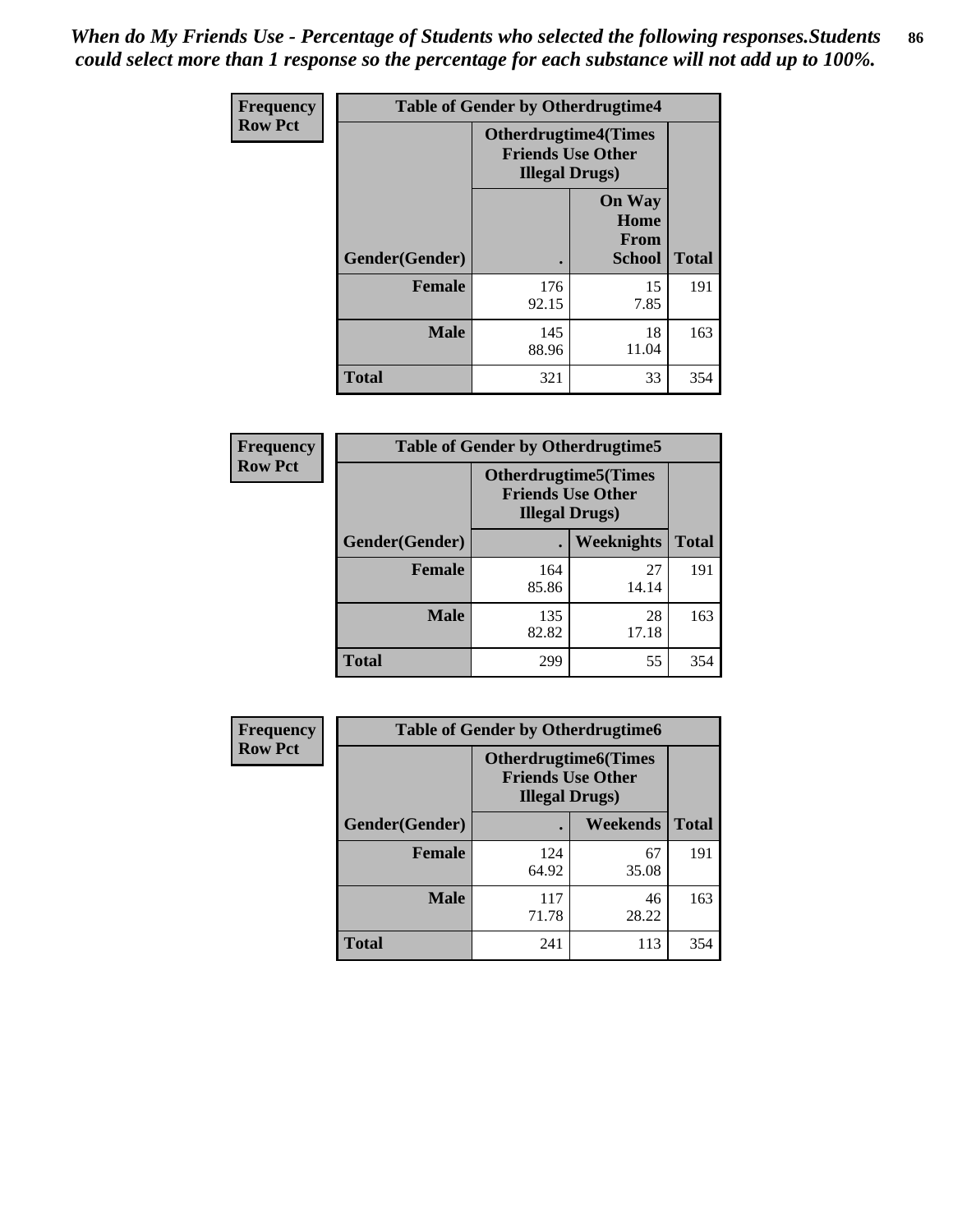# *Other Questions* **87**

| <b>Frequency</b> | <b>Table of Gender by Educationalcohol</b> |                                                                                                                                       |                |              |  |
|------------------|--------------------------------------------|---------------------------------------------------------------------------------------------------------------------------------------|----------------|--------------|--|
| <b>Row Pct</b>   |                                            | <b>Educationalcohol</b> (I<br>have been taught<br>about alcohol,<br>tobacco,<br>and other drugs<br>within the last year<br>at school) |                |              |  |
|                  | Gender(Gender)                             | <b>Yes</b>                                                                                                                            | N <sub>0</sub> | <b>Total</b> |  |
|                  | <b>Female</b>                              | 135<br>70.68                                                                                                                          | 56<br>29.32    | 191          |  |
|                  | <b>Male</b>                                | 102<br>62.58                                                                                                                          | 61<br>37.42    | 163          |  |
|                  | <b>Total</b>                               | 237                                                                                                                                   | 117            | 354          |  |

| Frequency      | <b>Table of Gender by Rodedrinking</b> |                                                                                                                     |                |              |  |
|----------------|----------------------------------------|---------------------------------------------------------------------------------------------------------------------|----------------|--------------|--|
| <b>Row Pct</b> |                                        | Rodedrinking(In<br>the past 30 days I<br>have ridden in a<br>car with a driver<br>who had been<br>drinking alcohol) |                |              |  |
|                | Gender(Gender)                         | Yes                                                                                                                 | N <sub>0</sub> | <b>Total</b> |  |
|                | <b>Female</b>                          | 26<br>13.61                                                                                                         | 165<br>86.39   | 191          |  |
|                | <b>Male</b>                            | 17<br>10.43                                                                                                         | 146<br>89.57   | 163          |  |
|                | <b>Total</b>                           | 43                                                                                                                  | 311            | 354          |  |

| Frequency      | <b>Table of Gender by Drugsschool</b> |                                                                                                                                     |                |              |  |
|----------------|---------------------------------------|-------------------------------------------------------------------------------------------------------------------------------------|----------------|--------------|--|
| <b>Row Pct</b> |                                       | <b>Drugsschool</b> (During<br>the past 12 months,<br>I have been offered,<br>sold,<br>or given illegal drugs<br>on school property) |                |              |  |
|                | Gender(Gender)                        | <b>Yes</b>                                                                                                                          | N <sub>0</sub> | <b>Total</b> |  |
|                | <b>Female</b>                         | 33<br>17.28                                                                                                                         | 158<br>82.72   | 191          |  |
|                | <b>Male</b>                           | 44<br>26.99                                                                                                                         | 119<br>73.01   | 163          |  |
|                | <b>Total</b>                          | 77                                                                                                                                  | 277            | 354          |  |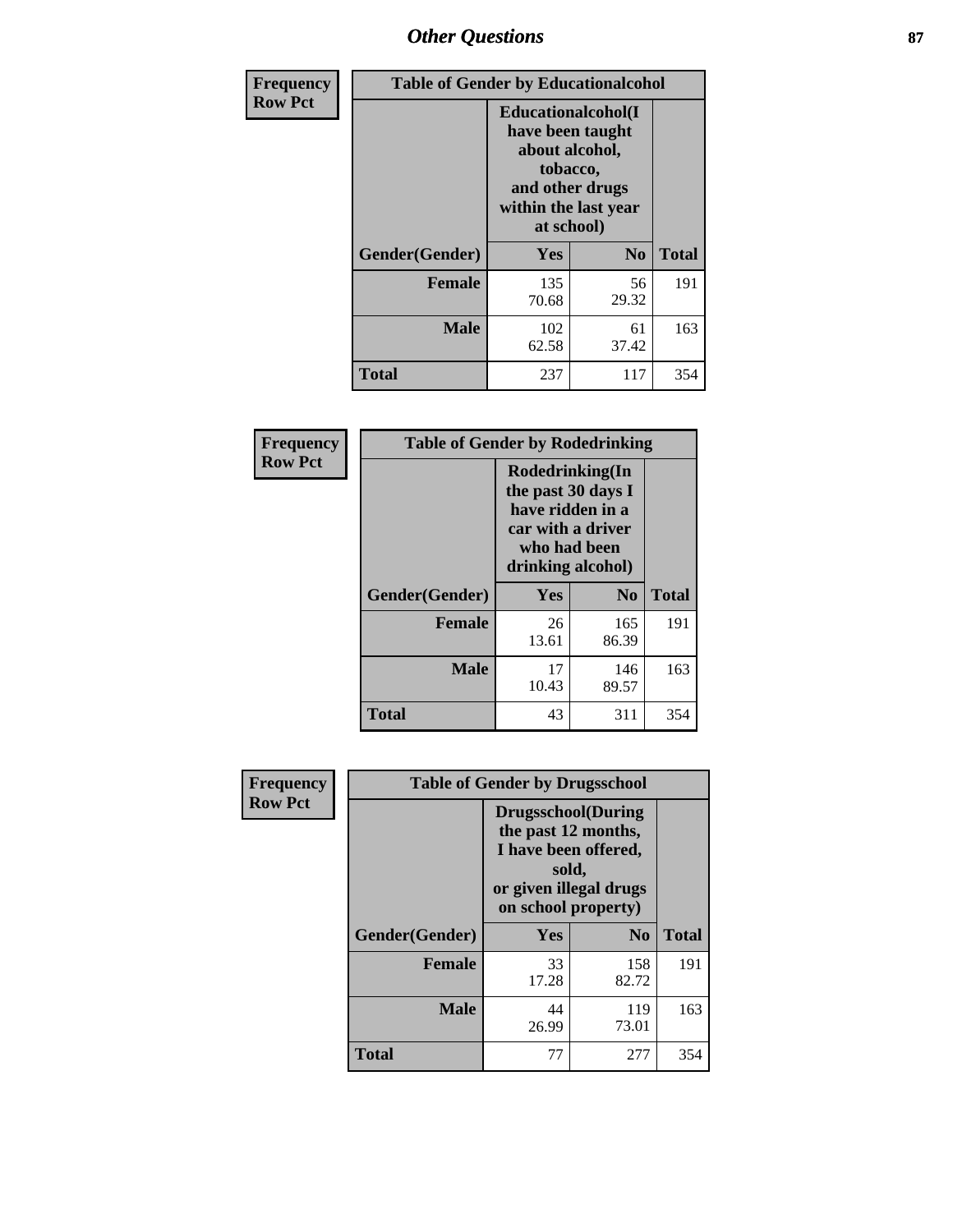## *Other Questions* **88**

**Frequency Row Pct**

| <b>Table of Gender by Bingedrinking</b> |                         |                                                                                                         |                   |                   |                        |                               |                   |              |
|-----------------------------------------|-------------------------|---------------------------------------------------------------------------------------------------------|-------------------|-------------------|------------------------|-------------------------------|-------------------|--------------|
|                                         |                         | Bingedrinking(I have drunk five or more<br>drinks of alcohol at one sitting during the<br>last 30 days) |                   |                   |                        |                               |                   |              |
| <b>Gender</b> (Gender)                  | $\bf{0}$<br><b>Days</b> | $1$ or<br>days                                                                                          | 3 to<br>5<br>days | 6 to<br>9<br>days | 10<br>to<br>19<br>days | <b>20</b><br>to<br>29<br>days | All<br>30<br>days | <b>Total</b> |
| <b>Female</b>                           | 168                     | 9                                                                                                       |                   | 2                 | 4                      | 7                             | $\Omega$          | 191          |
|                                         | 87.96                   | 4.71                                                                                                    | 0.52              | 1.05              | 2.09                   | 3.66                          | 0.00              |              |
| <b>Male</b>                             | 133<br>81.60            | 4.29                                                                                                    | 9<br>5.52         | 5<br>3.07         | $\mathcal{R}$<br>1.84  | 0.61                          | 5<br>3.07         | 163          |

| Frequency      | <b>Table of Gender by Educationaids</b> |                                                                                                 |                |              |  |
|----------------|-----------------------------------------|-------------------------------------------------------------------------------------------------|----------------|--------------|--|
| <b>Row Pct</b> |                                         | <b>Educationaids</b> (I<br>have been taught<br>about HIV/AIDS<br>at school in the<br>past year) |                |              |  |
|                | Gender(Gender)                          | Yes                                                                                             | N <sub>0</sub> | <b>Total</b> |  |
|                | <b>Female</b>                           | 133<br>69.63                                                                                    | 58<br>30.37    | 191          |  |
|                | <b>Male</b>                             | 94<br>57.67                                                                                     | 69<br>42.33    | 163          |  |
|                | <b>Total</b>                            | 227                                                                                             | 127            | 354          |  |

| <b>Frequency</b> | <b>Table of Gender by Suicideconsider</b> |                 |                |              |
|------------------|-------------------------------------------|-----------------|----------------|--------------|
| <b>Row Pct</b>   |                                           | Suicideconsider |                |              |
|                  | Gender(Gender)                            | Yes             | N <sub>0</sub> | <b>Total</b> |
|                  | <b>Female</b>                             | 14<br>7.33      | 177<br>92.67   | 191          |
|                  | <b>Male</b>                               | 12<br>7.36      | 151<br>92.64   | 163          |
|                  | Total                                     | 26              | 328            | 354          |